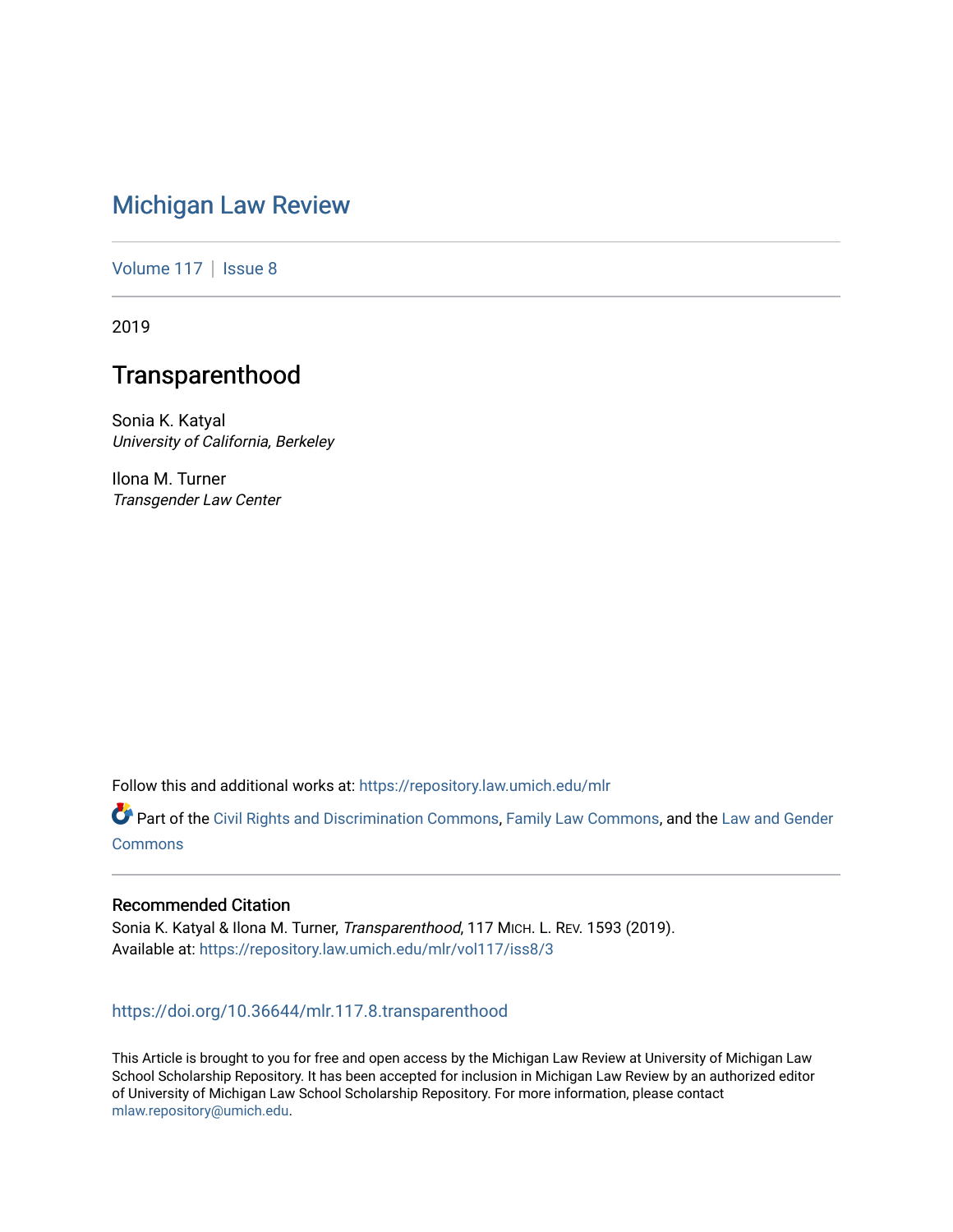# **TRANSPARENTHOOD**

#### Sonia K. Katyal\* & Ilona M. Turner\*\*

Despite the growing recognition of transgender rights in both law and culture, there is one area of law that has lagged behind: family law's treatment of transgender parents. We perform an investigation of the way that transgender parents are treated in case law and discover striking results regarding the outcomes for transgender parents within the family court system . Despite significant gains for transgender plaintiffs in employment and other areas of law, the evidence reveals an array of ways in which the family court system has systematically alienated the rights and interests of transgender parents. In many cases involving custody or visitation, we find that the transgender parent loses their bid, sometimes even losing their right to be recognized as a parent. This absence of equal treatment is striking and deserving of analysis, particularly given the law's shift toward a standard that is supposed to minimize the risk of bias in LGBT parenting cases. In a striking number of cases, however, we found evidence of persistent bias regarding the gender identity and expression of the transgender parent—which we refer to as transition, contagion, and volition related concerns—that underscores the courts' analysis. Normatively, this Article calls for a deeper interrogation of the ways in which family equality can be expanded—and even reoriented—to better protect the interests of transgender parents within the family law system. As a solution, we propose a way to balance courts' broad discretion with the disproportionate risk that bias will infect the decisionmaking, resulting in irreparable harm to both the child and the parent.

#### TABLE OF CONTENTS

Haas Distinguished Chair and Chancellor's Professor of Law, University of California, Berkeley.

<sup>\*\*</sup> Mediator and attorney; former Legal Director, Transgender Law Center. We are particularly indebted to two great trailblazers of transgender equality in family law, Jennifer Levi and Shannon Minter, and also to Kathryn Abrams, KT Albiston, Carlos Ball, Dick Buxbaum, Erwin Chemerinsky, Alexander Chen, Mel Chen, Paisley Currah, Seth Davis, Catherine Fisk, Jackie Hemann, Joan Hollinger, Clare Huntington, Courtney Joslin, Neal Katyal, Christopher Kutz, Joy Milligan, Doug NeJaime, Nancy Polikoff, Cliff Rosky, Bertrall Ross, Simone Ross, Andrea Roth, Lis Semel, Steven Davidoff Solomon, Eric Stanley, Steve Sugarman, Jennifer Urban, Leti Volpp, Michael Wald, and John Yoo for helpful conversations and commentary. We are also indebted to Leslie Booher, Justin O'Neill, Aniket Kesari, and Renata Barreto for excellent research assistance, and to the editors of the Michigan Law Review for their hard work. The authors wish to thank all our trans chosen family, friends, colleagues, clients, students, and mentors who have shared their journeys with us, generously corrected our mistakes, and showed us how to be better allies, advocates, and humans. Finally, we dedicate this Article to the memory of Suzanne Daly and to the Pacific Center here in Berkeley.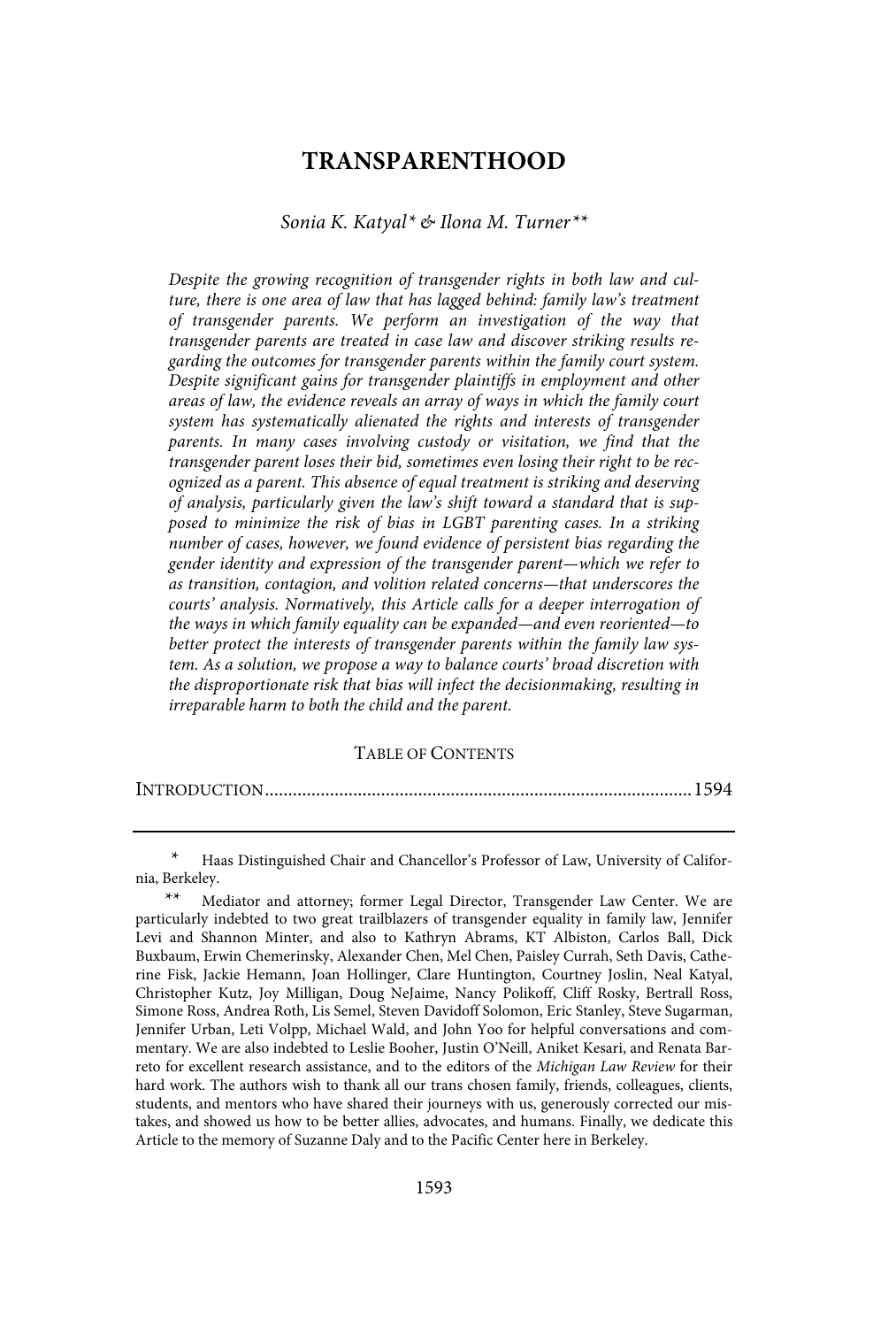| 1594 |              | Michigan Law Review                                       | [Vol. 117:1593 |
|------|--------------|-----------------------------------------------------------|----------------|
| I.   |              | TRANSGENDER FAMILY FORMATION AND RECOGNITION 1601         |                |
|      | А.           |                                                           |                |
|      | В.           | Challenges to Parental Recognition Before Obergefell 1607 |                |
| II.  |              | TRANSGENDER PARENTS AND CONTESTED CHILD CUSTODY           |                |
|      |              |                                                           |                |
|      |              | A. Overview of Child Custody Decisionmaking Standards1613 |                |
|      | B.           | Legal Relevance of Sexual Orientation and Gender          |                |
|      |              |                                                           |                |
|      |              | C. Transgender Parenting and Judicial Bias:               |                |
|      |              |                                                           |                |
| III. |              | THE STATE OF TRANSPARENTHOOD: THREE BIASES 1626           |                |
|      | А.           |                                                           |                |
|      | <sub>R</sub> |                                                           |                |
|      |              | 1.                                                        |                |
|      |              | 2.                                                        |                |
|      |              | 3.                                                        |                |
| IV.  |              |                                                           |                |
|      |              |                                                           |                |
|      | B.           |                                                           |                |
|      | C.           |                                                           |                |
|      | D.           | Beyond the Nexus Test: Bar Any Consideration of a         |                |
|      |              |                                                           |                |
|      |              |                                                           |                |

#### **INTRODUCTION**

In an opening scene from the Emmy Award–winning show Transparent, Jeffrey Tambor plays Maura, a transgender woman who is in the early stages of explaining to her three children that she plans to transition.<sup>1</sup> At one point, one of the daughters, Sarah, says to Maura, with a hint of disbelief, "Can you just help me out here? Are you saying you're gonna start dressing up like a lady all the time?"<sup>2</sup> Maura laughs, and then says to her, "No."<sup>3</sup> She continues,

<sup>1.</sup> Amazon Studios, Transparent: The Letting Go, AMAZON (Sept. 26, 2014), https://www.amazon.com/The-Letting-Go/dp/B00I3MOT0Y/ [https://perma.cc/J8DU-ALT9].

<sup>2.</sup> Id. at 2:09-2:17.

<sup>3.</sup> *Id.* at 2:17.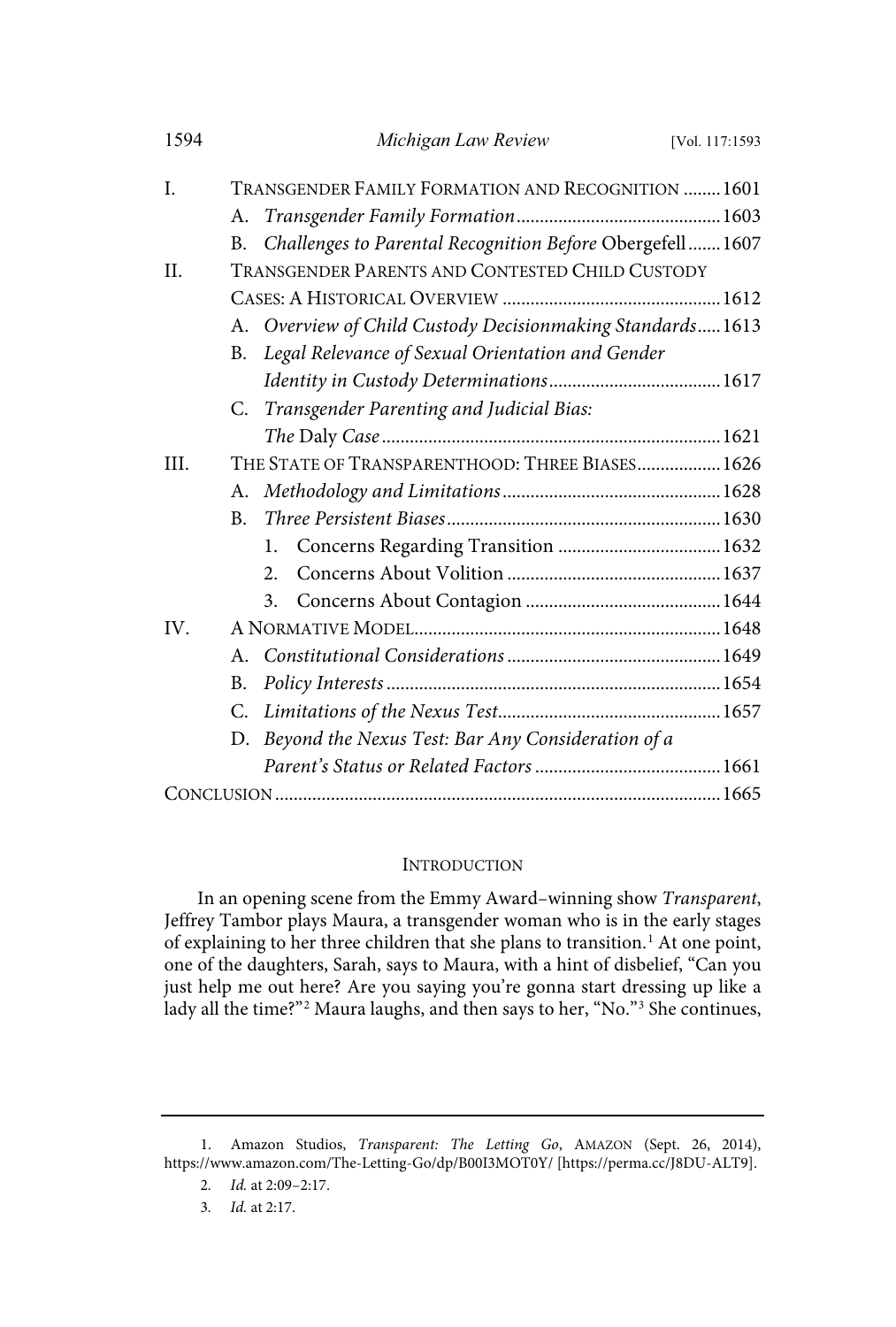"my whole life I've been dressing up . . . like a man."<sup>4</sup> She pulls Sarah's hand to her chest and then says, gently, "This is me."<sup>5</sup>

Although Transparent faced a number of cogent critiques from both inside and outside of the transgender community, $\rm ^6$  it was the first mainstream television drama to focus on a transgender woman as the central character, telling her story in a way that captured the complexity following her transition. Transparent made its debut around the same period that several transgender women—Caitlyn Jenner, Laverne Cox, and Janet Mock—also received widespread public attention, bringing one mainstream magazine to proclaim 2014 the "Transgender Tipping Point."<sup>7</sup>

But amidst the greater strides toward inclusion on television and social media, it is worth remembering some other, more sobering realities. The year 2017 was the deadliest year for transgender people in modern history, and the statistics for 2018 are not much better.<sup>8</sup> In 2017 the U.S. Department of Justice reversed the previous administration's position on transgender inclusion in public schools, thereby allowing schools to discriminate on the basis of gender identity.<sup>9</sup> The current commander in chief ordered a ban on service by transgender people in the armed forces, which was quickly en-

4. Id. at 2:21-2:25.

7 . See TIME, June 9, 2014 (titling the issue "The Transgender Tipping Point"); Samantha Allen, Whatever Happened to the Transgender Tipping Point?, DAILY BEAST (Mar. 31, 2017, 1:02 AM), https://www.thedailybeast.com/whatever-happened-to-the-transgender-tippingpoint? [https://perma.cc/53SX-RSAN] (describing the cover of Time's June 9, 2014 issue as a declaration that 2014 was the "Transgender Tipping Point").

8. See Sarah McBride, HRC & Trans People of Color Coalition Release Report on Violence Against the Transgender Community, HUM. RTS. CAMPAIGN (Nov. 17, 2017), https://www.hrc.org/blog/hrc-trans-people-of-color-coalition-release-report-on-violenceagainst-the [https://perma.cc/N6BK-3XBL]; see also Lauren Lee, Transgender Community Faces Its Deadliest Year, but This Group Wants to Help, CNN (June 11, 2018, 7:51 PM), https://www.cnn.com/2018/06/11/us/sproj-iyw-anti-violence-project-transgenderviolence/index.html [https://perma.cc/8BMF-A2YY].

9. Civil Rights Div., U.S. Dep't of Justice & Office for Civil Rights, U.S. Dep't of Educ., Dear Colleague Letter (Feb. 22, 2017); see also Ariane de Vogue et al., Trump Administration Withdraws Federal Protections for Transgender Students, CNN (Feb. 23, 2017, 10:16 AM), https://www.cnn.com/2017/02/22/politics/doj-withdraws-federal-protections-on-transgenderbathrooms-in-schools/index.html [https://perma.cc/8N2K-VP7Z].

<sup>5.</sup> *Id.* at 2:26-2:32.

<sup>6.</sup> See, e.g., Steven Funk & Jaydi Funk, Transgender Dispossession in Transparent: Coming Out as a Euphemism for Honesty, 20 SEXUALITY & CULTURE 879 (2016); Marcy Cook, Why Transparent Has Lost the Trust of the Trans Community, MARY SUE (Feb. 4, 2015, 8:00 PM), https://www.themarysue.com/transparent-trust/ [https://perma.cc/U62U-QKG9]; Cael Keegan, Op-ed: How Transparent Tried and Failed to Represent Trans Men, ADVOCATE (Oct. 22, 2014, 10:00 AM), https://www.advocate.com/commentary/2014/10/22/op-ed-howtransparent-tried-and-failed-represent-trans-men [https://perma.cc/ALL2-KSTL]. In 2017, Tambor was fired from the show due to allegations of sexual harassment. Yohana Desta, Transparent Plots a Way Forward After Jeffrey Tambor's Messy Firing, VANITY FAIR (June 12, 2018, 9:16 AM), https://www .vanityfair .com/hollywood/2018/06/transparent-final-seasonending-jeffrey-tambor [https://perma.cc/JL39-NN28].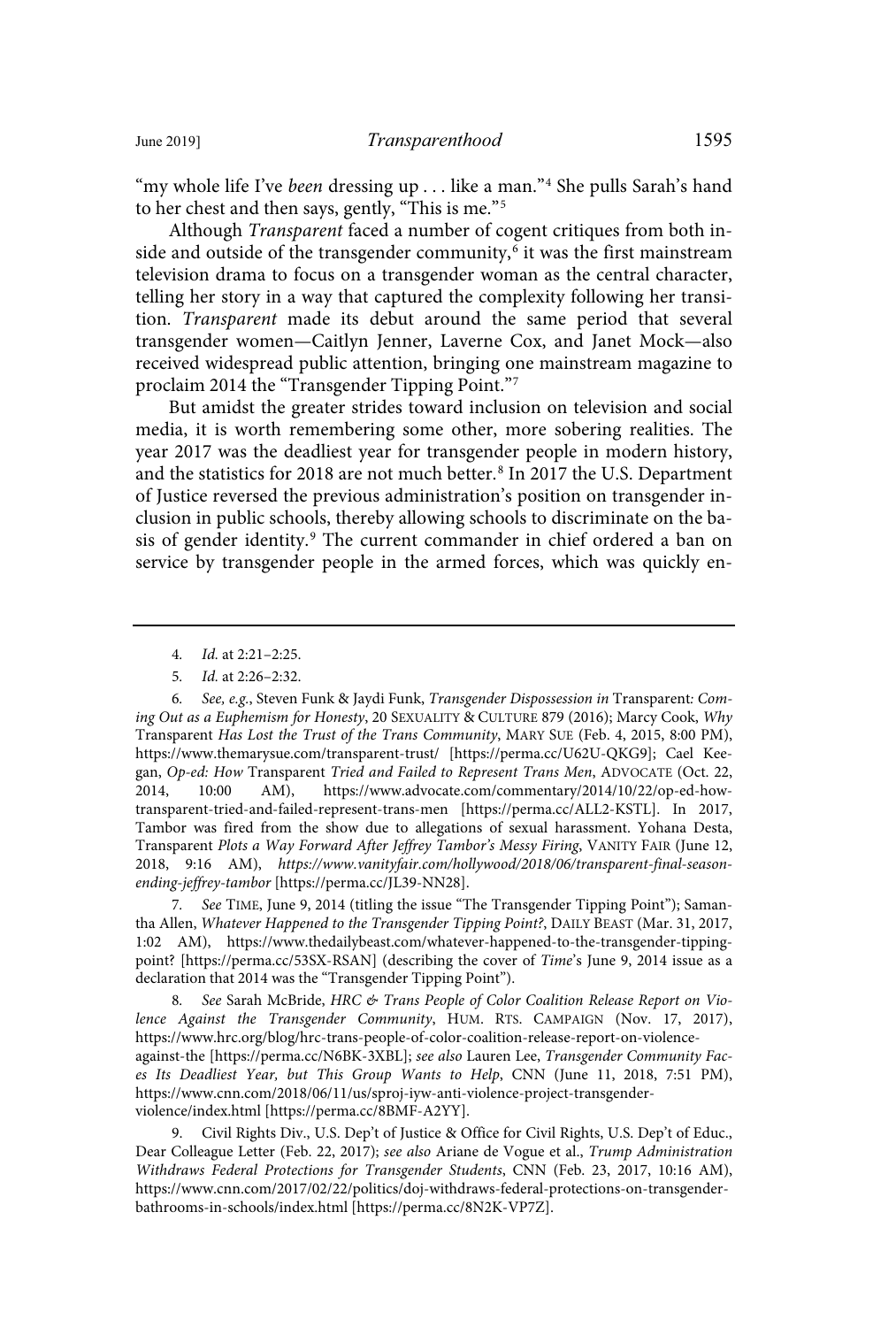joined by multiple federal courts on constitutional grounds.<sup>10</sup> In October 2018, the New York Times reported that the Trump Administration would seek to go even further: to "defin[e] gender as a biological, immutable condition" that is determined by one's genitalia at birth, for the purpose of rolling back protections for transgender individuals.<sup>11</sup>

Despite these steps backward from the White House, it is also important to note how much progress has been made elsewhere.<sup>12</sup> State legislatures and courts across the country have lowered barriers to obtaining legal recognition by, for example, removing the requirement that a person undergo surgery before they can change the gender marker on a driver's license.<sup>13</sup> A (now) near-unanimous wave of court decisions, many at the circuit level, has held that transgender individuals are protected from discrimination under sex-discrimination laws like Title IX and Title VII<sup>14</sup>—a position still defended by the EEOC despite the Department of Justice adopting a contrary posi-

11. Erica L. Green et al., 'Transgender' Could Be Defined Out of Existence Under Trump Administration, N.Y. TIMES (Oct. 21, 2018), https://www.nytimes.com/2018/10/21/us/politics/ transgender-trump-administration-sex-definition.html?module=inline [https://perma.cc/36SC-S2VQ].

12. See Sonia K. Katyal, The Numerus Clausus of Sex, 84 U. CHI. L. REV. 389, 390-92 (2017).

13. See 1 SEXUAL ORIENTATION AND THE LAW § 10:11 (Karen Moulding in conjunction with Nat'l Lawyers Guild eds., 2018) (citing jurisdictions that have removed surgery requirements).

<sup>10.</sup> See, e.g., Stockman v. Trump, 331 F. Supp. 3d 990 (C.D. Cal. 2018) (denying motion to dissolve preliminary injunction), appeal filed, No. 18-56539 (9th Cir. Nov. 16, 2018), stay of preliminary injunction granted, 139 S. Ct. 950 (2019); Stone v. Trump, 280 F. Supp. 3d 747 (D. Md. 2017) (granting preliminary injunction), appeal dismissed, No. 17-2398, 2018 WL 2717050 (4th Cir. Feb. 2, 2018), stay of preliminary injunction granted, No. GLR-17-2459 (D. Md. Mar. 7, 2019), ECF No. 249; Doe 1 v. Trump, 275 F. Supp. 3d 167 (D.D.C. 2017) (granting preliminary injunction), rev'd, Doe 2 v. Shanahan, No. 18-5257, 2019 WL 102309 (D.C. Cir. Jan. 4, 2019). After Supreme Court rulings in January 2019 lifted two of the preliminary injunctions, the remaining injunctions were subsequently lifted by the lower courts, and the ban took effect on April 12, 2019, although lawsuits continued. See Erik Larson, Ban on Trans People in Military Cleared to Take Effect April 12, BLOOMBERG (Mar. 26, 2019, 5:34 PM), https://www.bloomberg.com/news/articles/2019-03-26/ban-on-trans-people-in-militarycleared-to-take-effect-april-12 (on file with the Michigan Law Review).

<sup>14.</sup> See, e.g., EEOC v. R.G. & G.R. Harris Funeral Homes, Inc., 884 F.3d 560, 574–75 (6th Cir. 2018) (holding "discrimination on the basis of transgender and transitioning status violates Title VII"), cert. granted, No. 18-107, 2019 WL 1756679 (U.S. Apr. 22, 2019) (granting review of "the following question: Whether Title VII prohibits discrimination against transgender people based on (1) their status as transgender or (2) sex stereotyping under Price Waterhouse v. Hopkins, 490 U.S. 228 (1989)"); Whitaker ex rel. Whitaker v. Kenosha Unified Sch. Dist. No. 1 Bd. of Educ., 858 F.3d 1034, 1049 (7th Cir. 2017) ("A policy that requires an individual to use a bathroom that does not conform with his or her gender identity punishes that individual for his or her gender non-conformance, which in turn violates Title IX."); Glenn v. Brumby, 663 F.3d 1312, 1317 (11th Cir. 2011) ("[D]iscrimination against a transgender individual because of her gender-nonconformity is sex discrimination ...."); Schroer v. Billington, 577 F. Supp. 2d 293, 308 (D.D.C. 2008) (holding that discrimination against a transgender woman is "literally discrimination 'because of . . . sex'" prohibited under Title VII).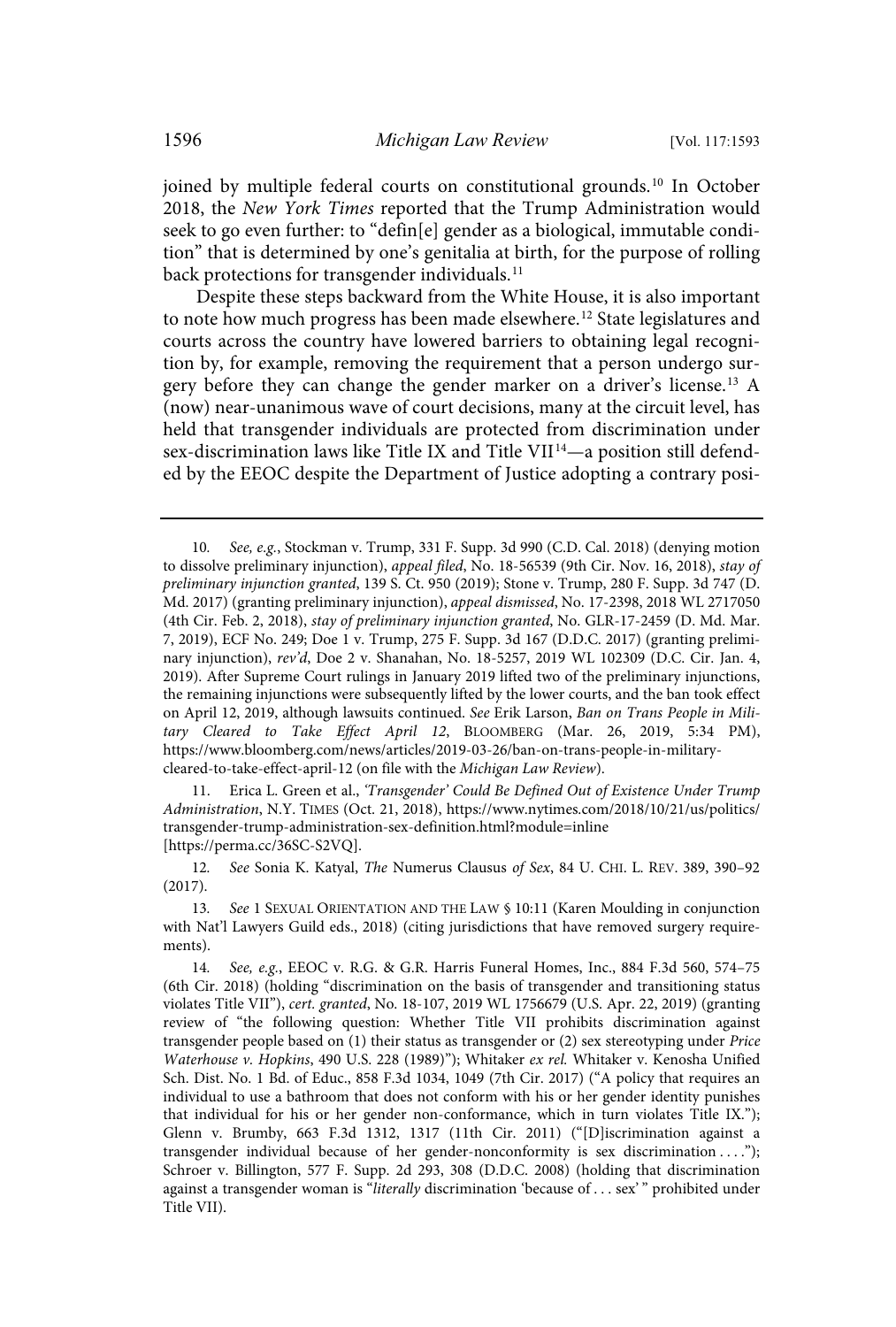tion.<sup>15</sup> Although transgender individuals have enjoyed some increased protection in the courts, their interests are distinctly vulnerable in the face of a president and a Supreme Court that may give priority to the rights of those who would discriminate against LGBT individuals.

Indeed, just as we are starting to recognize greater protections for transgender, nonbinary, and gender variant individuals under the law,  $16$  we are also driven to confront the many ways in which this recognition is just one small step toward equalizing the law's treatment of transgender individuals. Even if jurisdictions increase their recognition of transition and take greater steps toward protecting transgender individuals in the workplace, there are other areas of law—criminal law, privacy law, and constitutional law—that deserve a much more searching interrogation of how they may systematically disadvantage the interests of transgender people.

Enter family law, which has received only scant attention from legal scholars regarding its intersections with the rights of transgender individuals.<sup>17</sup> For example, until 2017, transgender individuals in over twenty countries that have signed on to the European Convention on Human Rights were required to undergo sterilization before they were able to change their name or other legal documents, effectively foreclosing their ability to have biological children.<sup>18</sup> Although these laws are now called into question due

17. See infra note 22; see also Beth A Haines et al., Making Trans Parents Visible: Intersectionality of Trans and Parenting Identities, 24 FEMINISM & PSYCHOL. 238 (2014).

18 . See A.P. v. France, App. Nos. 79885/12, 52471/13 & 52596/13 (Eur. Ct. H.R. Apr. 6, 2017), http://hudoc.echr.coe.int/eng?i=001-172913 [https://perma.cc/L5KS-F4S3] (holding

<sup>15</sup> . Harris Funeral Homes, 884 F.3d at 574–75 (holding "discrimination on the basis of transgender and transitioning status violates Title VII"); Macy v. Holder, EEOC Appeal No. 0120120821, 2012 WL 1435995, at \*7–9, \*11 (Apr. 20, 2012) ("[I]ntentional discrimination against a transgender individual because that person is transgender is, by definition, discrimination 'based on ... sex ....'"); What You Should Know About EEOC and the Enforcement Protections for LGBT Workers, U.S. EEOC, https://www.eeoc.gov/eeoc/newsroom/wysk/ enforcement\_protections\_lgbt\_workers.cfm [https://perma.cc/85EM-LJHM].

<sup>16.</sup> These terms are in some respect synonymous, since a broad definition of "transgender" includes anyone who doesn't conform to gender stereotypes, and since being transgender is always in some sense gender nonconforming (or variant) in relation to the gender assigned at birth. But it is often difficult to find a term that everyone finds comfort with. For example, many trans people might bristle at being considered "nonconforming" or "gender variant"; and many gender nonconforming people—that is, people whose gender expression is different from that stereotypically associated with their gender or their sex assigned at birth—do not identify as transgender. We also use the terms "gender" and "sex" interchangeably, since sex is ultimately an amorphous concept that includes a multitude of factors (including hormones, external reproductive organs, internal reproductive organs, secondary sex characteristics, sexual orientation, gender identity, and gender expression) that may or may not all point in the same direction, and where those factors are inconsistent is best determined by deference to a person's gender identity. For a longer discussion, see Katyal, supra note 12. Likewise, we do not distinguish between "gender" and "gender identity," because gender is best defined by a person's gender identity. Id. See, for example, the 2017 California law that permits an individual to correct the gender marker on a birth certificate based on a simple personal affidavit that the change is necessary to reflect the person's gender identity. CAL. HEALTH & SAFETY CODE § 103426 (West Supp. 2019).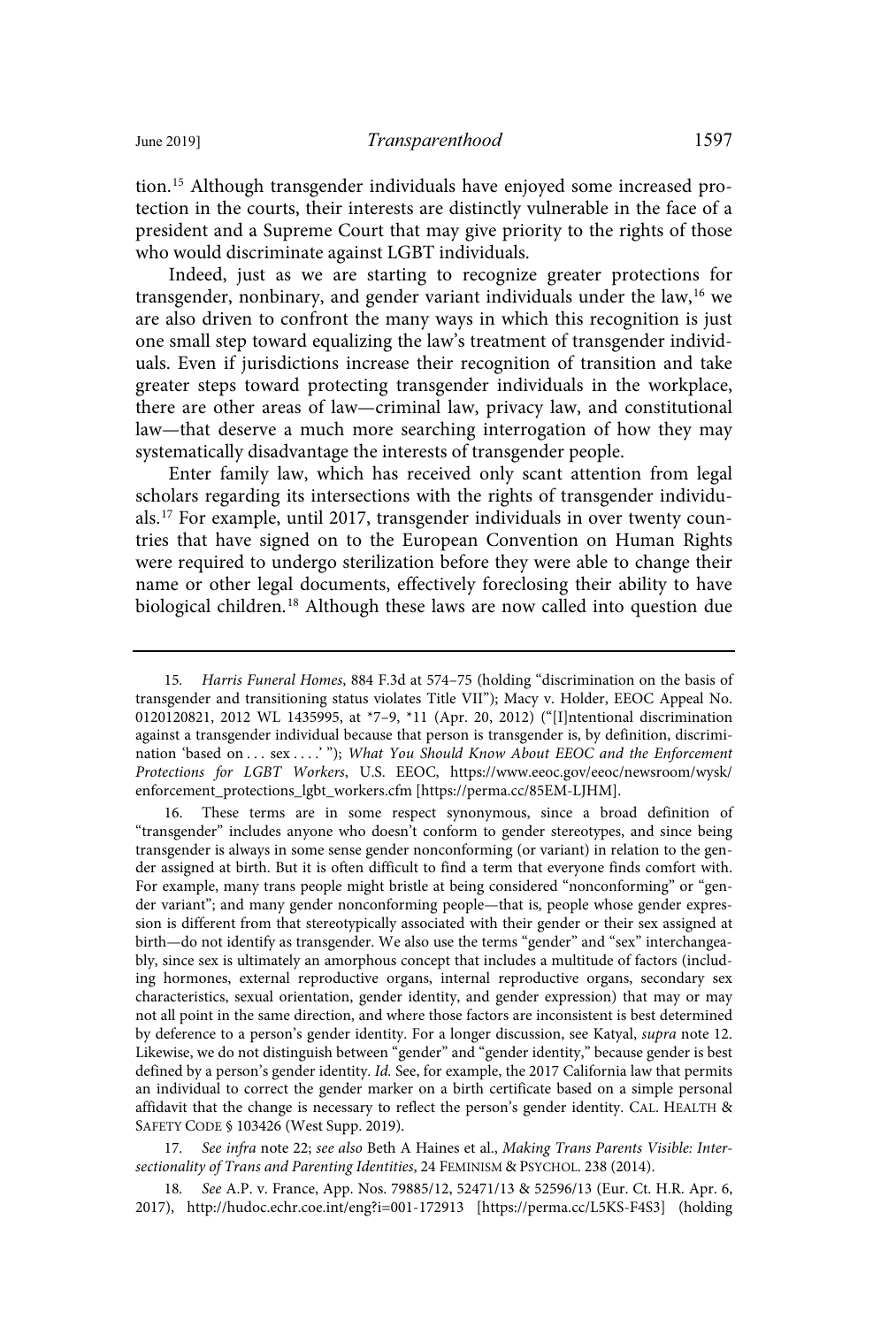to a recent European Court ruling,<sup>19</sup> other countries, including Japan, still have these reproductive restrictions in place.<sup>20</sup>

Many of these sorts of restrictions often escape public attention. Surprisingly, despite the attention given to the rights of transgender individuals in the United States, including the rights of children,<sup>21</sup> there is comparably much less legal scholarship regarding the rights of transgender parents. There are only a smattering of law articles on the topic, and only a few of these address the topic in any depth.<sup>22</sup>

- 19. A.P., App. Nos. 79885/12, 52471/13 & 52596/13, at  $\sim$  135.
- 20. Agerholm, supra note 18.

21. See, e.g., Scott Skinner-Thompson & Ilona M. Turner, Title IX's Protections for Transgender Student Athletes, 28 WIS. J.L., GENDER & SOC'Y 271 (2013).

See, e.g., Helen Y. Chang, My Father Is a Woman, Oh No!: The Failure of the Courts to Uphold Individual Substantive Due Process Rights for Transgender Parents Under the Guise of the Best Interest of the Child, 43 SANTA CLARA L. REV. 649 (2003); Shannon Price Minter, Transgender Family Law, 56 FAM. CT. REV. 410 (2018); Mark Strasser, Defining Sex: On Marriage, Family, and Good Public Policy, 17 MICH. J. GENDER & L. 57 (2010); Kari J. Carter, Note, The Best Interest Test and Child Custody: Why Transgender Should Not Be a Factor in Custody Determinations, 16 HEALTH MATRIX 209 (2006); Charles Cohen, Note, Losing Your Children: The Failure to Extend Civil Rights Protections to Transgender Parents, 85 GEO. WASH. L. REV. 536 (2017); Shannon Shafron Perez, Note, Is It a Boy or a Girl? Not the Baby, the Parent: Transgender Parties in Custody Battles and the Benefit of Promoting a Truer Understanding of Gender, 9 WHITTIER J. CHILD & FAM. ADVOC. 367 (2010). Aside from these articles, there are a few books that have chapters that discuss the issue in some detail, including CARLOS A. BALL, THE RIGHT TO BE PARENTS: LGBT FAMILIES AND THE TRANSFORMATION OF PARENTHOOD (2012), and Taylor Flynn, The Ties that (Don't) Bind: Transgender Family Law and the Unmaking of Families, in TRANSGENDER RIGHTS 32 (Paisley Currah et al. eds., 2006). Another book that features valuable information and perspectives, including personal reflections on transition and divorce, is LGBT DIVORCE AND RELATIONSHIP DISSOLUTION: PSYCHOLOGICAL AND LEGAL PERSPECTIVES AND IMPLICATIONS FOR PRACTICE (Abbie E. Goldberg & Adam P. Romero, eds., 2019). We call particular attention to two chapters within this book: Denise Brogan-Cantor, Transition Through a Shattered Glass Snowglobe: Reflections on Transitioning and Divorce, in LGBT DIVORCE AND RELATIONSHIP DISSOLUTION, supra at 327, and Amanda Veldorale Griffin, A Daughter of a Transgender Parent's Perspective on Relationship Dissolution, in LGBT DIVORCE AND RELATIONSHIP DISSOLUTION, supra at 340. These issues are also discussed in some practice guides for attorneys, including the excellent TRANSGENDER FAMILY LAW (Jennifer L. Levi & Elizabeth E. Monnin-Browder eds., 2012). See also FAQ About Transgender Parenting, LAMBDA LEGAL, https://www.lambdalegal.org/know-yourrights/article/trans-parenting-faq [https://perma.cc/WSK4-MQT9]; Promising Practices for Serving Transgender & Non-Binary Foster and Adoptive Parents, HUM. RTS. CAMPAIGN, https://www.hrc.org/resources/all-children-all-families-serving-trans-non-binary-fosteradoptive-parents [https://perma.cc/5ACS-A4CU]; Protecting the Rights of Transgender Parents and Their Children: A Guide for Parents and Lawyers, ACLU, https://www.aclu.org/report/

protecting-rights-transgender-parents-and-their-children [https://perma.cc/TUX8-P4BF];

that conditioning recognition of transition on medical or surgical treatment that results in sterilization violates an individual's right to respect for their private life under Article 8 of the European Union Convention on Human Rights); see also Harriet Agerholm, Japan Urged to Scrap Law Forcing Transgender People to Be Sterilised Before They Can Transition, INDEPENDENT (Dec. 1, 2017, 11:17 AM), https://www.independent.co.uk/news/world/asia/japan-transgenderpeople-sterilise-before-transition-gender-change-lgbt-rights-a8086341.html [https://perma.cc/Q9AP-GP63].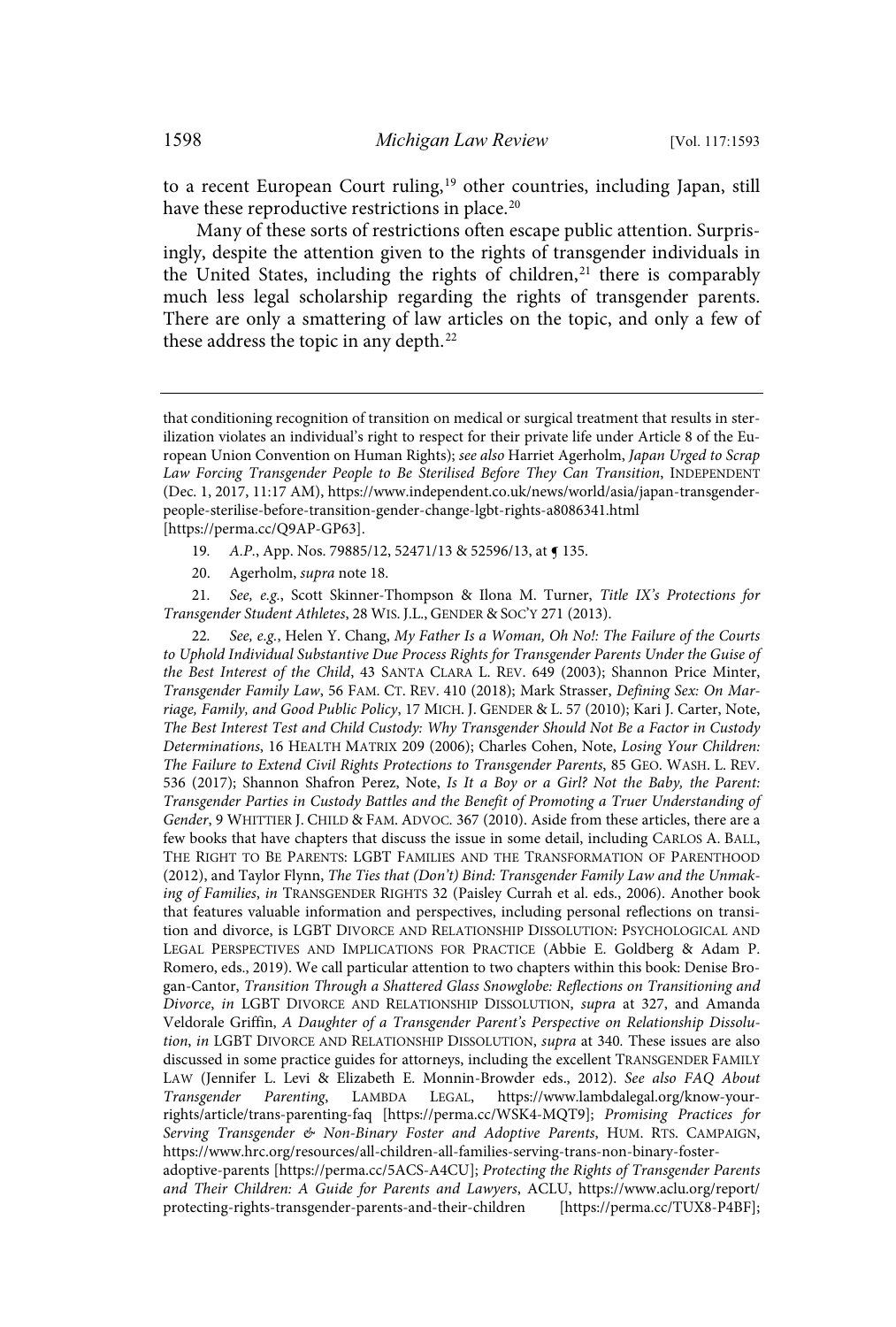To remedy this absence, we conducted a search for transgender and gender variant parents within the case law and literature.<sup>23</sup> We found many more cases than the literature discussed, and even many cases supporting the rights of trans parents as well. Yet overall, the results are striking and unforgettable. In many cases, transgender and gender nonconforming parents lost their bids for custody or visitation. And in a few cases, transgender and gender variant parents had their parental rights terminated or narrowed based solely on their decision to transition.<sup>24</sup> These decisions do not just harm the transgender parent; they also inflict harm on children who are denied their ability to bond with a known parent when a transgender parent has been pushed aside, despite their desire to remain a part of their child's family.

This Article has four parts, spanning history, doctrine, and public policy. In Part I, we account for the various ways in which transgender persons have formed families and received unequal treatment at the hands of family court judges, prior to the legislative enactments and constitutional rulings that guaranteed marriage equality across the nation. In Part II, we provide a short background on how family courts have addressed the standards of custody and visitation, drawing on the case law addressing the rights of lesbian, gay, bisexual, and transgender parents.

23. In order to locate these cases, we put in the following search terms: "transgender parent"; "cross dress" + "parent"; "transsexual parent"; and "transvestite parent." We used these terms not because we agreed with the terminology used, but because our research showed that courts used these terms, and thus the terms would locate the cases most likely to address the issue of transgender parenting decisions. We pulled up a total of thirty cases that turned out to be directly on or related to the subject of transgender parenthood—specifically issues of child custody and caregiving where a transgender person is involved in the child's life.

24. See infra Part III. In this Article, we use the term transgender to broadly include individuals whose gender identity or expression does not conform to the social expectations that generally accompany the sex assigned at their birth. See Paisley Currah, Gender Pluralisms Under the Transgender Umbrella, in TRANSGENDER RIGHTS, supra note 22, at 3–4. As Professor Susan Stryker has noted, the term refers to "all identities or practices that cross over, cut across, move between, or otherwise queer socially constructed sex/gender boundaries," and is often used to denote a pluralistic variety of differing identities. Susan Stryker, My Words to Victor Frankenstein Above the Village of Chamounix: Performing Transgender Rage, in THE TRANSGENDER STUDIES READER 244, 254 n.2 (Susan Stryker & Stephen Whittle eds., 2006); see also JACK HALBERSTAM, TRANS\* (2018). Following these approaches, we adopt a broad construction of the term "transgender" that includes a variety of gender nonconforming identities and expressions, but we note that some cases may involve parents who undergo the process of transition, and other cases involve parents who may engage in gender nonconforming activities or expression (cross-dressing privately, for example) but who do not wish to transition. Thus, we included both groups in our analysis and note the potential distinction between them.

Transgender Family Law Facts, TRANSGENDER L. CTR., http://transgenderlawcenter.org/wpcontent/uploads/2013/11/Family-Law-Facts-301013-web-version.pdf [https://perma.cc/8Y2V-HG4N]. For an important literature review on transgender parenting research, see REBECCA L. STOTZER ET AL., TRANSGENDER PARENTING: A REVIEW OF EXISTING RESEARCH, WILLIAMS<br>INST. (2014), https://williamsinstitute.law.ucla.edu/wp-content/uploads/transgender-INST. (2014), https://williamsinstitute.law.ucla.edu/wp-content/uploads/transgenderparenting-oct-2014.pdf [https://perma.cc/XM2U-PP9Q].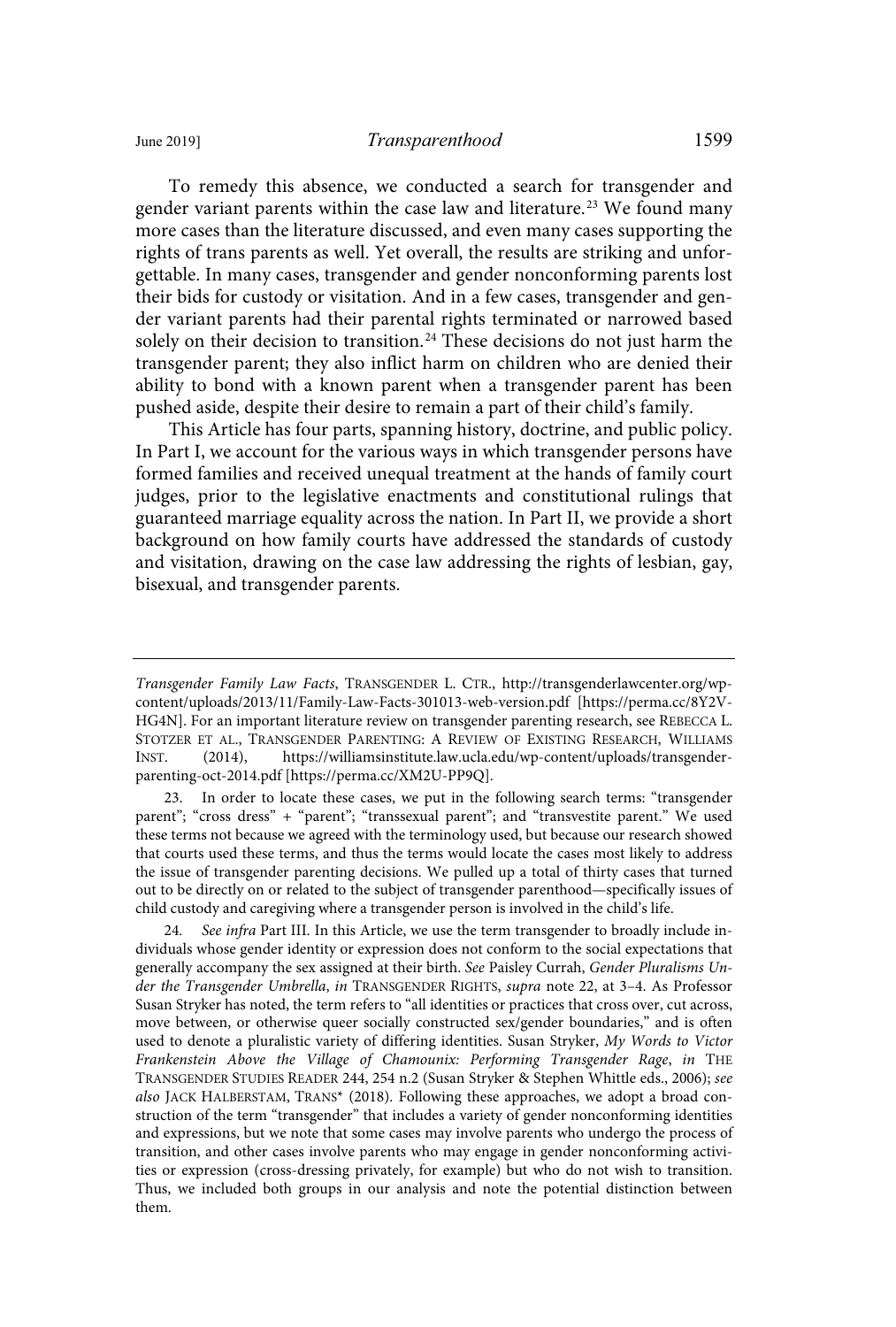Part III examines how those custody and visitation standards have applied to transgender parents. Our analysis is based on a collection of thirty opinions, which, we hope, represents every (published or unpublished) custody and visitation case involving a transgender or gender variant parent since the 1970s.<sup>25</sup> That treatment has paralleled in many ways the evolution of the treatment of lesbian, gay, and bisexual parents in family court proceedings. The earliest cases involving LGB parents found that, per se, custody or contact with such a parent would obviously be against a child's best interest, without the need for specific findings or evidence to support that conclusion. By the 1990s, however, courts in most states had shifted to a rule requiring at least some evidence of the harm that the parent's sexual orientation would allegedly cause the child. This is commonly known as the "nexus" test.<sup>26</sup>

While some early cases were willing to entirely sever or disregard the rights of transgender parents, more recent case law has avoided such per se determinations. Despite these developments, our investigation shows that bias against transgender parents continues to appear throughout court opinions. Drawing on existing case law and legal scholarship, we present a model that analyzes a variety of observations offered by courts, each of which suggests three types of biases that serve as proxies for discriminatory treatment. While courts today rarely reject transgender parents' claims outright, they instead offer analysis that is indirectly tied to the parents' transgender status—analysis that is tied to concerns about transition, for example—that winds up disadvantaging the interests of transgender parents. Second, courts also express concerns about the transmission of gender nonconforming behavior to the child, thereby destabilizing the child's own gender identity or sexual orientation, what we describe as concerns about contagion. A final set of concerns are directed more specifically to parents who engage in gender variant activities, like cross-dressing, even when this behavior takes place outside of the child's purview. We analyze these concerns and situate them within a larger anxiety about gender *volition*, that is, the idea that a parent's nonconforming gender expression or behavior will negatively affect a child.

In the final section, we propose alternative ways to guide judges' treatment of transgender parents in the family court system. Because decades of experience with the nexus test has proven that it is still susceptible to implicit bias, we posit that the only way to guarantee fair consideration that takes into account both the rights of transgender parents and the actual needs of their children is to completely prohibit consideration of a parent's transgender identity or expression, as well as consideration of any factors

<sup>25.</sup> Our analysis follows a similar set of inquiries as Cliff Rosky in his excellent article, Like Father, Like Son: Homosexuality, Parenthood, and the Gender of Homophobia, 20 YALE J.L. & FEMINISM 257 (2009).

<sup>26</sup> . See COURTNEY G. JOSLIN ET AL., LESBIAN, GAY, BISEXUAL AND TRANSGENDER FAMILY LAW § 1:2 (2018).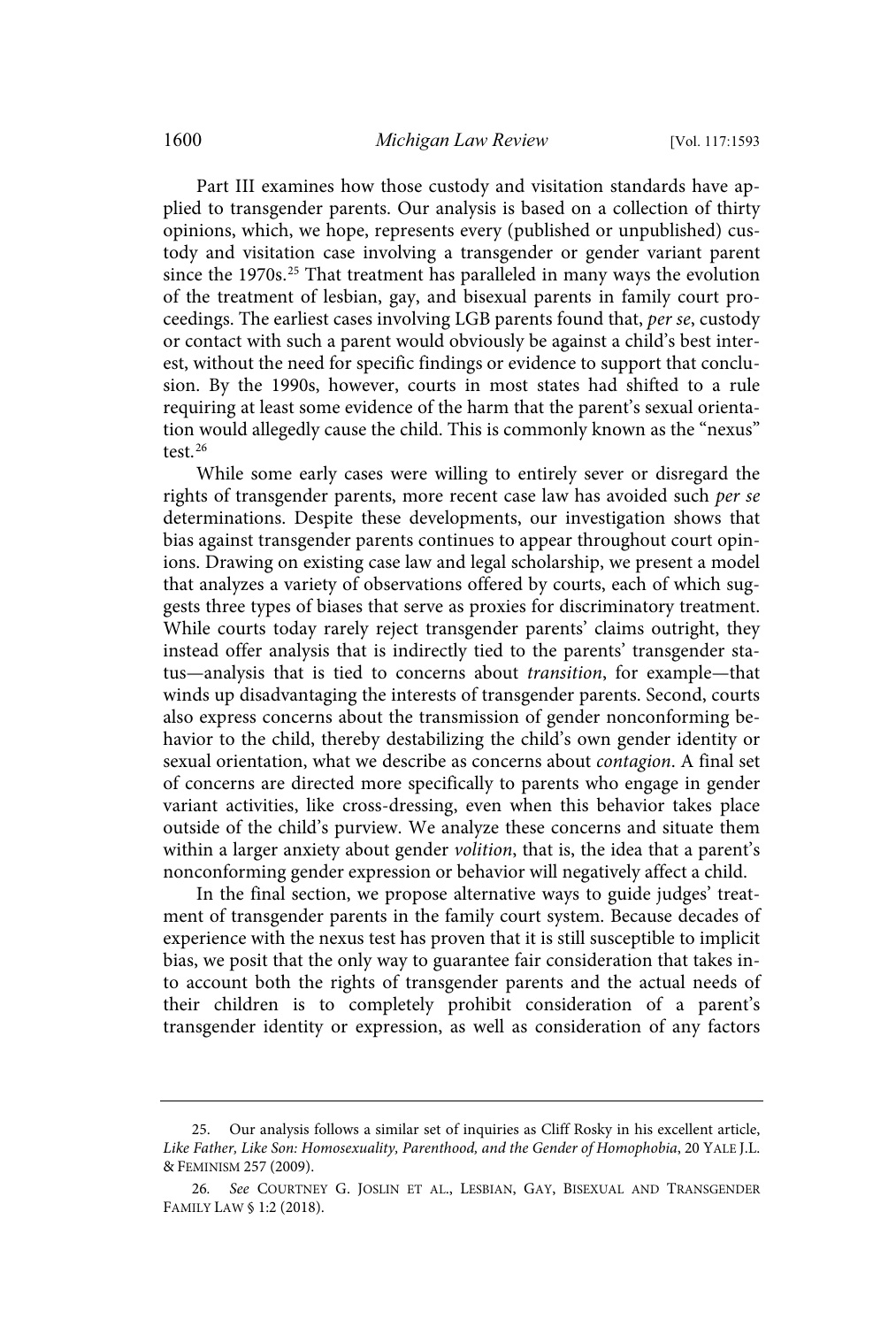Admittedly, the cases we examine are small in number, but they are deeply instructive in terms of how the law must evolve in the coming era. Our goal is to offer insight for both lawyers and judges, but also for legal scholars considering family law's disparities. One crucial step in equalizing families involves taking stock of existing research on transgender parenting and noting where the law has failed to protect the interests of transgender parents. As we argue, the need to perform a thorough investigation of the past treatment of transgender parents is especially important, not just because of the demographic shifts in transgender parenthood but also because of the added analytical insight that these cases offer into the need for change within family law as a whole.

A final point deserves mention. At the same time that these results—and this Article—suggest a persistent inequality, it is also important to note that these cases are but a very small snapshot of the spectrum of transgender parenting, kinship, and caregiving, which are almost all taking place, without conflict or crisis, outside of the shadows of the courtroom. Consequently, at the same time we are mindful of the growing spectrum of transgender parenting, we are also acutely mindful of the ways in which the courts have not yet caught up with the reality of this spectrum. Taking stock of this reality which, the research reveals, is often not that different from any other family—is a first step in building out a cohesive and comprehensive system that treats all families fairly.<sup>27</sup>

### I. TRANSGENDER FAMILY FORMATION AND RECOGNITION

Ten years ago, Thomas Beatie, a transgender man, created an international stir when he announced that he was pregnant in an article in the Ad-

<sup>27.</sup> In doing this work, as two queer cisgender women, we are acutely mindful of the importance, as Paisley Currah, Richard Juang, and Shannon Minter have reminded us, of ensuring gender self-determination as an imperative matter of "well-being" rather than "an intellectual curiosity." Paisley Currah et al., Introduction, in TRANSGENDER RIGHTS, supra note 22, at xiii, xxii; see also M. Dru Levasseur, Gender Identity Defines Sex: Updating the Law to Reflect Modern Medical Science Is Key to Transgender Rights, 39 VT. L. REV. 943, 947 (2015) ("For transgender people to be recognized as full human beings under the law, the legal system must make room for the existence of transgender people—not as boundary-crossers but as people claiming their birthright as part of a natural variation of human sexual development."). Despite our histories of advocacy in allyship with trans communities and our connections with trans, gender nonconforming, and gender variant chosen family, it is important to acknowledge the inherent limitations of our perspectives as cisgender women. See JULIA SERANO, WHIPPING GIRL: A TRANSSEXUAL WOMAN ON SEXISM AND THE SCAPEGOATING OF FEMININITY 209–12 (2007); Jacob Hale, Suggested Rules for Non-Transsexuals Writing About Transsexuals, Transsexuality, Transsexualism, or Trans\_\_\_, SANDY STONE (Nov. 18, 2009), http://sandystone.com/hale.rules.html [http://perma.cc/9T6W-8ERX] (observing the importance of interrogating one's subject position and goals in writing about the trans community).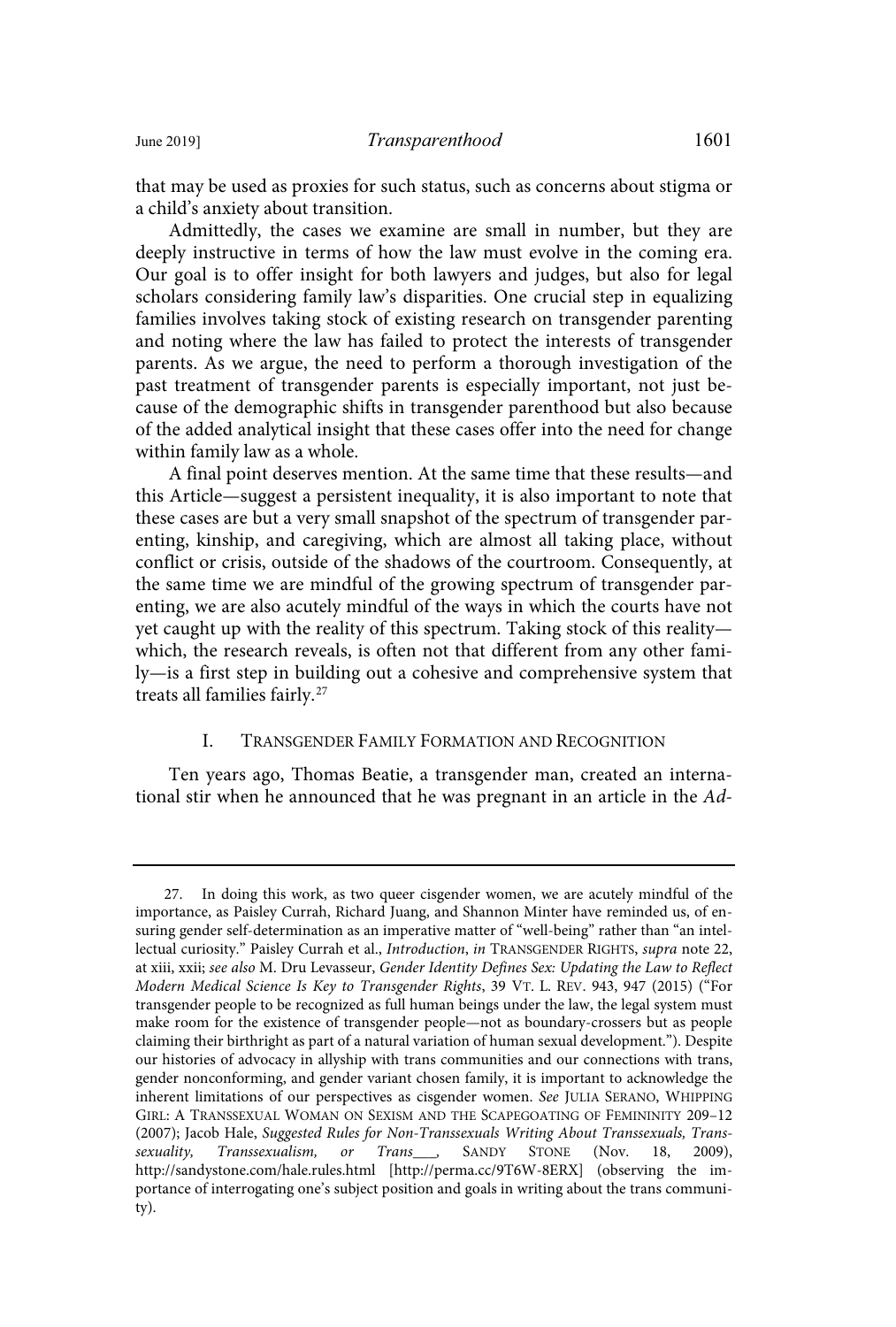vocate magazine.<sup>28</sup> Despite the sensationalist accounts of Beatie's pregnancy, it is important to note that ten years later, the visibility of trans parents has become much less remarkable. Of course, transgender people form families through a variety of means, just as other queer and straight people do, including adoption, alternative insemination of a female partner by a sperm donor, or through conventional means in a different-sex marriage before coming out as trans. Today, an estimated 1.4 million members of the population identify as transgender, and a large proportion of them are also raising—and having—children at the same time, as we discuss below.<sup>29</sup>

It bears mentioning that during that time, and for the last forty years, courts have considered cases involving transgender parents regarding matters of divorce, custody, and visitation. Before we discuss the legal treatment of transgender parents in family court cases, however, it is important to take stock of how transgender parents form and raise families, and then specifically interrogate how the law has historically applied these general rules to transgender parents.

It should be noted that even Beatie's marriage was eventually scrutinized by the courts, precisely because of his pregnancy and childbirth. When Beatie and his wife sought a divorce in 2012, the Arizona family court judge hearing the case initially ruled that their marriage appeared to be an invalid same-sex marriage because, even though Beatie had obtained a new birth certificate recognizing him as male prior to the marriage, he had retained his reproductive capacity that the court viewed as inherently "female."<sup>30</sup> The state's court of appeals reversed that order, however, holding that Beatie's amended birth certificate from Hawaii must be given full faith and credit, and further holding that denying recognition would violate his constitutional rights under the Equal Protection Clause of the U.S. Constitution.<sup>31</sup> The appellate court also noted that the right to procreate is "one of the basic civil rights of man,"<sup>32</sup> a "liberty interest afforded special constitutional protection."<sup>33</sup> To deny Beatie recognition as a man because he chose to maintain

<sup>28.</sup> See Thomas Beatie, Labor of Love, ADVOCATE (Mar. 14, 2008, 12:00 AM), https://www.advocate.com/news/2008/03/14/labor-love [https://perma.cc/Z677-KUKN].

ANDREW R. FLORES ET AL., HOW MANY ADULTS IDENTIFY AS TRANSGENDER IN THE UNITED STATES?, WILLIAMS INST. 2 (June 2016), https://williamsinstitute.law.ucla.edu/wpcontent/uploads/How-Many-Adults-Identify-as-Transgender-in-the-United-States.pdf [https://perma.cc/G5A3-4R84]; see STOTZER ET AL., supra note 22. For a fuller discussion of the history of the transgender community in the United States, and the legal trajectory of the transgender movement, see SUSAN STRYKER, TRANSGENDER HISTORY (rev. ed. 2017).

<sup>30.</sup> Michael Kiefer, 'Pregnant Man's' Divorce Case Leaves Judge in Doubt, USA TODAY (Dec. 12, 2012, 8:22 PM), https://www.usatoday.com/story/news/2012/12/12/pregnant-mansdivorce-case/1765359/ [https://perma.cc/32MY-EKBU].

<sup>31.</sup> Beatie v. Beatie, 333 P.3d 754 (Ariz. Ct. App. 2014).

<sup>32.</sup> Id. at 760 n.10 (quoting Skinner v. Oklahoma ex rel. Williamson, 316 U.S. 535, 541 (1942)).

<sup>33.</sup> Id. at 759 n.10.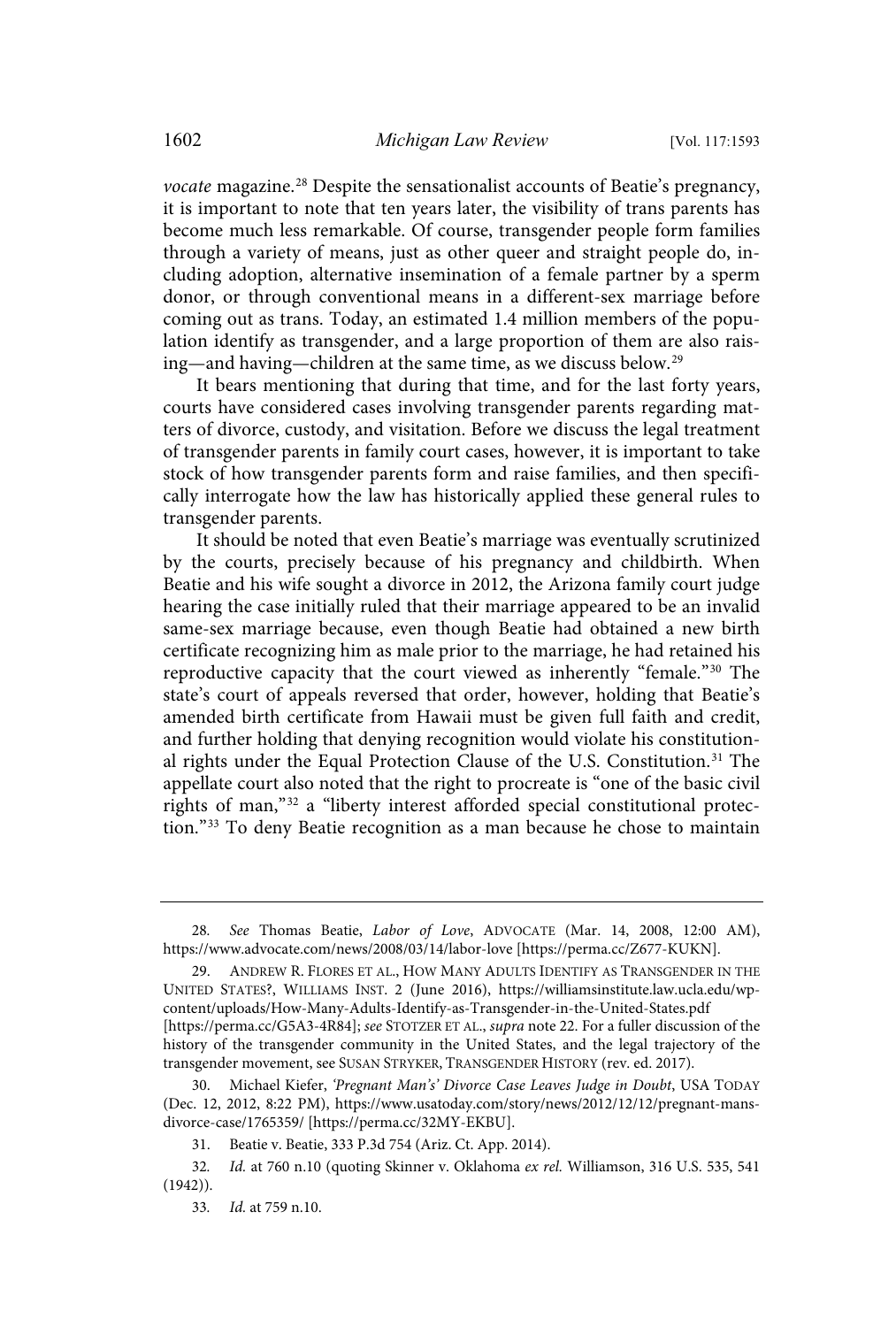his reproductive capacity and have children would violate that foundational constitutional right: the right to create a family.

#### A. Transgender Family Formation

A recent article by Shannon Price Minter, arguably the nation's leading expert on transgender family law, describes the various ways that trans and gender variant people create families and how those families are treated by the state.<sup>34</sup> As he explains, most transgender parents today became parents through typical means prior to transitioning: either intentionally having children before medically transitioning, or having children during a prior relationship before coming out as transgender.<sup>35</sup> Every state will recognize such individuals as legal parents from the outset, provided that they either carried the child, were married to the person who carried the child, or, for unmarried partners, signed a legal declaration of paternity.<sup>36</sup> Unmarried partners who intentionally bring a child that is not genetically related to one parent into the world can also ensure legal recognition through adoption or a court order recognizing the person as a parent.<sup>37</sup> As Minter observes, "once a person becomes a legal parent, the fact that the person later undergoes a gender transition does not affect the person's continued legal status as a parent. If the person was a legal parent before transitioning, the person continues to be a legal parent after transitioning."<sup>38</sup> Finally, even in the absence of those formal means of confirming the parent–child relationship, many states now recognize some form of equitable parentage for a person who has functioned as the child's parent.<sup>39</sup>

A 2011 national survey of transgender participants found that 38% of respondents were parents, noting that over 80% of those who transitioned after the age of fifty-five were parents.<sup>40</sup> In the 2015 U.S. Transgender Survey performed by the National Center for Transgender Equality, 18% of respondents reported having children, and 69% of those were out as transgender to their children.<sup>41</sup>

Although there is not a great deal of research on the effect of a parent's transition on child development, $42$  the earliest research suggested that a par-

34. Minter, supra note 22.

39. *Id.* at 416.

40. Haines et al., supra note 17, at 239 (citing JAIME M. GRANT ET AL., INJUSTICE AT EVERY TURN: A REPORT OF THE NATIONAL TRANSGENDER DISCRIMINATION SURVEY (2011), https://endtransdiscrimination.org/PDFs/NTDS\_Report.pdf [https://perma.cc/E3S3-D8L2]).

41. SANDY E. JAMES ET AL., THE REPORT OF THE 2015 U.S. TRANSGENDER SURVEY 66 (2016), https://transequality.org/sites/default/files/docs/usts/USTS-Full-Report-Dec17.pdf [https://perma.cc/3QYX-D4D9].

42. As Sally Hines has insightfully written,

<sup>35.</sup> *Id.* at 412-14.

<sup>36.</sup> *Id.* at 412-13.

<sup>37.</sup> *Id.* at 416.

<sup>38.</sup> *Id.* at 413.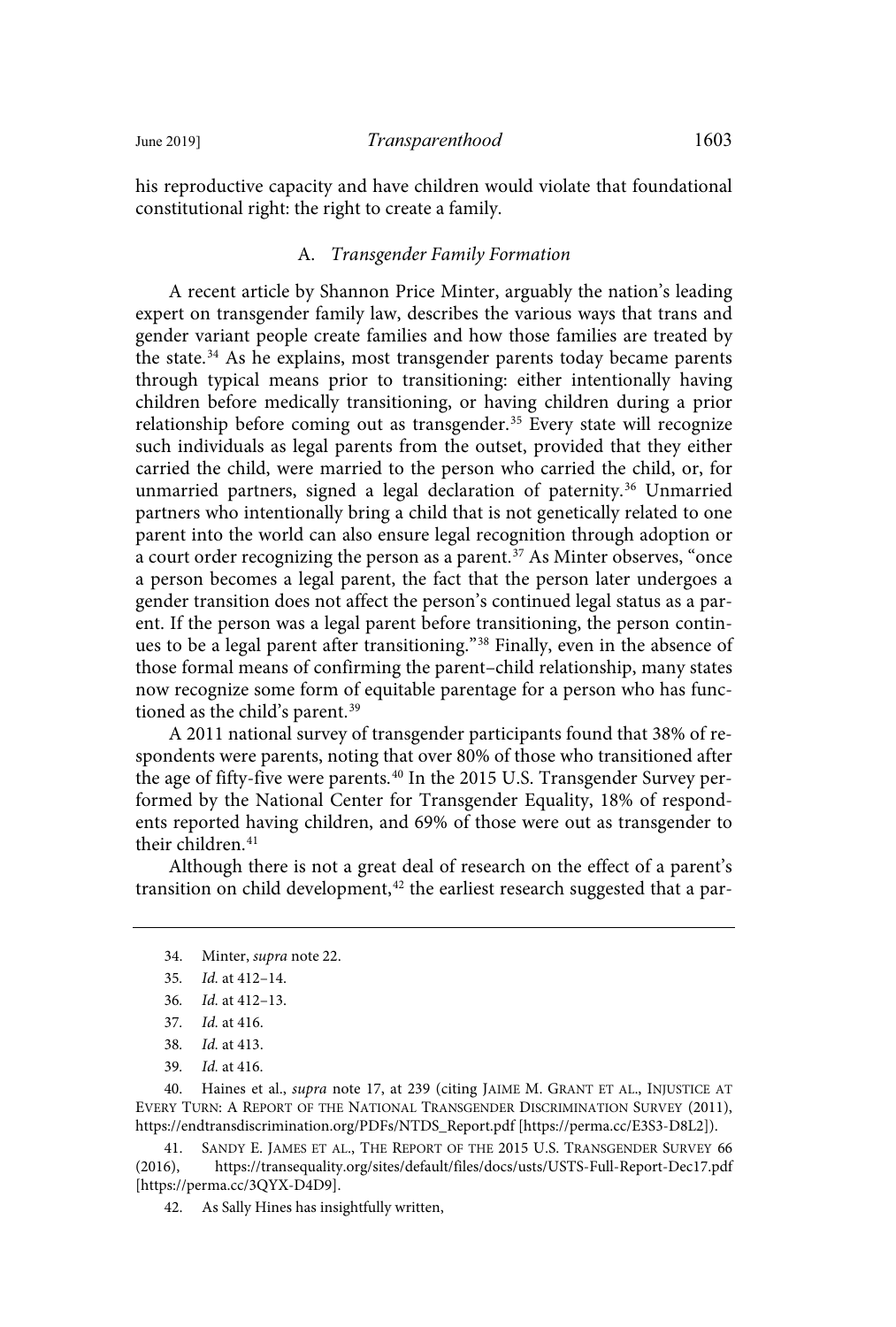ent's transition did not adversely impact children's development.<sup>43</sup> One of the most cited studies, performed by Richard Green, concluded in 1978 that "children being raised by transsexual or homosexual parents do not differ appreciably from children raised in more conventional family settings on . . . measures of sexual identity."<sup>44</sup> Twenty years later, the author reached the same conclusion after a subsequent study, observing that "[a]vailable evidence does not support concerns that a parent's transsexualism directly adversely impacts . . . the children."<sup>45</sup> "By contrast," Green noted, "there is extensive clinical experience showing the detriment to children in consequence of terminated contact with a parent after divorce."46

The most comprehensive review of transgender parenting research was performed by the Williams Institute in 2014, which reviewed fifty-one studies that included research on transgender parents.<sup>47</sup> The study offers a much more detailed picture of transgender parent demographics than previously available, finding that studies found that "between one quarter and one half of transgender people report being parents," with higher percentages of transgender women than transgender men.<sup>48</sup> The study has a number of valuable insights, but three are particularly notable for our purposes.

First, the Williams Institute study found that in its review of all of the existing literature, "the vast majority [of transgender parents] reported that their relationships are good or positive generally, including after 'coming out' as transgender or transitioning."<sup>49</sup> Following a period of adjustment,<sup>50</sup>

Sally Hines, Intimate Transitions: Transgender Practices of Partnering and Parenting, 40 SOCIOLOGY 353, 355 (2006).

43. See Richard Green, Transsexuals' Children, INT'L J. TRANSGENDERISM, Oct.-Dec. 1998. But see Tonya White & Randi Ettner, Disclosure, Risks and Protective Factors for Children Whose Parents Are Undergoing a Gender Transition, J. GAY & LESBIAN PSYCHOTHERAPY, no. 1- 2, 2004, at 129, 131 [hereinafter White & Ettner, Disclosure] (noting that Green did not use a control group). More recent studies indicate that children, particularly preadolescent children, adjust well to gender transition, and that postponing a transition or not disclosing a transition places children at greater risk of damaging their emotional health than the transition itself. See id. at 142 (noting that failure to disclose or postponement places children at greater risk than transition); Tonya White & Randi Ettner, Adaptation and Adjustment in Children of Transsexual Parents, 16 EUR. CHILD & ADOLESCENT PSYCHIATRY 215, 215 (2007) (noting that preadolescent children adjust well post-transition).

44. Richard Green, Sexual Identity of 37 Children Raised by Homosexual or Transsexual Parents, 135 AM. J. PSYCHIATRY 692, 696–97 (1978).

- 47. See STOTZER ET AL., supra note 22, at 1-2.
- 48. *Id.* at 2.
- 49. Id. at 2. Consider some quotes from Green's 1998 study:

the partnering and parenting practices of trans people are not only neglected within sociologies of the family, but also go unrecognized within gender research. As such, transgender lives and experiences remain absent from these analytical frameworks, which rest on an uninformative and naturalized binary gender model that recognizes only male or female gender categories.

<sup>45.</sup> Green, supra note 43, at 4.

<sup>46.</sup> Id.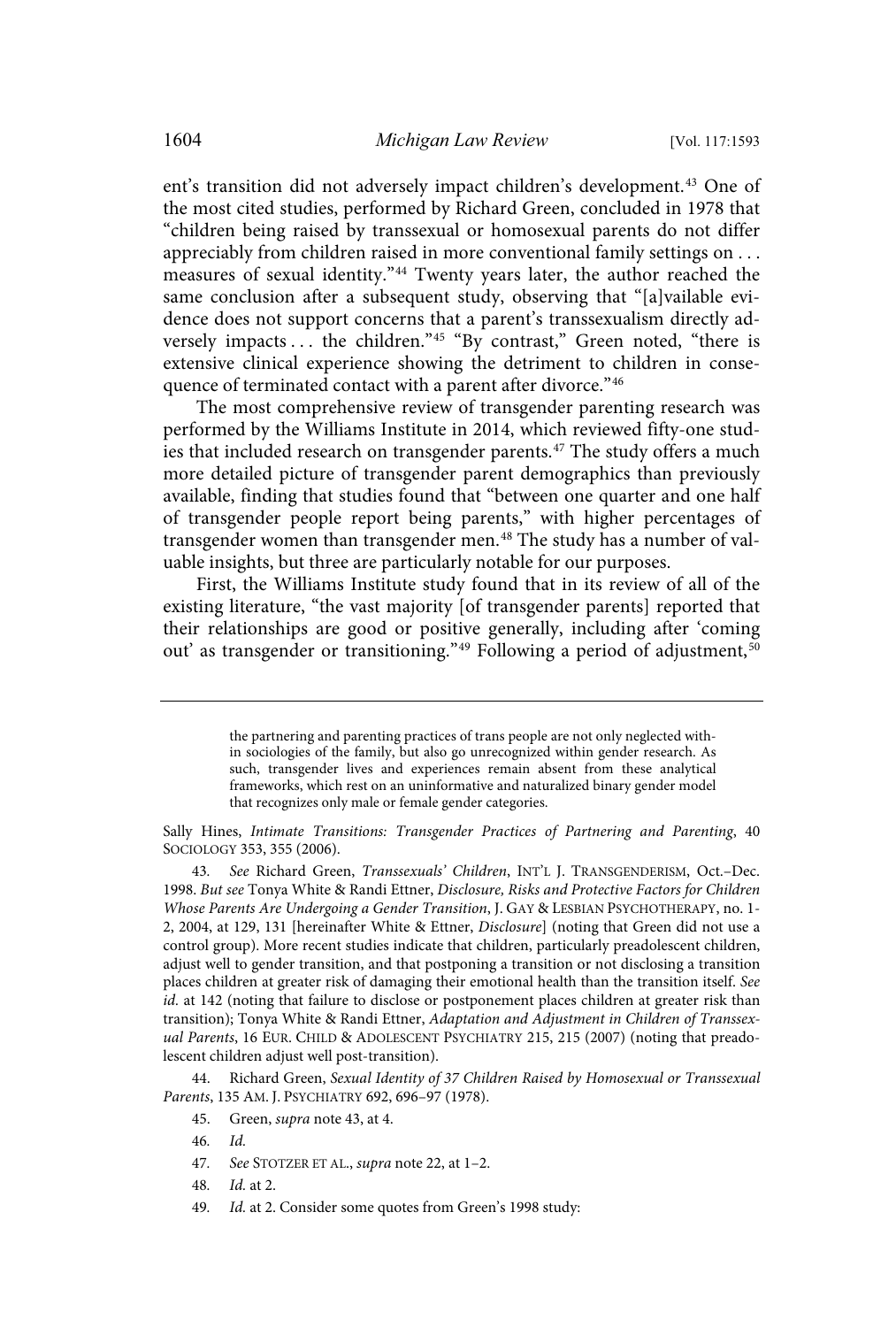studies indicate that "relationships may be just as strong, or even stronger than before."<sup>51</sup> Other recent academic research echoes these conclusions and suggests that the majority of transgender parents report having good relationships with their children, particularly after coming out or transitioning.<sup>52</sup> Indeed, in a recent study, an overwhelming majority of respondents—70 percent—reported that their children continued a relationship with them after they came out as transgender.<sup>53</sup>

Second, the Williams Institute reports that studies "found no evidence that having a transgender parent affects a child's gender identity or sexual orientation development, nor has an impact on other developmental milestones."<sup>54</sup> Indeed, some research cited by the Williams study noted that transgender parents increase the likelihood of positive outcomes, like accepting differences and embracing diversity.<sup>55</sup> The most recent study we found, published in 2018 in Belgium, performed a series of in-depth interviews with minor children.<sup>56</sup> Although the study recognized, in some detail, that a gender transition can be a "challenging and emotional process for the entire family," it noted that "most of the children we interviewed did not experi-

> "Linda wants to be a woman. Linda wants to start a fresh life. She likes living as a woman. I think that is happy for her. At first (when I was 4 ½) I didn't quite understand. As I got older, I realized she must be happy living as a woman, so I'll just accept that." (7 year old son of a trans woman).

Id. at 10 (quoting Green, supra note 43, at 3). Or:

"My Mother's not happy in the body she is in. My mom is a lot happier since starting to live as who she wants to be. When I was 13, my mother said, 'I want to be a man, do you care?' I said, no, as long as you are the same person inside and still love me. I don't care what you are on the outside . . . It's like a chocolate bar. It's got a new wrapper but it's the same chocolate inside." (14 year old daughter of a trans man).

Id. (quoting Green, supra note 43, at 3).

See ARLENE ISTAR LEV, TRANSGENDER EMERGENCE (2004) (cited in STOTZER ET AL., supra note 22, at 9–10) (discussing four stages of adjustment: The first involves disclosure, where the transgender parent informs the child of their transgender identity. A second stage of turmoil ensues, where the family starts to grapple with the transition. This leads to a third stage, which Lev refers to as the negotiation stage, and the final stage is the balanced stage, where parties adjust to the new normal post-transition). The Lev study is limited to parents who "come out" as transgender after having a child, not someone who has already transitioned by the time of family formation. Id. at 9-10.

51. STOTZER ET AL., supra note 22, at 10 (citing GRANT ET AL., supra note 40, and JACK PYNE, TRANSFORMING FAMILY: TRANS PARENTS AND THEIR STRUGGLES, STRATEGIES, AND STRENGTHS (2012), http://lgbtqpn.ca/wp-content/uploads/2014/10/Transforming-Family-Report-Final-Version-updated-Sept-30-2014-reduced.pdf [https://perma.cc/NKH8-RUDX]).

52. Id. at 2 (reviewing articles on the subject of transgender parents).

53. Haines, supra note 17, at 239 (citing GRANT ET AL., supra note 40).

55. *Id.* at 11.

56 . See Myrte Dierckx et al., Resilience in Families in Transition: What Happens When a Parent Is Transgender?, 66 FAM. REL. 399, 399, 403, 408 (2017).

<sup>54.</sup> STOTZER ET AL., *supra* note 22, at 2.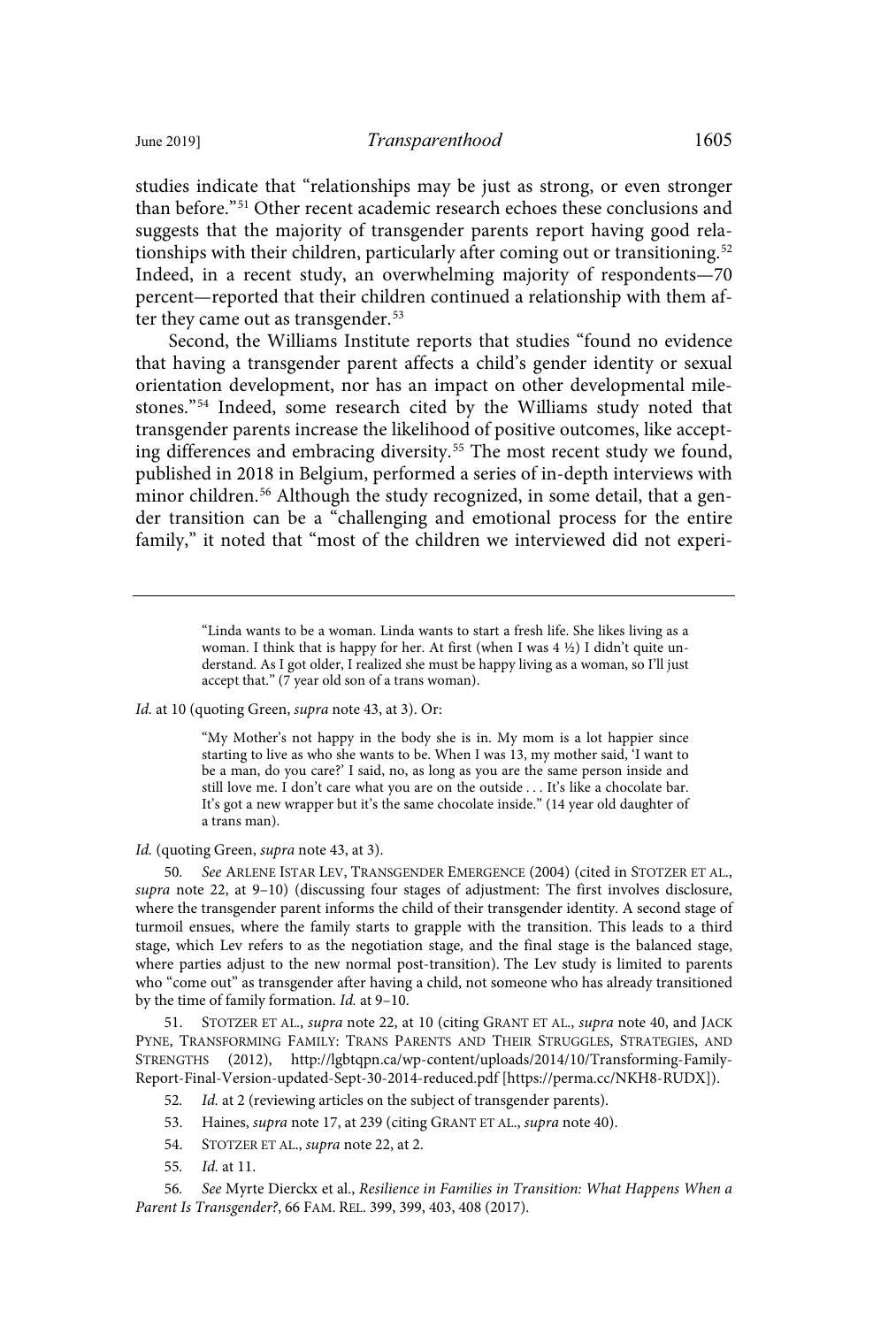ence their parent's gender transition as a painful loss," often due to the various protective processes developed by the family, including family continuity and communication, the acceptance of a partner, and reflection and analysis from both the parent and child regarding the meaning of transition to set them at greater ease.<sup>57</sup> In every study that we found, the most dominant factor to impact the child's well-being was not the transition itself, but rather the "parental relationship and family constellation."<sup>58</sup>

Third, the study finds that "[t]ransgender parents have reported discrimination—either formally through the courts or informally by the child(ren)'s other parent—in child custody and visitation arrangements."<sup>59</sup> The National Transgender Discrimination Survey, which is the largest study of transgender people in the United States, found that 29% of transgender parents faced an ex-spouse limiting their contact with their children.<sup>60</sup> Significantly, 13% of respondents reported that courts had also actively limited their relationships with their children due to parental transgender status, noting that respondents of color experienced "higher rates of court intervention."<sup>61</sup> Of course, external factors, like culture, history, and economics, also affect the relationships between transgender parents and their children,<sup>62</sup> as do the laws that exist to protect against discrimination on the basis of gender identity. Although at latest count 20 states and more than 100 municipalities in the United States have adopted explicit statutory protections against discrimination based on gender identity, that is only a minority compared to the rest of the nation.<sup>63</sup> Further, transgender parents who are also of a racial or ethnic minority face even more challenges, both from the surrounding social context as well as from the law.<sup>64</sup> Class and economic opportunity con-

- 63. 1 SEXUAL ORIENTATION AND THE LAW, supra note 13, at §§ 10:5, :7.
- 64. See Veldorale-Griffin, supra note 62, at 479.

<sup>57.</sup> Id. at 408; see also Stephen Erich et al., Family Relationships and Their Correlations with Transsexual Well-Being, 4 J. GLBT FAM. STUD. 419, 430 (2008) (noting that transgender individuals and their families are "able to develop, maintain, or reconceptualize their relationships in a positive and supportive manner . . . and eventually reach a new level of adaptive balance").

<sup>58.</sup> White & Ettner, Disclosure, supra note 43, at 139 (noting that the "parental relationship and family constellation had significantly more bearing on the outcome of the children than the transition itself"); see also STOTZER ET AL., supra note 22, at 10 (citing studies noting that the main stressors for children were not about the gender transition alone, but rather about the tension between the parents regarding the transition).

<sup>59.</sup> STOTZER ET AL., supra note 22, at 2.

<sup>60.</sup> GRANT ET AL., supra note 40, at 98; see also Green, supra note 43, at 1 ("Many [exspouses] are so enraged at the transsexual parent that they defiantly oppose any contact with the child.").

<sup>61.</sup> Haines, supra note 17, at 239 (citing GRANT ET AL., supra note 40). One study from Canada noted that a court had imposed particular conditions on a transgender mother, going so far as to ban her from visiting her child's school. STOTZER ET AL., supra note 22, at 14 (citing PYNE, supra note 51).

<sup>62.</sup> Amanda Veldorale-Griffin, Transgender Parents and Their Adult Children's Experiences of Disclosure and Transition, 10 J. GLBT FAM. STUD. 475, 479 (2014).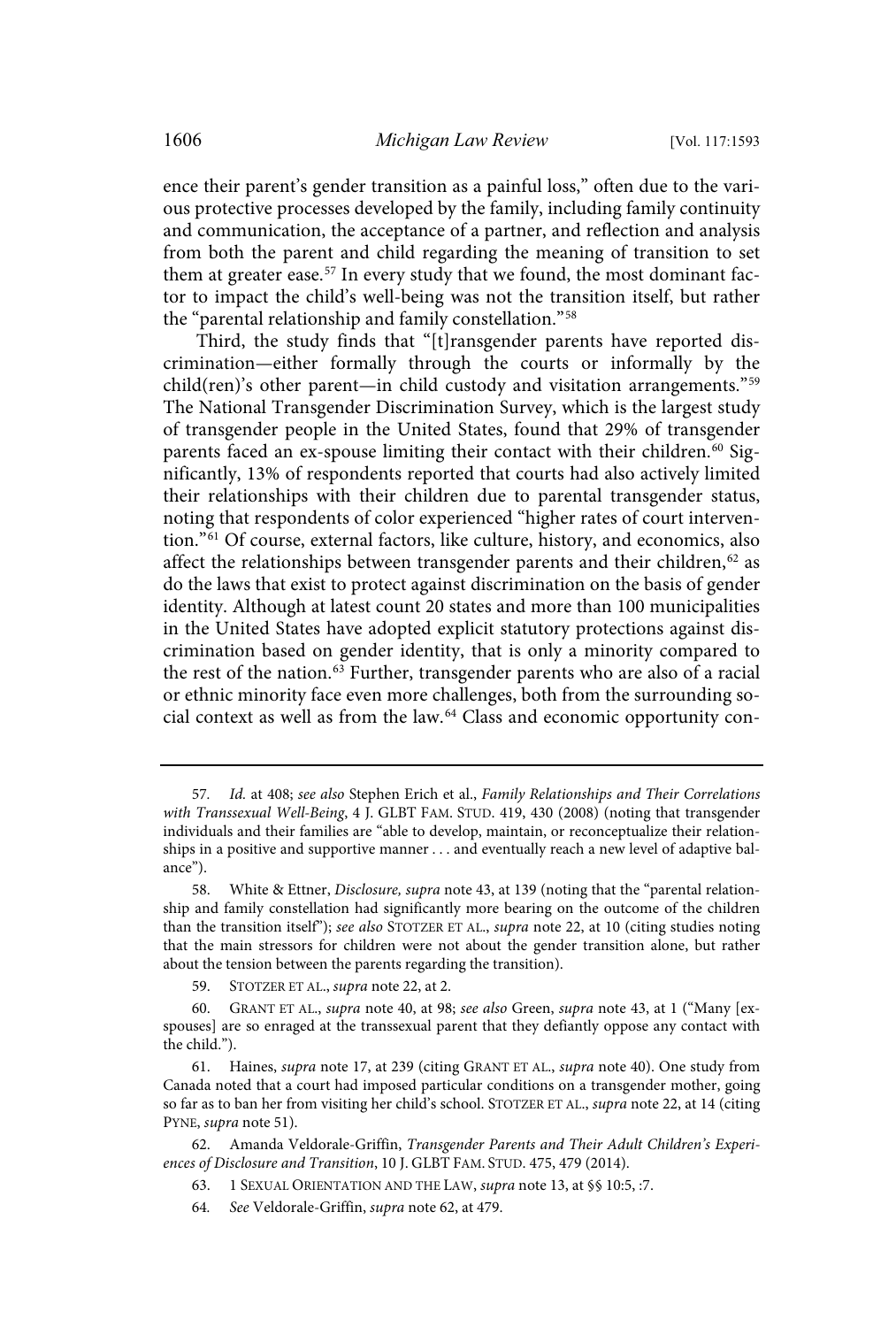tinue to challenge the well-being of transgender parents and their surrounding communities, limiting their opportunities to seek out psychological and medical resources and support.<sup>65</sup>

Nevertheless, while these external factors impact the support transgender parents receive, it is undeniable that more and more transgender individuals are having babies and forming families. It is not difficult, therefore, to predict that such families will inevitably become seen as an unremarkable part of the fabric of our society.<sup>66</sup>

#### B. Challenges to Parental Recognition Before Obergefell

Prior to nationwide marriage equality, a number of courts invalidated the marriages of transgender people, leaving the fate of the children's parentage in such cases open to further revision. In one example from this period, in a Maryland case a cisgender<sup>67</sup> mother challenged a bid for shared custody from her ex-spouse, a transgender man (Michael Conover, formerly Michelle),<sup>68</sup> arguing the following:

Should Michelle [sic] have her way with the court, she would have a court order backed by the full powers of the court enabling her to walk down the sidewalk to Jaxon's home, knock on the door with police behind her, and with court papers in hand announce that she is there for visitation with Jaxon and take him off for overnight visitations . . . . Other parents will be going home and having discussions behind closed doors. "Little pitchers have big ears." Other five year old children in his class are going to be picking up terms easier for them to say in the colloquial vernacular. The term "transvestite" may be too long for them to say. We can almost guess at the other terms they'll hear their father or mother say.

Children can be cruel (they are not politically correct) and on the playground and on the school bus they are going to taunt him "Your father's a

67. A cisgender person is someone whose sex assigned at birth is consistent with the person's gender identity.

<sup>65.</sup> Id.; see also STOTZER ET AL., supra note 22, at 3 (noting that further study on a wide number of variables—including the role of race, class, gender, age of transition, range of family formation, genderqueer or nonbinary individuals, and the evolution of parent-child relationships—is needed); Serena Mayeri, Intersectionality and the Constitution of Family Status, 32 CONST. COMMENT. 377 (2017) (providing an excellent exploration of the role of intersectionality in family law litigation).

<sup>66.</sup> See Timothy F. Murphy, The Ethics of Helping Transgender Men and Women Have Children, 53 PERSP. BIOLOGY & MED. 46, 55 (2010) (noting that while it might be "tempting to imagine lots of possible damaging social effects to children born of transgender men, just as earlier it was easy to imagine lots of possible damaging social effects to children born to surrogate mothers, by IVF and ET, children born to unmarried or unpartnered women, and children born to homosexual men and women," the "knowable risks do not set this type of parenting apart from all others").

<sup>68.</sup> Conover v. Conover, 146 A.3d 433 (Md. 2016); Petition for Writ of Certiorari to the Court of Special Appeals at 2 n.3, Conover, 146 A.3d 433 (No. 79), https://freestate-justice.org/ wp-content/uploads/2015/10/Conover-Petition-for-Certiorari.pdf [https://perma.cc/83A6- QMUZ].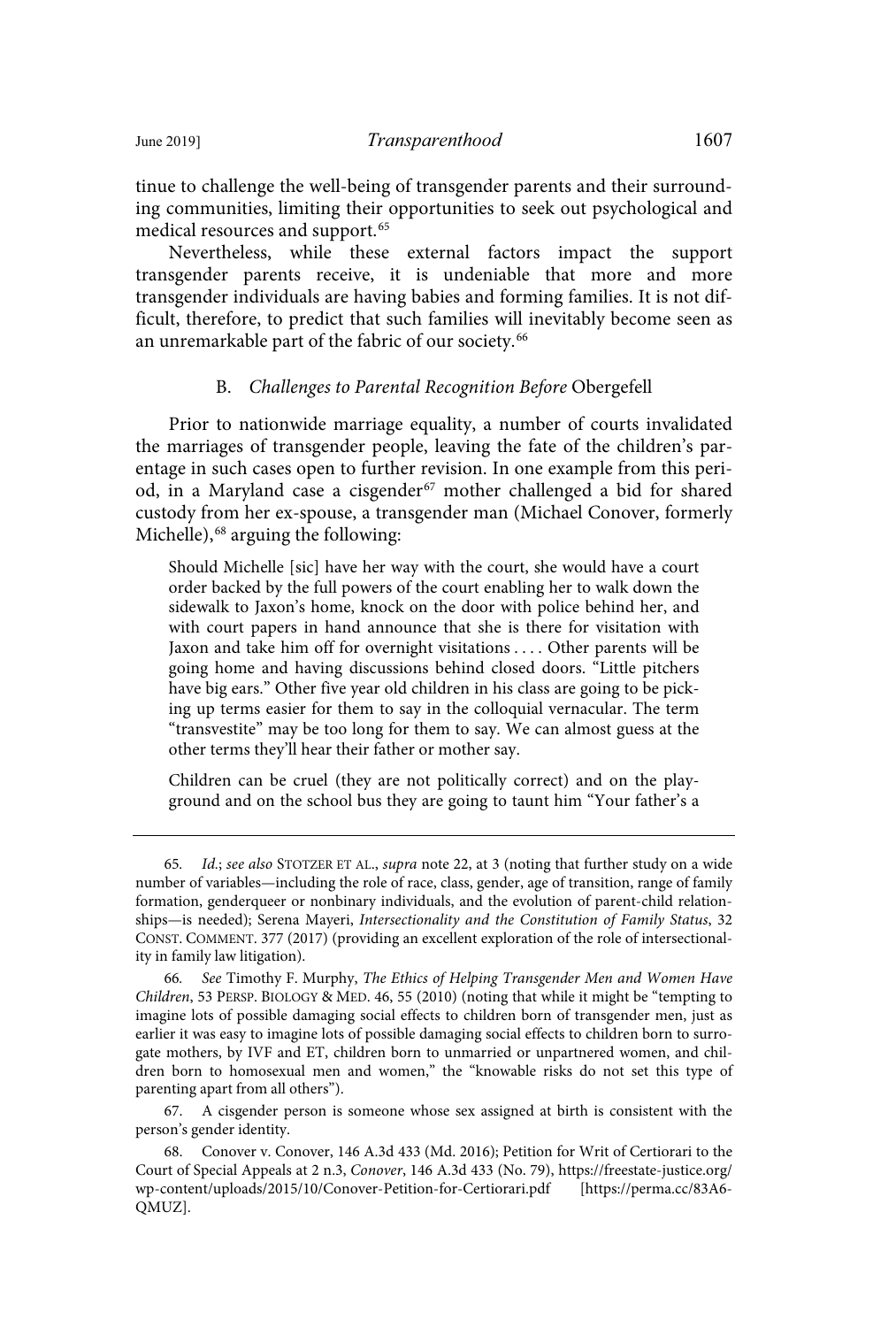\_\_\_\_\_\_\_. Ha Ha Ha." They'll sing it with a sing-song ring as children do. They will bully him. Little children will think if his father is thus and so, he must be one too. They'll think it is somehow passed on. They will shun him. . . . All in the name of "equality."<sup>69</sup>

Thankfully, the high court ignored the mother's deeply offensive and legally irrelevant arguments about the potential risks to the child from having a transgender man recognized as his father.<sup>70</sup> Nonetheless, the mother's arguments demonstrate the ways that stereotypes and fears about transgender parents can influence even cases involving what might seem to be purely legal questions, such as whether or not the law will recognize an individual as a parent when they lack a biological or adoptive relationship to a child they helped raise.

Prior to Obergefell's recognition of marriage equality nationwide, a number of decisions invalidated marriages based on the transgender status of one partner, often permanently altering the transgender parent's relationship to their child.<sup>71</sup> In this set of cases, almost always involving transgender men married to cisgender women, one spouse sought to invalidate the marriage, in part in order to sever the parent–child relationship that would otherwise automatically flow to a non-biological father for children born during the marriage.<sup>72</sup> The argument generally used was that a marriage between two individuals with the same birth-assigned sex was an invalid same-sex marriage. Since the marriage was invalid, the argument went, any parental rights of the non-biological parent that were based in the presumption of paternity of children born to a spouse<sup>73</sup> were invalid, as well.

Until Obergefell, such arguments were often successful; today, they are no longer good law.<sup>74</sup> Here, the reasoning was that a person could never transition because of the presumed immutability of sex.<sup>75</sup> In a perceptive account of these cases, Taylor Flynn asks,

<sup>69.</sup> Brief in Opposition to Petition for Writ of Certiorari to the Court of Appeals at 2–3, Conover, 146 A.3d 433 (No. 79), http://freestate-justice.org/wp-content/uploads/2015/ 12/Conover-2015.10.28-Opp-to-Pet-for-Cert-for-web.pdf [https://perma.cc/H63L-EEGZ].

<sup>70.</sup> Conover, 146 A.3d at 437 (holding that Michael, as a non-biological de facto parent, has standing to seek custody and visitation).

<sup>71.</sup> See, e.g., Kantaras v. Kantaras, 884 So. 2d 155, 161 (Fla. Dist. Ct. App. 2004), reh'g denied (Sept. 29, 2004), cert denied, 898 So. 2d 80 (Fla. 2005) (voiding a marriage between a transgender man and his wife as not recognized under Florida law); In re Marriage of Simmons, 825 N.E.2d 303, 307–09 (Ill. App. Ct. 2005) (voiding a marriage between a transgender man and his wife as not recognized under Illinois law).

<sup>72.</sup> On rare occasions, a trans or same-sex parent has sought to disclaim a parental relationship to avoid responsibility for child support. See, e.g., Karin T. v. Michael T., 484 N.Y.S.2d 780 (Fam. Ct. 1985); Elisa B. v. Superior Court, 117 P.3d 660 (Cal. 2005).

<sup>73.</sup> See, e.g., Nancy D. Polikoff, The New "Illegitimacy": Winning Backward in the Protection of the Children of Lesbian Couples, 20 AM. U. J. GENDER SOC. POL'Y & L. 721, 739–40 (2012).

<sup>74</sup> . See Elizabeth E. Monnin-Browder, Relationship Recognition and Protections, in TRANSGENDER FAMILY LAW, supra note 22, at 36, 41.

<sup>75.</sup> *Id.* at 46.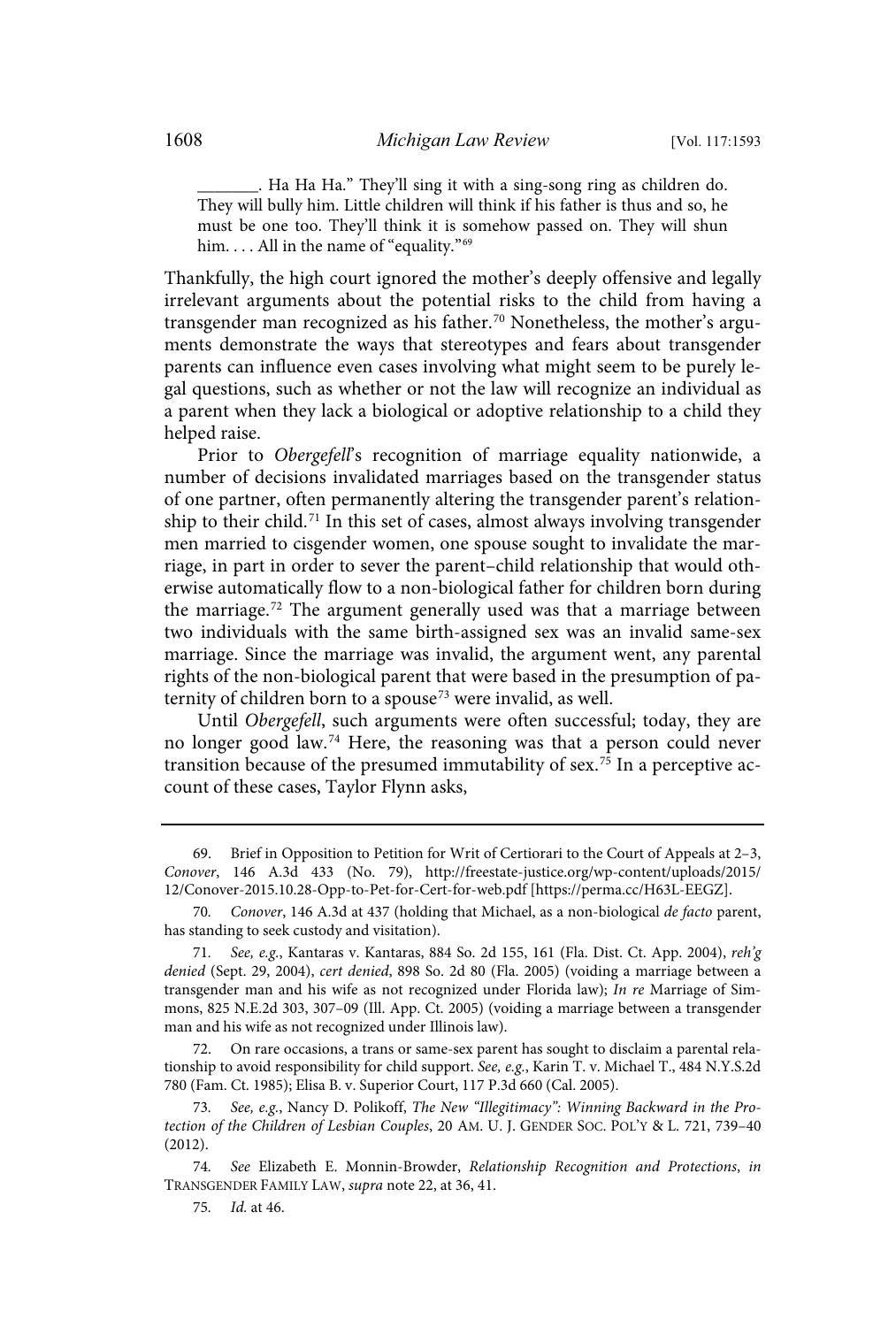What if you were declared a "legal stranger" to your child and were prohibited from ever seeing her again? What if you were told that your marriage never existed, your name is not your own, or your sex is not what you know it to be? These are the lived experiences of many transgender people who walk into civil or family court every day.<sup>76</sup>

Many early cases appear to have taken this approach, a factor that suggests that one of the great wins of Obergefell may be the removal of scrutiny regarding the marriages of transgender individuals.

In such cases, courts invalidated these marriages, either because the court rejected the transition, or because the court substituted its judgment for another state entity in concluding that the transition was somehow incomplete. Consider the observations by a Texas appellate court that refused to recognize the marriage between Christie Lee Littleton, a transgender woman, and Jonathan Mark Littleton, a cisgender man:

The deeper philosophical (and now legal) question is: can a physician change the gender of a person with a scalpel, drugs and counseling, or is a person's gender immutably fixed by our Creator at birth?

. . . .

There are some things we cannot will into being. They just are.

. . . .

We hold, as a matter of law, that Christie Littleton is a male. As a male, Christie cannot be married to another male.<sup>77</sup>

After Littleton, appellate courts in Kansas, Ohio, and New York ruled that marriages involving transgender individuals were null and void.<sup>78</sup>

As a result, in some of these cases the transgender parent was cut off from their children, sometimes permanently, and, in at least one case, even after winning in the trial court. In Florida, for example, Michael Kantaras, a transgender man, faced a custody battle regarding his children (who were biologically fathered by Michael's brother).<sup>79</sup> In the lower court, Kantaras won a three-week trial that focused, in part, on his role as a parent.<sup>80</sup> In that case, the trial court had made extensive findings supporting the conclusion that Michael is male, noting that he had a driver's license and birth certificate that recognized him as male and had participated in adoption proceedings and childrearing as a father.<sup>81</sup>

Yet despite the weight of this evidence, the appeals court reversed the lower court's decision. The appellate opinion cited courts in Ohio, Kansas,

81. Id.

<sup>76.</sup> Flynn, supra note 22, at 32.

<sup>77.</sup> Littleton v. Prange, 9 S.W.3d 223, 224, 231 (Tex. App. 1999).

<sup>78.</sup> Kantaras v. Kantaras, 884 So. 2d 155, 158 (Fla. Dist. Ct. App. 2004).

<sup>79.</sup> *Id.* at 156.

<sup>80.</sup> See id.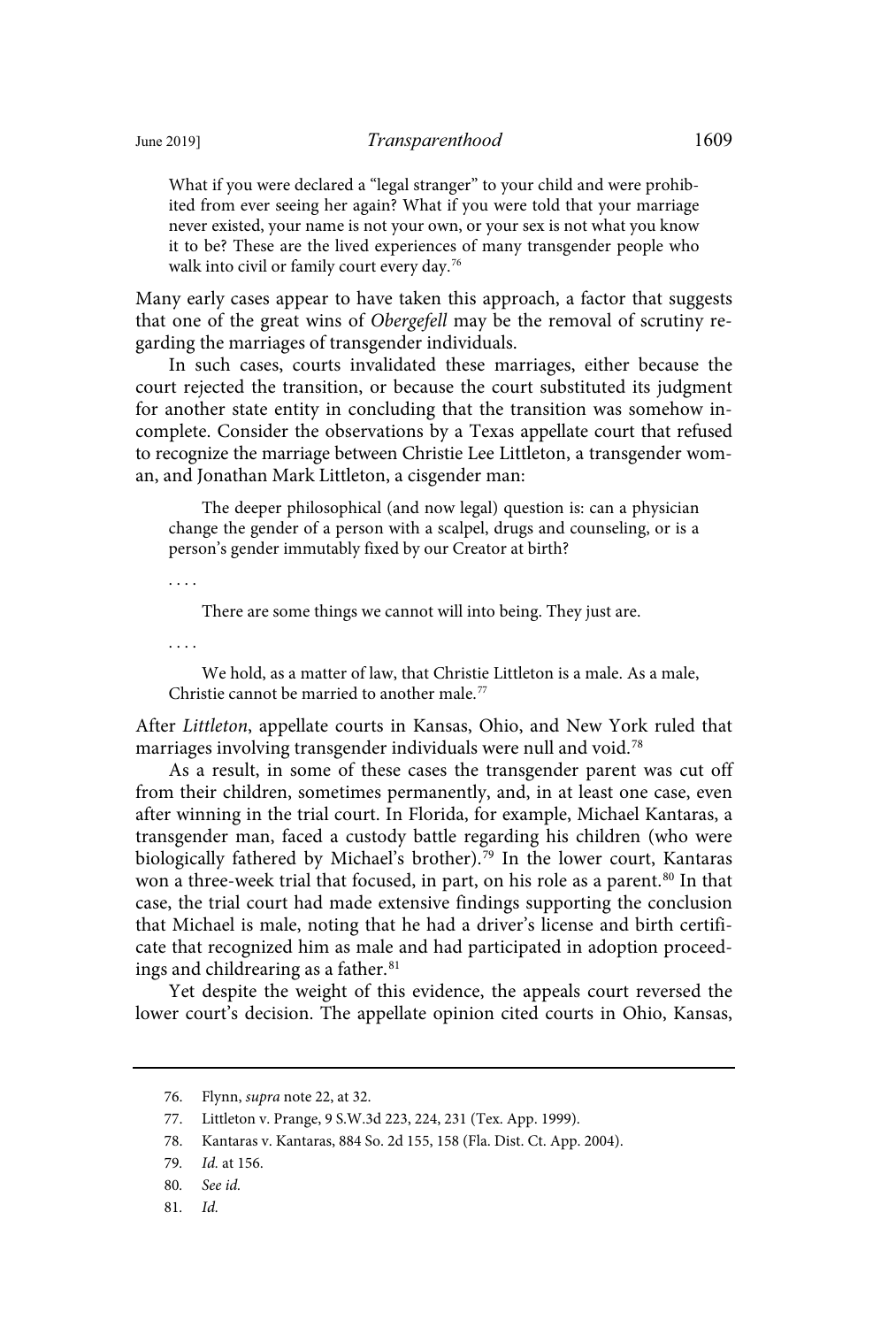Texas, and New York, all of which invalidated marriages between a transgender person and a cisgender spouse on the grounds that the marriages violated state statutes or public policy.<sup>82</sup> Quoting the Kansas Supreme Court, it observed:

The words "sex," "male," and "female" in everyday understanding do not encompass transsexuals. The plain, ordinary meaning of "persons of the opposite sex" contemplates a biological man and a biological woman and not persons who are experiencing gender dysphoria. A male-to-female post-operative transsexual does not fit the definition of a female . . . . [T]he transsexual still "inhabits . . . a male body in all aspects other than what the physicians have supplied."<sup>83</sup>

Since the marriage was no longer valid, the court remanded for a determination of the legal status of the children after the annulment was completed.<sup>84</sup>

Other transgender parents faced similar challenges.<sup>85</sup> Interestingly, many of these cases emerged around the same time that the nation began to confront the emergence of legalized same-sex marriage.<sup>86</sup> Some courts invalidated marriages, not because a person could never transition, but because the court concluded that the individual had not "successfully" transitioned.<sup>87</sup>

85. See In re Marriage of Simmons, 825 N.E.2d 303, 307-09 (Ill. App. Ct. 2005); Monnin-Browder, supra note 74, at 47–48 (discussing case).

<sup>82.</sup> Id. at 158-61; see also In re Estate of Gardiner, 42 P.3d 120, 135, 137 (Kan. 2002), cert. denied, 537 U.S. 825 (2002) (voiding marriage because transgender woman did not "fit the definition of a female" without female reproductive capacity and chromosomal expression); Frances B. v. Mark B., 355 N.Y.S.2d 712, 716–17 (N.Y. Sup. Ct. 1974) (annulling marriage of transgender man based on public policy that marriage is "for the purpose of begetting offspring"); Anonymous v. Anonymous, 325 N.Y.S.2d 499, 500–01 (Sup. Ct. 1971) (invalidating marriage based on interpretation of New York statutes); In re Marriage License for Nash, No. 2002-T-0149, 2003 WL 23097095, at \*1, \*6 (Ohio Ct. App. Dec. 31, 2003) (following Ladrach and denying marriage license issuance to cisgender woman and transgender man); In re Ladrach, 513 N.E.2d 828, 832 (Ohio Prob. Ct. 1987) (denying issuance of marriage license to transgender woman and cisgender man and stating the state legislature can "change the statutes" if such issuance "is to be the public policy of the state"); Littleton, 9 S.W.3d at 231 (invalidating marriage because "as a matter of law, [a transgender woman] is a male" and "cannot be married to another male" based on interpretation of Texas statutes).

Kantaras, 884 So. 2d at 159 (quoting In re Estate of Gardiner, 42 P.3d at 135). Such decisions, Flynn writes, reflect an "almost fetishistic attitude toward trans individuals, evident in the courts' reductionist tendency to replace substantive analysis (whether Michael is a good parent) with a relentless focus on sexual anatomy (whether Michael has a penis)." Flynn, supra note 22, at 33 (noting that "courts simultaneously 'de-sex' and hypersexualize trans men and women").

<sup>84</sup> . Kantaras, 884 So. 2d at 161. The custody case between Michael Kantaras and his former wife ultimately settled. Emanuella Grinberg, Settlement Reached in Transsexual Custody Case, CNN (June 16, 2005, 2:17 PM), http://edition.cnn.com/2005/LAW/06/16/ ctv.transsexual.custody/ [https://perma.cc/95RE-WKFR].

<sup>86.</sup> We are grateful to Shannon Minter for this point.

<sup>87.</sup> See In re Estate of Gardiner, 42 P.3d at 136 (invalidating marriage on the grounds that "transsexuals are not included" in the statutes requiring marriage to be of members of the opposite sex); Monnin-Browder, supra note 74, at 48 (discussing Simmons).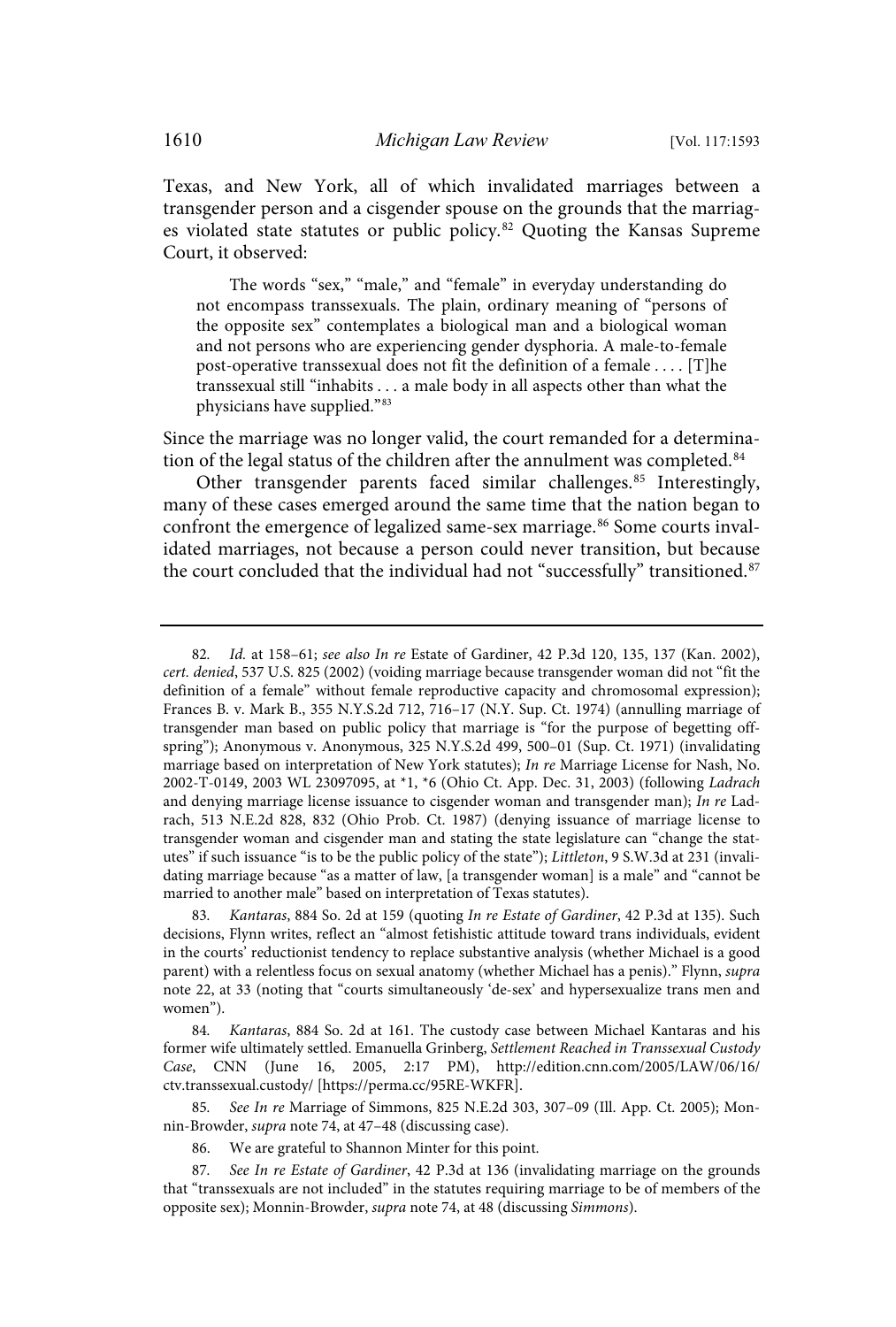In one case from Illinois, In re Marriage of Simmons, even though a transgender father had obtained an amended birth certificate, the trial court found that the marriage was still invalid because he had not "completed" sex reassignment surgery. <sup>88</sup> When the transgender parent argued that his amended birth certificate essentially removed an impediment to the marriage's recognition, the court disagreed, noting that "he still possesses all of his external female genitalia and requires additional surgeries before sex reassignment can be considered completed."<sup>89</sup> It rejected the new birth certificate as "ministerial," and refused to extend the Parentage Act to cover him because it did not extend to same-sex parents.<sup>90</sup>

In a particularly devastating move, the court denied standing to the parent even though the child had always known him as "Daddy."<sup>91</sup> In his final conclusion, the judge stated that "[i]t would be illogical to hold that because petitioner and respondent agreed to enter into a marriage prohibited under Illinois law, the state is now obliged to recognize that illegal union and all that flows therefrom simply because respondent participated and acquiesced in it."<sup>92</sup> Here, the judge made little or no effort to grapple with the significance of the court's holding, which immediately divested a child from his parent.<sup>93</sup>

In similar cases, where the state had not set forth specific procedures for recognizing a gender transition, courts concluded that there was no authority to recognize the marriage and, therefore, no basis to find a legal parent– child relationship between the child and the transgender father.<sup>94</sup> In some cases, as in Simmons, courts reached this conclusion even when the transgender parent had obtained a birth certificate recognizing their transition. In others, if the state did not set forth guidelines to recognize a person's transition, then the court would automatically invalidate the marriage. In one case demonstrating this outcome, In re Ladrach, an Ohio court opined that "if a state permits such a change of sex on the birth certificate of a postoperative transsexual, either by statute or administrative ruling, then a marriage license ... must issue."<sup>95</sup> However, since Ohio did not permit transgender people to change their birth certificates, the Ladrach court refused to issue a marriage license, even after the transgender person had undergone gender confirmation surgery.<sup>96</sup>

- 91. *Id.* at 312.
- 92. *Id.* at 314.
- 93. *Id.* at 315.

94. See Monnin-Browder, supra note 74, at 49 (discussing In re Ladrach, 513 N.E.2d 828, 831–32 (Ohio Prob. Ct. 1987)).

95. 513 N.E.2d 828, 831 (Ohio Prob. Ct. 1987).

96. In re Ladrach, 513 N.E.2d at 831.

<sup>88. 825</sup> N.E.2d at 308.

<sup>89.</sup> In re Marriage of Simmons, 825 N.E.2d at 309-10.

<sup>90.</sup> *Id.* at 310-11.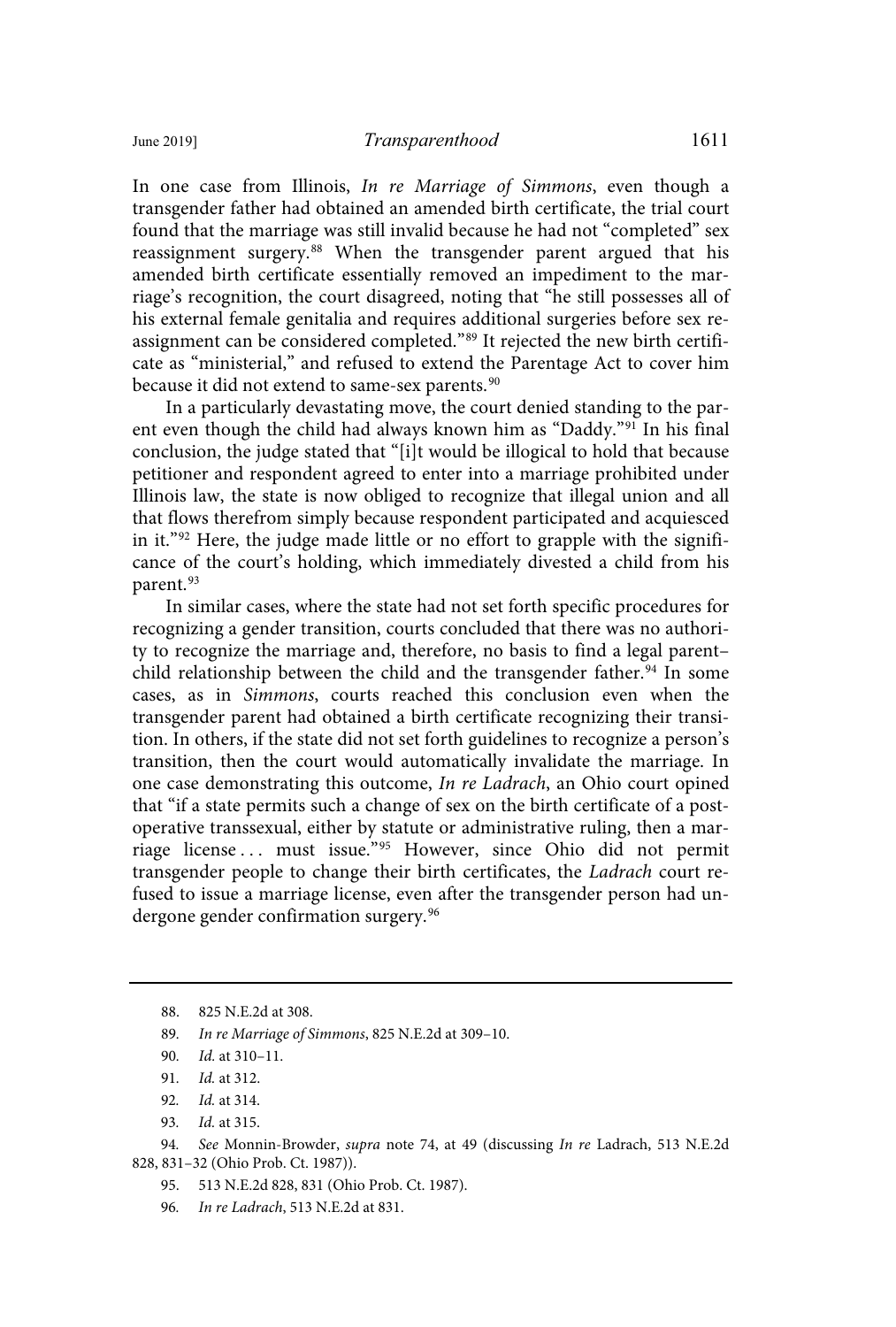Eventually, where states had formalized a procedure to change the gender marker on a birth certificate, courts began to recognize marriages, so long as the transgender person transitioned prior to the marriage. <sup>97</sup> For example, in a New Jersey opinion,  $M$ .T.  $\nu$ . J.T., a state appellate court recognized a transgender woman's marriage to a man, reasoning that a determination of one's sex required consideration of a variety of factors, including her "self-image, the deep psychological or emotional sense of sexual identity and character."<sup>98</sup> The appellate court observed that "for marital purposes if the anatomical or genital features of a genuine transsexual are made to conform to the person's gender, psyche or psychological sex, then identity by sex must be governed by the congruence of these standards."<sup>99</sup> Other courts suggested that the issues of transition were not necessarily controlling when the court was willing to consider alternative theories, such as estoppel, to maintain some relationship between a child and an adult who had acted as a parent.<sup>100</sup>

While a step up from denying recognition altogether, requiring proof of medical transition excludes many transgender individuals who may not seek to undergo particular treatments or who for other reasons cannot access them. Fortunately, as noted above, states are moving more and more toward systems of gender recognition that do not rely on surgery or any other medical treatment.<sup>101</sup> Instead, legal regimes are increasingly recognizing that an individual's gender is defined by the person's gender identity alone.<sup>102</sup> That change, combined with the legal irrelevance of gender to marriage post-Obergefell, means that the government may eventually be able to cease regulating gender altogether.

## II. TRANSGENDER PARENTS AND CONTESTED CHILD CUSTODY CASES: A HISTORICAL OVERVIEW

Today, since Obergefell, while trans individuals no longer face the same risk of outright invalidation of their families, they continue to face the risk of biased treatment by the courts in decisions regarding the allocation of physi-

<sup>97.</sup> See Miller v. Angel, Civ. No. GD053180 (Cal. Super. Ct. Aug. 6, 2014), http://transgenderlawcenter.org/wp-content/uploads/2016/05/millerorder.pdf [https://perma.cc/EA5G-RGKW]; Monnin-Browder, supra note 74, at 43–46 (citing the California court ruling discussed in Greg Hernandez, Judge Rules Transsexual in Custody Case Is Male, L.A. TIMES (Nov. 26, 1997), http://articles.latimes.com/1997/nov/26/news/mn-57925 [https://perma.cc/JJ9K-QY7K]).

<sup>98. 355</sup> A.2d 204, 209 (N.J. Super. Ct. App. Div. 1976); Monnin-Browder, supra note 74, at 43–44.

<sup>99.</sup> M.T., 355 A.2d at 209.

<sup>100.</sup> See JOSLIN ET AL., supra note 26, at § 7:5.

<sup>101.</sup> See, e.g., CAL. HEALTH & SAFETY CODE § 103426 (West Supp. 2019) (allowing a transgender person to update the gender marker on a birth certificate by submitting an affidavit confirming that the change would reflect the person's gender identity).

<sup>102.</sup> See Levasseur, supra note 27, at 990.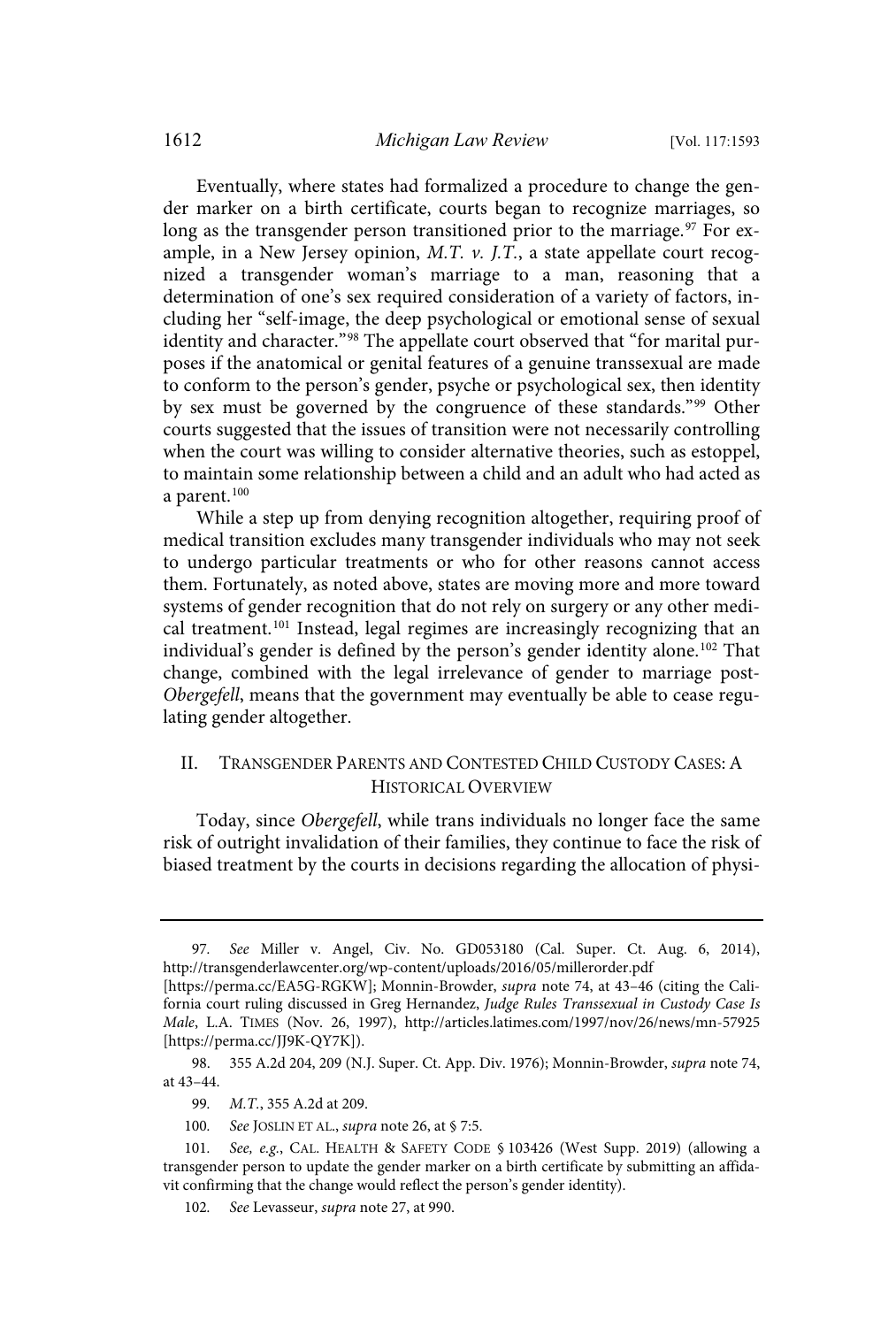cal custody, decisionmaking, and visitation between a child's parents.<sup>103</sup> As this Part shows, while the law has evolved in treating lesbian, bisexual, and gay parents more equally in these family court determinations, it has not evolved as far where transgender parents are involved.<sup>104</sup>

### A. Overview of Child Custody Decisionmaking Standards

Courts and legislatures today generally recognize that, following a divorce, the maintenance of parent–child bonds and frequent contact with both parents is presumptively in a child's best interest.<sup>105</sup> This is supported by social science evidence indicating that losing contact with a parent is the most painful effect of divorce for a child and that frequent and quality visitation with a nonresident parent has a significant protective benefit.<sup>106</sup> Courts will therefore only deny visitation or impose restrictions (such as requiring supervision) in exceptional circumstances that endanger the child.<sup>107</sup> Removal of a child by the state or termination of parental status is an even more drastic and disfavored act that generally requires "clear and convincing evidence" that a parent is unfit and that the child will be harmed if returned to the home, as well as a finding that the termination of the relationship is in the child's best interest.<sup>108</sup>

When determining how to apportion residential time ("physical" custody) and decisionmaking authority ("legal" custody) between two recognized

105. See, e.g., CAL. FAM. CODE § 3020(b) (West Supp. 2019) (declaring "that it is the public policy of this state to ensure that children have frequent and continuing contact with both parents").

106. Joan B. Kelly & Robert E. Emery, Children's Adjustment Following Divorce: Risk and Resilience Perspectives, 52 FAM. REL. 352, 354, 356 (2003).

107. See, e.g., COLO. REV. STAT. ANN. § 14-10-129(1)(b)(I) (West 2018) ("The court shall not restrict a parent's parenting time rights unless it finds that the parenting time would endanger the child's physical health or significantly impair the child's emotional development."); Dehlman v. White, 602 N.Y.S.2d 435, 436 (App. Div. 1993) ("Absent exceptional circumstances, a parent may not be deprived of his or her natural right to meaningful visitation with a child."). Such a denial would also have constitutional implications. See, e.g., In re Marriage of Hatton, 160 P.3d 326, 333 (Colo. App. 2007) (holding that a trial court cannot deny a parent visitation without expressly considering whether that is "the least detrimental alternative," because such a denial would infringe "a parent's fundamental, constitutional right to maintain a relationship with his or her children").

108. Santosky v. Kramer, 455 U.S. 745, 747–48 (1982) (holding that due process requires high bar of "clear and convincing evidence" of unfitness before parent's rights can be terminated).

<sup>103.</sup> For transgender (and non-transgender) parents who are not biologically connected to their children, the risk of invalidation may still be very real. See generally Douglas NeJaime, The Nature of Parenthood, 126 YALE L.J. 2260 (2017) (noting how biological connection anchors nonmarital parenthood, at the cost of other forms of parental recognition).

<sup>104.</sup> See generally Marie-Amélie George, The LGBT Disconnect: Politics and Perils of Legal Movement Formation, 2018 WIS. L. REV. 503 (providing an excellent account of how national, mainstream LGBT rights organizations, by pursuing an assimilationist agenda, have also failed to prioritize the issues faced by transgender individuals, making them more vulnerable as a result).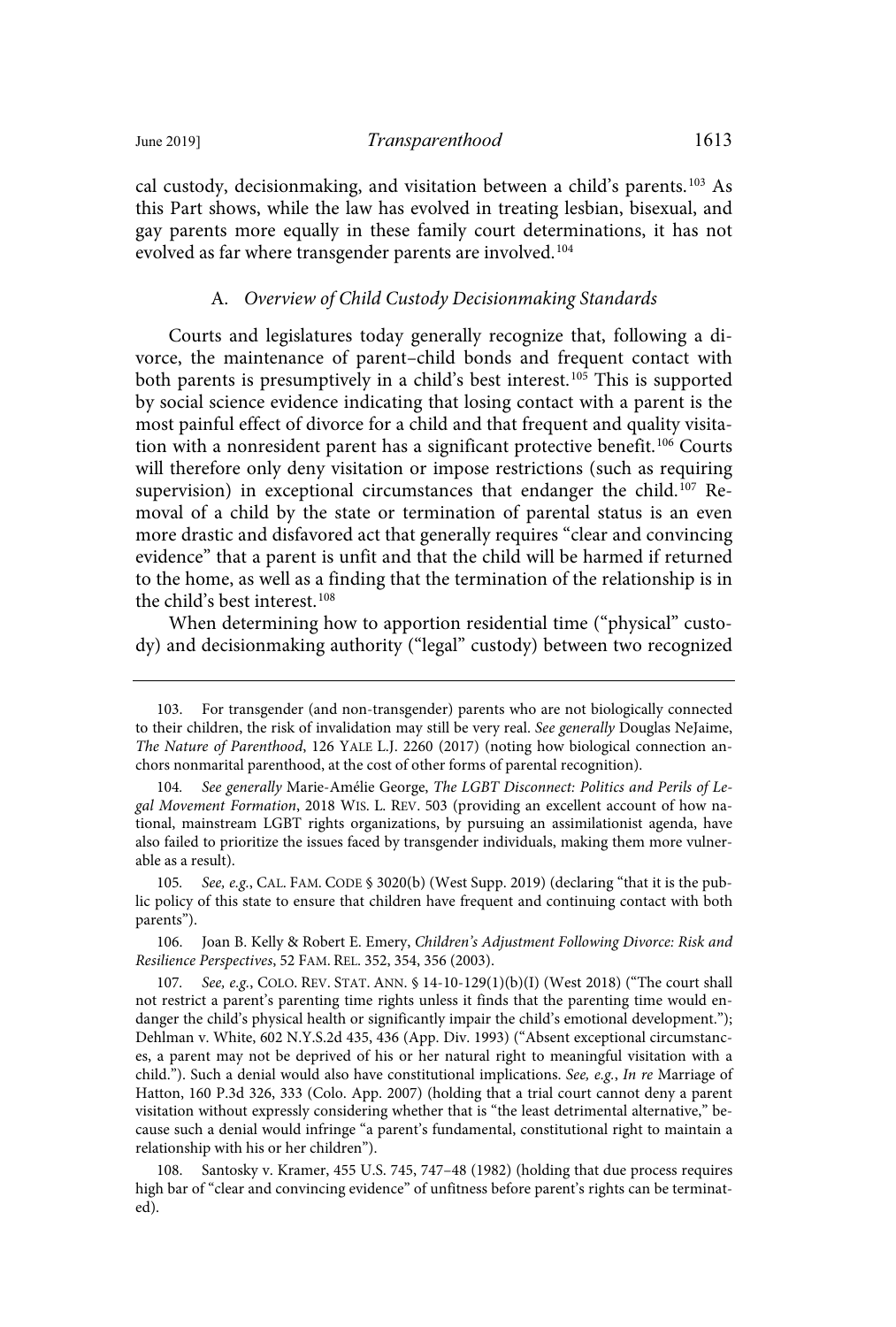legal parents, courts today are generally guided by the standard known as "the best interest of the child."<sup>109</sup> The best interest test became formalized in American law relatively recently, in the latter third of the twentieth century.<sup>110</sup> Before that time, an evolving series of rules and presumptions guided the placement of children following a divorce.<sup>111</sup> In the English common law, until at least the nineteenth century, the father was entitled to automatic custody of children in recognition of his property rights over them, although this rule was less absolute in the United States.<sup>112</sup> By the early twentieth century that principle had given way to a popular recognition that, particularly in a child's youngest, or "tender," years, the mother should retain custody.<sup>113</sup>

By the 1960s, however, with the rise of women's liberation, courts began to conclude that the presumption of maternal custody was overly restrictive and did not always lead to the most desirable or most equitable outcome.<sup>114</sup> But no new candidate for a simple presumption or rule took its place. Instead, courts and then legislatures turned to the open-ended standard requiring courts to make an individualized determination of what custodial arrangement would be in the best interest of this particular child.<sup>115</sup>

The best interest standard has now been adopted by statute in every state.<sup>116</sup> But despite its dominance, the best interest standard has faced heavy criticism from legal scholars, psychologists, and others for offering judges breathtakingly wide discretion, unparalleled in almost any other area of

<sup>109.</sup> This broad discretionary standard is not usually used, however, in cases that do not involve a legal parent, such as petitions for visitation or custody by grandparents or by other third parties not recognized as a legal parent. See Troxel v. Granville, 530 U.S. 57, 72–73 (2000) (plurality opinion) (holding unconstitutional a Washington statute permitting courts to order grandparent visitation against the wishes of the parents where such visitation would be in the best interest of the child).

<sup>110.</sup> See Annual Review Article, Child Custody, Visitation, & Termination of Parental Rights, 16 GEO. J. GENDER & L. 41, 47–50 (2015) (listing several state laws from the late twentieth century establishing the standard of best interest of the child).

<sup>111.</sup> See generally MARY ANN MASON, FROM FATHER'S PROPERTY TO CHILDREN'S RIGHTS: THE HISTORY OF CHILD CUSTODY IN THE UNITED STATES (1994) (detailing the history of American law relating to child custody from the colonial era to the end of the twentieth century); Annual Review Article, supra note 110, at 44–50.

<sup>112.</sup> Robert H. Mnookin, Child-Custody Adjudication: Judicial Functions in the Face of Indeterminacy, LAW & CONTEMP. PROBS., Summer 1975, at 226, 233–35.

<sup>113.</sup> *Id.* at 235.

<sup>114.</sup> Id.

<sup>115.</sup> Until the last few decades, courts almost always awarded only one parent as the custodian, leaving the other parent with only occasional visitation. The strong trend today, however, is a preference for joint legal and physical custody, under which parents are encouraged to work with the court to devise a "parenting plan" that divides up decisionmaking and parenting time based on the unique needs of the family. See, e.g., J. Herbie DiFonzo, From the Rule of One to Shared Parenting: Custody Presumptions in Law and Policy, 52 FAM. CT. REV. 213, 215– 16, 226 (2014).

<sup>116</sup> . See Julia Halloran McLaughlin, The Fundamental Truth About Best Interests, 54 ST. LOUIS U. L.J. 113, 117 n.19 (2009) (listing statutes).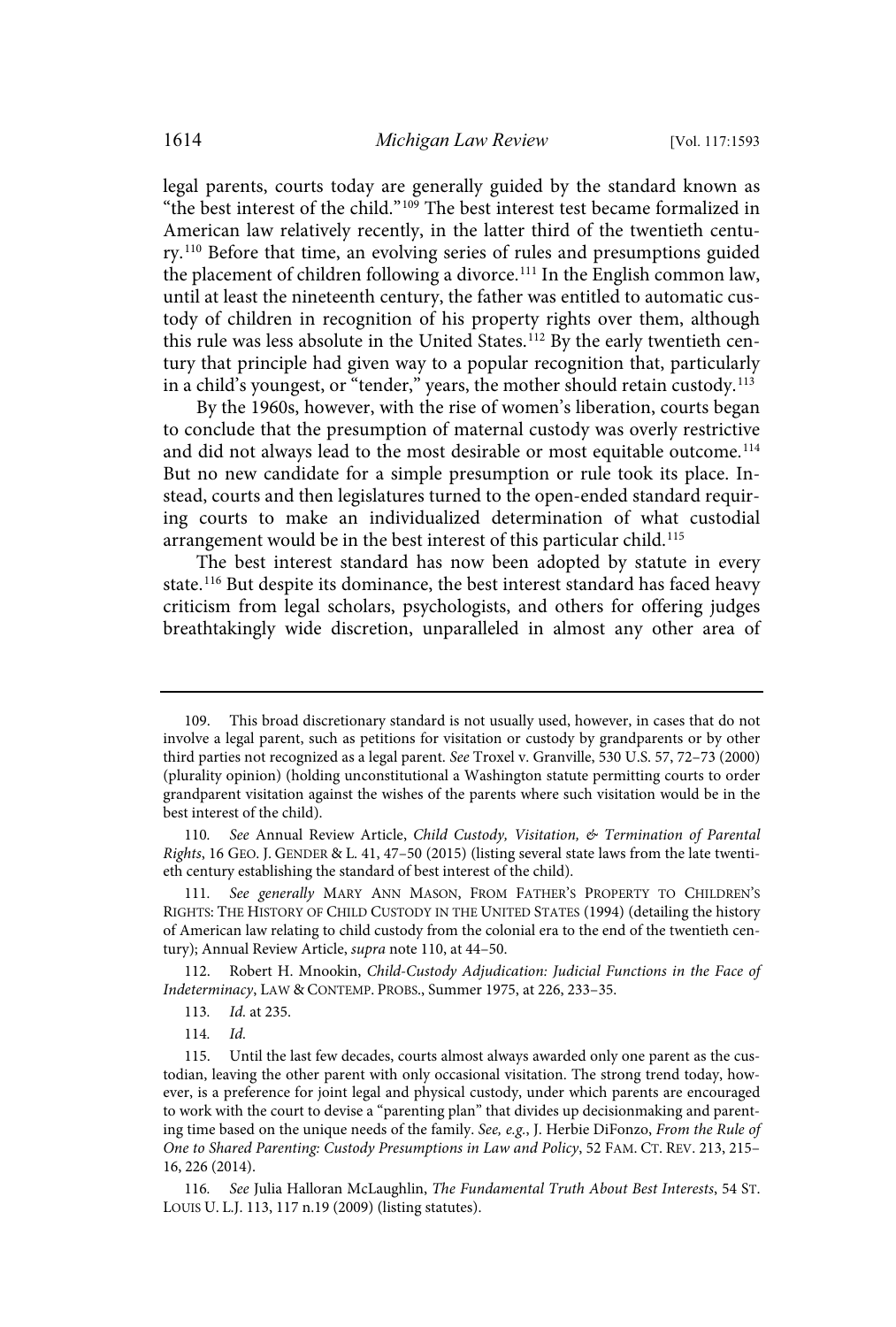law.<sup>117</sup> One critique is that the limited resources of the family courts cannot possibly allow judges to accurately understand or predict the future implications for children of various custodial arrangements.<sup>118</sup> Another is that it includes no room for considerations of fairness or the rights of parents.<sup>119</sup>

The best interest standard has also been criticized for its indeterminacy, as it leaves judges to decide between opposing child-rearing approaches, religious beliefs, or value systems without adequate guideposts from either law or societal consensus.<sup>120</sup> That indeterminacy also creates incentives for parties to litigate instead of negotiate agreements and allows a party to manipulate the system; for instance, a parent might ask for more custody than they really want in an attempt to convince the other parent to trade away money for parenting time or decision making authority.<sup>121</sup>

In response to these criticisms, some limitations have been put in place to attempt to narrow and channel judges' discretion. The Uniform Marriage and Divorce Act (UMDA), issued in 1970 and amended in 1971 and 1973, provides a good example of the broad range of factors courts are typically directed to consider as part of the best interest standard.<sup>122</sup> It instructs courts

<sup>117.</sup> See, e.g., Mnookin, *supra* note 112, at 289. For more commentary on the best interests test, see CHILDREN'S BUREAU, DETERMINING THE BEST INTERESTS OF THE CHILD 2 (2016), http://www.childwelfare.gov/pubPDFs/best\_interest.pdf [https://perma.cc/6ZM4-RC8L]; Margaret F. Brinig, Does Parental Autonomy Require Equal Custody at Divorce?, 65 LA. L. REV. 1345 (2005); Andrea Charlow, Awarding Custody: The Best Interests of the Child and Other Fictions, 5 YALE L. & POL'Y REV. 267 (1987); Jon Elster, Solomonic Judgments: Against the Best Interest of the Child, 54 U. CHI. L. REV. 1, 11 (1987); Robert E. Emery, Rule or Rorschach? Approximating Children's Best Interests, 2 CHILD DEV. PERSP. 132 (2007); Elizabeth S. Scott & Robert E. Emery, Gender Politics and Child Custody: The Puzzling Persistence of the Best-Interests Standard, L. & CONTEMP. PROBS., no. 1, 2014, at 69, 69–70 (2014) (characterizing indeterminacy as one of the deficiencies of the best interests standard); and Raymie H. Wayne, The Best Interests of the Child: A Silent Standard—Will You Know It When You Hear It?, 2 J. PUB. CHILD WELFARE 33 (2008). But see Carl E. Schneider, Discretion, Rules, and Law: Child Custody and the UMDA's Best-Interest Standard, 89 MICH. L. REV. 2215, 2244 (1991) (defending discretion).

<sup>118.</sup> See, e.g., Martha Fineman, Dominant Discourse, Professional Language, and Legal Change in Child Custody Decisionmaking, 101 HARV. L. REV. 727 (1988); Daniel W. Shuman, What Should We Permit Mental Health Professionals to Say About "The Best Interests of the Child"?: An Essay on Common Sense, Daubert, and the Rules of Evidence, 31 FAM. L.Q. 551, 565–69 (1997).

<sup>119.</sup> See, e.g., Scott Altman, Should Child Custody Rules Be Fair?, 35 U. LOUISVILLE J. FAM. L. 325, 353 (1996–1997); Elizabeth S. Scott & Robert E. Scott, Parents as Fiduciaries, 81 VA. L. REV. 2401 (1995).

<sup>120.</sup> See, e.g., Elster, supra note 117.

<sup>121.</sup> See, e.g., Garska v. McCoy, 278 S.E.2d 357, 360-62 (W. Va. 1981); Mary Ann Glendon, Fixed Rules and Discretion in Contemporary Family Law and Succession Law, 60 TUL. L. REV. 1165, 1181 (1986); Robert H. Mnookin & Lewis Kornhauser, Bargaining in the Shadow of the Law: The Case of Divorce, 88 YALE L.J. 950 (1979).

<sup>122.</sup> UNIF. MARRIAGE & DIVORCE ACT § 402 (UNIF. LAW COMM'N 1973); see Schneider, supra note 117, at 2216 ("Although the UMDA has not been widely adopted, its child custody provisions reflected, and to an important degree continues to reflect, standard American law.").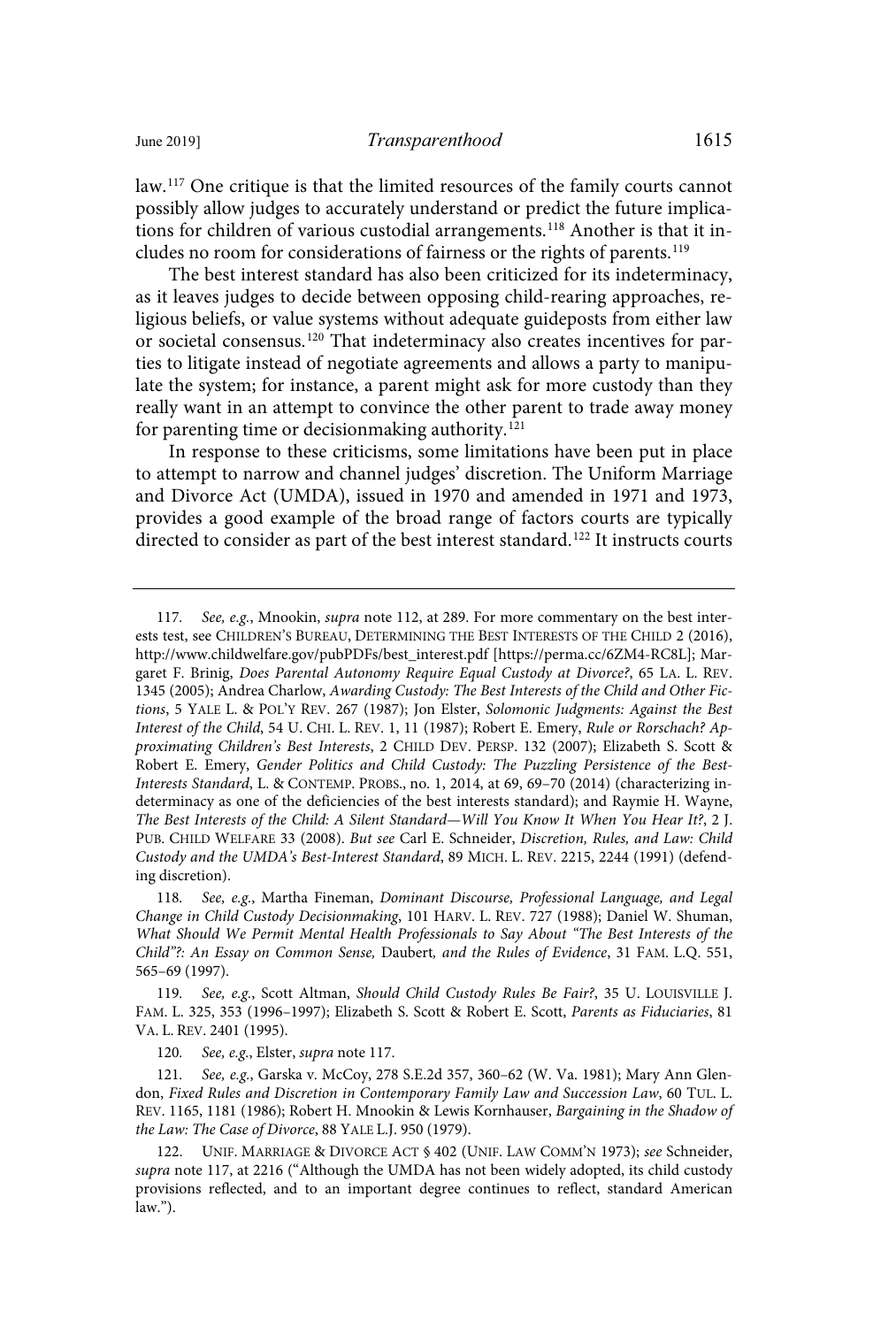to "determine custody in accordance with the best interest of the child."<sup>123</sup> In so doing, the court must "consider all relevant factors including" the parents' wishes, the child's wishes, the child's relationship with their parents, siblings, home, and community, and the parents' mental and physical health.<sup>124</sup> The UMDA puts only one express limitation on that broad discretion: "The court shall not consider conduct of a proposed custodian that does not affect his relationship to the child."<sup>125</sup>

Nearly thirty years later, there was another attempt at promulgating model rules for family law. In 2000, the American Law Institute, which publishes influential restatements of the law in various subject areas, issued its Principles of the Law of Family Dissolution.<sup>126</sup> The Principles attempt to simplify the determination of custody and visitation by moving away from the open-ended best interest standard to more concrete rules, including the "approximation" standard, which aims to have custody arrangements mirror the proportion of time each parent spent caring for the child prior to the divorce.<sup>127</sup>

Neither the ALI Principles nor the UMDA have been broadly adopted by courts or state legislatures, however. Only eight states have adopted portions of the UMDA,<sup>128</sup> and only one state, West Virginia, has adopted the ALI's approximation standard for custody.<sup>129</sup>

Today nearly all states limit judges' discretion by listing statutory factors that must be considered in assessing a child's best interest: past, present, and future circumstances; the interaction and relationship between parent and child; and other factors such as their location, adjustment, and mental and physical health.<sup>130</sup> Even with guideposts in place, however, judicial discretion

128. Linda D. Elrod & Milfred D. Dale, Paradigm Shifts and Pendulum Swings in Child Custody: The Interests of Children in the Balance, 42 FAM. L.Q. 381, 394 (2008).

129. ANN HARALAMBIE, 1 HANDLING CHILD CUSTODY, ABUSE AND ADOPTION CASES § 4.3 n.18 (3d ed. 2018) (noting that "[a] number of appellate decisions refer to the ALI Principles, but few have specifically adopted any portions of them"); Michael R. Clisham & Robin Fretwell Wilson, American Law Institute's Principles of the Law of Family Dissolution, Eight Years After Adoption: Guiding Principles or Obligatory Footnote?, 42 FAM. L.Q. 573, 576 (2008).

130. Those factors may include:

(1) The past, present, and potential future relationship between the parent and the child; (2) The interaction and interrelationship of the child with the child's parent or parents, the child's siblings, and any other person who may significantly affect the child's best interest; (3) The child's adjustment to home, school, and community; (4) If the child is of suitable age and maturity, and the wishes of the child as to legal decision-making and parenting time; (5) The mental and physical health

<sup>123.</sup> UNIF. MARRIAGE & DIVORCE ACT § 402.

<sup>124</sup> . Id.

 $125.$   $Id.$ 

<sup>126.</sup> PRINCIPLES OF THE LAW OF FAMILY DISSOLUTION: ANALYSIS AND RECOMMENDATIONS § 2.08 (AM. LAW INST. 2002).

<sup>127.</sup> See Richard A. Warshak, Parenting by the Clock: The Best-Interest-of-the-Child Standard, Judicial Discretion, and the American Law Institute's "Approximation Rule," 41 U. BALT. L. REV. 83 (2011).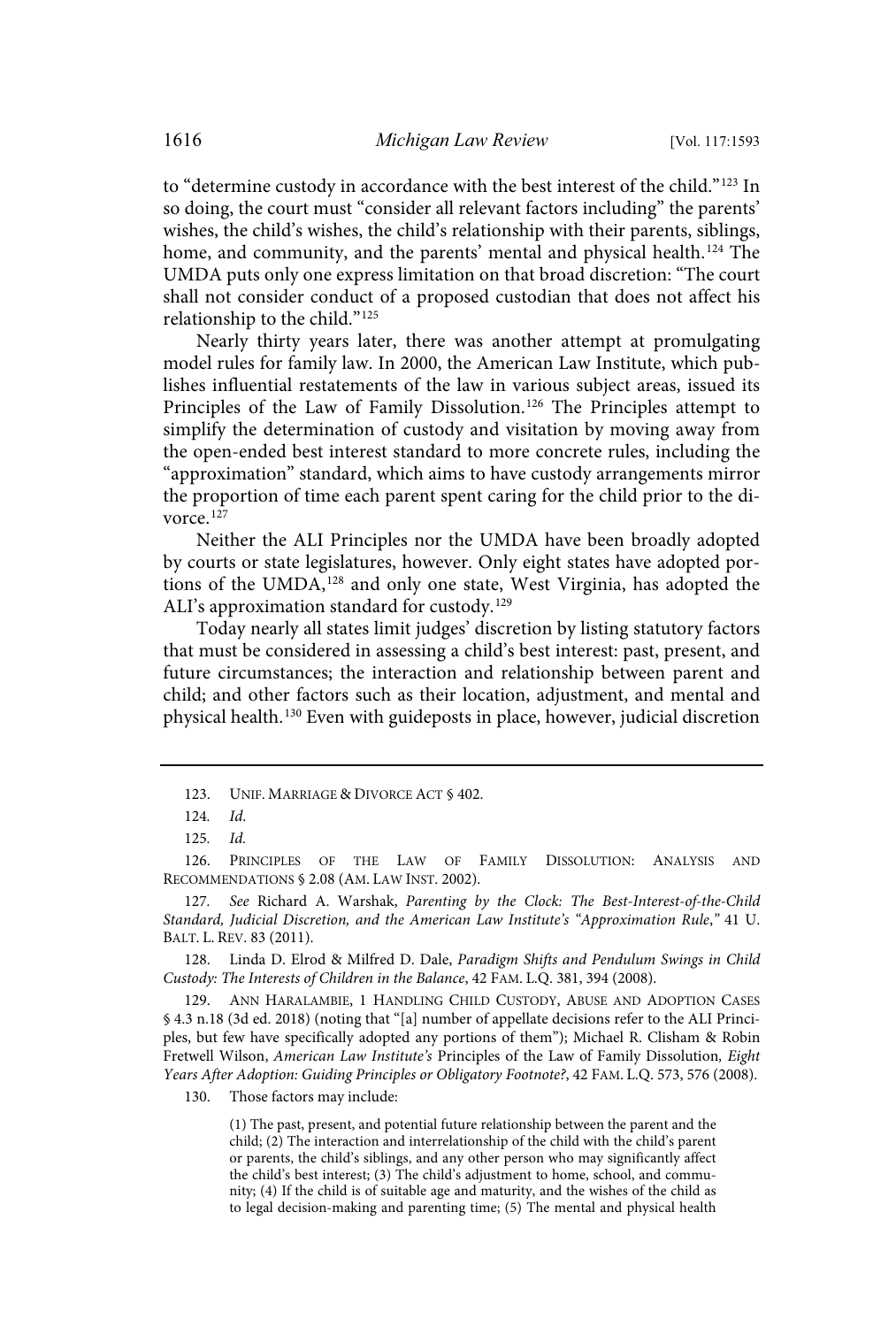to interpret the child's best interest remains staggeringly broad, as nearly every statute includes a catchall instruction to courts to consider any other factor "having a reasonable bearing on the physical and psychological wellbeing of the child."<sup>131</sup>

## B. Legal Relevance of Sexual Orientation and Gender Identity in Custody Determinations

Within the broader context of the development of custody law, the rules courts apply to consider whether lesbian, gay, bisexual, and transgender parents can be granted custody or visitation have also evolved over the past half century. Until the 1970s, most courts applied a blanket, per se rule against allowing children to live with or spend time with an LBGT parent.<sup>132</sup> Under a similar justification, parents (especially mothers) who engaged in extramarital sexual conduct were also typically barred from having custody.<sup>133</sup> It was widely accepted that association with such a person would by definition have a detrimental impact on a child.

After Stonewall and the rise of the gay rights movement, as societal attitudes toward homosexuality began to change, courts began to renounce the per se prohibition on custody or visitation. In its place, courts adopted a more nuanced "nexus" or "adverse interest" test that required demonstration (or at least recitation) of a link to specific harms that could result from contact with an LGBT parent.<sup>134</sup> Rather than disqualifying an LGBT parent out-

131. ME. REV. STAT. ANN. tit. 19–A, § 1653(3)(N) (Supp. 2018); see also Blew v. Verta, 617 A.2d 31, 35 (Pa. Super. Ct. 1992) (declaring that the best interest standard "requires us to consider the full panoply of a child's physical, emotional, and spiritual well-being").

132. See, e.g., Nadler v. Superior Court ex rel. County of Sacramento, 63 Cal. Rptr. 352 (Ct. App. 1967) (reversing lower court that had denied custody to lesbian mother finding her unfit "as a matter of law"). Note that some commentators have further broken down the "per se" test into more than one category: for example, an irrebuttable presumption of unfitness and a rebuttable presumption of unfitness. Julie Shapiro, Custody and Conduct: How the Law Fails Lesbian and Gay Parents and Their Children, 71 IND. L.J. 623, 639–41 (1996) (noting that some appellate decisions often cited as examples of a per se test actually applied a broadly deferential standard of review that permitted, but did not require, trial courts to deny custody to lesbian or gay parents for any reason or no reason at all); see also Robert A. Beargie, Commentary, Custody Determinations Involving the Homosexual Parent, 22 FAM. L.Q. 71 (1988); Nan D. Hunter & Nancy D. Polikoff, Custody Rights of Lesbian Mothers: Legal Theory and Litigation Strategy, 25 BUFF L. REV. 691 (1976); Katheryn D. Katz, Majoritarian Morality and Parental Rights, 52 ALB. L. REV. 405, 447–48 (1988).

133. See Suzanne A. Kim, The Neutered Parent, 24 YALE J.L. & FEMINISM 1, 10-11 (2012).

134. JOSLIN ET AL., supra note 26, at § 1:1; Shapiro, supra note 132, at 635–37; Kenji Yoshino, Covering, 111 YALE L.J. 769, 858–59 (2002). For more discussion on the nexus test and LGB parenting, see Kim H. Pearson, Sexuality in Child Custody Decisions, 50 FAM. CT. REV. 280, 284–86 (2012); Annual Review Article, supra note 110, at 56–57; Heather J. Lange-

of all individuals involved; and (6) Which parent is more likely to allow the child frequent, meaningful and continuing contact with the other parent.

ARIZ. REV. STAT. ANN. § 25-403(A) (2017); see also LINDA D. ELROD, CHILD CUSTODY PRACTICE AND PROCEDURE § 4.3 (2019).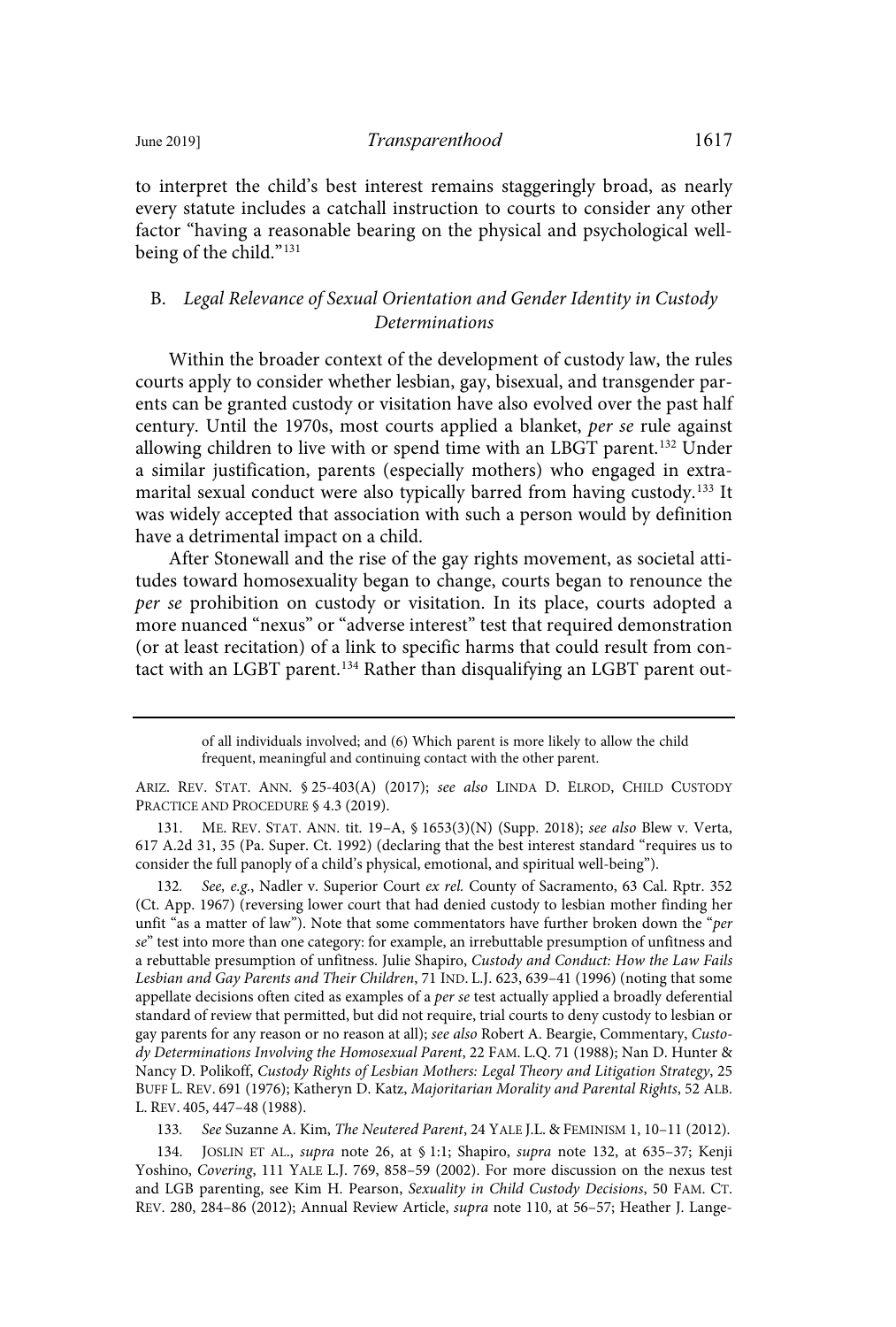right, a court would instead have to identify a nexus between the parent's identity or conduct and a harmful effect on the child. That shift came about, in part, due to calls from LGBT advocates for a rule grounded more in reality than in stereotypes.<sup>135</sup>

Although states use varying formulations, a representative statement of the nexus test comes from an Alaska Supreme Court decision in 1985, reversing a custody decision that was based on the mother's homosexuality:

We have often endorsed the requirement that there be a nexus between the conduct of the parent relied on by the court and the parent-child relationship.

For example, that a mother is living with another man in an adulterous relationship does not justify denying her custody absent any indication of adverse effects on the child. Nor does bearing children out of wedlock or instability in relationships warrant a custody change where the parent's conduct does not adversely affect the child or the mother's parenting abilities. Even the mental health of the custodial parent is "relevant only insofar as it has or can be expected to negatively affect the child."<sup>136</sup>

Or as Maryland's highest court held in 1998, in a case involving a gay parent, "[t]he only relevance that a parent's sexual conduct or lifestyle has in the context of a visitation proceeding of this type is where that conduct or lifestyle is clearly shown to be detrimental to the children's emotional and/or physical well-being."<sup>137</sup>

Many states have codified some version of the nexus test. For example, Kentucky's child custody statute instructs courts to consider "all relevant factors" in weighing the best interest of the child, and it sets forth a variety of factors that courts must consider, including the child's wishes; the relationship of the child to each of the parties; the child's adjustment to home, school, and community; and the mental and physical health of all the par-

136. S.N.E. v. R.L.B., 699 P.2d 875, 878 (Alaska 1985) (citations omitted) (quoting Morel v. Morel, 647 P.2d 605, 608 (Alaska 1982)).

137. Boswell v. Boswell, 721 A.2d 662, 678 (Md. 1998).

mak, Comment, The "Best Interest of the Child": Is a Categorical Ban on Homosexual Adoption an Appropriate Means to This End?, 83 MARQ. L. REV. 825, 842 (2000); and Steve Susoeff, Comment, Assessing Children's Best Interests When a Parent Is Gay or Lesbian: Toward a Rational Custody Standard, 32 UCLA L. REV. 852, 858 (1985).

<sup>135.</sup> JOSLIN ET AL., supra note 26, at § 1:1 ("Fortunately, however, courts in the vast majority of states today apply the nexus or 'adverse impact' rule, under which a parent's sexual orientation cannot be taken into account in making a custody or visitation determination unless the parent's sexual orientation has directly harmed the child."); Nancy D. Polikoff, Custody Rights of Lesbian and Gay Parents Redux: The Irrelevance of Constitutional Principles, 60 UCLA L. REV. DISCOURSE 226, 237 n.82 (2013) ("[C]ourts . . . ought to rule that, until and unless a nexus is established between lesbianism and its effect on the child, the mother's sexual activity shall be irrelevant. The nexus itself must be factually specific and concrete. The evidence required to support such a connection must be definite and relevant to the individuals involved. Speculation should not suffice." (quoting Hunter & Polikoff, supra note 132, at 714–15)).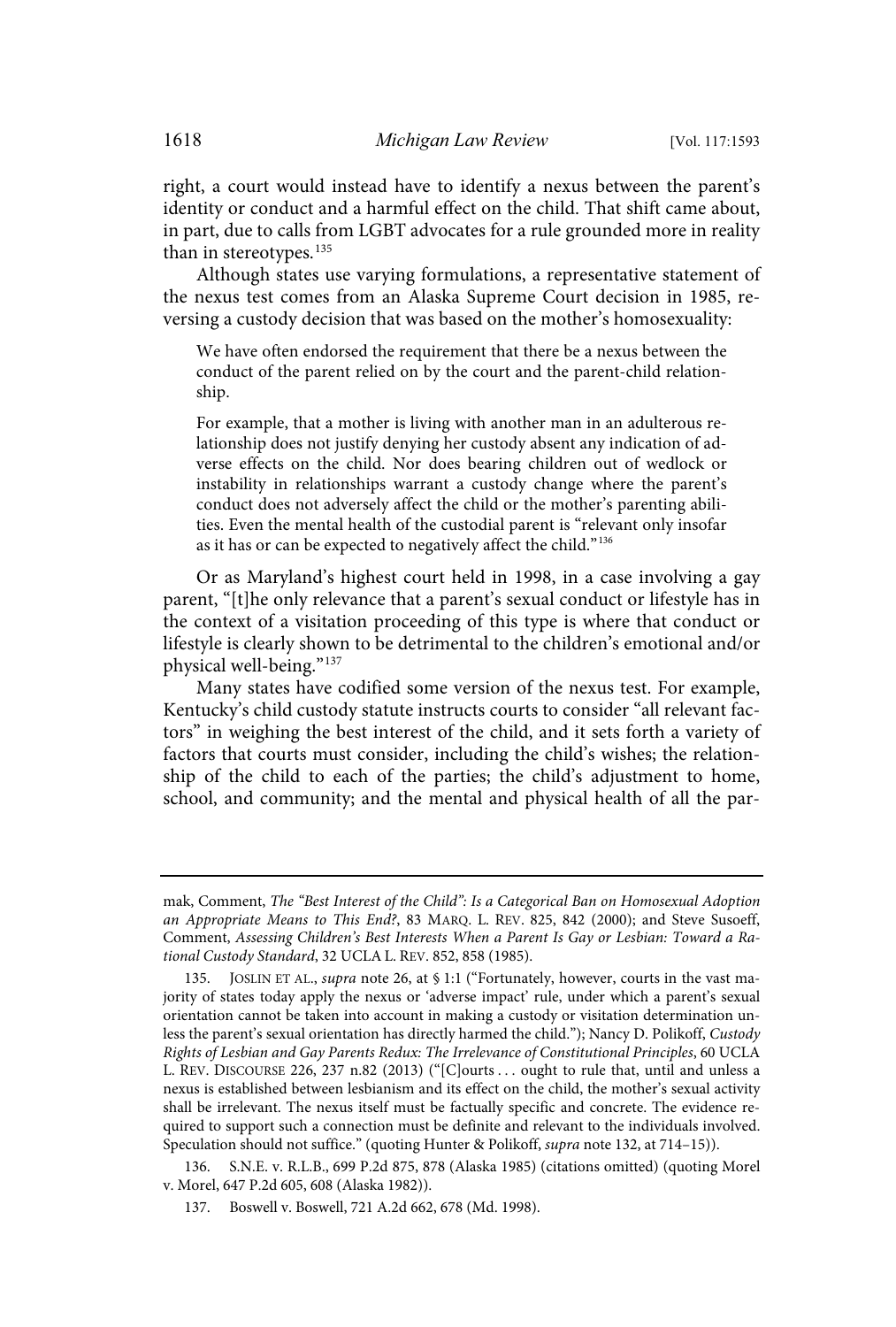ties.<sup>138</sup> Until July 14, 2018, the statute also specifically carved out a nexustype exception to the court's broad discretion: "The court shall not consider conduct of a proposed custodian that does not affect his relationship to the child."<sup>139</sup> The Kentucky Court of Appeals relied on that provision in 2012 to overturn a family court's assumption that a mother's same-sex relationship was per se harmful to the children, holding that the statute "does not allow sexual orientation to be a determining factor unless there is a direct negative impact on the children."<sup>140</sup>

Washington, D.C. is so far the only jurisdiction to codify a version of the nexus test that specifically limits a court's ability to consider a parent's LGB or trans status: "In any proceeding between parents in which the custody of a child is raised as an issue, the . . . . race, color, national origin, political affiliation, sex, sexual orientation, or gender identity or expression of a party, in and of itself, shall not be a conclusive consideration."<sup>141</sup> Note that the statute does not prohibit all consideration of gender identity or expression, only consideration of that characteristic to the exclusion of all other relevant characteristics, which would amount to a per se ban.

Courts have similarly moved away from per se bans and adopted nexus tests to restrict judicial discretion in cases involving other parental characteristics that could inadvertently be influenced by bias, such as race, $142$  adultery,<sup>143</sup> nonmarital sexual relationships,<sup>144</sup> polyamory,<sup>145</sup> religion,<sup>146</sup> HIV

142. Before the Supreme Court's decision in Palmore v. Sidoti, 466 U.S. 429, 434 (1984), which disallowed race as a consideration in custody cases on constitutional grounds, courts had begun to make the same shift in considering the placement of mixed-race children under the best interest standard. Compare Ward v. Ward, 216 P.2d 755, 756 (Wash. 1950) (upholding trial court decision granting custody of mixed-race children to black father because "[t]hey will have a much better opportunity to take their rightful place in society if they are brought up among their own people"), with Fountaine v. Fountaine, 133 N.E.2d 532, 534–35 (Ill. App. Ct. 1956) (holding that while a court should consider "all relevant considerations" relating to the children's best interests, "the question of race alone can[not] overweigh all other considerations and be decisive of the question").

143. Davis v. Davis, 372 A.2d 231, 235 (Md. 1977) (noting that adultery may be a relevant consideration "only insofar as it affects the child's welfare").

144 . In re Custody of Temos, 450 A.2d 111, 122 (Pa. Super. Ct. 1982) (holding that a court must determine effect of a nonmarital relationship on the children).

145 . In re R.E., 775 S.E.2d 542, 546 (Ga. Ct. App. 2015); V.B. v. J.E.B., 55 A.3d 1193, 1202 (Pa. Super. Ct. 2012) (finding the trial court erred in placing undue weight on the father's polyamory).

146. Pater v. Pater, 588 N.E.2d 794, 800 (Ohio 1992) (holding a court cannot deny custody due to religious practices unless there is "evidence that those practices will adversely affect the mental or physical health of the child").

<sup>138.</sup> KY. REV. STAT. ANN. § 403.270(2) (LexisNexis 2018).

<sup>139.</sup> KY. REV. STAT. ANN. § 403.270(3) (LexisNexis 2004), amended by KY. REV. STAT. ANN. § 403.270 (LexisNexis 2018).

<sup>140.</sup> Maxwell v. Maxwell, 382 S.W.3d 892, 898 (Ky. Ct. App. 2012).

<sup>141.</sup> D.C. CODE § 16-914(a)(1)(A) (2001); see also Shapiro, supra note 132, at 635–36 n.67.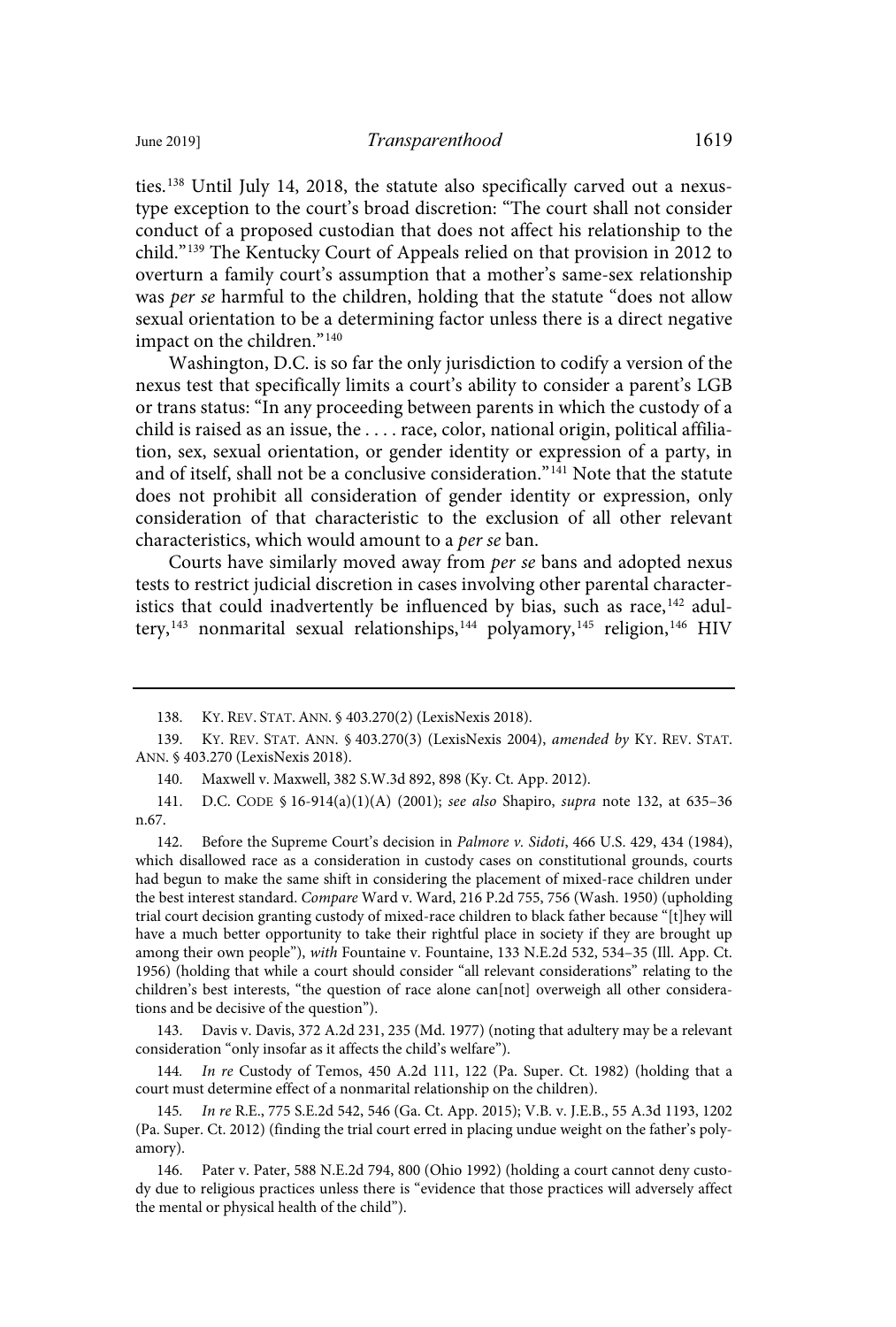status,<sup>147</sup> age,<sup>148</sup> and disability.<sup>149</sup> In each of those areas, courts have recognized that a case-by-case evaluation is more likely to protect the best interest of the child than a blanket ban based on the parent's status.

For example, in one of the earliest cases to reject the per se rule that a gay parent is unfit, a California court of appeals in 1967 overturned a trial court's decision to remove a child from the custody of her lesbian mother.<sup>150</sup> The lower court had based its decision solely on its finding that "[t]he Plaintiff is a homosexual female engaging in sexual acts with other females," which it held "as a matter of law constitutes her not a fit or proper person" to have custody.<sup>151</sup> The appeals court remanded, holding that the judge had erred in not even considering any other evidence of the child's best interest.<sup>152</sup>

Although the nexus was undoubtedly an improvement on a per se ban, it has its problems as well. The problem with the nexus test, as we outline further below, is that harm is often in the eye of the beholder. That is, courts applying the nexus test often consider evidence of harm that is minimal, hypothesized, or purely imaginary.<sup>153</sup> For example, a 1987 Missouri decision claimed to apply the nexus test in a custody case involving a lesbian mother, noting that "[t]here must be a nexus between harm to the child and the parent's homosexuality."<sup>154</sup> Nonetheless, the court found that allowing the lesbian mother to retain custody would necessarily harm the children.<sup>155</sup> The court cited examples including the fact that the mother and her partner "show affection toward one another in front of the children" and "sleep together in the same bed at the family home," creating "an unhealthy environment for minor children" that could affect their moral development.<sup>156</sup> The court also cited the "peer pressure, teasing, and possible ostracizing they may encounter as a result of the 'alternative life style' their mother has chosen."<sup>157</sup> Upon closer inspection, every one of those considerations is simply a stand-in for the mother's sexual orientation.<sup>158</sup> It is thus clear that the broad

 $155$   $Id$ 

158. See Christian Legal Soc'y Chapter of the Univ. of Cal., Hastings Coll. of the Law v. Martinez, 561 U.S. 661, 689 (2010) (rejecting distinction between prohibiting same-sex conduct and discriminating against gay people); Stockman v. Trump, 331 F. Supp. 3d 990, 998–

<sup>147.</sup> North v. North, 648 A.2d 1025, 1030–31 n.2 (Md. Ct. Spec. App. 1994) (holding that the father's HIV-positive status could not be used as a factor to restrict overnight visitation "unless the court finds that visitation without that restriction might endanger the child's physical health or impair his or her emotional development").

<sup>148.</sup> Collins v. Collins, 497 N.Y.S.2d 544 (App. Div. 1985).

<sup>149.</sup> In re Marriage of Carney, 598 P.2d 36, 44-45 (Cal. 1979).

<sup>150.</sup> Nadler v. Superior Court ex rel. County of Sacramento, 63 Cal. Rptr. 352 (Ct. App. 1967).

<sup>151.</sup> *Id.* at 353.

<sup>152.</sup> *Id.* at 354

<sup>153.</sup> Shapiro, supra note 132, at 641–46.

<sup>154.</sup> S.E.G. v. R.A.G., 735 S.W.2d 164, 166 (Mo. Ct. App. 1987).

 $156$   $Id$ 

<sup>157.</sup> Id.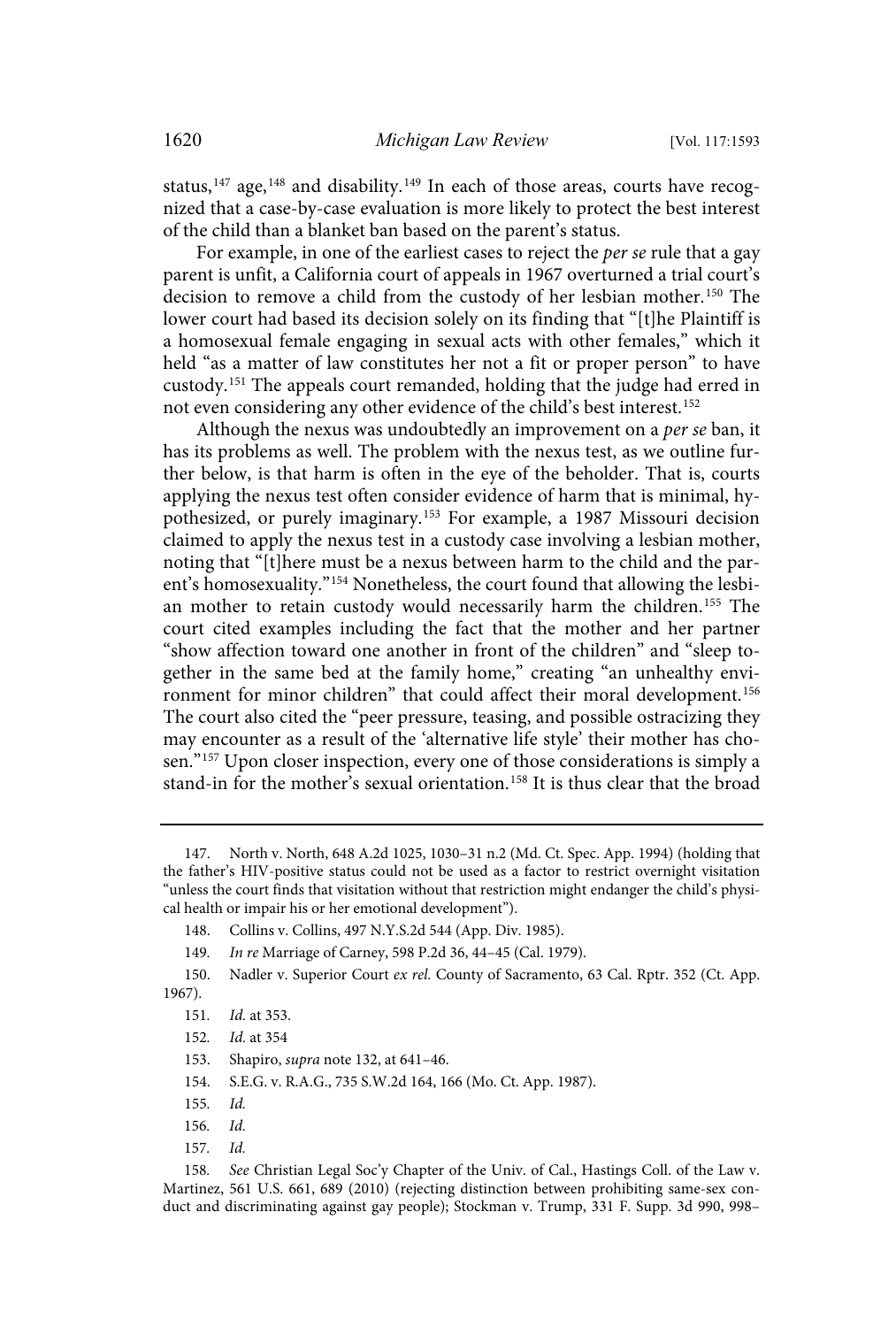best interest of the child test, even modified by the nexus requirement, is capable of being abused to justify a bias-driven outcome.

#### C. Transgender Parenting and Judicial Bias: The Daly Case

The best interest test can also be used to justify bias-driven outcomes for transgender parents. As we discuss further in Part III, in the past, several courts had held that a parent's decision to transition justified a per se termination of the transgender parent's legal rights as a parent.<sup>159</sup> In these decisions, the interest in the preservation of family bonds is subordinated to an overwhelming fear of the transgender parent's difference and an accompanying determination to "protect" the child by isolating them from the danger assumed to be posed by a transitioning parent. The "best interest of the child," so misconstrued, takes precedence over the interest of the child in maintaining relationships with existing caregivers and entirely subsumes any interests of the transgender parent, which are often absent from the analysis.

Consider the example below, which is one of the more well-known cases that involved a transgender parent.<sup>160</sup> In 1969, Suzanne Daly (then known as Tim) and Nan Toews were married.<sup>161</sup> Their daughter, Mary, was born four years later.<sup>162</sup> They divorced about twelve years later, and Nan took custody of Mary in Reno, Nevada. Suzanne (then Tim) moved to Berkeley, California, to begin work at the Lawrence Berkeley National Laboratory, all the while continuing to pay child support and alimony.<sup>163</sup>

Suzanne had known for many years that she was a woman,<sup>164</sup> and she began to take steps to undergo her transition to Suzanne shortly after her divorce, when her daughter was about eight years old.<sup>165</sup> To prepare her daughter for the transition, while Mary was visiting, Suzanne explained that she would be undergoing a gender transition under the care of medical professionals, and requested that Mary avoid telling her mother or maternal grandmother about the transition.<sup>166</sup>

161. Dennis McBride, Stripped Rights: How Nevada Helped Destroy a Family, RENO NEWS & REV. (July 13, 2017), https://www.newsreview.com/reno/stripped-rights/ content?oid=24641178 [https://perma.cc/2EDG-2H9A].

164. Id.

 $166.$   $Id.$ 

<sup>1000 (</sup>C.D. Cal. 2018) (barring from military service only transgender people who seek to transition is the same thing as barring all transgender people).

<sup>159.</sup> See Minter, supra note 22, at 413 & 421 n.15 (citing Daly v. Daly, 715 P.2d 56 (Nev. 1986); then citing Cisek v. Cisek, No. 80 C.A. 113, 1982 WL 6161 (Ohio Ct. App. July 20, 1982); and then citing M.B. v. D.W, 236 S.W.3d 31 (Ky. Ct. App. 2007)).

<sup>160.</sup> For compelling analysis of the Daly case and related issues regarding transgender parents, see BALL, supra note 22, and Flynn, supra note 22. Also see Nancy Polikoff's excellent rewrite of the Daly case in FEMINIST JUDGMENTS: FAMILY LAW OPINIONS REWRITTEN (forthcoming) (draft on file with authors).

<sup>162.</sup> Id.

 $163.$   $Id.$ 

<sup>165.</sup> Daly v. Daly, 715 P.2d 56, 57 (Nev. 1986).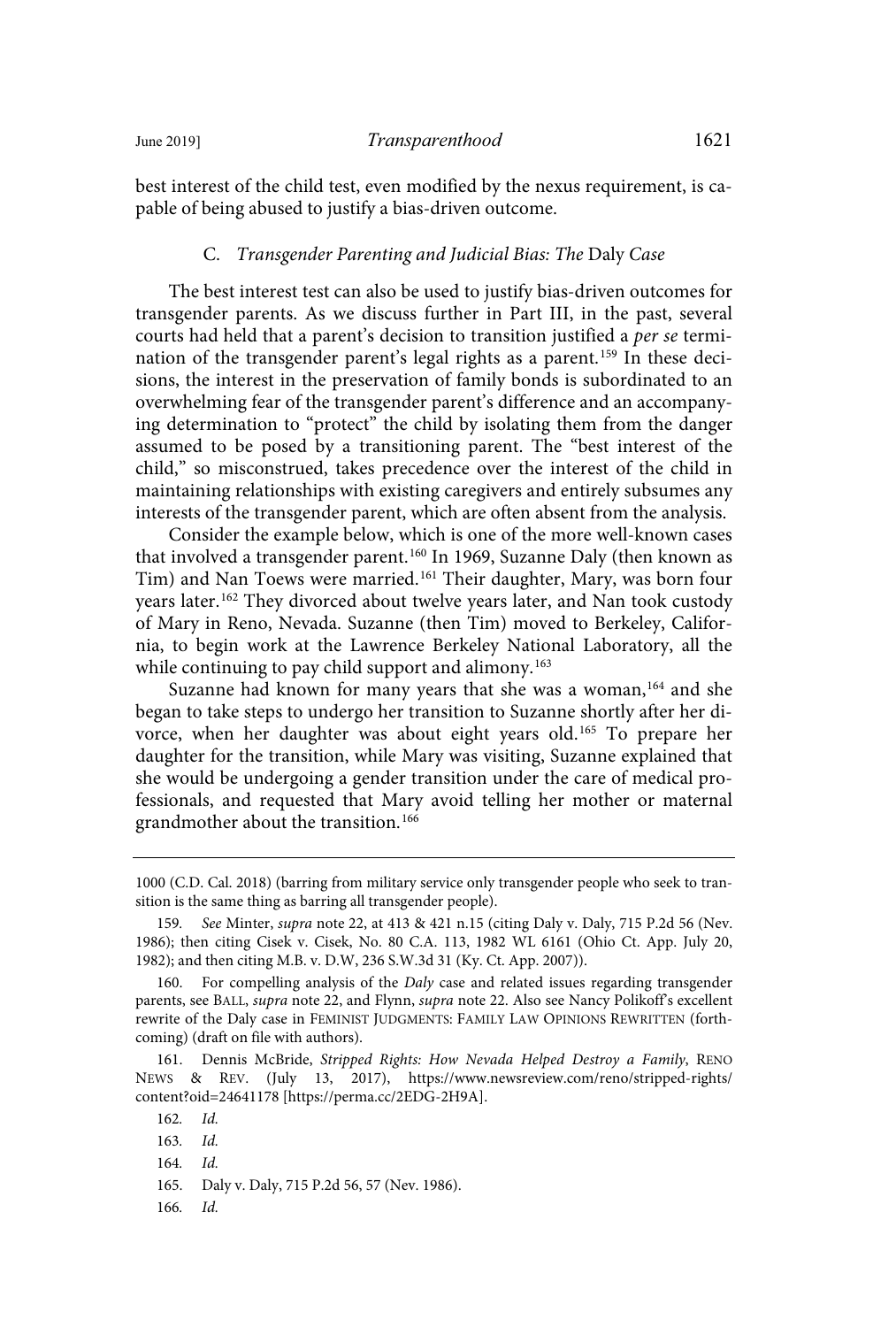Indeed, the reason why Mary was asked to keep quiet about Suzanne's transition was because she worried (correctly, it turned out) that Nan would use the information against Suzanne. <sup>167</sup> When Mary returned back to Nan's house, she allegedly became withdrawn and finally admitted the news of the transition to Nan.<sup>168</sup> Nan then took the child to a psychologist, who, in the words of the court, "advised respondent that it was very dangerous to allow Mary to be in the company of her father again."<sup>169</sup>

Nan immediately sought an order from the court terminating Suzanne's parental rights.<sup>170</sup> In the words of Dennis McBride, one journalist who covered the case, Nan "did not want simply to end Suzanne's visiting privileges but to sunder her legal identity as Mary's natural parent."<sup>171</sup> As Suzanne underwent her transition, changing her name and obtaining gender confirmation surgery, Suzanne's ex-wife sought—and was granted—a restraining order to prevent Suzanne from contacting her daughter during the termination proceedings.<sup>172</sup>

Suzanne, for her part, sought legal representation to protect her parental interests, but she had a difficult time finding anyone to represent her. $173$ Eventually she found representation from a lawyer who was herself transgender and who was able to marshal a strong degree of evidence of Suzanne's fitness as a parent to address concerns about her transgender identity and her relationship to Mary.<sup>174</sup> While one of their experts recognized that there was almost no research to address the effect of a parent's transition on a child, he stated that

[i]f the child has felt himself to be loved by this person I think he can accept the rather traumatic transformation, as long as he feels that he will continue to get love and support from his biological parent. . . . The concern and caring of a parent isn't totally tied up with the individual gender identity.<sup>175</sup>

<sup>167.</sup> Id. at 61–62 (Gunderson, J., dissenting). The dissent also noted that the biological mother had, at one point, unilaterally decided to cut Suzanne off from seeing Mary, even lying about the existence of a court order in asking two sheriff's deputies to deter her from seeing her daughter. Id. Suzanne was also threatened by Mary's grandmother, who was wielding a gun. Id. at 62.

<sup>168.</sup> Id. at 57 (majority opinion).

 $169$   $Id$ 

<sup>170.</sup> See id.

<sup>171.</sup> McBride, supra note 161.

 $172$   $Id$ 

<sup>173.</sup> When she tried to hire the same lawyers who represented her during her divorce, for example, they refused when they found out she had transitioned. Id.

<sup>174.</sup> Id.

<sup>175.</sup> Id. At trial, others testified about Mary's obvious love for Suzanne, noting that Mary was wise beyond her nine years, had attended meetings with Suzanne at the Pacific Center where she got support, and had initially readily accepted the fact of Suzanne's transition. Id.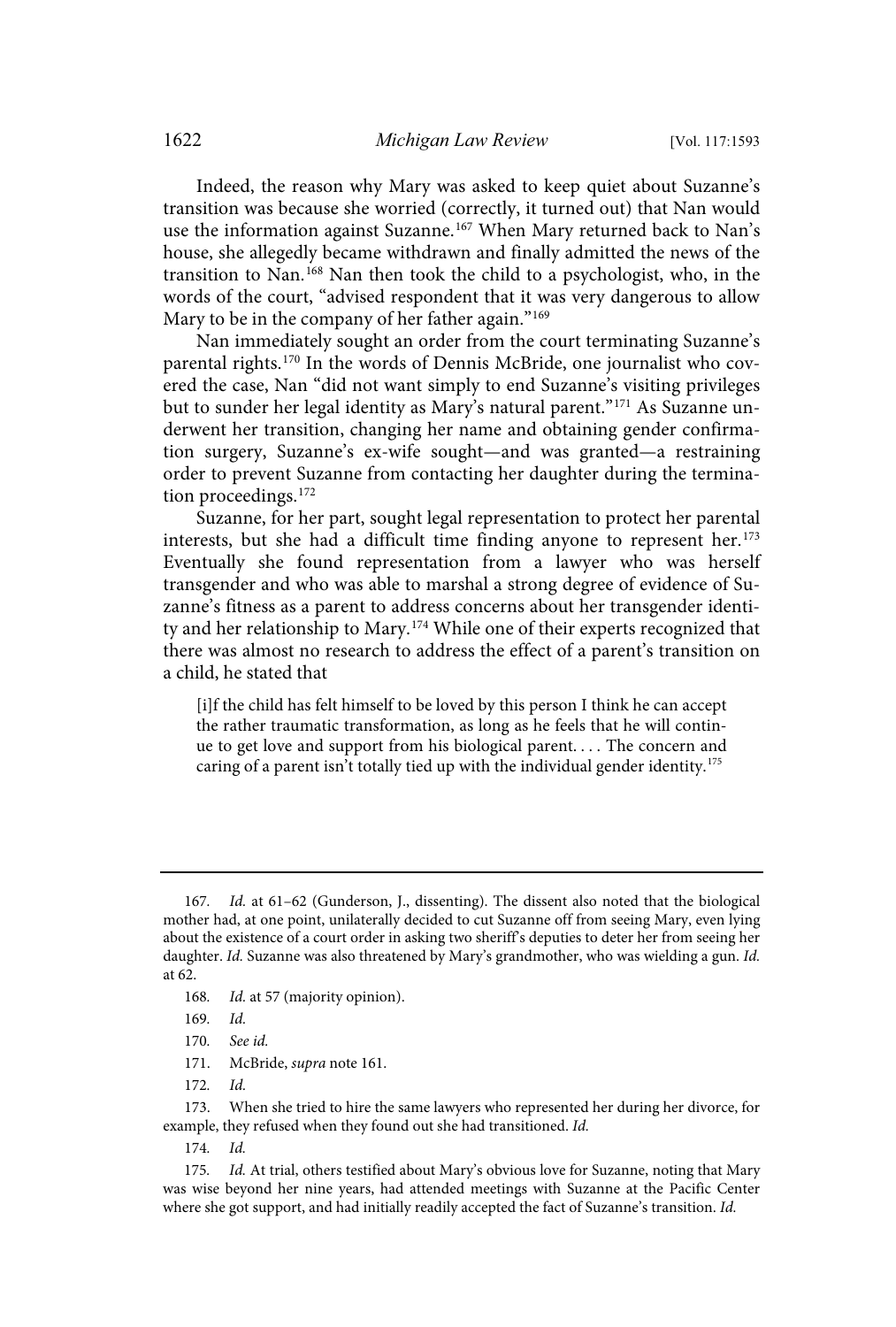Unfortunately, despite the best efforts of Suzanne's lawyers, the testimony from the other side was dramatically slanted in the opposite direction. As a news article recounted:

Nan Daly and her lawyer, Nada Novakovich, however, turned the hearings into a seething circus of hatred, racism, AIDS panic, homophobic bigotry, and personal harassment of those involved in Suzanne's defense. Novakovich, a former Democratic U.S. House candidate, persistently referred to Suzanne Daly in the masculine, suggested sexual impropriety between her and Mary, and claimed that merely taking Mary to meetings at the Pacific Center [a center supporting LGBT individuals] constituted physical endangerment "because of a disease that is prevalent in this type of community." Mary, Novakovich said, was "a gifted child with a brilliant future ahead of her. Shall we keep her that way or shall we take a risk and put her in an environment of lesbians, gays, homosexuals, transsexuals, and perverts?"<sup>176</sup>

In an ironic twist, Novakovich was able to convince the court that any therapy to help Mary understand Suzanne's transition was both risky and dangerous to Mary, because Mary was "normal" and from "a small town like Reno," unlike San Francisco where "[h]omosexuals and transsexuals and all the perverts are more accepted."<sup>177</sup>

For her part, Nan, too, fanned the flames of prejudice, noting,

I can't accept that individual sitting there as my ex-husband. [C]an [Mary's] father take her to Father's Day at Girl Scouts? . . . Does she have to address him as mother? And, if so, what does that make me? . . . I don't move in circles where people are anything other than what they prove to be in their appearance.<sup>178</sup>

Two months later, the judge permanently terminated Suzanne's parental rights.<sup>179</sup> Although Suzanne appealed to the Supreme Court of Nevada,<sup>180</sup> the court upheld the termination, 3–2. At the hearing, one of the justices asked, "What's Mary gonna call Tim? . . . Daddy? Mama the Second? I have five children, [and] it's just very, very difficult for me to understand how a father could do that with a child."<sup>181</sup> Other justices, however, were more compassionate. "It isn't only a choice, is it?" Justice Springer said.<sup>182</sup> "I can see where somebody medically might have to undergo this sort of operation. But does that necessarily mean that you're ipso facto immoral or depraved?"<sup>183</sup>

In its written decision, the Nevada Supreme Court cited the testimony of a psychologist who testified that there was a serious risk of emotional and

176. Id.

- 177. Id.
- 178. Id.
- 179. Id.
- 180.  $Id.$
- 181. Id.
- 182. Id.
- 183. Id.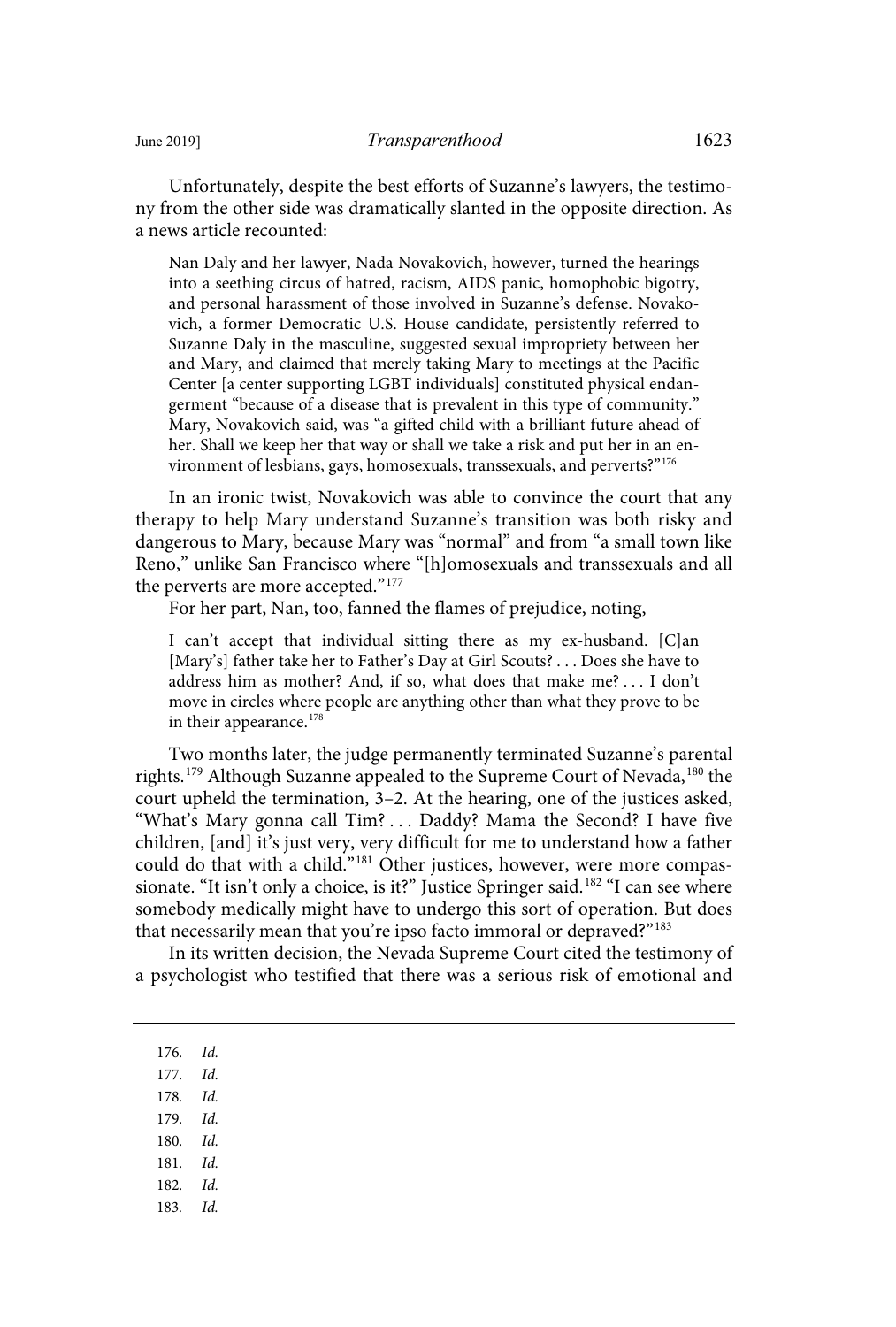mental injury to the child and that Mary would not face injury if she never saw Suzanne again.<sup>184</sup>

Three elements of the opinion are particularly instructive. The first demonstrates a strong tendency to associate "harm" not with terminating a parental relationship with a child but instead with allowing a child to associate with a transgender person.<sup>185</sup> "It must be remembered," the court noted, "that in termination proceedings, the interests of the child are paramount and a child should not be forced to undergo psychological adjustments, especially in view of the risk involved, solely to avoid termination of a parent's rights."<sup>186</sup>

Second, consistent with this idea of "best interests," the court showed that it was far more willing to validate social discomfort with transgender individuals than to provide treatment or counseling to the affected child to retain a parental bond. Under these circumstances, any attempt to provide Mary therapy or to help Mary understand Suzanne's situation was construed as a kind of attack on "normal" values. Under this view, mental health counseling, the court observed, constituted "mental conditioning" with doubtful success "at best, and a serious risk of further emotional injury to the child at worst."<sup>187</sup> The court was careful to note that Mary herself had told the trial judge that she did not want to see Suzanne again.<sup>188</sup> Similarly, the court also dismissed Suzanne's desire to integrate Mary within her social group, which included members of the LGBT community, concluding that it did not see the "necessity for inflicting a continuing sense of instability and uneasiness on this child."<sup>189</sup> It noted that Suzanne "has thus postured herself in a position of recurring conflict with the child's mother and the 'traditional' upbringing enjoyed by Mary," concluding that "[t]he resulting equation does not bode well for the emotional health and well being of the child."<sup>190</sup>

Third, central to this framing is the misperception that once a parent transitions, they can no longer function as a parent.<sup>191</sup> Even though the case was handed down nearly thirty years ago, it bears mentioning that gender dysphoria was considered a medical condition at the time (and still is today). Yet gender dysphoria—unlike nearly every other medical condition—

<sup>184.</sup> Daly v. Daly, 715 P.2d 56, 58 (Nev. 1986).

<sup>185.</sup> Id.

 $186.$   $Id.$ 

<sup>187.</sup> *Id.* at 59.

<sup>188.</sup> In a footnote, the court observes, "It was shown that Mary is at the tender age when she is very much concerned about the impression of her peers and doesn't want to have any sort of uncomfortable fears. Mary would prefer to have her personal life remain a private event. By terminating Suzanne's parental rights, Mary will finally have the assurance and comfort of knowing the visitation matter is settled." Id. at 59 n.5.

<sup>189.</sup> *Id.* at 59.

<sup>190.</sup>  $Id.$ 

<sup>191.</sup> See id.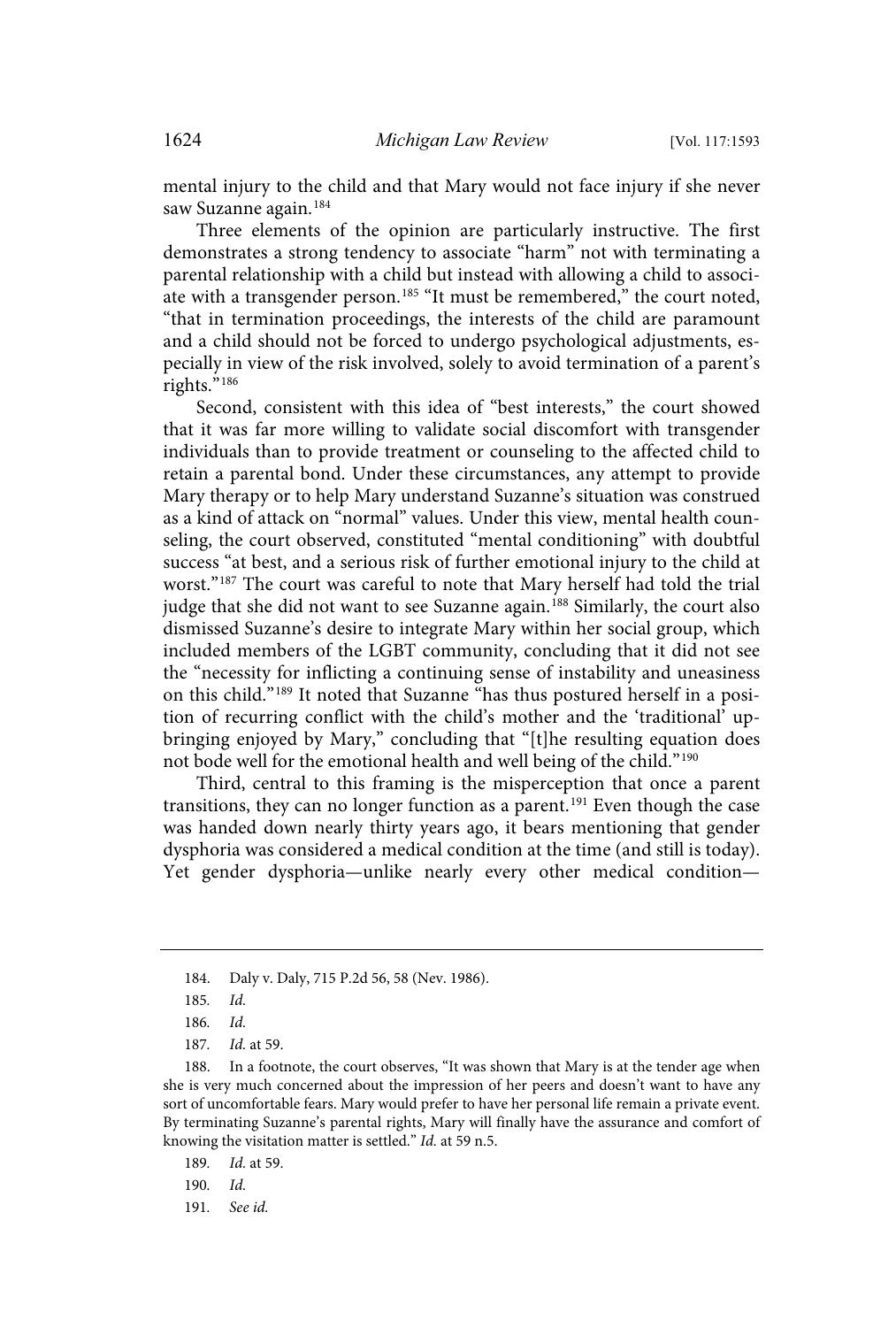becomes singled out and then justified as a reason for parental termination $192$ 

Indeed, in a powerful dissent, two judges observed that even if the medical advice Suzanne received would "offend the religious precepts of many," the court's decision was "unnecessarily and impermissibly punitive to the exercise of a medical option we personally find offensive, thereby depriving a child of a legal relationship which might well be to the child's advantage in the future."<sup>193</sup> The dissent further argued that it was important to consider the existence of less restrictive means in place to permit preservation of the family tie.<sup>194</sup> The dissenting judges noted that Suzanne was even willing to forego visitation rights, if needed, and had continued to support Mary financially because she had wanted so badly to maintain a legal and parental connection to her daughter.<sup>195</sup>

The majority, however, was unconvinced. In a final, parting observation, the court laid the blame on Suzanne herself, noting that, "Suzanne, in a very real sense, has terminated her own parental rights as a father. It was strictly Tim Daly's choice to discard his fatherhood and assume the role of a female who could never be either mother or sister to his daughter."<sup>196</sup> In reaching this decision, the court further deferred to the trial court's characterization of Suzanne as "a selfish person whose own needs, desires and wishes were paramount and were indulged without regard to their impact on the life and psyche of the daughter, Mary."<sup>197</sup> And in one swift move, the court made Suzanne a legal stranger to her child.

The decision was subsequently cited by other courts in other jurisdictions, and it went on to serve as an example of extreme judicial prejudice against trans parents.<sup>198</sup> The case is an instructive lesson in how private prejudice against transgender individuals can be harnessed by an ex-spouse to sever a transgender parent's connection to a child. Here, Suzanne's post-

- 196. Id. at 59 (majority opinion).
- $197.$   $Id.$

<sup>192.</sup> We note that the literature has discussed the complicated role of medical intervention and diagnosis at length. See, e.g., DEAN SPADE, NORMAL LIFE (rev. & expanded ed. 2015); Jennifer L. Levi, A Prescription for Gender: How Medical Professionals Can Help Secure Equality for Transgender People, 4 GEO. J. GENDER L. 721 (2003). While it may be true that some members of the transgender population desire medical intervention, it is by no means true for everyone. In any case, it should have no effect on one's ability to parent effectively. See Murphy, supra note 66, at 47, 51 ("Neither is there anything about GID that necessarily undermines the ability of transgender men and women to understand the responsibilities of parenthood, in regard to feeding a baby, keeping the child warm and clean, playing with the baby, seeing that the child is schooled, or, indeed, any of the other activities that are important to children's welfare.").

<sup>193.</sup> Daly, 715 P.2d at 64 (Gunderson, J., dissenting).

<sup>194.</sup> *Id.* at 63.

<sup>195.</sup> See id. at 60, 64.

<sup>198.</sup> See, e.g., M.B. v. D.W., 236 S.W.3d 31, 38 (Ky. Ct. App. 2007) (citing Daly in support of the decision to affirm a termination of parental rights of a biological parent who underwent gender reassignment surgery, stating Daly was overruled on other, jurisdictional, grounds).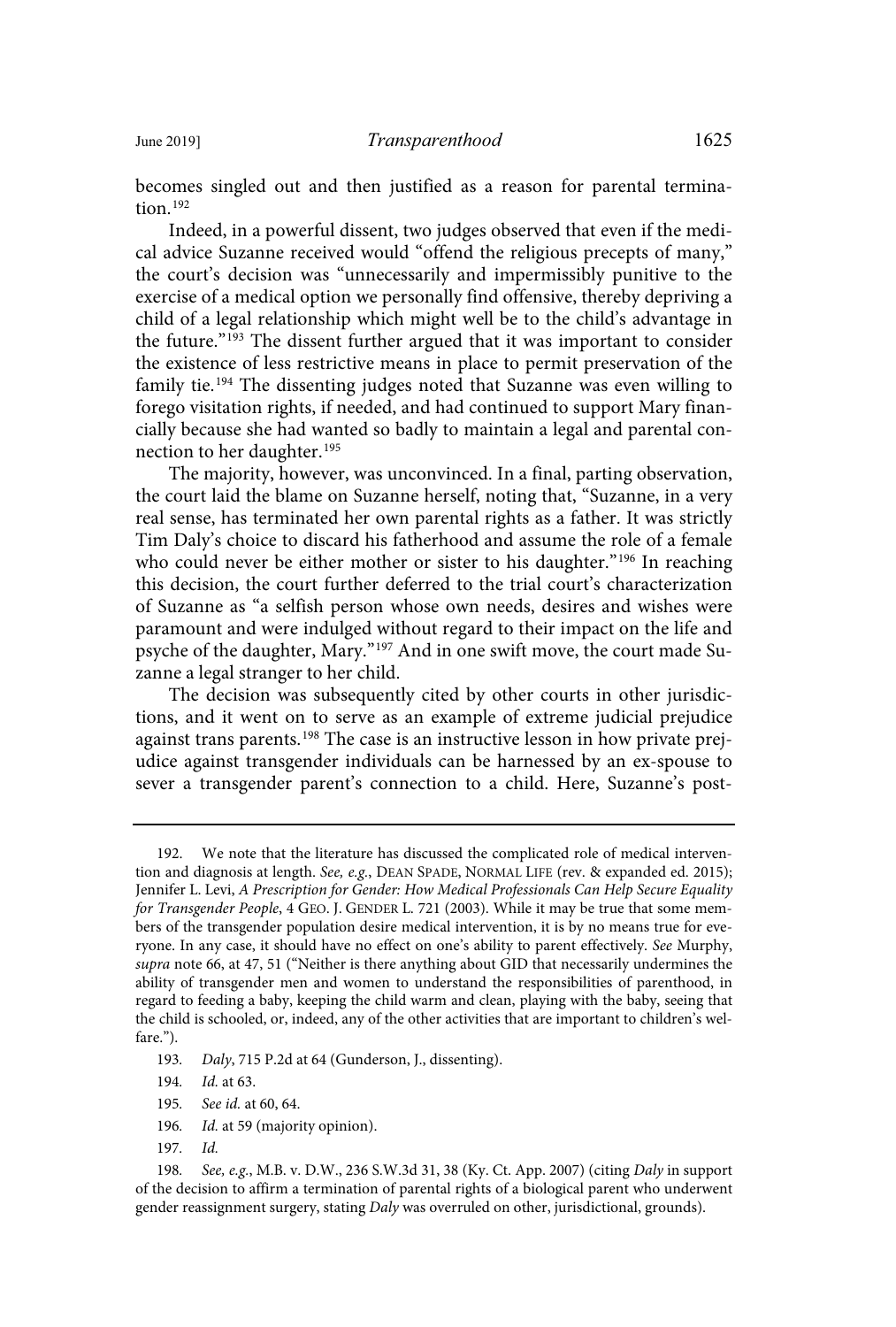divorce transition led to the termination of her rights as a parent. The story of ex-spouses attempting to leverage every advantage against one another in court in order to improve their chances of gaining custody or visitation is not new. However, as we just saw from the *Daly* case, an ex-spouse can easily seize upon cultural discomfort regarding transgender individuals (let alone transgender parents) and extract significant advantage in the judicial system based on the mere fact of a parent's transition.

Although Daly has been discussed in several cases and commentaries on transgender parents, it was only in the last several years, due to McBride's significant journalistic efforts, that the world learned the full story of the case, its outcome, and its effects on the parties after its conclusion. As McBride documented, Suzanne later appealed her case to the U.S. Supreme Court, but the Court let the decision stand.<sup>199</sup> Although she fought as much as she could, by 1989 she had dropped her claims, having lost at every turn.<sup>200</sup> She would never see her daughter again.<sup>201</sup> Even when Mary turned eighteen and could legally contact Suzanne, she never did, and she once admitted to a mutual friend that Nan had raised her to hate Suzanne.<sup>202</sup> Eventually, Suzanne developed agoraphobia, struggled with alcoholism, and lost her job, passing away alone in 2002.<sup>203</sup>

Fourteen years after its decision in Daly, the Nevada Supreme Court overruled its decision in that case,<sup>204</sup> in part because the Nevada Legislature had amended the termination statute to ensure "that parental rights and children's rights [are] of equal importance . . . and must be considered together."<sup>205</sup> Although these were wins, by then it was too late. It was doubtful that Suzanne even knew about the decision, and even more difficult to imagine how she would have responded.<sup>206</sup> "I think it would've made her angry," one friend, Kitty Wright, said, "that all of this was for nothing."<sup>207</sup>

#### III. THE STATE OF TRANSPARENTHOOD: THREE BIASES

What happened to Suzanne Daly more than thirty years ago may be tragic and unforgettable, but it is not at all that unique. Consider this example, decades after that case. In 2015, when a member of an orthodox Jewish community left her community in Britain in order to transition, a judge

<sup>199.</sup> McBride, supra note 161.

 $200.$  Id.

 $201.$  Id.

 $202.$  Id.

 $203.$  Id.

<sup>204.</sup> In re Termination of Parental Rights as to N.J., 8 P.3d 126, 132 n.4 (Nev. 2000) (overruling Daly and specifically finding that a court must consider both the best interests of the child and parental fault).

<sup>205.</sup> *Id.* at 131.

<sup>206.</sup> McBride, supra note 161.

 $207.$  Id.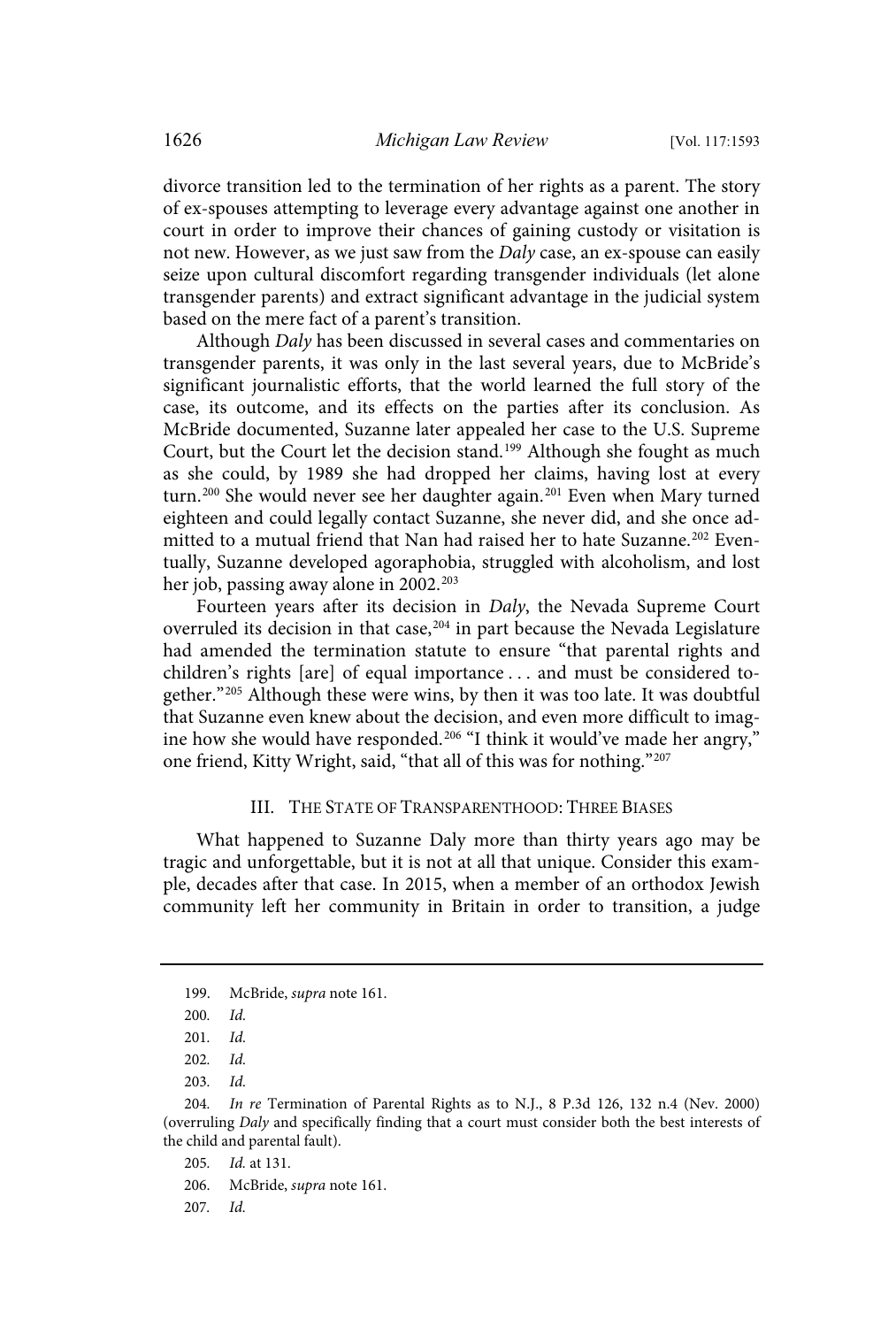barred her from ever seeing her children again.<sup>208</sup> In court, she pleaded for the right to visit them and offered to accept "any contact conditions," including reverting to her previous male appearance in the early stages of her transition, just to stay in direct contact with her children.<sup>209</sup> Her bid was denied by the trial court, which concluded that the risk of the children and their birth mother "being marginalised or excluded . . . is so real, and the consequences so great, that this one factor, despite its many disadvantages, must prevail over the many advantages of contact."<sup>210</sup> The court barred the transgender parent from direct contact with the children, only allowing her to send them letters or cards four times a year: on their birthdays and major holidays.<sup>211</sup> In a deeply revealing statement, the lower court judge argued that his decision was not "a failure to uphold transgender rights . . . but the upholding of the rights of the children to have the least harmful outcome in a situation not of their making."<sup>212</sup>

Just as in Daly, the court's judgment subordinates the interests of the transgender parent to a vague assertion of the "rights of the children," a motivation that overlooks the fact that, in many situations, this factor often dictates retaining a strong bond between parent and child. In fact, recognizing this, the lower court opinion was eventually reversed by a higher court that ruled that the decision overlooked the human rights of the transgender parent and thus discriminated against her based on her gender identity.<sup>213</sup>

Yet the outcome is instructive because it shows us essentially how the risks to transgender parents remain largely unchanged. Courts often come out differently regarding the rights of a transgender parent, and they often rely on evidence that plays on conventional fears and stereotypes regarding transgender persons. In several of the custody and visitation cases that we examine below in more detail, the applicable legal standards were used to justify excluding the transgender parent from their child's future. As we argue, even under the "best interest" standard, courts frequently cite concerns that relate to a parent's transition, their dress and appearance, and whether or not they socialize with other transgender persons or cross-dress, in reach-

 $212.$ 

<sup>208.</sup> See Harriet Sherwood, Transgender Jewish Woman Wins Review of Child Contact Case, GUARDIAN (Dec. 20, 2017, 11:55 AM), https://www.theguardian.com/law/2017/dec/20/ high-court-custody-case-transgender-ultra-orthodox-jewish-woman [https://perma.cc/7BZM-CS29]; Harriet Sherwood, Transgender Ultra-Orthodox Case Reveals Painful Clash of Minority Communities, GUARDIAN (Feb. 3, 2017, 8:21 AM), https://www.theguardian.com/world/2017/ feb/03/transgender-ultra-orthodox-court-case-reveals-painful-clash-of-minority-communities [https://perma.cc/SH43-Z8ME]; see also J v. B [2017] EWHC (Fam) 4, [2017] 4 WLR 201 (Eng).

<sup>209.</sup> See Sherwood, Transgender Jewish Woman Wins Review of Child Contact Case, supra note 208.

 $210.$  Id.

<sup>211.</sup> See J v. B, [2017] EWHC (Fam) 4 [41].

<sup>213</sup> . See Sherwood, Transgender Jewish Woman Wins Review of Child Contact Case, supra note 208.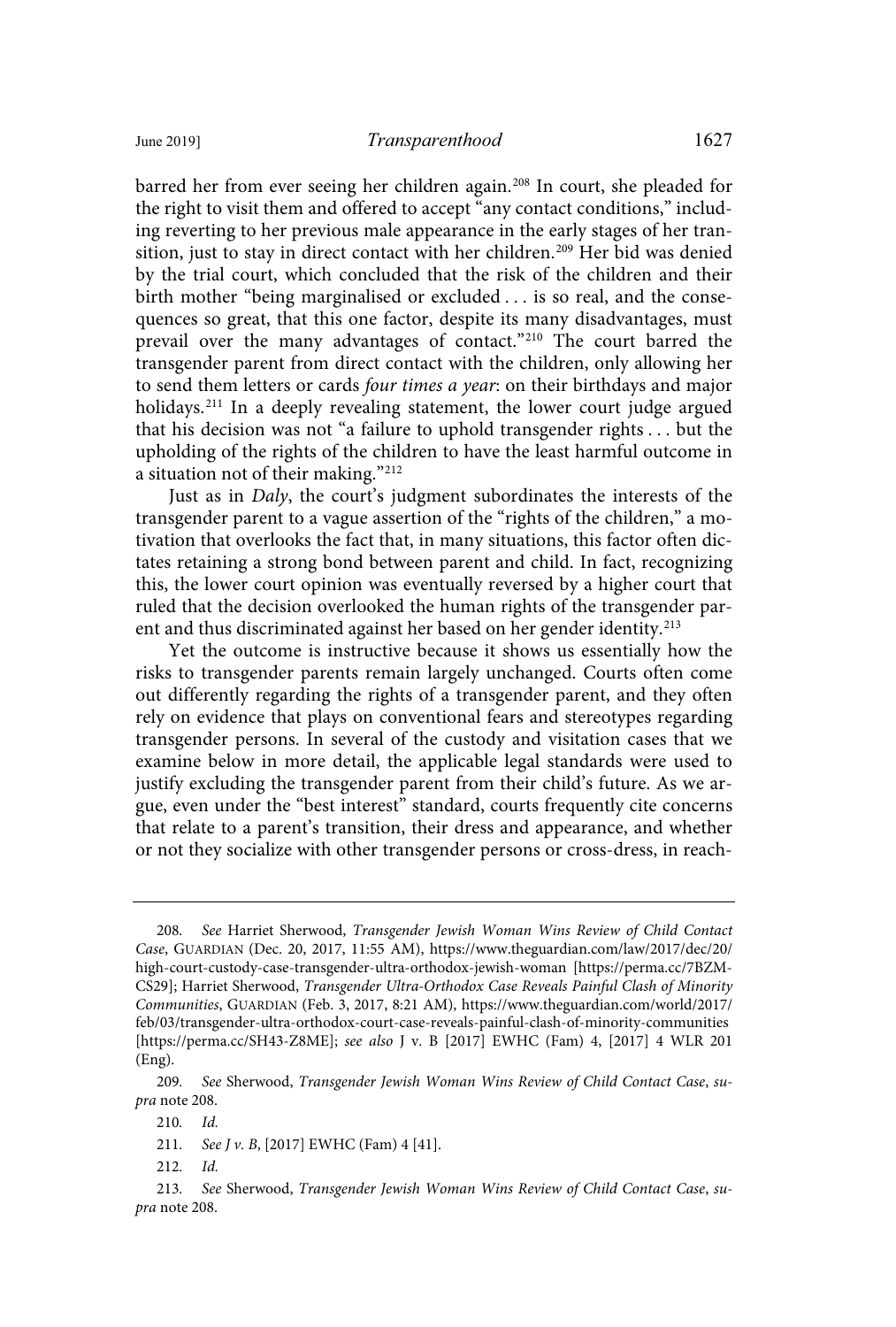ing their determinations. These decisions often reflect a severe misunderstanding of the transgender population, regularly substituting a court's judgment for expert testimony and considering variables that are not clearly linked to parental fitness. Most significant, courts often overlook the primary importance of retaining—and protecting—a strong bond between parent and child.<sup>214</sup>

A further note: many of the harms we document below apply not only to transgender parents but to LGBT people more broadly. Same-sex couples who break up may share the experience of having one partner attempt to use the lack of formal recognition for their relationship to deny the other parent a legal relationship with the children they raised together. And parents who come out as lesbian, gay, or bisexual following the breakup of a different-sex marriage often have their sexual orientation used as a weapon against them by their heterosexual exes who seek to deny them custody or visitation. But while the "T" for "transgender" is often subsumed under the broader LGBT (or queer) category, it is also important to recognize the particularized forms of discrimination faced by transgender individuals, both inside and outside the law, that carry a different trajectory from those who face discrimination on the basis of sexual orientation. Those differences stem from factors that may include the small size of the transgender population and thus the lack of exposure to and education about trans people or trans identity, and the arguably deeper and more virulent prejudice against those who visibly do not conform to gender norms. In a post-marriage-equality world, being lesbian or gay is, more often, seen as close to normal. Being trans or gender variant, all too often, still is not.

### A. Methodology and Limitations

In our study, we conducted a search of the case law, published and unpublished, looking for custody or family law disputes that dealt with transgender parents. We have reviewed every case we could find, published or unpublished, that involved a transgender parent, coming up with thirty cases in total, spanning from 1971 to 2015.<sup>215</sup> We found that at trial, 63 percent of transgender parents lost their cases, and 62 percent of transgender parents lost on appeal, in part due to explicit biases that relate to the transgender status of the parent.<sup>216</sup>

<sup>214.</sup> For an excellent discussion of the harms of nonrecognition, see NeJaime, supra note 103, at 2317–23.

<sup>215.</sup> See supra note 23. While there are not many cases, we note a significant number of them are unpublished, which may suggest a discomfort in giving these cases precedential value.

<sup>216.</sup> See Appendix A. By "lost their cases," we mean a denial of the transgender parent's claim, mostly involving loss of custody, a narrowing of visitation rights, termination of parentage, or some combination of these outcomes. These percentages include some cases in which the parental rights of both parents were terminated. Also counted as losses are cases in which it was not strictly a trans parent whose custody or visitation rights were affected, but a parent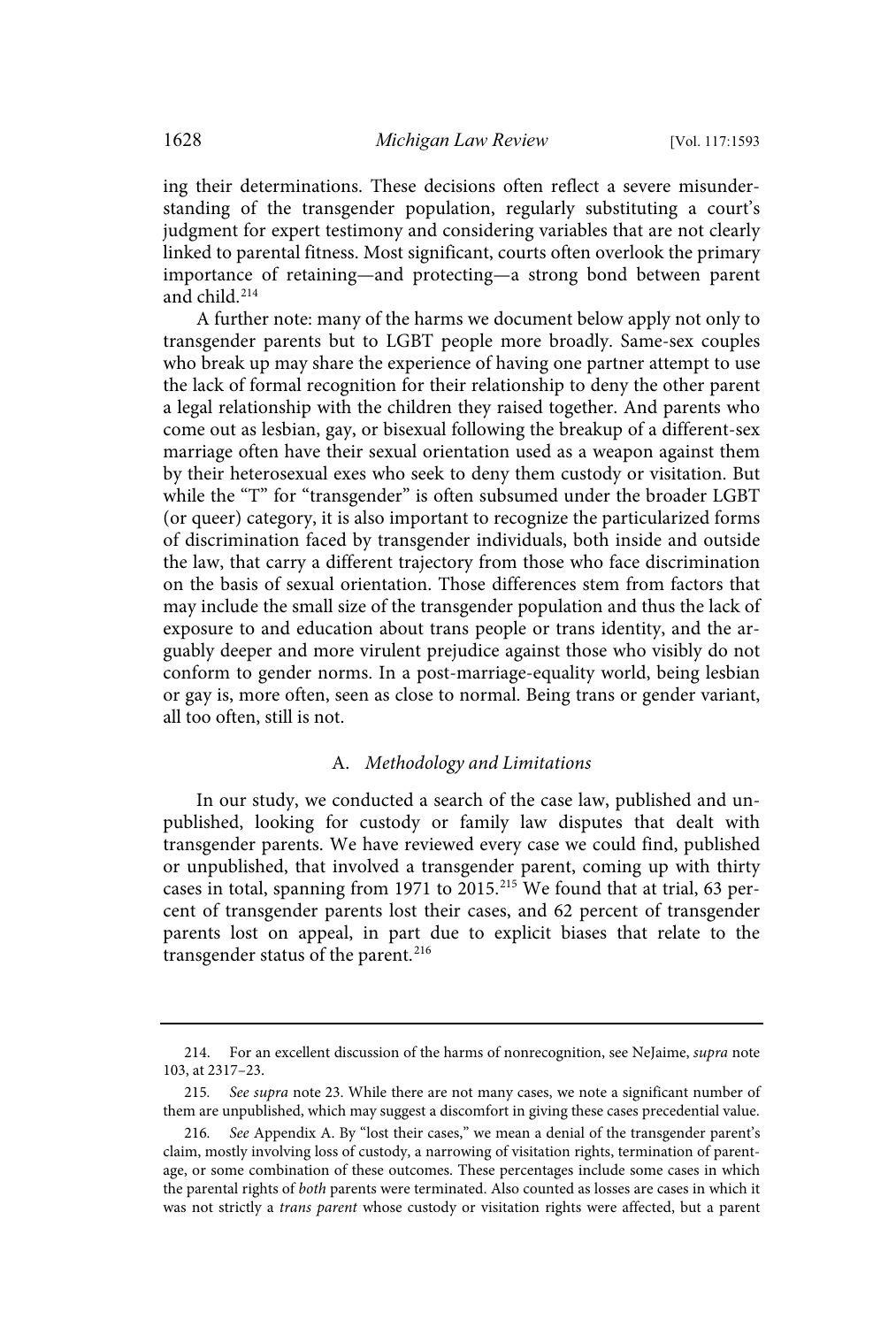Of course, a few opening disclaimers here are warranted. First, we note the small size of our data, which weighs against predicting the landscape of future outcomes. Because of the small number of cases, we did not randomly collect a representative sample; instead, we gathered all available cases.<sup>217</sup> After reading the cases, we looked for patterns that could be construed as meaningful; in other words, a pattern that was large enough to be regarded as a trend rather than an "outlier" or an anomalous case.<sup>218</sup>

Admittedly, the small number of cases weighs strongly against making broad and predictive generalizations about the future path of the law in this field. Here, it is important to note that our goal was not to predict future cases, nor to explain a definite rationale behind the outcome, but rather to demonstrate how both implicit and explicit forms of trans-related bias can surface at times, deleteriously affecting the outcome for the transgender parent. In this light, we echo Clifford Rosky's observations that even without a predictive intent, the analysis "may still shed new light on old problems, leading us toward new lines of advocacy and thought."<sup>219</sup> Consequently, while we should be cautious about drawing broad generalizations from the data, particularly given the changing legal status of trans individuals over the last fifty years, the results help us to situate the legal realities faced by many transgender parents in court decisions and suggest some further modes of evolution.

We also note some further disclaimers. Neither the appellate or trial court opinions we draw from may be representative of the mediations, arbitrations, and settlements that may populate a much wider degree of parenting disputes.<sup>220</sup> And there is the fact that times have changed significantly, as have the legal and social contexts under which these cases were filed.<sup>221</sup> But at the same time, the evidence of explicit and implicit bias in these cases is too mounting to avoid. Some of the cases reflect a grave misunderstanding of the lives and experiences of transgender parents, jettisoning expert testimony. And others simply overlook the fact that a central function of family courts is to ensure a bond between parent and child.

Further, while more and more transgender individuals are forming families in the world at large, our review of the case law suggests that judges have taken a somewhat outdated set of approaches. Part of this may be attributable to the very small numbers of cases. Even though studies show a demographic rise in the transgender parent population, both anecdotally and

whose loss in court seems attributable at least in part to *association* with a trans individual. See infra notes 306–308 and accompanying text.

<sup>217.</sup> See generally Rosky, supra note 25, at 276.

<sup>218.</sup> See generally id.

<sup>219.</sup> *Id.* at 277.

<sup>220.</sup> In our project, we pulled every case that addressed the marriage, custody, or visitation of a transgender parent.

<sup>221.</sup> See id. at 274 & n.79 (making this observation in lesbian and gay parenting cases, particularly regarding the adoption of the nexus test in such contexts).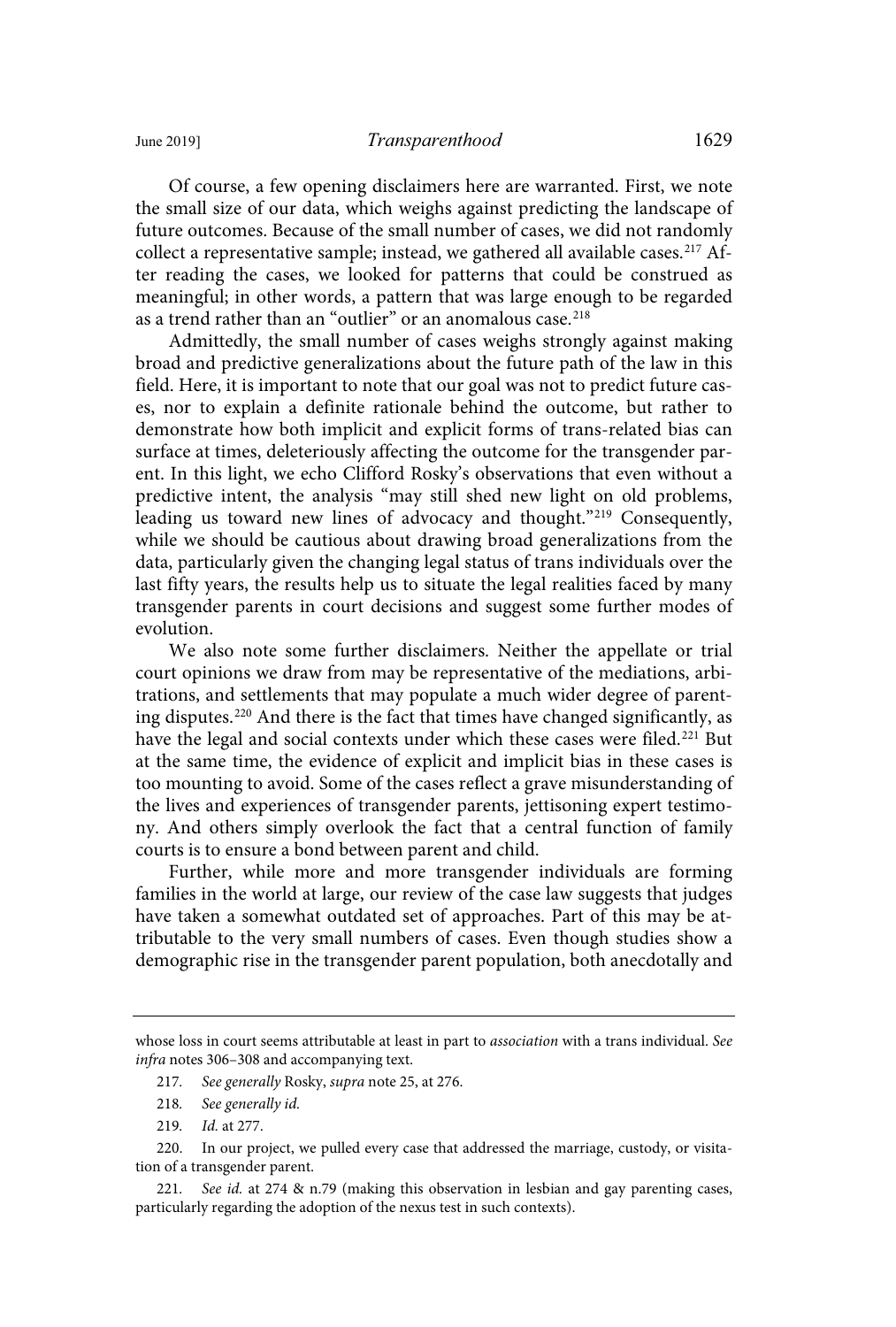empirically, only a fraction of transgender parents will make their way into court through divorce, custody, or estate proceedings.<sup>222</sup> Many of those cases will likely be the most acrimonious of situations, and most judges will have had little exposure to transgender parents.

Nevertheless, the small number of published opinions like Daly, we argue, risks creating a feedback loop that sets precedent, affecting future family law cases. The cases, as we see them, are also reflective of a disquieting trend within the case law, in which courts consider evidence regarding the transgender parent that would normally not arise in the case of a cisgender, gender conforming parent. For this reason, better, more current research that captures the dynamic plurality of the transgender and nonbinary parenting community, and more thoughtful judging in response, is especially important.

#### B. Three Persistent Biases

Through our case research, we focused on isolating the biases and approaches relied upon in the judicial opinions. Thankfully, due in part to the growing adoption of the best interest and nexus tests, we could find no recent, reported cases that utilize an obvious per se standard of terminating recognition of a transgender parent. At the same time, however, our investigation suggests that transgender parents continue to face unequal treatment at the hands of family court judges, who enjoy enormous discretion in deciding these cases and who at times demonstrate bias in their judgments to the disadvantage of the transgender parent.

Our research reveals that there are cases, like the one involving a British Orthodox Jewish parent discussed above, that fall short of the per se rule but are still deserving of the most scrutiny for bias. Just as the nexus test can serve to suggest an increasing liberalization regarding the rights of lesbian and gay parents, it can also serve to mask the employment of stereotypical, prejudicial viewpoints about transgender parents and have the same result as a per se denial of custody. The only difference here is that the discrimination is harder to spot because it is often couched in indirect observations regarding the transgender parent's behavior.

Most troubling and deserving of further analysis, we argue, is this wider range of cases. These cases might purport to avoid directly discriminating against the transgender parent, but they still employ arguments that actively conflate concerns about gender transition with parenting concerns. Some of these, cited by experts, include the following: arguments that "continued contact with a [transgender] parent may have detrimental effects on the child's psychosexual development"; "that the child's mental health will be [deleteriously] affected by difficulties in comprehending the ... transition";

<sup>222.</sup> See STOTZER ET AL., supra note 22 (citing relevant studies).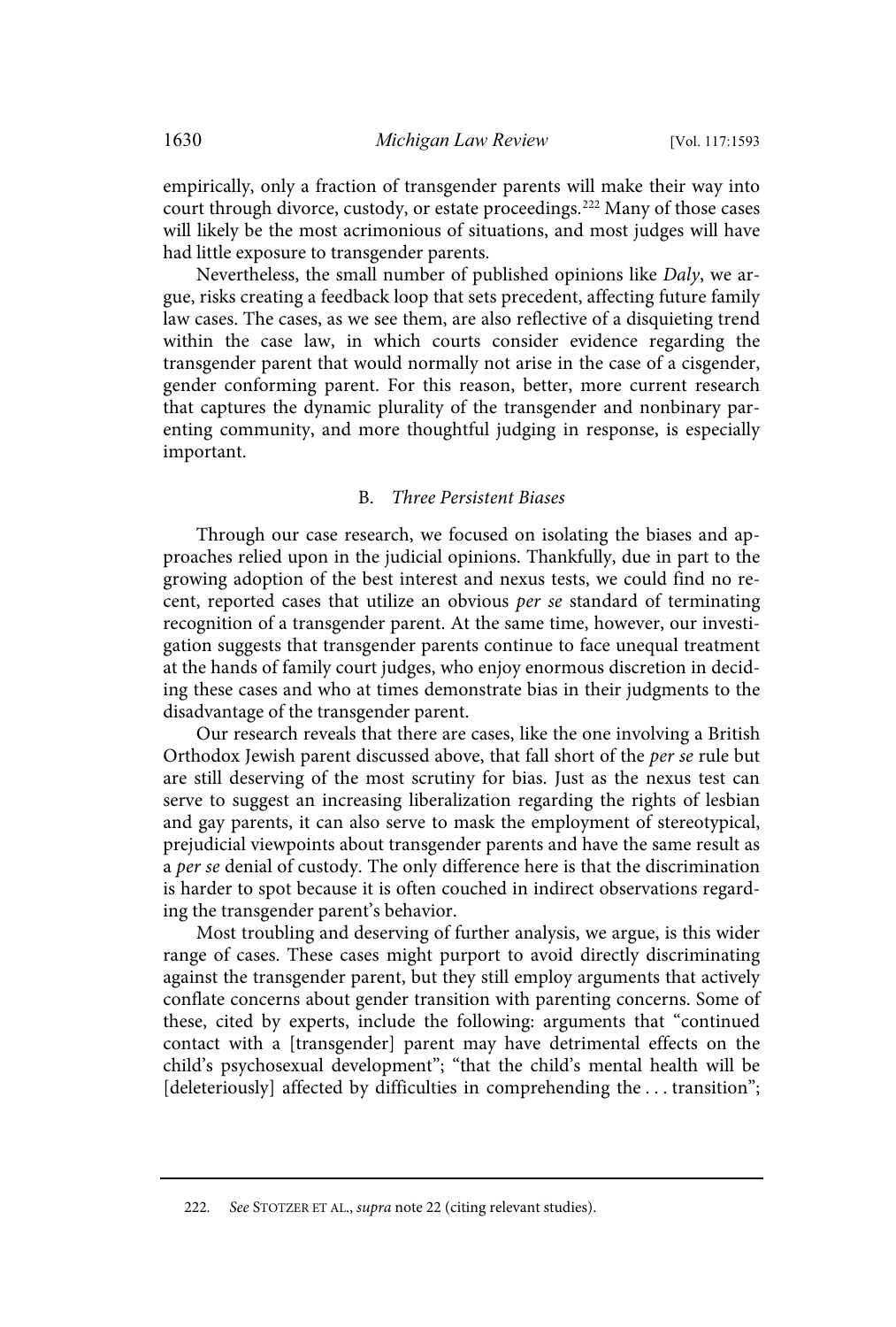Indeed, courts have found the following specific reasons relevant to justify ending or limiting a transgender parent's contact with a child under a purported nexus test:

- fear of contagion of gender nonconformity; $225$
- the circumstances surrounding disclosure of a parent's intent to transition;<sup>226</sup>
- the parent's decision to transition or express their gender, which is associated with presumptions of selfishness and distraction; $^{227}$
- a presumption of instability regarding the gender identity of the transgender parent;<sup>228</sup>
- concern about the effect of the transgender identity of the parent on the child's sexual orientation, gender expression, or gender identity;<sup>229</sup>
- the specter of a presumed connection to sexuality;  $230$
- a child's (potential) anxiety around transition and  $loss$ <sup>231</sup> and
- the risk of stigma from being associated with a transgender parent or other transgender individuals.<sup>232</sup>

224. Indeed, this phenomenon can be compared to Reva Siegel's concept of "preservation-through-transformation," where privilege is maintained despite changing legal norms. We are grateful to Doug NeJaime for this observation. See Reva Siegel, Why Equal Protection No Longer Protects: The Evolving Forms of Status-Enforcing State Action, 49 STAN. L. REV. 1111, 1119 (1997) (applying this theory to explore the dominance of racial hierarchy during the Reconstruction Era).

225. See M. v. M., No. FA 940064700, 1996 WL 434302, at \*23 (Conn. Super. Ct. July 11, 1996); supra Section III.B.3 (on contagion).

226. M.B. v. D.W., 236 S.W.3d 31 (Ky. Ct. App. 2007).

227. Daly v. Daly, 715 P.2d 56, 59 (Nev. 1986); see Tipsword v. Tipsword, No. 1 CA-CV 12-0066, 2013 WL 1320444, at \*3 (Ariz. Ct. App. Apr. 2, 2013) (unpublished memorandum decision); In re L.S., 717 N.E.2d 204, 210 (Ind. Ct. App. 1999).

228. See Cisek v. Cisek, No. 80 C.A. 113, 1982 WL 6161, at \*1-2 (Ohio Ct. App. July 20, 1982).

229. See M.R. v. San Mateo Cty. Superior Court, No. A122117, 2008 WL 4650440, at \*9 (Cal. Ct. App. Oct. 22, 2008).

230. J.L.S. v. D.K.S., 943 S.W.2d 766, 775 (Mo. Ct. App. 1997).

231. Daly, 715 P.2d at 59.

232. See Lowhorn v. Lowhorn, No. 49A04-0712-CV-678, 2008 WL 2839485, at \*1 (Ind. Ct. App. July 24, 2008); In re Reesing, 483 P.2d 872, 873 (Wash. Ct. App. 1971).

<sup>223.</sup> David Freedman et al., Children and Adolescents with Transsexual Parents Referred to a Specialist Gender Identity Development Service: A Brief Report of Key Developmental Features, 7 CLINICAL CHILD PYSCHOL. & PSYCHIATRY 423, 423–32, 424 (2002).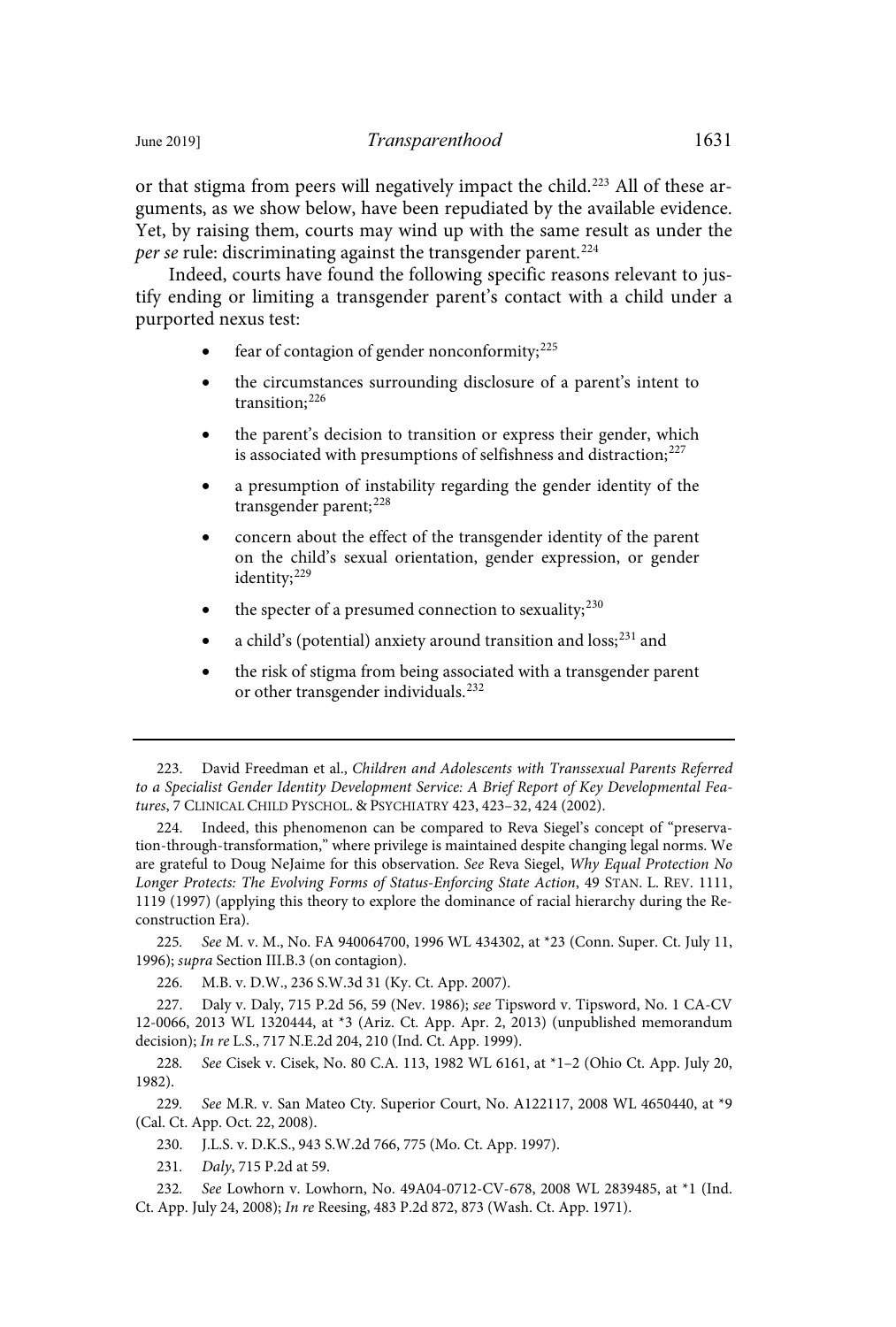Many of these variables, when examined more closely, tend to cluster into three categories of bias, each expressing a different set of conflicting (and sometimes paradoxical) concerns regarding gender nonconformity. In the first set of cases, the court expresses a fear of harm to the child based on the presumed effect on the child due to the permanence of the gender transition of the parent. In a second set of cases, usually involving (assigned-male) parents who cross-dress,<sup>233</sup> courts express a somewhat opposing fear surrounding exposing the child to what we describe as gender volition—that is, that the child will be harmed by witnessing the destabilization of the parent's gender expression in transgressing their state-assigned gender. Whereas the first category of cases is obsessed with the permanence of gender transition, primarily focusing on gender identity, the second category of cases demonstrates some discomfort with the impermanence of gender-related expression, what we call volition-related concerns. In these cases, the courts may directly require the parent to restrict their gender expression in front of the child, instructing them to refrain from cross-dressing and the like. A third category of cases, closely related to the prior category, expresses concern about the harm posed to the child through the lens of gender contagion—the idea that normalizing gender transition or variance can introduce a level of instability into the child's own gender identity. A related set of concerns is associational: the court terminates or narrows a child's relationship to a parent based on their association with a transgender person.

Each of these concerns, we found, can often become relevant and determinative in parental custody and visitation decisions. Of course, it is important to note that these concerns are not always the sole or dominant rationale for the court's decision, since family court decisions always reflect a maze of concurrent considerations. Nevertheless, our research suggests that these three strands of concerns—transition, volition, and contagion constitute an appreciable, and overlooked, part of the landscape of judicial analysis.

### 1. Concerns Regarding Transition

In our study, we found that courts frequently conflated concerns about transition with concerns about parenting. As Carlos Ball has pointed out, in such cases, courts question whether a transgender parent can still function as a parent after transitioning, often reaching a negative conclusion.<sup>234</sup> However, as Ball observes, it is not clear why gender transition is at all relevant to legal parentage; a gender transition has nothing to do with one's attributes as a parent.<sup>235</sup> In such situations, it is not the fact of the transition that causes

<sup>233.</sup> While the courts identify such parents as men who cross-dress, it is of course possible that they are transgender women who have been incorrectly identified by the courts. We tried to be as accurate as possible, but it is entirely possible that the reported language failed to capture the importance of self-identity.

<sup>234.</sup> BALL, supra note 22, at 191.

<sup>235.</sup> Id.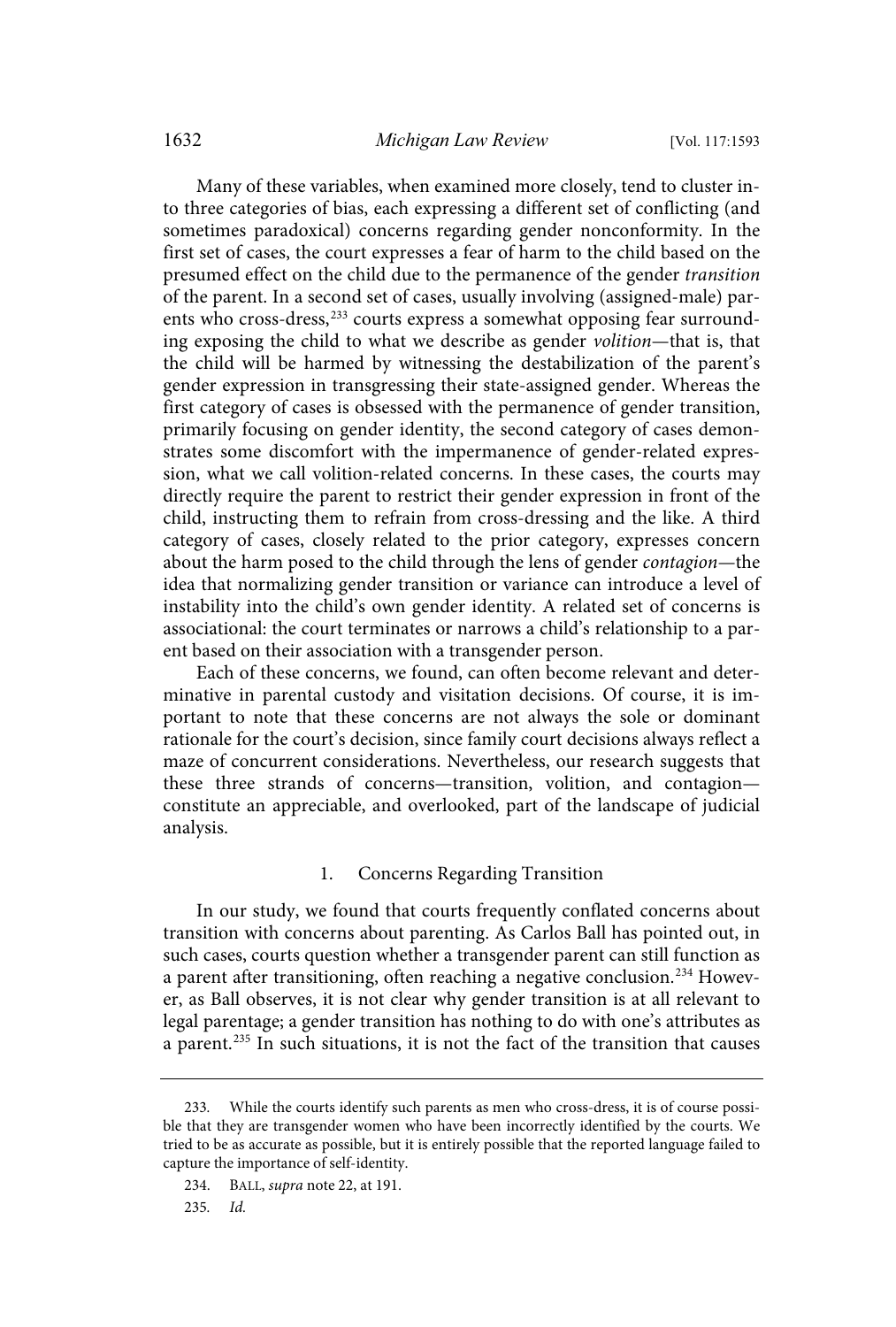concern for the court, but rather the facts that are connected to the transition. Among these facts are the process of disclosure (or lack thereof) to the children and the transgender parent's emotional connection to the children prior to the transition. Consideration of these transition-related factors often results in a determination adverse to the transgender parent.

Concerns about disclosure of transition. Many courts express greater concern for children regarding the circumstances of disclosure of a parent's transition, just as we saw in Daly. The results can be devastating for the transgender parent, who is caught in a catch-22 between disclosure and selfprotection. In one typical case, the court granted an adoption without the consent of the transgender parent, thereby terminating her parental rights.<sup>236</sup> In that case, the court justified its view on the grounds that there was no evidence in the record to suggest that the transgender parent had tried to prepare the children for her transition.<sup>237</sup> During a holiday visit, the court noted concern that the children all noticed that the appellant, Martha Boyd, a transgender female, "exhibited various feminine features," such as long fingernails, short shorts, and evidence of breast augmentation.<sup>238</sup> She also sent one of the children a photograph of her "dressed as a woman," the court observed.<sup>239</sup>

Ultimately each of the three children said that "they did not want to see the appellant again."<sup>240</sup> Two years after she underwent gender confirmation surgery, Martha filed a motion to enforce visitation rights with the only remaining child who had not been emancipated, but she was told that the child, Sarah, did not want to see the parent and was in counseling.<sup>241</sup> The court responded by directing Martha not to contact Sarah, eventually granting the petition for adoption by a stepfather and terminating Martha's rights entirely.<sup>242</sup> In examining the evidence on appeal, with a more deferential standard to the lower court's factfinding, the appeals court upheld the verdict, noting that Sarah had suffered a psychological injury, including major depression, a declination in student performance, suicidal thoughts, physical symptoms of headaches, and withdrawn behavior.<sup>243</sup>

The court noted that a treating psychiatrist clearly linked the depression and other issues to the "emotional injury occasioned by the appellant's ac-

241. Id. In fact, Martha had tried to visit her children, but had been rebuffed by her exspouse. See BALL, supra note 22, at 188.

242. M.B., 236 S.W.3d at 34. The standard for termination of a parent's rights under Kentucky law requires: (1) a showing of abuse or neglect; (2) a showing that termination is in the child's best interests; and (3) the existence of grounds that show injury, emotional harm, or an inability to care for the child's basic needs, among other categories. Id.

243. *Id.* at 35.

<sup>236.</sup> M.B. v. D.W., 236 S.W.3d 31 (Ky. Ct. App. 2007). This case is also extensively discussed in BALL, supra note 22, at 186–89.

<sup>237.</sup> M.B., 236 S.W.3d at 35.

<sup>238.</sup> *Id.* at 33, 35.

<sup>239.</sup> *Id.* at 35.

<sup>240.</sup> *Id.* at 33-34.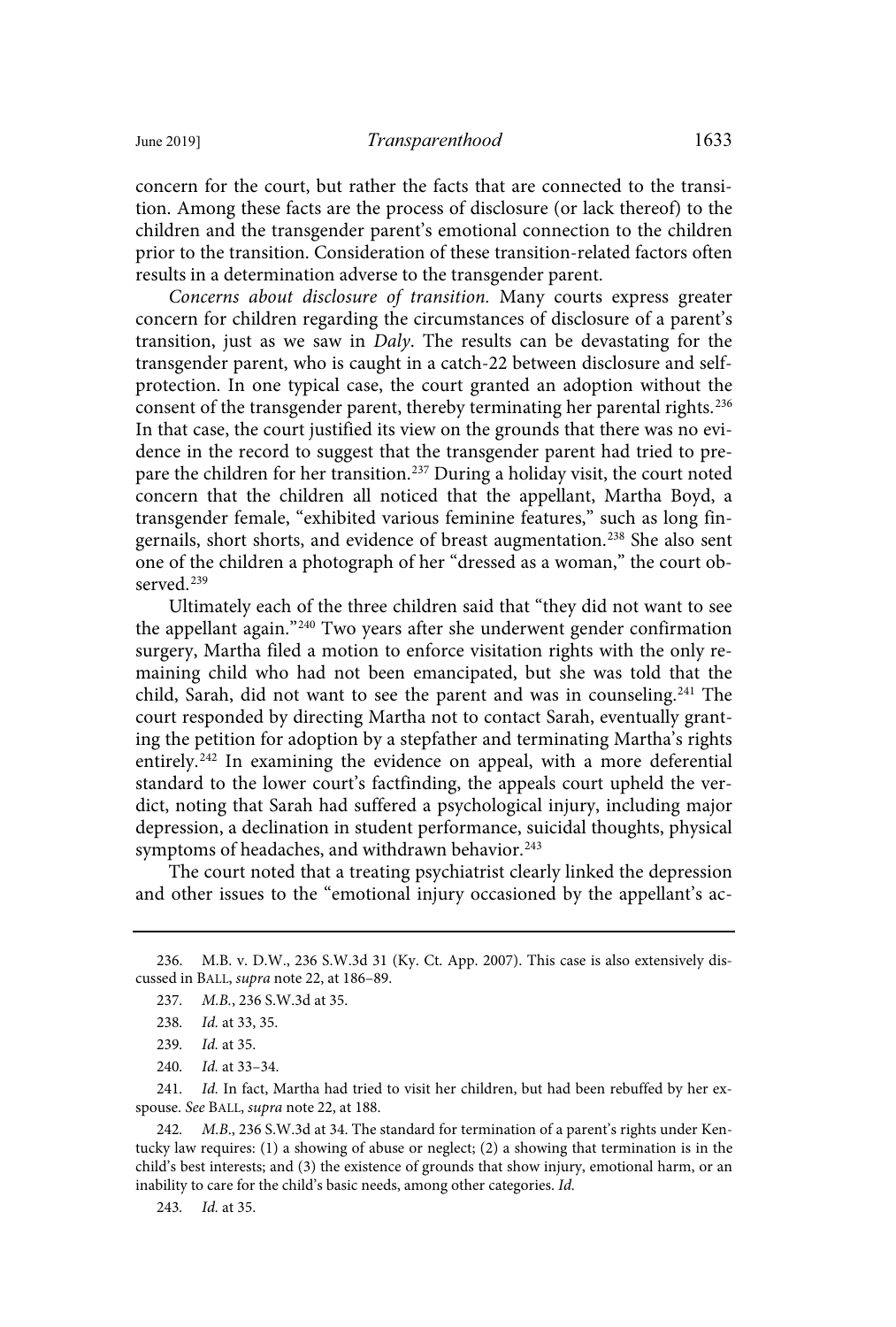tions."<sup>244</sup> Sarah herself testified, stating in court that she felt "'abandoned,' and that the worst part was 'knowing that I did not have a father, where you go to school and say, "I don't have a father, he's a woman." ' " <sup>245</sup> Her mother and sibling also testified about the issue, characterized by the court as a series of "detrimental effects on [Sarah] brought about by the appellant's actions."<sup>246</sup>

In its opinion, the court clearly wrestles with what to do. Like other courts, this court was careful to note in its opinion that the circuit court did not find that the transition, "by itself, inflicted [Sarah]'s emotional injury and justified termination . . . . Rather, the court found that the entire series of events, including the appellant's behavior surrounding the sex change, caused the emotional injury."<sup>247</sup> Although the court noted that none of the children were "adequately prepared" for the transition, it concluded that the circuit court showed no error in holding the appellant primarily responsible for Sarah's injury.<sup>248</sup> At no time, the record showed, did Martha ever notify anyone in the family either before or during the transition, a factor that the lower court characterized as "at best an unconscionable indifference to the emotional welfare" of the family.<sup>249</sup>

Throughout the opinion, we see the emergence of several themes: first, the parent's desire to transition is cast as an "injury" to the child; second, the "harm" caused by the transition is one caused not by society's intolerance, but by the parent's own choices; and, third, the child's desire to have a "legal father" justifies the termination. The opinion cited Sarah's testimony, where she explained that "it was her decision to seek this adoption, and that, 'I want to be able to have a father in my life, a legal father. I don't have that with my biological father and I don't want it with my biological father.' " <sup>250</sup> The court rejected the prospect of less drastic measures, deferring to the trial court's decision to terminate the parental relationship.<sup>251</sup>

In the end, the court was careful to note, explicitly, that it was not holding that gender reassignment is, in itself, grounds for termination (even though it cited to cases that reached similar conclusions).<sup>252</sup> It concluded instead that if a trial court concludes that termination is warranted under the statutory requirements, then the appellant could not be "exempt" from hav-

250. Id. at 37. Sarah went on to explain her wish to be adopted by her stepfather, explaining that if the action was granted by the court, "I will be able to call him my real father. I will be able to tell people, 'That's my dad, that's my real dad,' and I will feel like he's always been there." Id.

 $244$   $1d$ 

 $245$   $Id$ 

<sup>246.</sup> *Id.* at 35-36.

 $247$   $Id$ 

 $248$   $Id$ 

<sup>249.</sup> Id.

<sup>251.</sup> *Id.* at 37-38.

<sup>252.</sup> *Id.* at 38.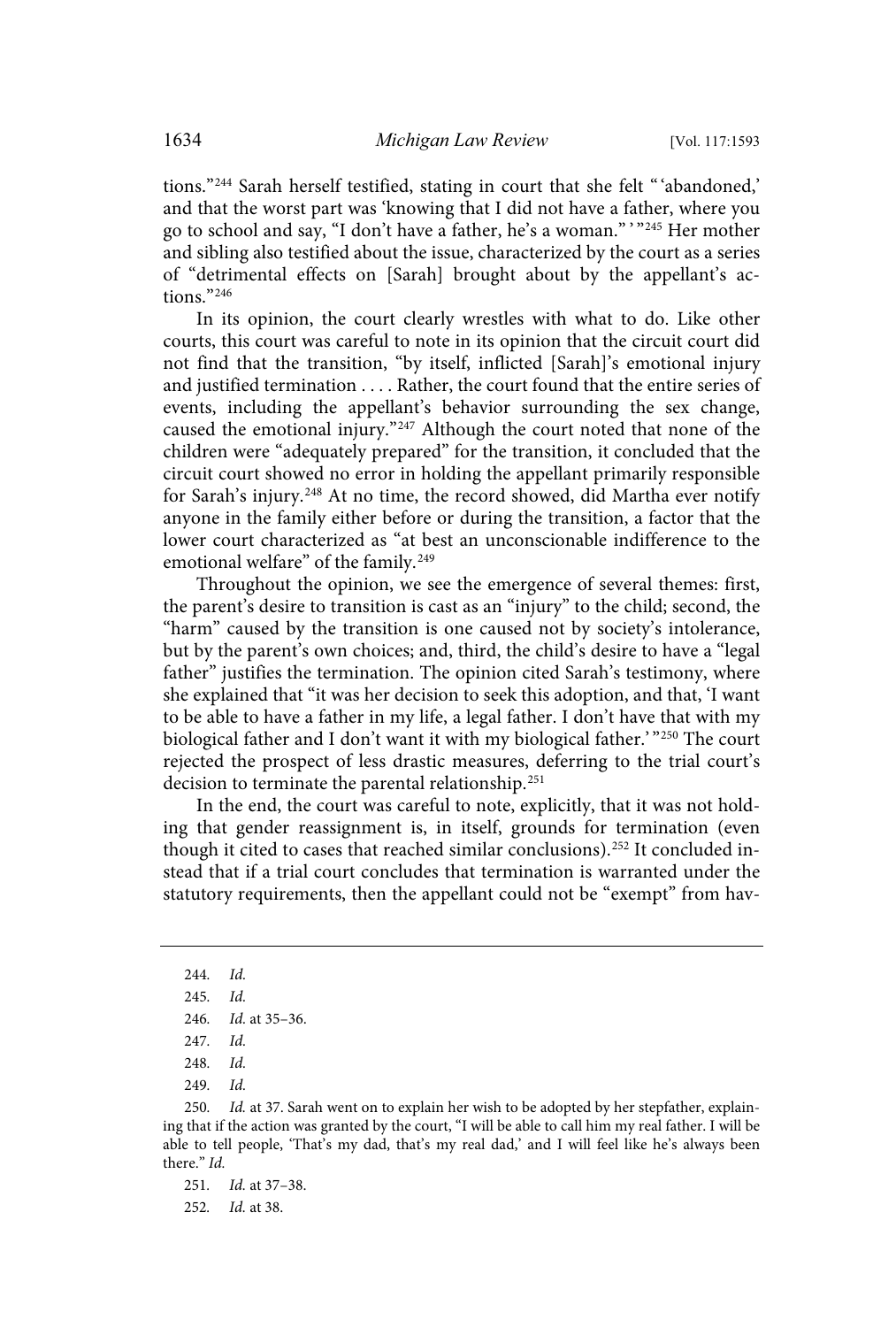ing their rights terminated because the neglect or abuse occurred during the process of the transition.<sup>253</sup> In reaching this conclusion, however, the court placed the blame squarely on the transitioning parent, who is already forced to take tremendous risks—given the case law we have just discussed—in deciding whether to tell her children beforehand.

Again, the court's conclusion blames the transgender parent for making a rational decision (given the case law) to avoid drawing attention to the issue of transition.<sup>254</sup> Even beyond this misplaced blame, studies show that these outcomes have the further effect of forcing transgender parents even further into the closet, often at the cost of their own well-being and that of their children.<sup>255</sup>

Concerns surrounding emotional attachment. In addition to concerns about the disclosure of transition, courts also express concerns surrounding emotional attachment as it relates to transition. The emotional distance of a transgender parent, due in part to their struggles over their transition, can often be cited as a factor against recognizing continued parental rights, even though the transgender parent may be in entirely different circumstances after their transition. In one example, similar to  $M.B. v. D.W.,$  a transgender woman (the biological parent of the children) argued that a lower court improperly considered her transgender status in denying her claim for joint custody of her children and thus violated her right to equal protection.<sup>256</sup>

In response, the court observed that the parent "had little interaction with the children" and that the parent was emotionally absent during the marriage, according to her ex-spouse and other family members.<sup>257</sup> Then the court continued,

Such absence may have been the by-product of Father's emotional issues which also led to his current transgender transformation from being Zachary to Zoe. Mother also expressed concerns . . . [that] the confusion that is just starting to surface as the person they know as "daddy" now dresses and presents herself as a woman and wishes to be called "mommy." Father is certainly free to be who he or she wishes to be and as the Court commented on at trial, the goal is for the parents to have a meaningful relationship at some point with the children. But the consequences of and confusion caused by his choices in the lives of 4 and 2 year old children simply cannot be ignored.<sup>258</sup>

 $253.$  *Id.* 

<sup>254.</sup> Cf. Veldorale-Griffin, supra note 62, at 477 (describing the importance of and the challenges attending initial disclosure decisions).

<sup>255.</sup> See id. at 478, 486, 492 (reporting predominately either no change or a positive change in their parent-child relationships as a result of disclosure of transition).

<sup>256.</sup> Tipsword v. Tipsword, No. 1 CA-CV 12-0066, 2013 WL 1320444, at \*2 (Ariz. Ct. App. Apr. 2, 2013) (unpublished memorandum decision).

<sup>257.</sup> *Id.* at  $*2-3$ .

<sup>258.</sup> Id. at \*2. This language came from the lower court, which the appellate court quoted approvingly without citation.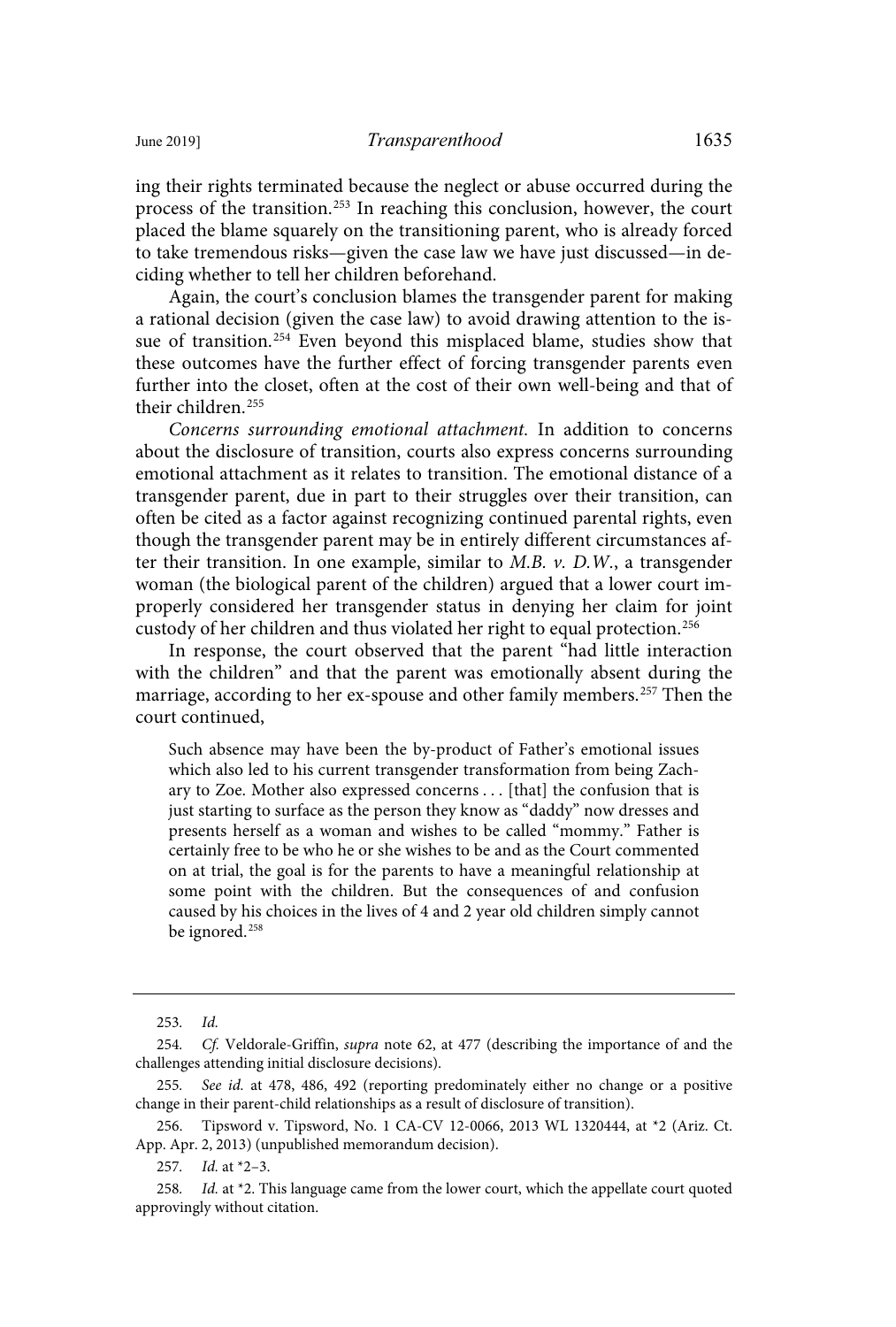Like the courts cited above, the appeals court noted that the operative test was the "child's best interests and welfare," and further observed that "[t]he bare fact that a parent is transgender is not relevant to his or her ability to parent effectively," citing another case that reached this observation.<sup>259</sup> It also noted that evidence of societal prejudice due to a parent's transgender status cannot be a factor for consideration in the determination of custody.<sup>260</sup>

Yet at the same time that the court noted the irrelevance of the transition, it contradicted itself by noting: "But when a parent's conduct attendant to his or her gender transition harms the parent-child relationship, that conduct and resulting harm is a legitimate consideration in determining the child's best interests—just as all parental conduct is relevant."<sup>261</sup> The court concluded that "[p]laced in context, we read the court's reference to 'the consequences of and confusion caused by [Father's] choices in the lives of 4 and 2 year old children'" to refer not to the transgender identity of the parent, "but to the effect of his choices in absenting himself from the children's lives."<sup>262</sup> The court affirmed the custody determination.<sup>263</sup>

Such cases, inasmuch as they recite the irrelevance of the parent's transgender status, also unwittingly rely on the transition decision of the parent as a factor that weighs in favor of terminating the parent's bid for recognition. Courts here characterize transgender parents as being "distracted" due to their transition.<sup>264</sup> Or, like in Daly, they may describe the transgender parent as "selfish" for their transition decision, conflating their transition with an inability to serve as a parent to their child.<sup>265</sup>

In another custody case, Cisek v. Cisek, an appellate court overturned a lower court's decision permitting the transgender parent to continue visitation, suggesting that it might have viewed the transgender parent more sympathetically if that parent had offered more evidence that the transition was "compelled by some mental imbalance."<sup>266</sup> Absent such evidence, the court was left to wonder, rhetorically, "Was his sex change simply an indulgence of some fantasy?"<sup>267</sup> Whether such evidence would have in fact made a difference in the outcome is unclear, but the court certainly implied that the im-

263. *Id.* at  $*4$ .

264. See id. at \*3.

265. Daly v. Daly, 715 P.2d 56, 59 (Nev. 1986); see also In re L.S., 717 N.E.2d 204, 208, 210–11 (Ind. Ct. App. 1999) (upholding termination and observing that "[i]t was Danielle's choice to place her needs above those of the children by choosing to leave the State" when an intersex parent began the process of transition and moved to another state to finalize transition, yet failed to communicate with children's counselor about transition).

266. No. 80 C.A. 113, 1982 WL 6161, at \*1–2 (Ohio Ct. App. July 20, 1982).

267. Cisek, 1982 WL 6161, at \*2.

<sup>259.</sup> Id. (citing Christian v. Randall, 516 P.2d 132, 133-34 (Colo. App. 1973)).

<sup>260.</sup> Id. (citing Palmore v. Sidoti, 466 U.S. 429, 434 (1984)).

 $261.$   $Id.$ 

<sup>262.</sup> Id. at  $*3$ . We have purposely cited the court's language here, using the pronouns "he" and "Father," not because we agree with those terms for these circumstances, but in order to underscore the bias faced by the transgender parent.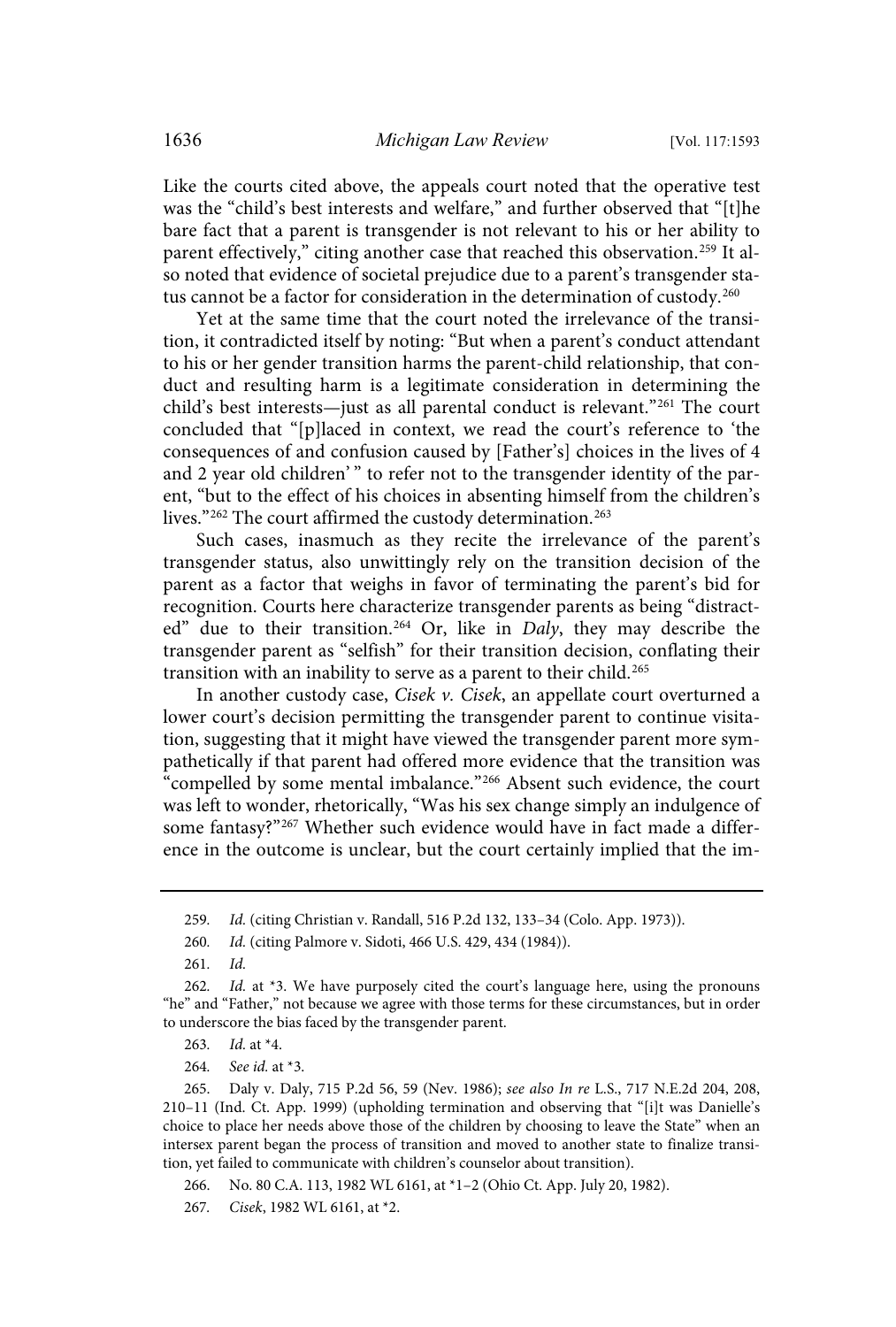mutable—or at least unavoidable—character of a parent's gender identity could be entitled to greater consideration than a purely indulgent, selfish "choice" perhaps connected to sexual desire.<sup>268</sup> The court then cited an expert who testified that the transgender status of the plaintiff would have a "sociopathic affect [sic] on the child" and "felt that physical contact should be stopped."<sup>269</sup> Since the court saw its duty as protecting the children, it concluded that "[t]here is evidence that there might be mental harm. Common sense dictates that there can be social harm," and decided that without therapy, "the two minor children are in harm's way."<sup>270</sup> Like in Daly, the court in Cisek presented the transgender parent with an impossible choice: transition, and risk losing their child; or refrain from transition, and risk losing their own self-recognition.

### 2. Concerns About Volition

The previous discussion demonstrated situations in which the transition—either its permanence or other factors—indirectly influenced a court's decision to rule against the transgender parent. In other cases, particularly those involving cross-dressing behavior, courts express concern, either directly or indirectly, about the effect of the parent's behavior or expression on the child, prompting the court to examine such factors as the location of the cross-dressing behavior and whether the child has been exposed. If the transgender parent is granted visitation rights, courts will, at times, subject the transgender parent to significant restrictions to ensure that the child is not exposed to gender nonconforming behavior or expression.<sup>271</sup> In cases where a transgender parent is able to retain custody, a court's decision may "rest[] at least in part on the fact that the parent had concealed her gender identity from her children."<sup>272</sup> The concern here is not the effect of the per-

<sup>268.</sup> This language also echoes the Nevada Supreme Court's description of Suzanne Daly as "a selfish person whose own needs, desires, and wishes were paramount and were indulged without regard to their impact on the life and psyche of the daughter." Daly, 715 P.2d at 59.

<sup>269.</sup> Cisek, 1982 WL 6161, at \*1.

<sup>270.</sup> *Id.* at  $*2$ .

<sup>271.</sup> See M.R. v. San Mateo Cty. Superior Court, No. A122117, 2008 WL 4650440, at \*9 (Cal. Ct. App. Oct. 22, 2008) ("The issue of the cross-dressing is relevant as follows: I don't care what you do in your personal life, sir. That's your business. But you do it around children who are the dependent children of this court after a social worker told you not to, now it's my business. These boys are at an age where they can begin to become very confused. You're not helping the situation by not following the social worker's rules.").

<sup>272.</sup> LESLIE COOPER, PROTECTING THE RIGHTS OF TRANSGENDER PARENTS AND THEIR CHILDREN 7 (2013), https://nicic.gov/protecting-rights-transgender-parents-and-theirchildren-guide-parents-and-lawyers [https://perma.cc/B2LZ-VLSX] (noting cases where evidence demonstrated that the parent would not cross-dress in front of the children or had decided to maintain their state-assigned gender identity); see, e.g., In re Custody of T.J., No. C2-87-1786, 1988 WL 8302, at \*3 (Minn. Ct. App. Feb. 9, 1988) (noting that the parent would "maintain his male identity"); In re Marriage of D.F.D., 862 P.2d 368, 371 (Mont. 1993) (noting that father would not cross-dress in front of child); P.L.W. v. T.R.W., 890 S.W.2d 688, 690 (Mo. Ct. App. 1994) (noting privacy of cross-dressing).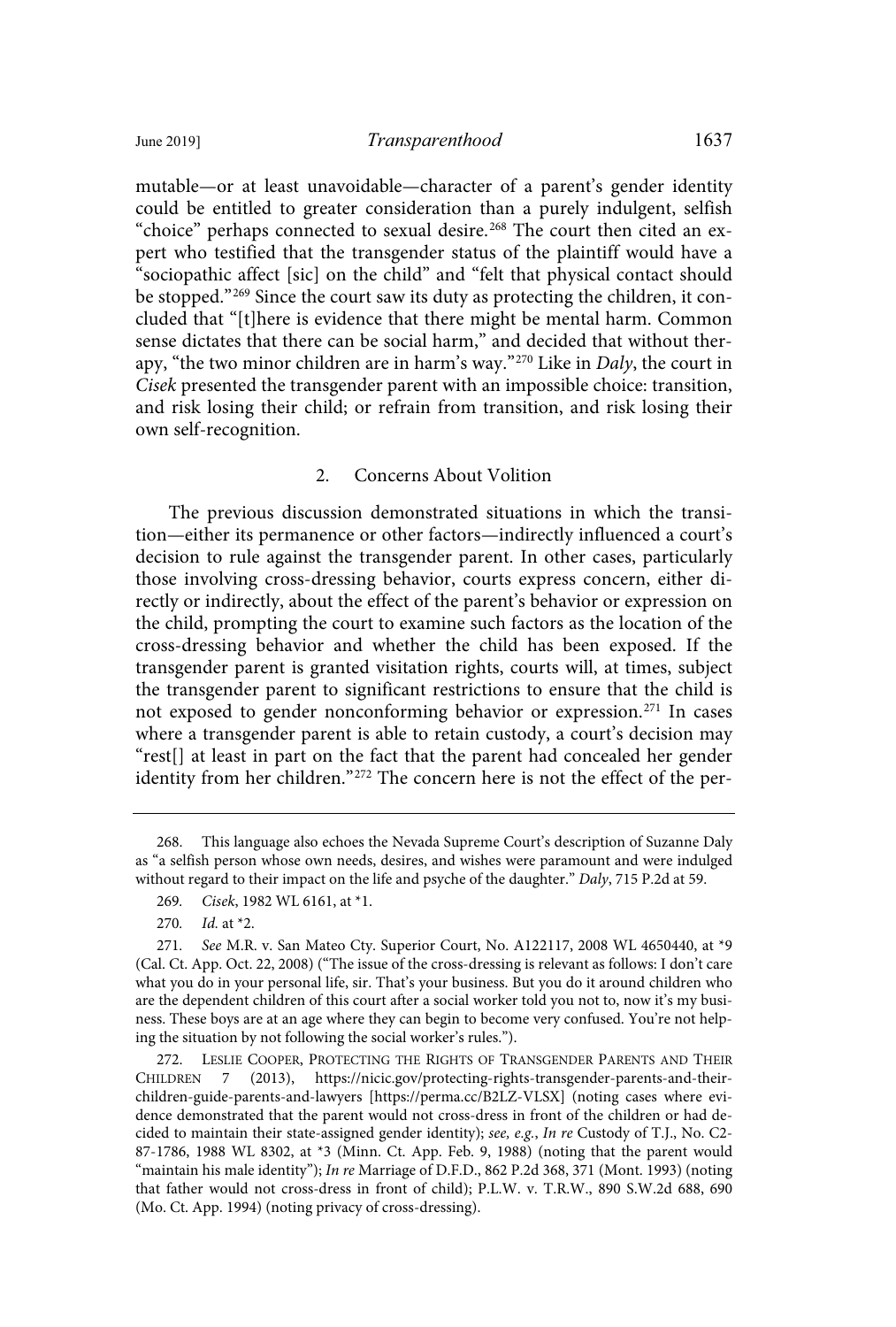manence of the shift in gender; it is about the child's exposure to gender fluidity.<sup>273</sup>

In reality, however, gender falls along a spectrum, not a binary. While some people have a gender identity and expression that perfectly matches binary gender norms of masculinity or femininity, many do not. Some people who identify as transgender or otherwise fall within that term's umbrella have an explicitly nonbinary gender identity—a category that is finding increasing recognition in recent years from courts and legislatures as well as society as a whole.<sup>274</sup> Others whose gender expression is different from traditional expectations of masculinity and femininity, either all of the time or some of the time, may describe themselves as butch, femme, gender nonconforming, gender variant, gender fluid, gender expansive, or use other terms to describe themselves. The terms "transvestite" and "cross-dresser" (which we often see in these opinions) first gained currency in the mid-twentieth century to describe heterosexual men who occasionally or frequently dressed as women but continued to identify as men.<sup>275</sup> While those terms are still in common use among older generations or those who feel pressure to keep their gender expression secret, younger people today are more likely to selfdescribe with terms like genderqueer, gender fluid, or other terms they use denote a nonbinary identity.

Gender nonconforming behavior, such as cross-dressing, in maleassigned people tends to prompt the most negative reactions—presumably due to pervasive norms of sexism and homophobia that penalize men particularly harshly because they have adopted characteristics associated with women. Unlike transgender men and transgender women, cross-dressers may be seen as secretive, primarily motivated by sexual purposes, and able to choose when (and whether) they will transgress gender norms. These concerns about cross-dressing have appeared in academic literature as well, con-

<sup>273.</sup> Part of the focus on cross-dressing behavior may be indirectly linked, somewhat ironically, to the rise of transgender recognition. As more and more individuals have been able to acquire recognition through medicalized forms of intervention, often gender confirmation surgery, it has contributed to the view that transition from one assigned sex to another, often through medical intervention, is the *only* appropriate way to express a gender different from that assigned at birth. That is, there are only two acceptable options: cisgender identity and expression, or complete and uniform transition to the opposite binary gender.

<sup>274.</sup> See ARIELLE WEBB ET AL., NON-BINARY GENDER IDENTITIES: FACT SHEET (2015), http://www.apadivisions.org/division-44/resources/advocacy/non-binary-facts.pdf [https://perma.cc/A67V-2KSZ]; James Michael Nichols, California Becomes First State to Legally Recognize a Third Gender, HUFFPOST (Oct. 17, 2017, 12:45 PM), https://www.huffingtonpost.com/entry/california-third-gender-option\_us\_59e61784e4b0ca9f4 83b17b9 [https://perma.cc/C6K3-VEB3] (describing a California law recognizing nonbinary identity on birth certificates and driver's licenses). See generally Katyal, supra note 12 (discussing how cross-dressing and other forms of gender variant expression often receive less protection by courts).

<sup>275.</sup> See Dallas Denny, Transgender Communities of the United States in the Late Twentieth Century, in TRANSGENDER RIGHTS, supra note 22, at 171, 171–73; STRYKER, supra note 29, at 17–18.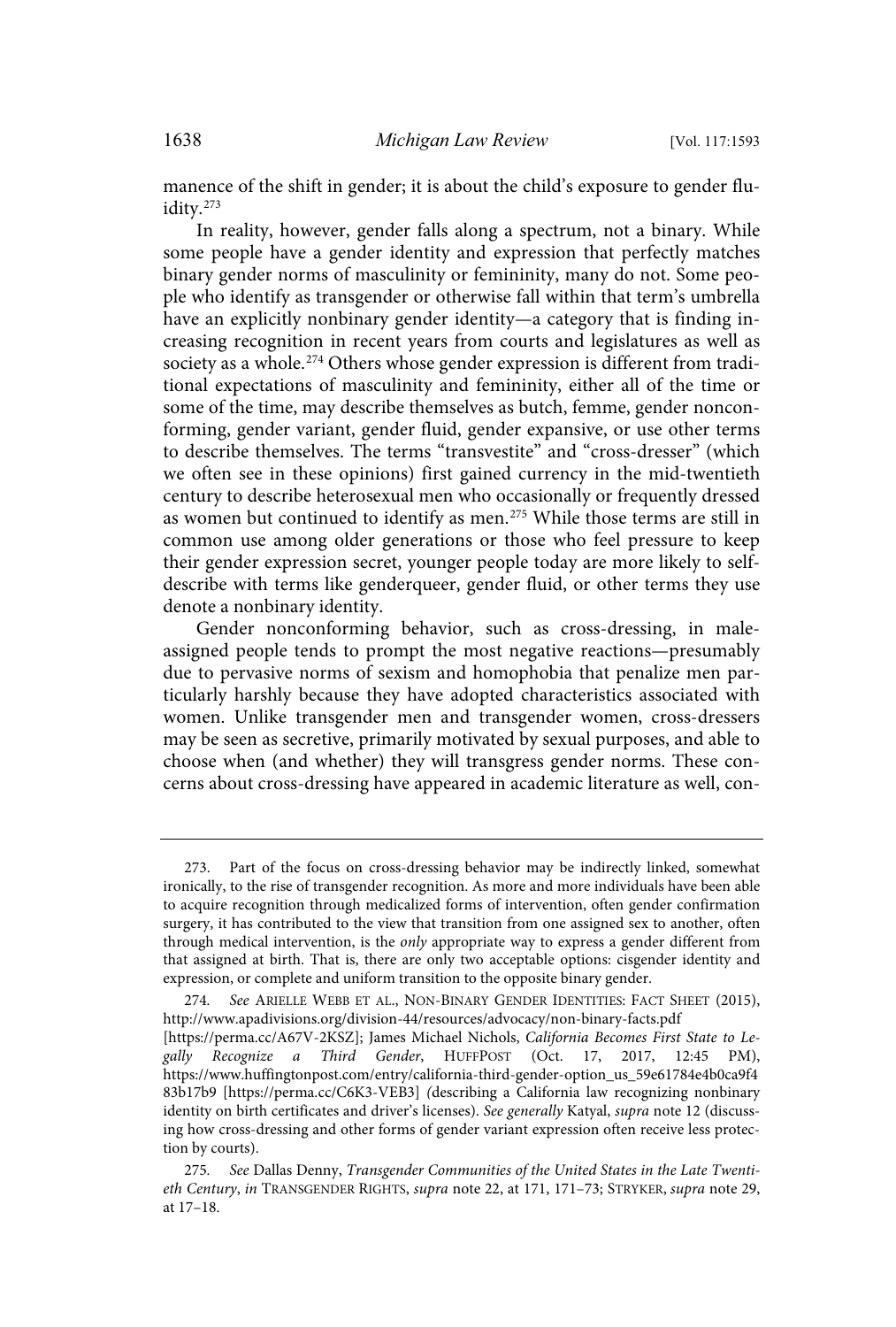Indeed, discomfort with cross-dressing has existed in the law for hundreds of years, once compelling some jurisdictions to pass laws that banned individuals from appearing "in a dress or costume not customarily worn by his or her sex."<sup>277</sup> Although those laws were eventually overturned due to First Amendment considerations, a persistent discomfort regarding crossdressing pervades the law.<sup>278</sup> Since then, courts have permitted spouses to divorce upon discovery of cross-dressing or transition-related behavior, on the grounds that "humiliating and degrading" conduct "to a woman has been held to provide evidence sufficient in itself to constitute indignities."<sup>279</sup> Other cases have found evidence of cross-dressing to be relevant to the court's ruling against the party.<sup>280</sup> Due in no small part to the discomfort

279. McKolanis v. McKolanis, 644 A.2d 1256, 1259 (Pa. Super. Ct. 1994); Steinke v. Steinke, 357 A.2d 674, 676–77 (Pa. Super. Ct. 1975).

<sup>276.</sup> In one law review article about transvestism, for example, the authors argue that cross-dressing can often coexist with other kinds of paraphilias, like sadomasochistic behavior, general fetishism, exhibitionism, and rape. Khaya Novick Eisenberg et al., Transvestism and Foster Parenting: A Child Protection Concern?, 15 FLA. COASTAL L. REV. 175, 182–84 (2014). Although the authors note that most "transvestite persons" live "normal, functional lives" and that any increased association with criminal sex acts only appears in the clinical population (rather than the normative population), the article continues to exaggerate a notion of risk to children. Id. at 194–95. For an excellent commentary on these issues, see Julia M. Serano, The Case Against Autogynephilia, 12 INT'L J. TRANSGENDERISM 176 (2010).

<sup>277.</sup> Hasan Shafiqullah, Note, Shape-Shifters, Masqueraders, & Subversives: An Argument for the Liberation of Transgendered Individuals, 8 HASTINGS WOMEN'S L.J. 195, 204 (1997); see also CINCINNATI, OHIO, MUNICIPAL CODE § 901-D9 (1971) (outlawing non-genderconforming dress worn "with the intent of committing any indecent or immoral act"); ERICKSON EDUC. FOUND., LEGAL ASPECTS OF TRANSEXUALISM AND INFORMATION ON ADMINISTRATIVE PROCEDURES 2–3 (rev. ed. 1971), https://archive.org/details/ legalaspectsoftr0000noau [https://perma.cc/4THE-APJS] (reporting that at least ten states had laws prohibiting cross-dressing at the time of publication and that New York only recently repealed a similar law).

<sup>278.</sup> See Hernandez-Montiel v. INS, 225 F.3d 1084 (9th Cir. 2000) (classifying genderfluid appearance of plaintiff to be a choice rather than an immutable aspect of their identity); Joseph Landau, "Soft Immutability" and "Imputed Gay Identity": Recent Developments in Transgender and Sexual-Orientation-Based Asylum Law, 32 FORDHAM URB. L.J. 237, 237–38 (2005); Yofi Tirosh, Adjudicating Appearance: From Identity to Personhood, 19 YALE J.L. & FEMINISM 49, 58 (2007) (noting that "underneath every personal appearance there is (and should be) a solid, clear, and stable identity of the bearer").

<sup>280.</sup> See, e.g., In re A.J., 190 Cal. Rptr. 3d 762, 766 (Ct. App. 2015) (noting relevance of father's date with a trans person to guardianship); In re G.V., B258385, 2015 WL 996610, at \*2 (Cal. Ct. App. Mar. 4, 2015) (noting father had posted ad online looking for sexual relations with a trans person); People v. Anderson, No. C061974, 2011 WL 2341297, at \*3 (Cal. Ct. App. Jun. 13, 2011) (noting that evidence of defendant's cross-dressing was relevant to the crime); Spring v. Spring, No. FA054004151S, 2006 WL 3008446, at \*2 (Conn. Super. Ct. Oct. 12, 2006) (noting that father's cross-dressing detrimentally affected relationship with daughter); In re S.R.A., No. 90351, 2004 WL 2578660, at \*1 (Kan. Ct. App. Nov. 12, 2004) (noting evidence of cross-dressing paraphernalia was relevant to evidence of sexual misconduct); In re Jeremy Jordon M., No. 101297, 2012 WL 1737135, at \*11 (N.Y. Fam. Ct. May 10, 2012) (noting that cross-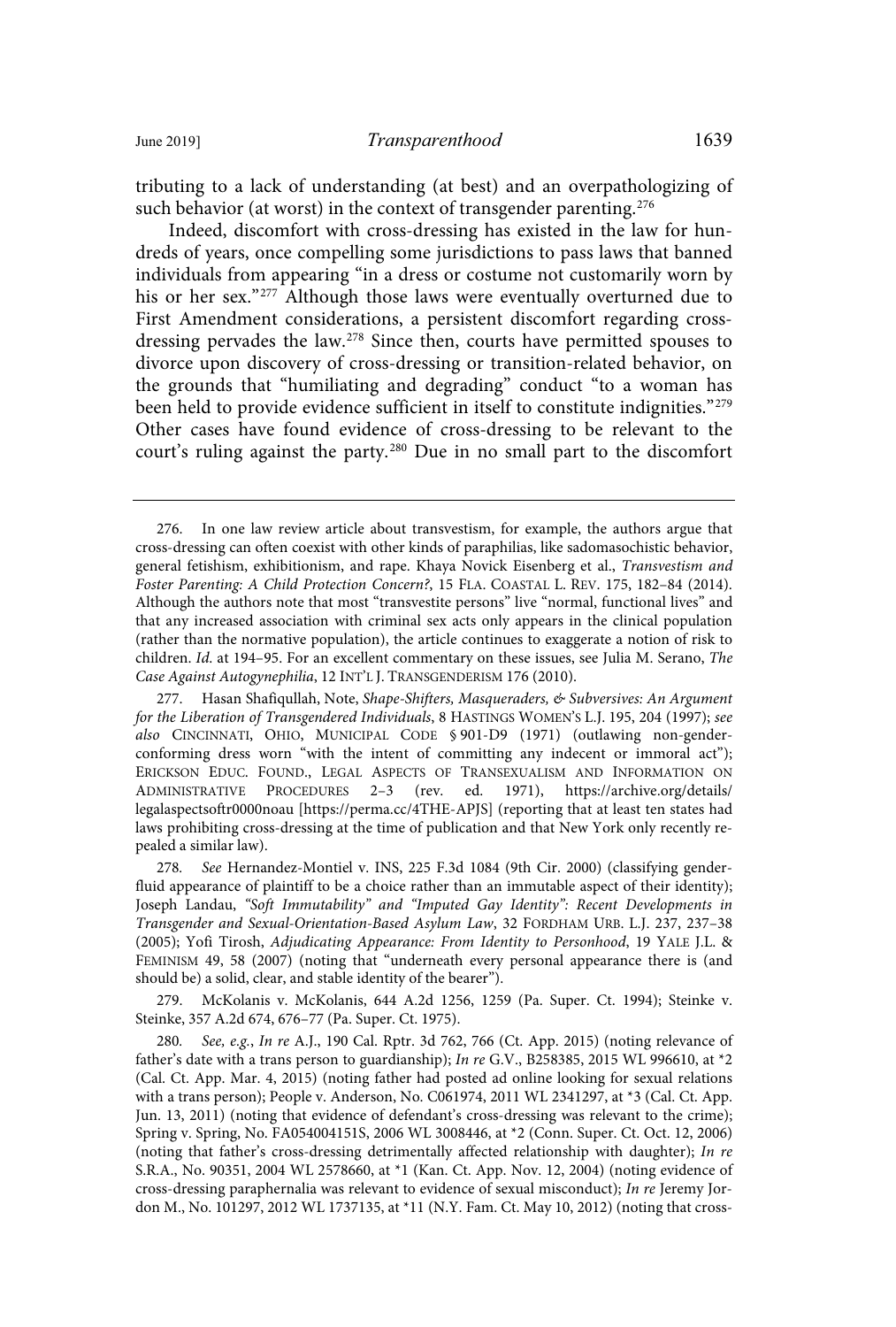with gender fluidity, it is not unusual for a parent's cross-dressing activities to be considered by the court in custody determinations and monitored during visitation. In one case, a court denied a request for overnight visitation on the grounds of the parent's cross-dressing activities, even though the reviewing court noted that the testimony was contradictory and derived in part from hearsay evidence, because of the "impressionable" age of the child.<sup>281</sup>

In one typical example underscoring the invasiveness of these restrictions, a court decided to award custody to a male-assigned parent who cross-dressed over the mother who had sexually abused their daughter.<sup>282</sup> But even though the court sided with this parent, it took more than just a passing notice of the parent's cross-dressing behavior, noting that "[h]e cross-dresses in the privacy of his bedroom and has taken steps to insure that his daughter does not see him in women's clothing."<sup>283</sup> In that case, the court further noted that in the years that he has looked after his young daughter, "he has not received or kept transvestite literature in his home."<sup>284</sup>

While both sides presented testimony about the impact of the father's cross-dressing on the child, leading the court to cite testimony from one expert who argued that "knowledge of respondent's behavior would be harmful to the child's own sexual identity," the court was careful to stress the insulated, private nature of the cross-dressing behavior, which the court thought mitigated any risk to the child.<sup>285</sup> This outcome is not unusual—our research identified a trend in situations where transgender parents won their cases: in many such cases, any cross-dressing behavior was private.<sup>286</sup>

285. Id. at 393-94.

286. E.g., M. v. M., No. FA 940064700, 1996 WL 434302, at \*19 (Conn. Super. Ct. July 11, 1996) (finding that the cross-dressing behavior of the trans parent's friends—and child's godparents—was "not entered into in front of the children" and awarding custody to the trans parent, about whom no cross-dressing behavior was discussed); V.H., 412 N.W.2d at 393 (not-

dressing in front of child was considered inappropriate); State v. Liddle, No. 23287, 2007 WL 1138421, ¶ 59 (Ohio Ct. App. Apr. 18, 2007) (finding evidence of cross-dressing relevant to sexual predation); State v. Kessler, 879 P.2d 333, 336 (Wash. Ct. App. 1994) (finding evidence of cross-dressing relevant to prosecution decisions).

<sup>281.</sup> B. v. B., 585 N.Y.S.2d 65 (App. Div. 1992); cf. Joanna K. v. Jennifer L., No. E06693, 2005 WL 668829, at \*1 (Cal. Ct. App. Mar. 23, 2005) (evidence of father's cross-dressing raised but rejected by court in custody determination).

<sup>282.</sup> In re Welfare of V.H., 412 N.W.2d 389, 390 (Minn. Ct. App. 1987).

<sup>283.</sup> Id. (noting that the child's therapists and guardian ad litem, who knew of the parent's cross-dressing, supported awarding custody to the father, and observing that the father planned to tell his daughter about his cross-dressing behavior with the aid of a therapist when she was older). Note that here (as in other, similar cases) we have used male pronouns when the reported facts of this case do not suggest female self-identification or transition, but we note that courts have often been mistaken in their classifications and pronoun usage, particularly regarding the recognition of transition or intent to transition. Wherever possible, we tried to use terms, names, and pronouns that followed the transgender person's own representations, but note that our language may be limited in its accuracy due to an inadequate factual record.

<sup>284.</sup> Id.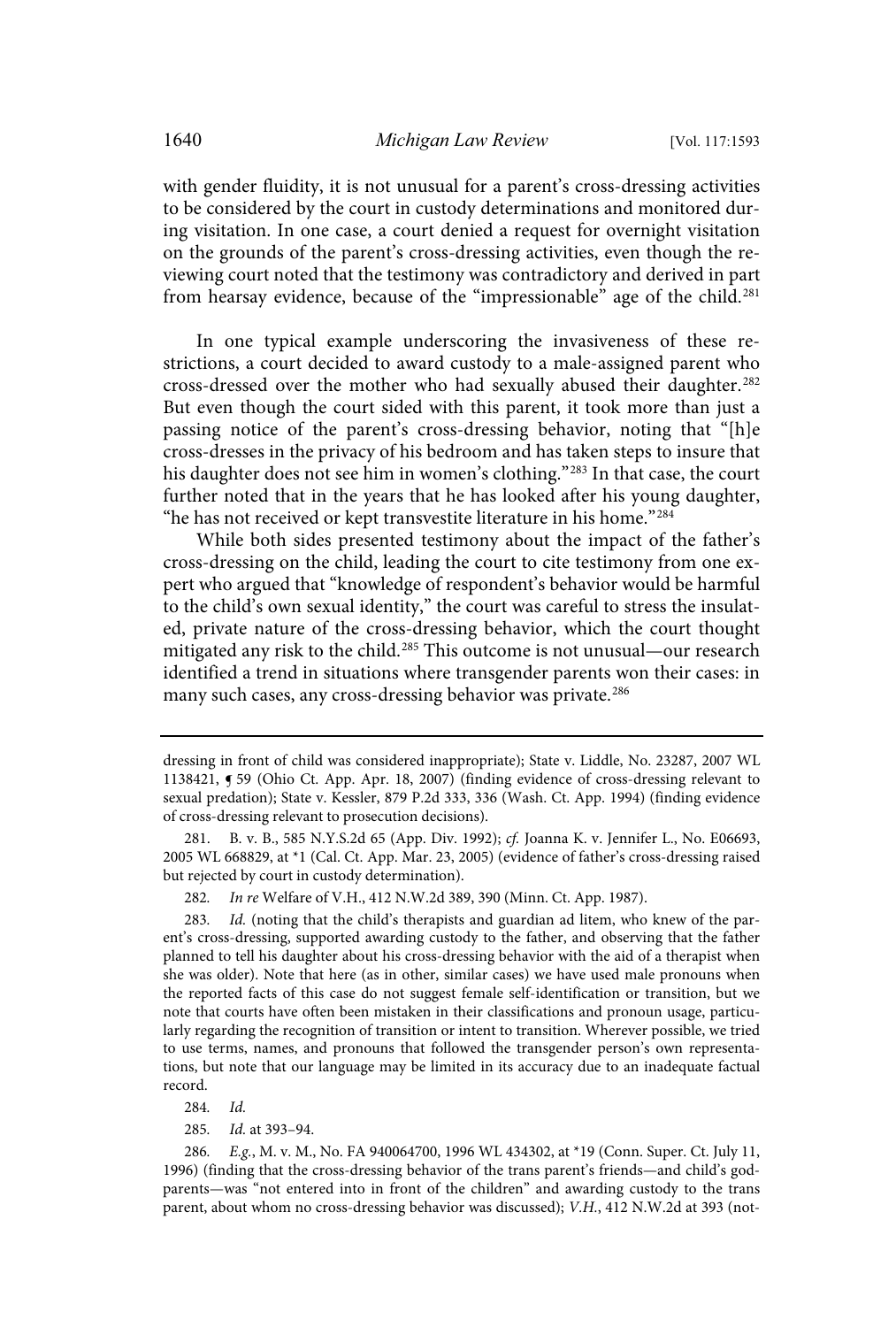We have already seen, in such cases, the desire to confine or ban crossdressing expression. But this intention often crosses into a juridical concern about who the transgender parent associates with, and whether their friends or partners also display gender variance. In one example, a parent moved her two sons to another state (as in Daly) and refused to allow any contact with the transgender parent, prompting one of the sons to express unhappiness and suicidal thoughts due to his lack of contact with the transgender parent.<sup>287</sup> In Missouri, their new location, the cisgender mother filed a petition for dissolution, arguing that her ex-spouse had "adopted a lifestyle such that it would be extremely harmful to the minor children for them to be placed even in the temporary custody of or visitation with [the transgender parent]."<sup>288</sup>

After a hearing, the mother was awarded primary custody of the two sons subject to visitation rights that were set to begin after the parent's transition.<sup>289</sup> The trial court had recognized that the children's transgender parent was a loving and caring parent, and the court required the mother to permit the children to see a counselor to address transition-related issues.<sup>290</sup> At the same time, however, the court also issued an order dictating that during temporary custody, the transgender parent "shall not cohabit with other transsexuals or sleep with another female."<sup>291</sup>

Over a year later, the mother asked for sole custody on appeal, arguing that the counseling provisions were vague and inadequate and that the court erred in granting joint custody because the parties lacked "any commonality of beliefs" regarding child-rearing.<sup>292</sup> Like so many of the other cases, the court decided to take the position least favorable to the transgender parent. Despite the strong evidence of a parental bond, the court terminated the order of joint custody, observing that it was "not designed to insure that a parent maintains his or her relationship with the child."<sup>293</sup> Since there was no

293. Id.

ing that the trans parent "has taken positive steps to keep his behavior from his daughter" and "does not cross-dress in front of her"); P.L.W. v. T.R.W., 890 S.W.2d 688, 690 (Mo. Ct. App. 1994) (declining to restrict trans parent's visitation rights after noting that "the incidents involving Mother's clothing . . . were not in the child's physical presence"); In re Marriage of D.F.D., 862 P.2d 368, 376 (Mont. 1993) (reversing district court's restriction of visitation to child's parent who cross-dressed, on the grounds that the behavior was private, secretive, and addressed in therapy)..

<sup>287.</sup> During the marriage, the transgender parent struggled with the urge to cross-dress, and then finally decided to transition. No first names are provided in the opinion, which is why we use the terms above. J.L.S. v. D.K.S., 943 S.W.2d 766, 770 (Mo. Ct. App. 1997).

<sup>288.</sup> Id.

<sup>289.</sup> Id. at 769, 771-72.

<sup>290.</sup> Id. at 771-72.

<sup>291.</sup> *Id.* at 775.

<sup>292.</sup> *Id.* at 773-74.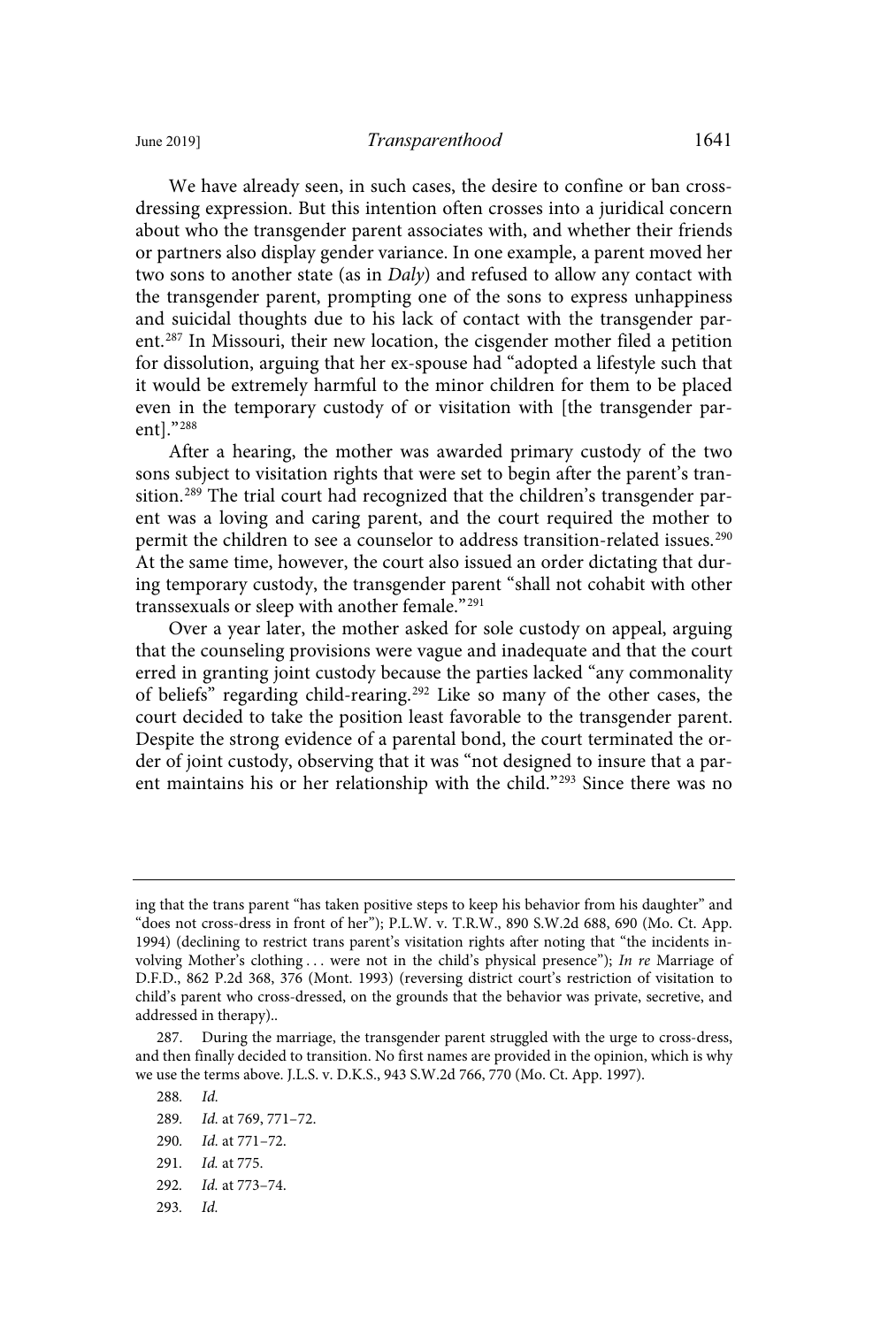additional evidence to suggest how the parents might function as a unit, the court simply handed all actual legal custody to the cisgender mother.<sup>294</sup>

On appeal, the court further upheld the invasive court order that required the transgender parent not to cohabit with other transgender individuals.<sup>295</sup> The appeals court first noted the relevance of past and present conduct as a guide to future behavior, concluding that "[c]onsideration of conduct is not limited to that which has in fact detrimentally affected the children."<sup>296</sup> It then went on to note that the transgender spouse testified that she is indeed living with one other "transsexual" and had a woman sleep over on occasion, thereby justifying the previous trial court's order.<sup>297</sup> The court, reflexively, rejected any consideration of the privacy or associational rights of the trans parent, even though most of these activities took place outside of visitation.

Like many of the other cases we have explored, this opinion was accompanied by a dissent. The dissent pointed out that the sole reason the cisgender mother objected to the transgender parent's joint custody was because she objected to the trans parent's lifestyle, and it recommended a remand for trial on the issue of what was in the children's best interests.<sup>298</sup> The dissent further noted that the record showed that the mother was supportive of overnight visits, so long as "he acted in no way like a woman," and suggested modifying the order limiting contact with trans persons or other women only when the children were in her custody.<sup>299</sup> In addition, the dissent pointed out that the evidence showed that the children asked to see their parent and missed her.<sup>300</sup>

In the above case, two things become clear. First, the court appears far more concerned with "protecting" the children from exposure to crossdressing (and other "transsexuals") than maintaining the children's relationship to their parent. Contrary to all governing law, the court flatly rejected the idea that the purpose of a joint custody decision was to maintain the parents' relationship with the child, deciding that it instead had to rule exclusively based on the perceived best interests of the child.<sup>301</sup> Second, in order to maintain clear boundaries regarding gender, the court engaged in a detailed, fairly invasive set of parameters for the transgender parent to follow—what

299. Id. We have changed some of the pronouns here to accord with the transgender parent's identity, but note the use of "he" by the court.

300. Id. at 776.

<sup>294.</sup> *Id.* at 774-75.

<sup>295.</sup> Id.

<sup>296</sup> . Id .

<sup>297.</sup> Citing this evidence, the court observed that there was no abuse of discretion in making these requirements. Id.

<sup>298.</sup> Id. at 775, 781 (Karohl, J., dissenting in part).

<sup>301.</sup> Id. at 774-75 (majority opinion).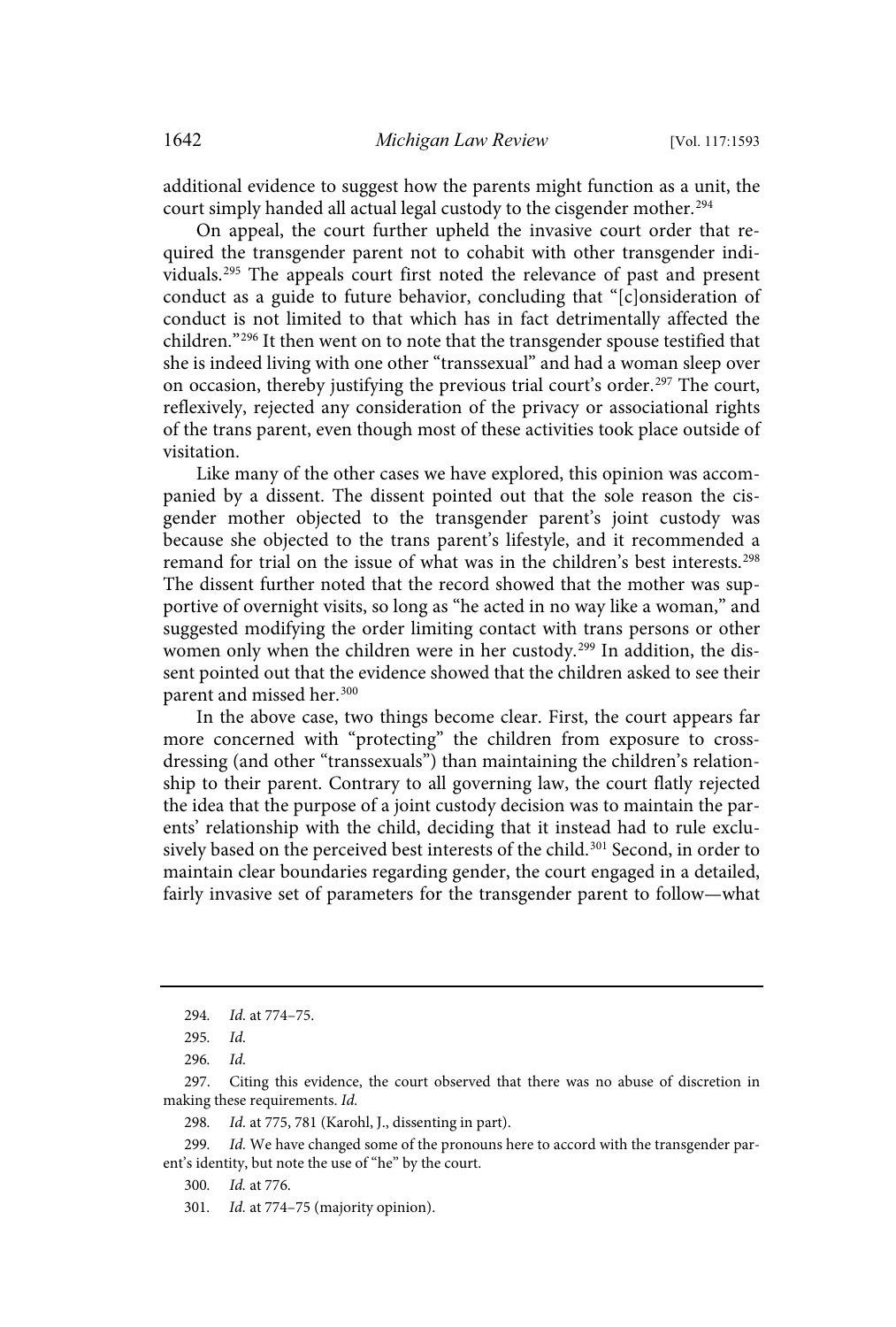they can wear and when, and who they can socialize and cohabitate with.<sup>302</sup> This is not uncommon. Taylor Flynn has written that in many cases, "trans individuals must undergo an almost unimaginable host of intrusive inquiries about their bodies, medical history, and sex lives."<sup>303</sup> In another case, even when a transgender parent initially won sole custody, she had to seek a protective order to ban her former spouse from asking questions about the dysphoria, the identities of other support group members, and related information, presumably to avoid raising the risk of an even more invasive modification from the court regarding association.<sup>304</sup> Again, these cases suggest a near-constant concern about the impact of cross-dressing on the child, elevating these concerns to suggest that they motivate judicial decisions.<sup>305</sup>

Finally, there are at least four cases in which a custodial parent's relationship with a transgender person led to a reexamination of custody, including one case in which a Tennessee trial court threatened to remove two daughters from a mother's custody if she did not end a relationship with a "transvestite" boyfriend.<sup>306</sup> In two of these cases, the courts' decisions made children legally orphans—orphans—due to the parent's association with transgender individuals.<sup>307</sup> In one 1980 case, the Oregon Court of Appeals actually terminated a mother's rights to her children because she continued

303. Flynn, supra note 22, at 38.

304. In re Custody of T.J., No. C2-87-1786, 1988 WL 8302, at \*1 (Minn. Ct. App. Feb. 9, 1988).

305. E.g., id. at  $*2-3$ .

306. See Perez, supra note 22, at 391-92. Note that Perez slightly misreads Isbell. In Isbell the appellate court reprinted district court allegations that the parent's friend was a transvestite; given that the only evidence of cross-dressing involved a Halloween party, the appellate court overturned the district court. Isbell v. Isbell, No. 01-A-01-9002-GS00058, 1990 WL 107497, at \*1, \*4 (Tenn. Ct. App. Aug. 1, 1990), rev'd on other grounds, 816 S.W.2d 735 (Tenn. 1991); see also Lowhorn v. Lowhorn, No. 49A04–0712–CV–678, 2008 WL 2839485 (Ind. Ct. App. July 24, 2008) (overturning the trial court, rejecting its finding that the mother's longstanding platonic friendship with a transgender female has had a negative psychological impact on the children, and noting that the friendship involved only a "private dinner in their residence" a few times a month); In re Reesing, 483 P.2d 872, 873–74 (Wash. Ct. App. 1971) (affirming keeping child in temporary custody of the Department of Health and Social Services, due in part to parent's roommate's plan to undergo transition, concluding that "[t]here is an appearance of a relationship between persons within the home which are likely to cause the child future humiliations, embarrassments and degradations"). For an example of how far associational concerns—and those about cross-dressing—can extend, see Pulliam v. Smith, 501 S.E.2d 898, 901 (N.C. 1998), where the court awarded exclusive custody to the mother after noting that the father's male partner "keeps in the bedroom he shares with the [father] pictures of 'drag queens' " and that the pictures are accessible to the children.

307. Perez, supra note 22, at 392; see also In re Darnell, 619 P.2d 1349, 1351–52 (Or. Ct. App. 1980); In re Reesing, 483 P.2d at 873.

<sup>302.</sup> See In re L.S., 717 N.E.2d 204, 210 (Ind. Ct. App. 1999) (noting that trial court would prohibit visitation unless transgender parent dressed in state-assigned gender, rather than her gender identity).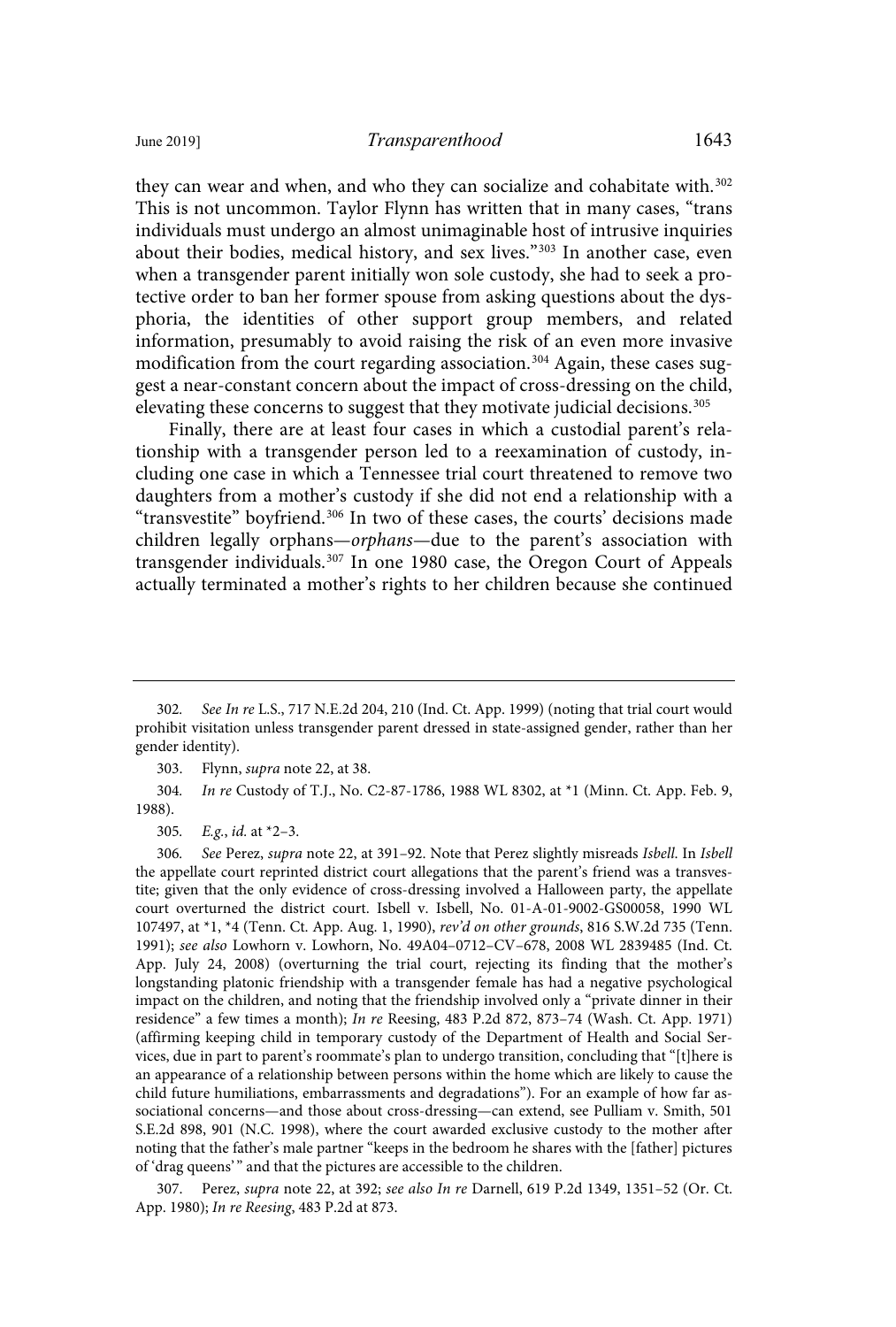to live with her husband, a transgender man, who had been the children's legal parent until the court terminated his parental rights.<sup>308</sup>

#### 3. Concerns About Contagion

In other cases in our study, especially those that include a bias against either a transitioning or cross-dressing parent, the concern is not necessarily about the fluidity of gender expression, but rather its effect on the child. In such situations, the parental fitness of the transgender parent is subordinated to an almost overwhelming consideration of the effect of gender nonconforming behavior on the child and whether the behavior will destabilize the child's own gender identity as a result. One expert has explained that this opposition to trans parenting "derives in part from concerns that the children will become confused in their own gender identity during critical years of psychosexual development," noting that the "first handful of years are seen as exceptionally vulnerable."<sup>309</sup>

The contagion argument is not at all new in the context of sexuality.<sup>310</sup> Kenji Yoshino has written about how since Stonewall, even as the concept of homosexuality as a literal disease or a mental disorder began to wane, the notion of homosexuality as a figurative disease, what he describes as a "disfavored social condition that was contagious," remained a vital presumption.<sup>311</sup> The contagion model, Nancy Knauer has written, was a theme in the 1928 obscenity trial regarding the book The Well of Loneliness by Radclyffe Hall.<sup>312</sup> There, the court found the work to be obscene, concluding that it had the tendency "to deprave and corrupt those whose minds are open to such immoral influences, and into whose hands a publication of this sort might fall."<sup>313</sup>

In Knauer's framing of the contagion model, homosexuality is a "freely chosen vice, not a valid medical or scientific category."<sup>314</sup> Here, homosexuals are thought to "prey on innocent victims," which, as the model describes, is especially concerning because "children or young adults[] are very easily

312. Nancy J. Knauer, Homosexuality as Contagion: From The Well of Loneliness to the Boy Scouts, 29 HOFSTRA L. REV. 401, 404 (2000).

313. Id. at 404 (quoting R v. Hicklin (1868) 3 QB 360 at 369 (Eng.)). Undergirding this conclusion, Knauer writes, lies a presumption (among others) of contagion that continues even today, demonstrated by the Supreme Court case barring James Dale, a gay scoutmaster, from serving as a leader in the Boy Scouts. Id. at 406-07.

<sup>308.</sup> Perez, supra note 22, at 392; see also In re Darnell, 619 P.2d at 1352.

<sup>309.</sup> Green, supra note 43.

<sup>310.</sup> See, e.g., Richard E. Redding, It's Really About Sex: Same-Sex Marriage, Lesbigay Parenting, and the Psychology of Disgust, 15 DUKE J. GENDER L. & POL'Y 127, 149 (2008) (noting that children of LGB parents are predicted to be more likely to engage in homosexual relationships and "to show gender nonconforming behaviors"); see also Rosky, supra note 25, at 294–311.

<sup>311.</sup> Yoshino, supra note 134, at 786.

<sup>314.</sup> *Id.* at 406.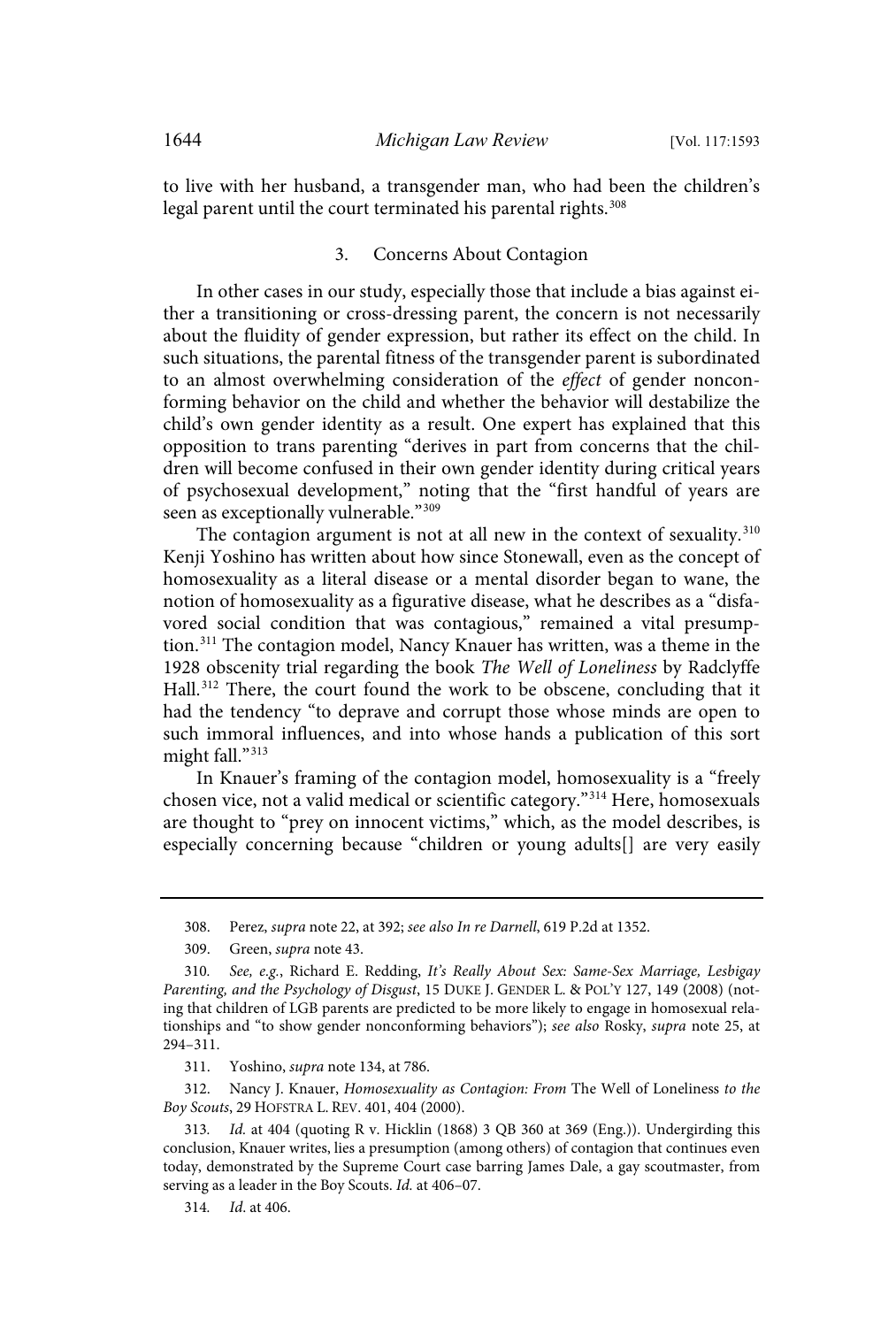lured into experimenting with homosexual practices, thereby accounting for homosexuality's contagious quality."<sup>315</sup> As Knauer writes, under this contagion model, because homosexuality "can so easily infect normal people, particularly children, any public image of homosexuality that is not negative including simply the presence of an openly gay individual, such as an assistant Scout Master or a teacher—sends a dangerous message that must be forbidden, silenced, and repressed."<sup>316</sup>

In the transgender context, over and over again, we see courts expressing significant concern regarding the effect of transition on the child's own gender identity.<sup>317</sup> In the context of family court cases regarding lesbian or gay parents, Cliff Rosky's work has shown how concerns about contagion regularly surface, reflecting typical stereotypes about recruitment (defined by the risk of "indoctrinating" children) and the effect of role modeling (defined by the risk of children "identifying" with LGB parents).<sup>318</sup> In the transgender parent context, the research has shown no evidence of a link between a parent's transgender identity and the child's self-identification.<sup>319</sup> Even when a transgender parent is recognized for the purposes of custody or visitation, courts often take pains to question whether the child mimics transsexual behavior, or whether the child's play is consistent with their assigned sex role.<sup>320</sup> Again, the concern is one of contagion—the idea that the child will reflect gender nonconforming behavior that can be attributed to the parent's gender dysphoria.

 $315.$   $Id.$ 

317. After noting that an expert testified that the child "does not mimic transsexual behavior, and his play is consistent with the sex roles of a male child," and concluding "[t]here is nothing in any of the evidence submitted to suggest that T.J. has any gender identity confusion," the court upheld the award of custody to a gender dysphoric father who decided not to transition. In re Custody of T.J., No. C2-87-1786, 1988 WL 8302, at \*3 (Minn. Ct. App. Feb. 9, 1988); see also M. v. M., No. FA 940064700, 1996 WL 434302, at \*23 (Conn. Super. Ct. July 11, 1996).

318. Rosky, supra note 25, at 295; see also Clifford J. Rosky, Fear of the Queer Child, 61 BUFF. L. REV. 607 (2013) (providing an extensive account of the fear that exposure to homosexuality will cause homosexuality in children).

319. The most recent study, published in the UK, found that out of eighteen children of trans parents, only one child, a female, met two of the criteria for a diagnosis of gender identity disorder, and only temporarily. According to the clinicians, by her last session at a clinic, she no longer met these criteria, leading the clinicians to conclude that "[n]one of the children of transsexual parents referred to the service developed any characteristics of a gender identity disorder." Freedman et al., supra note 223, at 428; see also Green, supra note 43.

320. E.g., Franklin v. Franklin, No. 602, 2014, 2015 WL 3885834, at \*2 (Del. June 22, 2015) (finding evidence of contagion demonstrated by noting that a daughter once refused to take medicine because she was afraid it would turn her into a boy, but rejecting assertion that lower court showed anti-transgender bias when it reached conclusion that daughter showed confusion regarding gender transition); T.J., 1988 WL 8302, at \*6-7 (awarding custody to father who decided to maintain a male identity after finding no evidence that awareness of father's gender dysphoria negatively impacted child).

<sup>316.</sup> *Id.* at 406–07.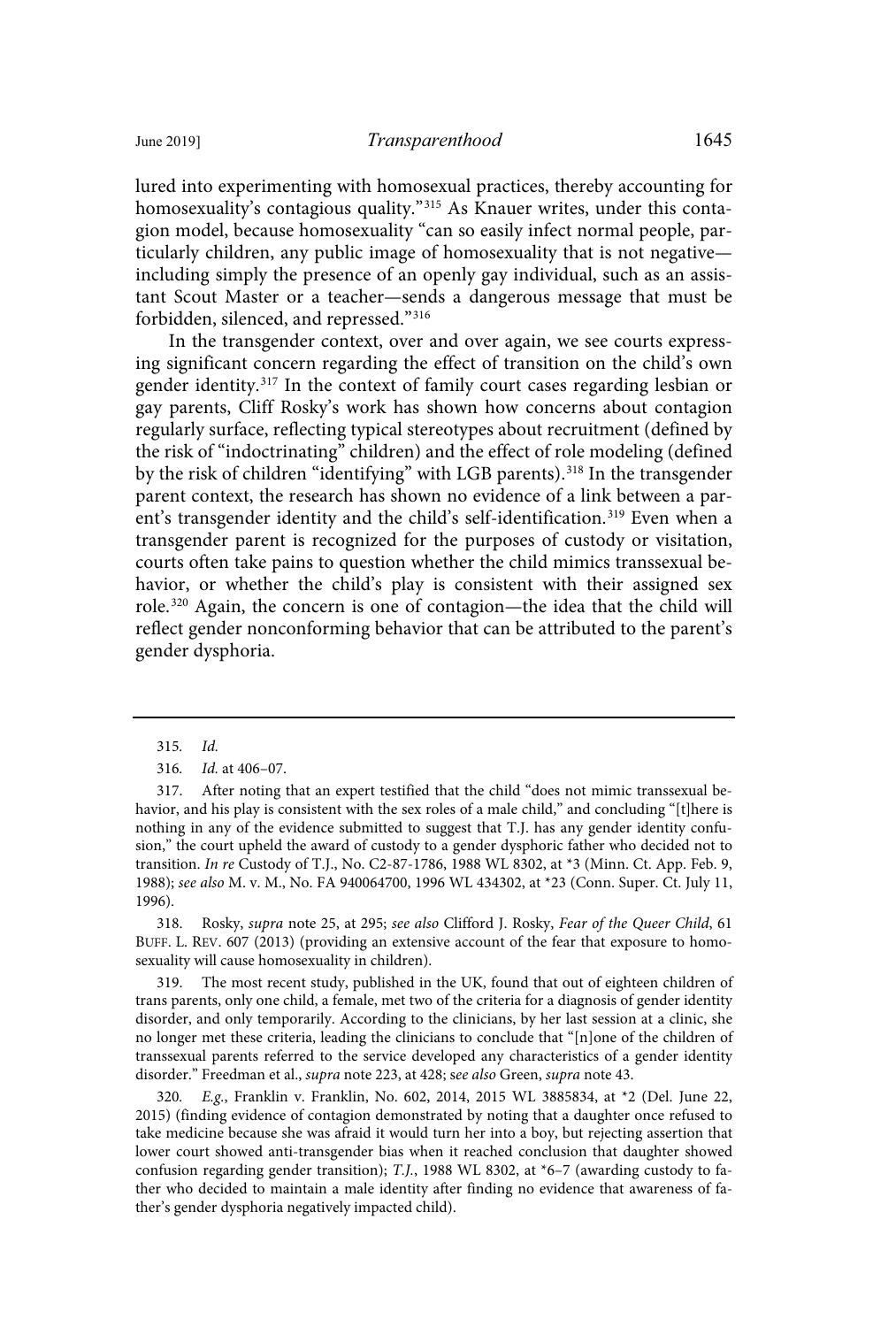In an illustrative case before the Montana Supreme Court in 1993, an exspouse alleged that her husband had "in the past, cross-dressed or worn women's undergarments." <sup>321</sup> The husband began cross-dressing as a teenager, but had done so always privately—in fact, not even his wife knew until they decided to get a divorce.<sup>322</sup> Even though the wife had never personally observed him in female clothing, and had no other concern about his parenting skills, she still wished to bring up the matter in court.<sup>323</sup> The wife's attorney alleged that the husband's conduct was a form of sexual deviance that would harm the child if exposed to it, prompting the court to perform further evaluation and to order additional consultation of the impact of the cross-dressing behavior on the child.<sup>324</sup>

The findings led the trial court to conclude that the father's admitted transvestism would have an irreparably harmful impact on the child if exposed to such conduct: "The court found that transvestism was compulsive and secretive and that the couple's son could not be protected during unsupervised visitation with his father. The court found that a transvestite father cannot be entrusted with such a tender young child."<sup>325</sup> The court's findings elaborated on the nature of the harm, observing that the mental health of the child would be at risk if the child had been exposed to the father's crossdressing because "the child would face irreparable sexual misidentification if he saw his father as both a man and a woman."<sup>326</sup>

Eventually, the trial court's judgment was overturned at the state supreme court, which noted throughout its opinion that the district court judge continually substituted its judgment for the findings of experts.<sup>327</sup> The experts, in fact, had concluded that the father's sporadic cross-dressing did not even qualify him to fit the medical definition of a "transvestite."<sup>328</sup> The experts further believed there was only a very small chance that the son would imitate the conduct even if exposed to the father's cross-dressing.<sup>329</sup>

Despite the evidence, the wife's attorney asked for additional testimony from experts who had more experience with children.<sup>330</sup> Another expert, Richard Green, was summoned, this time from the staff at UCLA Medical School.<sup>331</sup> Here, Green assured the court that children of sexually atypical parents do not demonstrate their own "sexual identity conflict[s]."<sup>332</sup> The

- 322. *Id.* at 376.
- 323. *Id.* at 372.
- 324. *Id.* at 369-70.
- 325. *Id.* at 370.
- $326.$   $Id.$
- 327. *Id.* at 375-77.
- 328. *Id.* at 372-73.
- 329. *Id.* at 373.
- 330. *Id.* at 374.
- $331.$   $Id.$
- 332. Id.

<sup>321.</sup> In re Marriage of D.F.D., 862 P.2d 368, 369 (Mont. 1993).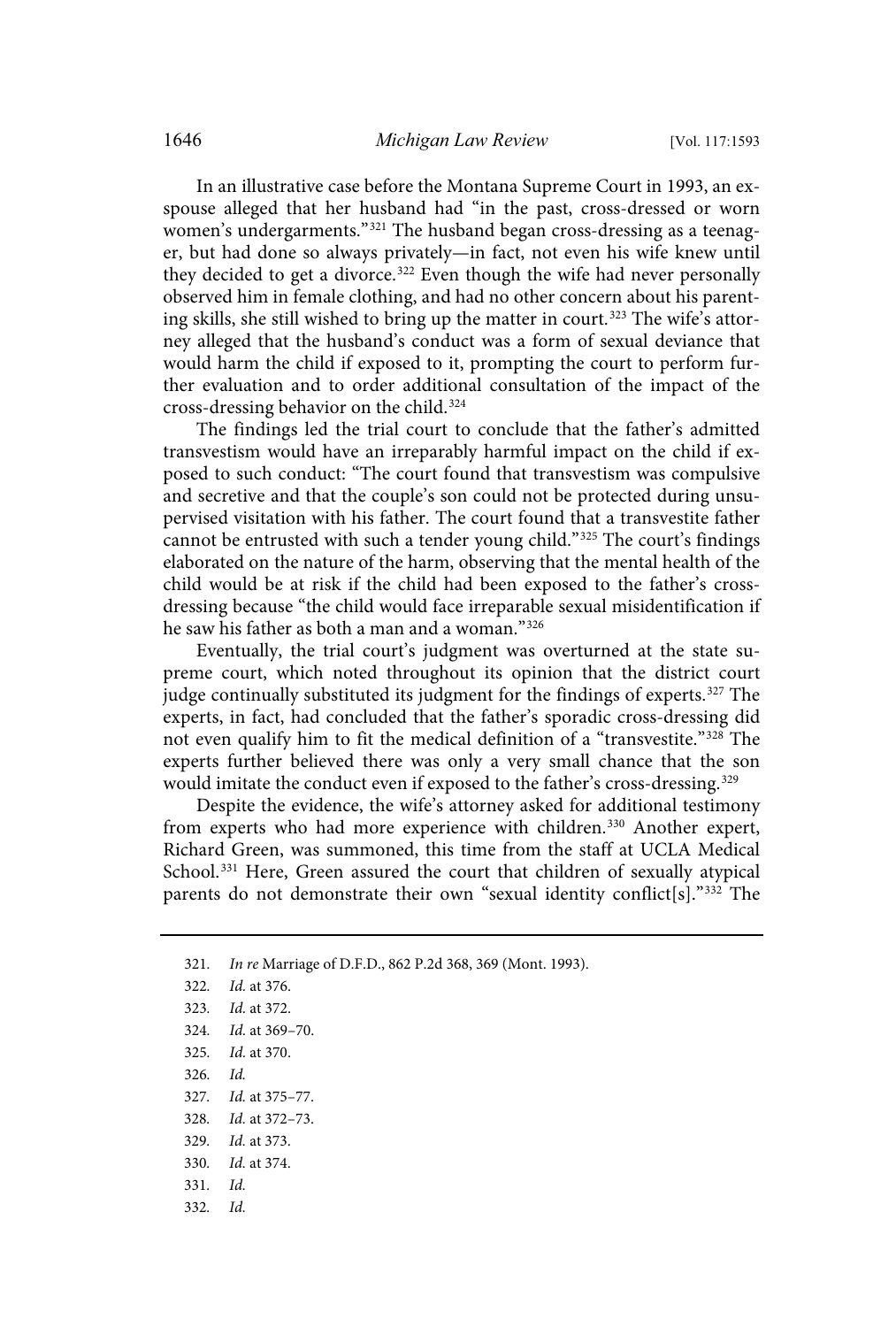expert advised that "no cross-dressing by the husband [should] take place in the boy's presence for the next few formative years," and concluded, according to the court, that "the more time a boy can spend with his father, the more available will be a male for appropriate sexual identification. He concluded that there was no evidence that transvestism by a father affects parenting qualities," nor was there a heightened risk of sexual abuse.<sup>333</sup> More testimony by the husband showed that "he had not cross-dressed for a year and a half," and he assured the court that he would never do so in the presence of his son.<sup>334</sup>

Yet despite this evidence, the district court concluded that the father was "an admitted transvestite" (even though the expert testimony showed the opposite) and that if the son were exposed to cross-dressing he could be irreparably harmed.<sup>335</sup> The court further concluded that transvestism was compulsive and secretive and that there was a risk of sexual misidentification if the child was exposed to the behavior.<sup>336</sup> The court awarded sole custody to the wife as a result of these findings.<sup>337</sup>

As noted above, the state supreme court reversed the trial court's findings on appeal, noting that an expert professional counselor had testified that it was "not an issue in regard to [the husband's] ability to parent."<sup>338</sup> The court noted that that lower court had rejected all of the expert testimony concluding that the child would not face irreparable harm, and had substituted its own judgment in finding that child's mental health was at risk, noting that this finding "was directly contrary to all of the competent evidence in this case."<sup>339</sup> The court's exchange was notable here:

THE COURT: It doesn't mean that he is a molester, or he is a homosexual, or he is a danger to the child?

THE WITNESS: No. Absolutely not. To me it means that he has a sexual preference that involves wearing female's clothing and that's basically it.<sup>340</sup>

When asked if the child could be harmed if he inadvertently viewed the parent cross-dressing, the witness replied that children could be harmed by viewing a range of sexual activities, but that the risk was minimal here.<sup>341</sup> Most enlightening is the husband's testimony, in which he explained that he had every intention to get counseling but had been unable to find a counse-

335. Id. 336. Id. 337. *Id.* at 370. 338. Id. at 371-72, 376-77.

- 339. *Id.* at 375.
- 340. *Id.* at 372.
- 341. Id.

 $333.$   $Id.$ 

<sup>334.</sup> Id. at 375. The guardian ad litem further conducted her own investigation, noting that the husband appeared to be able to control the behavior and that it should not disqualify him as a custodial parent, and recommended joint physical custody for the child. Id.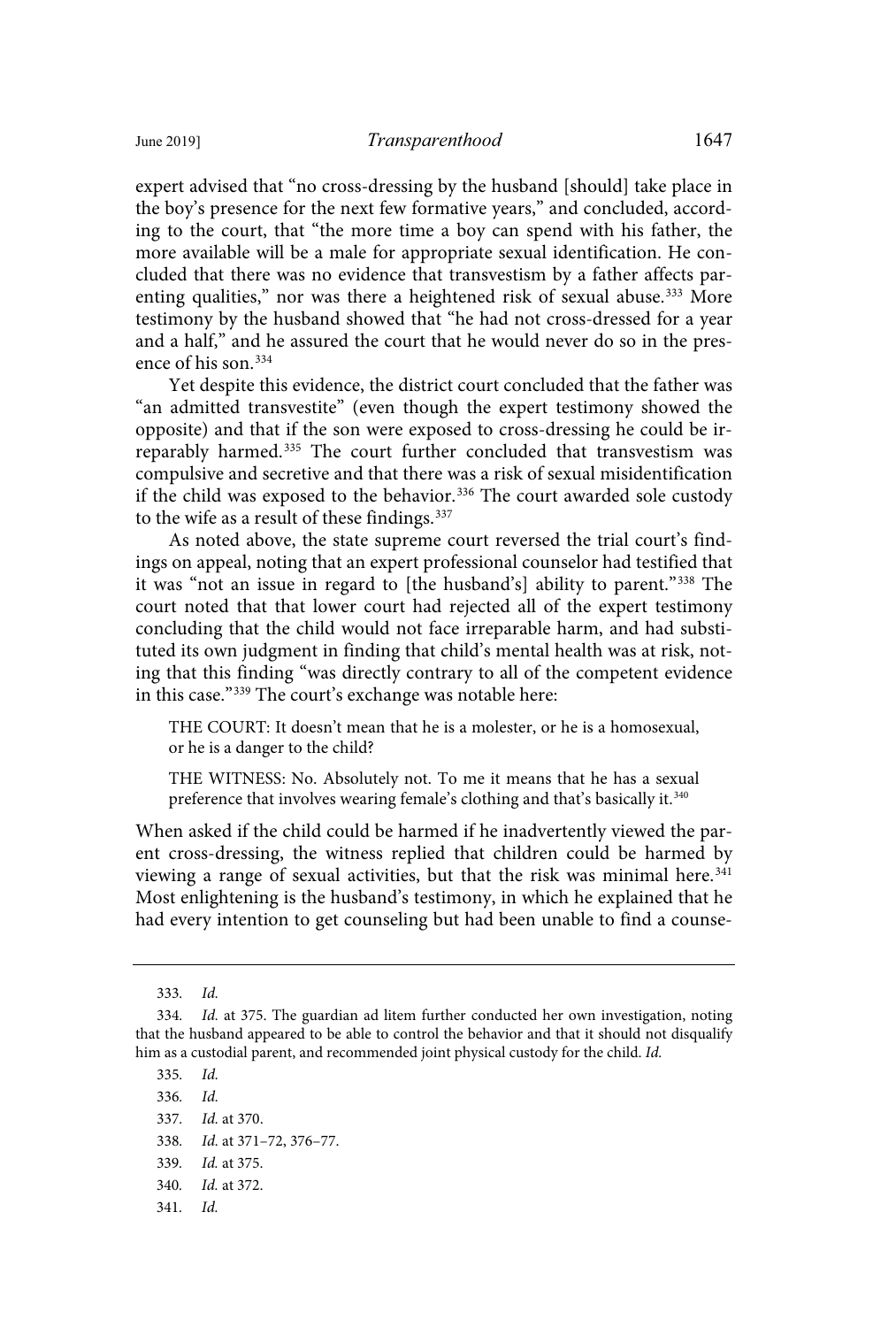lor, that he had never cross-dressed in public, and that he "did not want his son to do what he had done and experience the pain that had resulted from his problem."<sup>342</sup> In any event, any harm that would result from observing cross-dressing would be less than the harm from not being able to have a normal relationship with his father, the court explained in reaching its reversal.<sup>343</sup>

Again, like the previous cases, particularly at the trial court level there is a suggestion that the cross-dressing behavior is of primary concern, even when it is isolated and private in nature and can be shown to have no effect on the child. Again and again, courts reinforce the notion that exposing a child to cross-dressing behavior justifies narrowing or modifying a custody or visitation order, jettisoning expert testimony, despite the absence of credible evidence that the exposure could have a more harmful effect on a child than limiting the child's relationship to their parent. This tendency only further reifies the possibility of prejudice, leaving transgender parents at a significant disadvantage in the judicial system.

# IV. A NORMATIVE MODEL

Having looked closely at some of the ways in which courts frequently misstep when swayed by biases against transgender parents, in this Part we consider what approach courts should take when faced with a custody dispute involving a transgender parent.<sup>344</sup> Here, an important area of study is not whether the transition affects the child, but rather how discrimination either formally at the hands of the courts or informally by another parent surrounding the transition affects the family.<sup>345</sup> By flipping the concern away from transition and toward the effect of bias surrounding the transition, we can gain a better sense of how the law needs to evolve.<sup>346</sup>

One challenge in attempting to guide the decisionmaking process in child custody cases is the vast discretion generally afforded to judges to de-

[A]s a matter of equity—treating people alike in relevant ways—it is unfair to require that transgender parents have children only under ideal circumstances, when parents elsewhere have and rear children in ways that involve risks and vagaries that emanate from disease and disorders, from unforeseeable changes in relationships, and from events beyond anyone's control.

<sup>342.</sup> Id. At the same time, however, the father explained that he did not want to abandon his child, since his own father had passed away at a very young age and he had always felt a void in his life. Id.

<sup>343.</sup> *Id.* at 376.

<sup>344.</sup> Again, we use the shorthand "custody" in this Article to encompass the whole range of disputes a court might consider involving the degree to which an adult should have parenting time, decisionmaking authority, or the opportunity to preserve a legal relationship with a child.

<sup>345.</sup> See STOTZER ET AL., supra note 22, at 3.

<sup>346.</sup> As one expert concludes: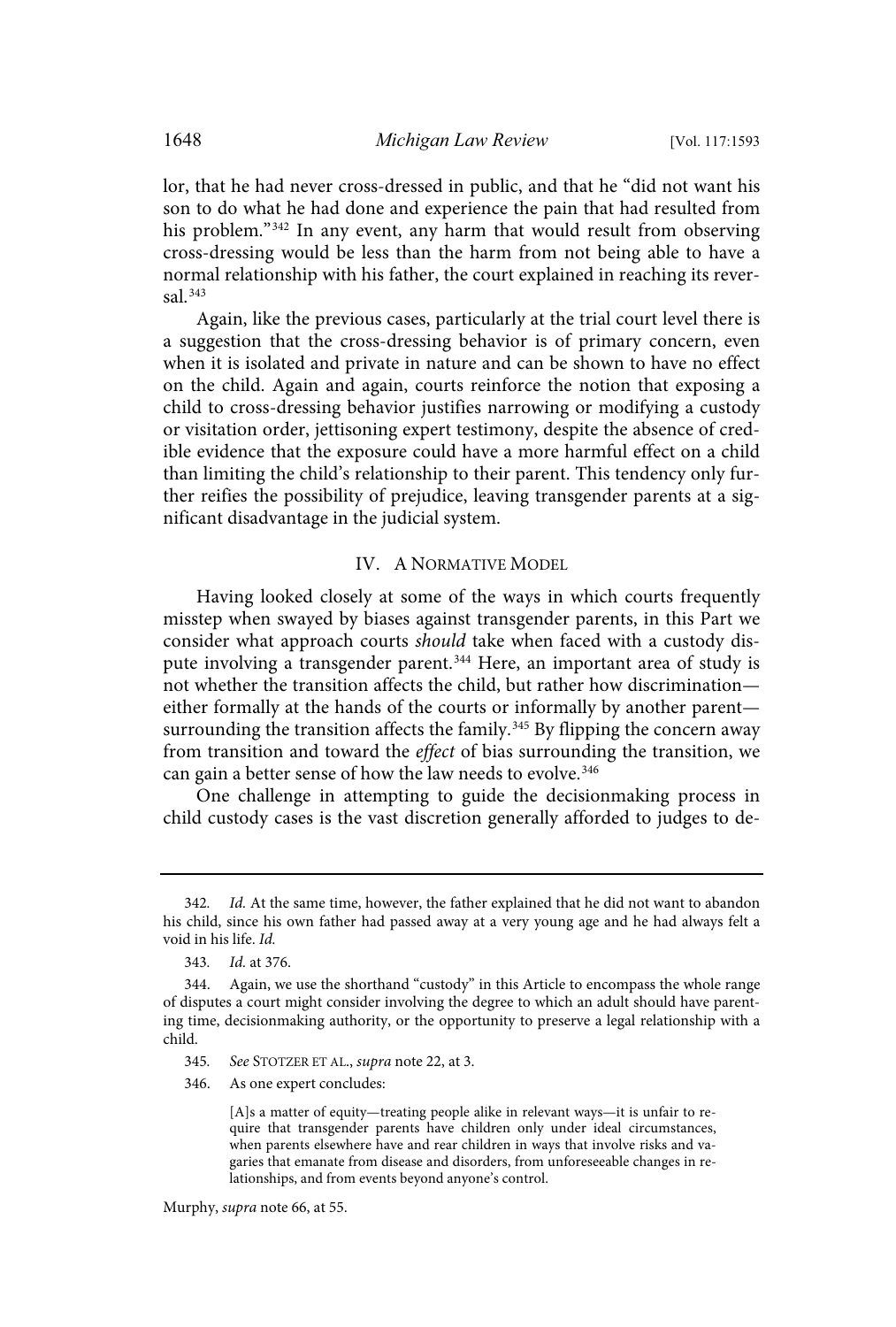termine the "best interest of the child."<sup>347</sup> While the broad "best interest" test laudably aims to center the needs of children, as discussed above, the test has been criticized for permitting the subjective biases and values of a particular judge to determine what may be best for a child. If the judge harbors antitransgender bias, or inadvertently may be swayed by the bias of others, the traditional deferential approach provides little protection against that influence.

Consequently, we conclude that the only way to ensure that antitransgender bias does not affect decisionmaking<sup>348</sup> is to expressly exclude the consideration of that factor. Leading authorities have taken or recommended the same approach with respect to other parental characteristics—such as race and sexual orientation—that are unlikely to have any genuine connection to a person's ability to be a good parent, but that at the same time pose a serious risk of distorting the judicial process by triggering conscious or unconscious bias on the part of decisionmakers.<sup>349</sup> We additionally propose that courts should be barred from considering specific factors that are commonly used as proxies for transgender status, such as the possibility of a child being bullied by peers because a parent is transgender.

# A. Constitutional Considerations

To begin, the constitutional rights of adults to parent their children without the interference of the state are well established.<sup>350</sup> Parenting has long been considered a fundamental right—a right so foundational that it

<sup>347.</sup> See supra Section II.0.

<sup>348.</sup> To be sure, no rule can entirely guarantee bias will not sneak into a judge's decision, but clear rules can at least help improve the odds. See Eugene Volokh, Parent-Child Speech and Child Custody Speech Restrictions, 81 N.Y.U. L. REV. 631, 720–21 (2006).

<sup>349.</sup> In this respect, it is similar to the constitutional notion of a suspect classification, but adoption of this test would not be dependent upon a constitutional analysis. As discussed below, that is because biased judicial decisionmaking not only interferes with the rights of the transgender parent but also undermines the interests of the children of transgender parents.

<sup>350.</sup> Of course, these standards are not always evenly applied. It is important to note that evidence shows a substantial divergence from these legal standards in the reported experiences of lower income parents and women of color, who are often subjected to higher degrees of state interference and surveillance in birthing and parenting. See, e.g., KHIARA M. BRIDGES, THE POVERTY OF PRIVACY RIGHTS (2017) (arguing that lower income women are denied the same privacy rights that many others enjoy); Candra Bullock, Comment, Low-Income Parents Victimized by Child Protective Services, 11 AM. U. J. GENDER, SOC. POL'Y & L. 1023 (2003) (noting that lower income families are more likely to be reported to child protective services).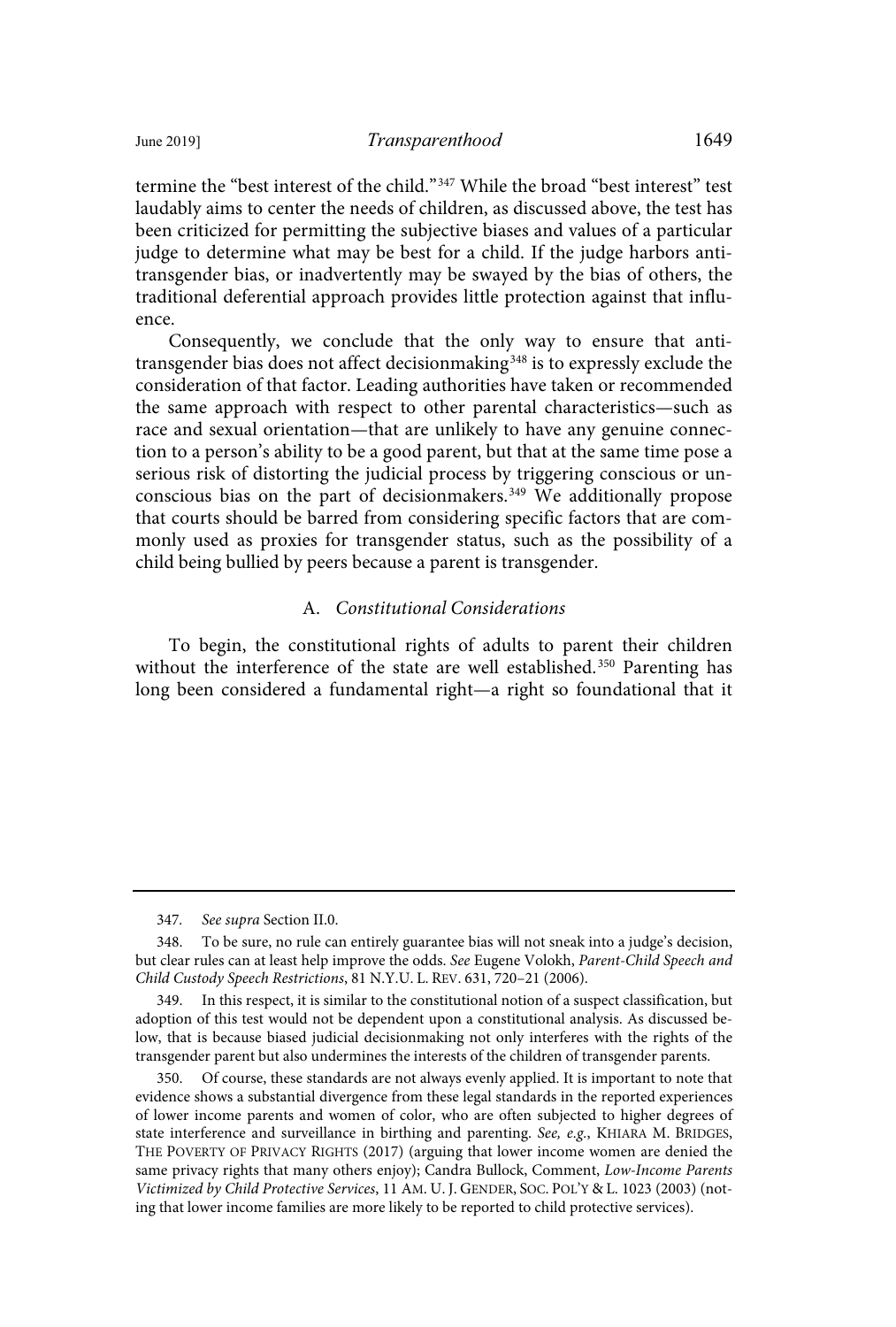cannot be abrogated without a showing of a compelling state interest.<sup>351</sup> Indeed, in Santosky v. Kramer,<sup>352</sup> the Court observed:

The fundamental liberty interest of natural parents in the care, custody, and management of their child does not evaporate simply because they have not been model parents or have lost temporary custody of their child to the State. Even when blood relationships are strained, parents retain a vital interest in preventing the irretrievable destruction of their family life.<sup>353</sup>

Courts have long recognized the fundamental right to direct the upbringing of one's children,<sup>354</sup> along with the right to maintain parental status absent a compelling showing of harm.<sup>355</sup> Laws that disproportionately restrict the parental rights of unwed fathers, for instance, have been held to violate both the Due Process and Equal Protection Clauses of the Fourteenth Amendment.<sup>356</sup> Similarly, courts are increasingly recognizing that transgender people have a fundamental right to be themselves and to live in accordance with their gender identity.<sup>357</sup>

That principle is reflected in antidiscrimination laws that either explicitly or implicitly protect transgender people from discrimination in employment, housing, public accommodations, and other contexts. Explicit protections include those found in the twenty states that have adopted antidiscrimination laws that bar discrimination based on gender identity or ex-

352. 455 U.S. 745 (1982) (holding that there must be clear and convincing evidence before terminating a parent's rights under the Due Process Clause of the Fourteenth Amendment).

353 . Santosky, 455 U.S. at 753.

354 . See Troxel v. Granville, 530 U.S. 57 (2000); Stanley v. Illinois, 405 U.S. 645, 651 (1972) (recognizing fundamental nature of "the interest of a parent in the companionship, care, custody, and management of his or her children").

355 . See Santosky, 455 U.S. 745; In re Heather B., 11 Cal. Rptr. 2d 891, 904 (Ct. App. 1992) (noting that it is "settled that a state cannot terminate a parental relationship based solely upon the 'best interests' of the child without some showing of parental unfitness"); see also David D. Meyer, The Constitutionality of "Best Interests" Parentage, 14 WM. & MARY BILL RTS. J. 857, 881 (2006).

356. Stanley, 405 U.S. at 649 (holding that a state law that discriminated against unwed fathers violated due process and equal protection under the Fourteenth Amendment); see also Sessions v. Morales-Santana, 137 S. Ct. 1678, 1698 (2017) (holding that a federal law that discriminated against unwed fathers violated equal protection principle of the Fifth Amendment).

357. See, e.g., Arroyo Gonzales v. Rossello Nevares, 305 F. Supp. 3d 327 (D.P.R. 2018) (holding that Puerto Rico's policy barring transgender people from correcting the gender marker on birth certificates violated the fundamental rights to privacy and autonomy). Flynn has argued that "[t]he determination of legal sex should be considered within the context of our constitutional values—values that reflect a deep suspicion of governmental intrusion on individual rights." Flynn, supra note 22, at 34.

<sup>351.</sup> See Brinig, supra note 117, at 1350 (citing a long list of cases); see also Wisconsin v. Yoder, 406 U.S. 205, 232 (1972) (describing the "primary role" of parents in raising their children as "an enduring American tradition"); Prince v. Massachusetts, 321 U.S. 158, 166 (1944) (recognizing a "private realm of family life"); Meyer v. Nebraska, 262 U.S. 390, 399 (1923) (describing the right of parents to raise children "as essential to the orderly pursuit of happiness by free men").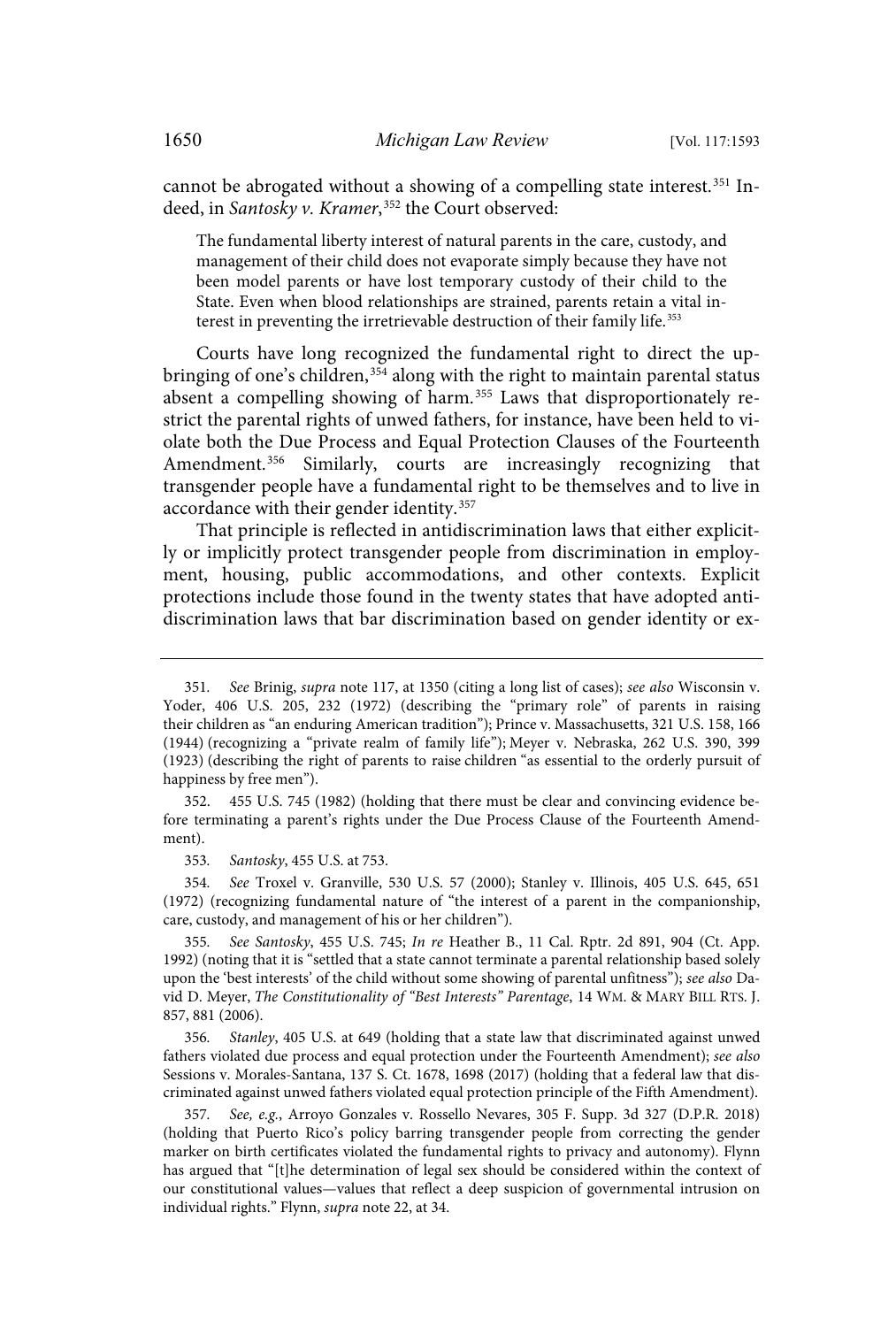pression<sup>358</sup> and the state and federal laws and regulations that provide transgender people the ability to obtain identification documents that accurately reflect the person's true identity.<sup>359</sup>

Implicit protections include those flowing from the state and federal laws that protect every person in the country from discrimination based on sex<sup>360</sup> and disability.<sup>361</sup> At least half of the federal circuit courts of appeals have now recognized that sex discrimination laws bar discrimination against those who are perceived to transgress gender stereotypes, including transgender people,<sup>362</sup> an issue that the Supreme Court will consider in the 2019–2020 term.<sup>363</sup> More recently, courts and administrative agencies across the country have interpreted laws against sex discrimination not only to bar discrimination but more specifically to guarantee the right of a transgender person to be recognized and treated as a member of the sex with which they identify, in contexts ranging from dress codes<sup>364</sup> to single-sex facilities like bathrooms<sup>365</sup> and locker rooms.<sup>366</sup> Nondiscrimination laws and principles are also increasingly interpreted to guarantee the right to gender transition, such as through medical treatments relating to gender transition<sup>367</sup> or access to accurate identity documents.<sup>368</sup>

Federal courts have also begun to recognize that the rights of transgender people are protected by the Constitution. The guarantee of equal protection prohibits the government from discriminating against groups that have historically been the subject of bias without a compelling justification.<sup>369</sup> Though the question has not reached the Supreme Court, lower courts are increasingly concluding that discrimination against transgender people should receive heightened scrutiny, either as a form of discrimination based on sex $370$  or as its own suspect or quasi-suspect classification.<sup>371</sup> Apply-

362. *Id.* § 10:5.

363 . EEOC v. R.G. &. G.R. Harris Funeral Homes, Inc., 884 F.3d 560, 577 (6th Cir. 2018), cert. granted, No. 18-107, 2019 WL 1756679 (U.S. Apr. 22, 2019).

364. See, e.g., id.

365. E.g., Whitaker v. Kenosha Unified Sch. Dist. No. 1 Bd. of Educ., 858 F.3d 1034 (7th Cir. 2017).

366. See, e.g., M.A.B. v. Bd. of Educ., 286 F. Supp. 3d 704, 718 (D. Md. 2018).

367. E.g., Nondiscrimination in Health Programs or Activities, 45 C.F.R. § 92 (2016).

368. E.g., F.V. v. Barron, 286 F. Supp. 3d 1131 (D. Idaho 2018) (holding that Idaho policy barring transgender people from amending birth certificates but permitting others, such as adoptive parents, to amend birth certificates violated equal protection).

369. Mass. Bd. of Ret. v. Murgia, 427 U.S. 307, 313 (1976).

370. E.g., Whitaker, 858 F.3d at 1034; Glenn v. Brumby, 663 F.3d 1312, 1321 (11th Cir. 2011).

<sup>358. 1</sup> SEXUAL ORIENTATION AND THE LAW, supra note 13, § 10:7.

<sup>359.</sup> *Id.* § 10:11.

<sup>360.</sup> See Brenda D. Alzadon et al., Sexual Harassment, 1 GEO. J. GENDER & L. 583, 586-92 (2000).

<sup>361. 1</sup> SEXUAL ORIENTATION AND THE LAW, supra note 13, § 10:6.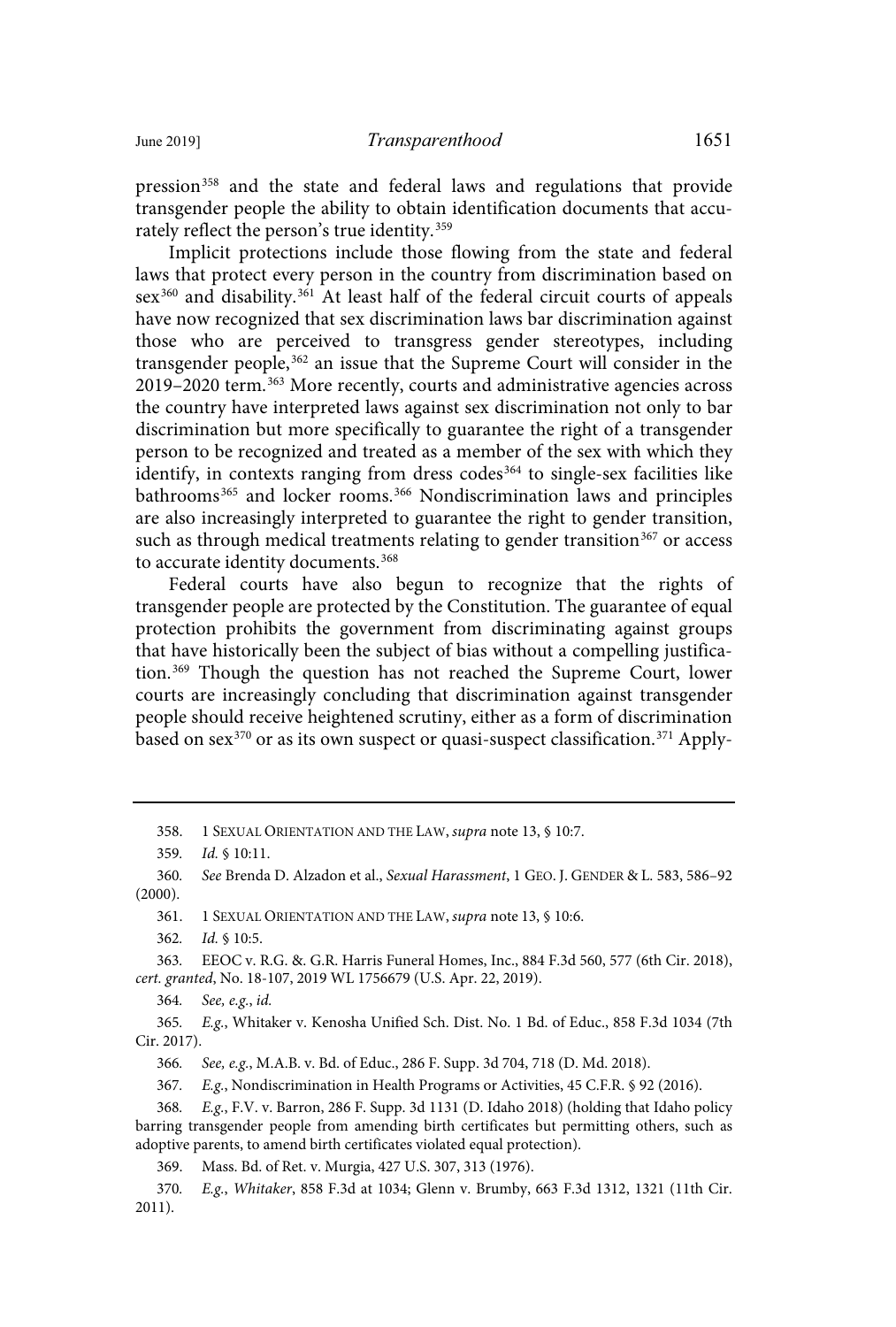ing the traditional four-factor test for determining whether a group is entitled to heightened scrutiny, those courts have found that transgender people: (1) have "been historically 'subjected to discrimination' "; $372$  (2) "ha[ve] a defining characteristic that 'frequently bears no relation to ability to perform or contribute to society' ";<sup>373</sup> (3) "exhibit immutable or distinguishing characteristics that define them as a discrete group";<sup>374</sup> and (4) "as a class, . . . are a minority with relatively little political power."<sup>375</sup> As a result, any government action that penalizes a person based on their transgender status should be subject to strict, or at least intermediate, scrutiny under the Equal Protection Clause.

The Supreme Court's gay rights jurisprudence since Lawrence v. Texas has also suggested that the liberty interest encompassed within due process protects a person's right to live in accordance with their identity, including as an LGBT person, without interference or punishment from the state.<sup>376</sup> As commentators have noted, that jurisprudence sometimes blurs the lines between the equal protection and due process guarantees,<sup>377</sup> but under either formulation a person's right to be themselves is protected against those who would condition equal treatment on going back in the closet. Along these lines, lower courts have held that denying transgender people accurate gov-

372. Evancho v. Pine-Richland Sch. Dist., 237 F. Supp. 3d 267, 288 (W.D. Pa. 2017) (quoting Lyng v. Castillo, 477 U.S. 635, 638 (1986)).

373. Id. (quoting City of Cleburne v. Cleburne Living Ctr., 473 U.S. 432, 441 (1985)).

374. Id.; see also Hernandez-Montiel v. INS, 225 F.3d 1084, 1093 (9th Cir. 2000) (defining as "immutable" those traits, including gender identity, that are "so fundamental to one's identity that a person should not be required to abandon them"). It is, however, important to note that there have been many powerful critiques of immutability as applied to matters of sexual and gender identity. See, e.g., Jessica A. Clarke, Against Immutability, 125 YALE L.J. 2 (2015); Janet E. Halley, Sexual Orientation and the Politics of Biology: A Critique of the Argument from Immutability, 46 STAN. L. REV. 503, 507 (1994).

375. Evancho, 237 F. Supp. 3d at 288.

376. Obergefell v. Hodges, 135 S. Ct. 2584, 2589 (2015) (holding that the liberty protected by the Constitution includes "intimate choices defining personal identity and beliefs"); Lawrence v. Texas, 539 U.S. 558, 574 (2003) ("At the heart of liberty is the right to define one's own concept of existence, of meaning, of the universe, and of the mystery of human life." (quoting Planned Parenthood of Se. Pa. v. Casey, 505 U.S. 833, 851 (1992))); see also Weisberger v. Weisberger, 60 N.Y.S.3d 265, 275 (App. Div. 2017) (holding, in a case involving a religious father who sought to deny custody to his lesbian former wife, that a divorce agreement will not be interpreted in a way that "violates a parent's legitimate due process right to express oneself and live freely" (citing Lawrence, 539 U.S. at 574, and Obergefell, 135 S. Ct. at 2584)).

377. See, e.g., Kenji Yoshino, The New Equal Protection, 124 HARV. L. REV. 747, 776-81 (2011).

<sup>371.</sup> E.g., Grimm v. Gloucester Cty. Sch. Bd., 302 F. Supp. 3d. 730 (E.D. Va. 2018); M.A.B., 286 F. Supp. 3d at 719; F.V., 286 F. Supp. 3d at 1145; Stone v. Trump, 280 F. Supp. 3d 747, 768 (D. Md. 2017), appeal dismissed, No. 17-2398, 2018 WL 2717050 (4th Cir. Feb. 2, 2018); Bd. of Educ. v. U.S. Dep't of Educ., 208 F. Supp. 3d 850 (S.D. Ohio 2016), denying stay pending appeal sub nom, Dodds v. U.S. Dep't of Educ. 845 F.3d 217 (6th Cir. 2016); Norsworthy v. Beard, 87 F. Supp. 3d 1104, 1119 (N.D. Cal. 2015); Adkins v. City of New York, 143 F. Supp. 3d 134, 140 (S.D.N.Y. 2015).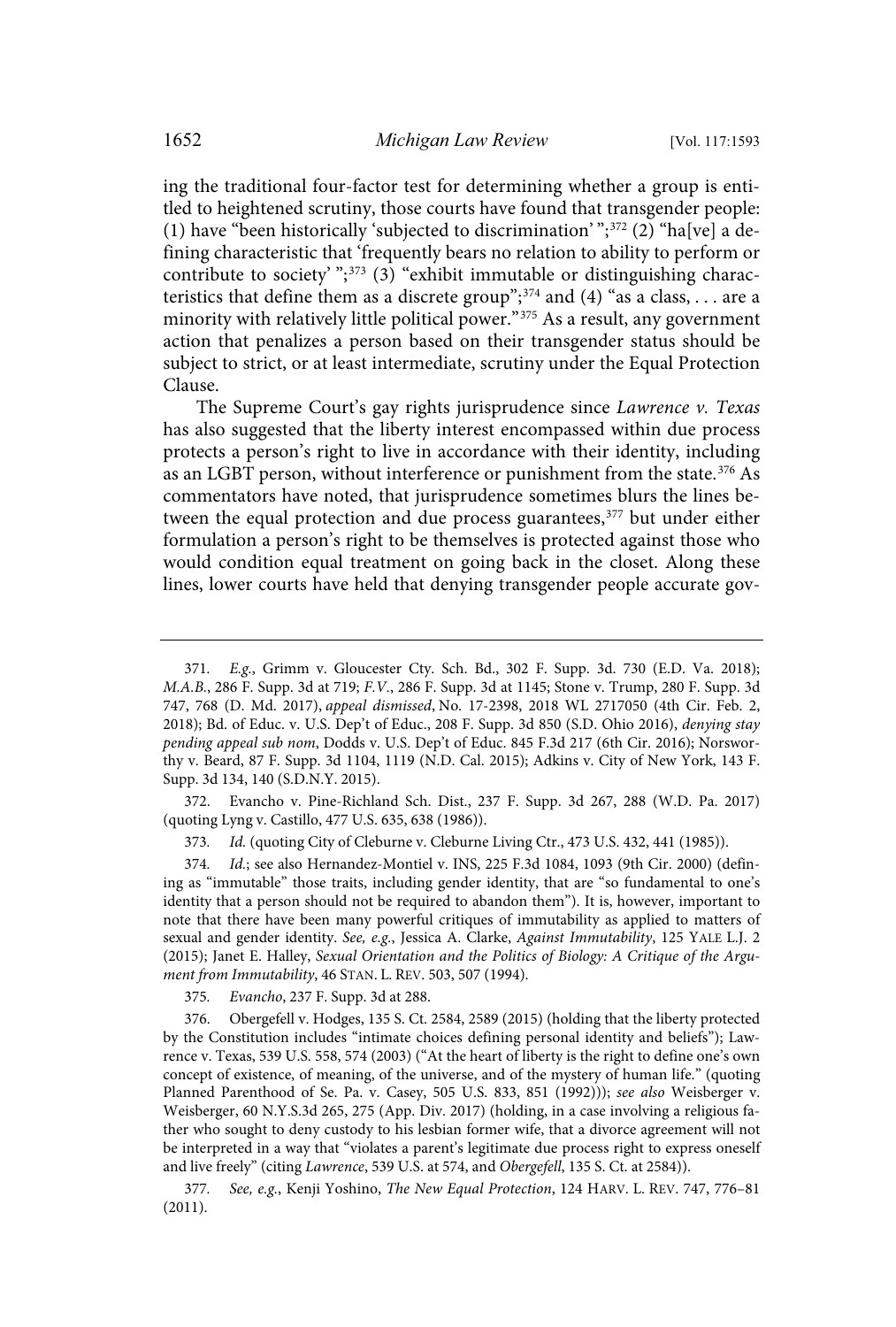ernment-issued IDs impermissibly restricts their due process rights to privacy and autonomy.<sup>378</sup> Moreover, limiting a trans person's ability to live in accordance with their gender identity may also infringe the First Amendment right to expression.<sup>379</sup>

Considering a parent's transgender status or gender expression in a custody determination thus raises serious constitutional concerns. Regardless of the level of scrutiny that courts ultimately agree transgender people are entitled to, it is clear, to us, that relying on a parent's gender identity or expression to deny or limit custody or visitation cannot pass constitutional muster.<sup>380</sup> The intermediate scrutiny test demands "an 'exceedingly persuasive justification'" for discrimination based on gender.<sup>381</sup> Under the strict scrutiny test, the fit between means and ends must be even tighter; the discrimination must be "necessary" to the accomplishment of the government's goal.<sup>382</sup>

In Palmore v. Sidoti, the Supreme Court held that the goal of granting custody based on a child's best interests is "indisputably a substantial governmental interest" under the equal protection analysis.<sup>383</sup> Nonetheless, the Court concluded that the lower court's ruling—denying custody to a white mother because she was living with a black man—was not permissible.<sup>384</sup> The Court reached this conclusion despite its acknowledgment that a child living in a mixed-race household might face disapproval from others in the community and that such bias could subject the child to harmful pressures and stresses that would not exist if the child were living with parents of the same race.<sup>385</sup> The Court concluded that while "[t]he Constitution cannot control such prejudices[,] . . . neither can it tolerate them. Private biases may be outside the reach of the law, but the law cannot, directly or indirectly, give them effect."<sup>386</sup>

380. Carlos A. Ball, Lesbian and Gay Families: Gender Nonconformity and the Implications of Difference, 31 CAP. U. L. REV. 691, 726–30 (2003); see Cohen, supra note 22, at 536, 556–57.

381. Sessions v. Morales-Santana, 137 S. Ct. 1678, 1690 (2017) (quoting United States v. Virginia, 518 U.S. 515, 533 (1996)).

382 . See Palmore v. Sidoti, 466 U.S. 429, 432–33 (1984).

- 384. *Id.* at 431-33.
- 385. *Id.* at 433.

<sup>378.</sup> Arroyo Gonzalez v. Rossello Nevares, 305 F. Supp. 3d 327, 333 (D.P.R. 2018); Love v. Johnson, 146 F. Supp. 3d 848, 856 (E.D. Mich. 2015); see also Beatie v. Beatie, 333 P.3d 754, 759 n.10 (Ariz. Ct. App. 2014) (noting that barring a transgender man from legal gender change because he had previously given birth would violate the fundamental right to procreation).

<sup>379.</sup> See, e.g., Karnoski v. Trump, No. C17-1297-MJP, 2017 WL 6311305, at \*9 (W.D. Wash. Dec. 11, 2017) (granting preliminary injunction of President Trump's ban on open military service by transgender people, on First Amendment grounds), stay granted, No. 18A625, 2019 WL 271944 (U.S. Jan. 22, 2019).

<sup>383.</sup> *Id.* at 433.

<sup>386.</sup> Id. It is important to note however, that *Palmore's* observations have not always been followed. In powerful work, Katie Eyer and Melissa Murray (among others) have shown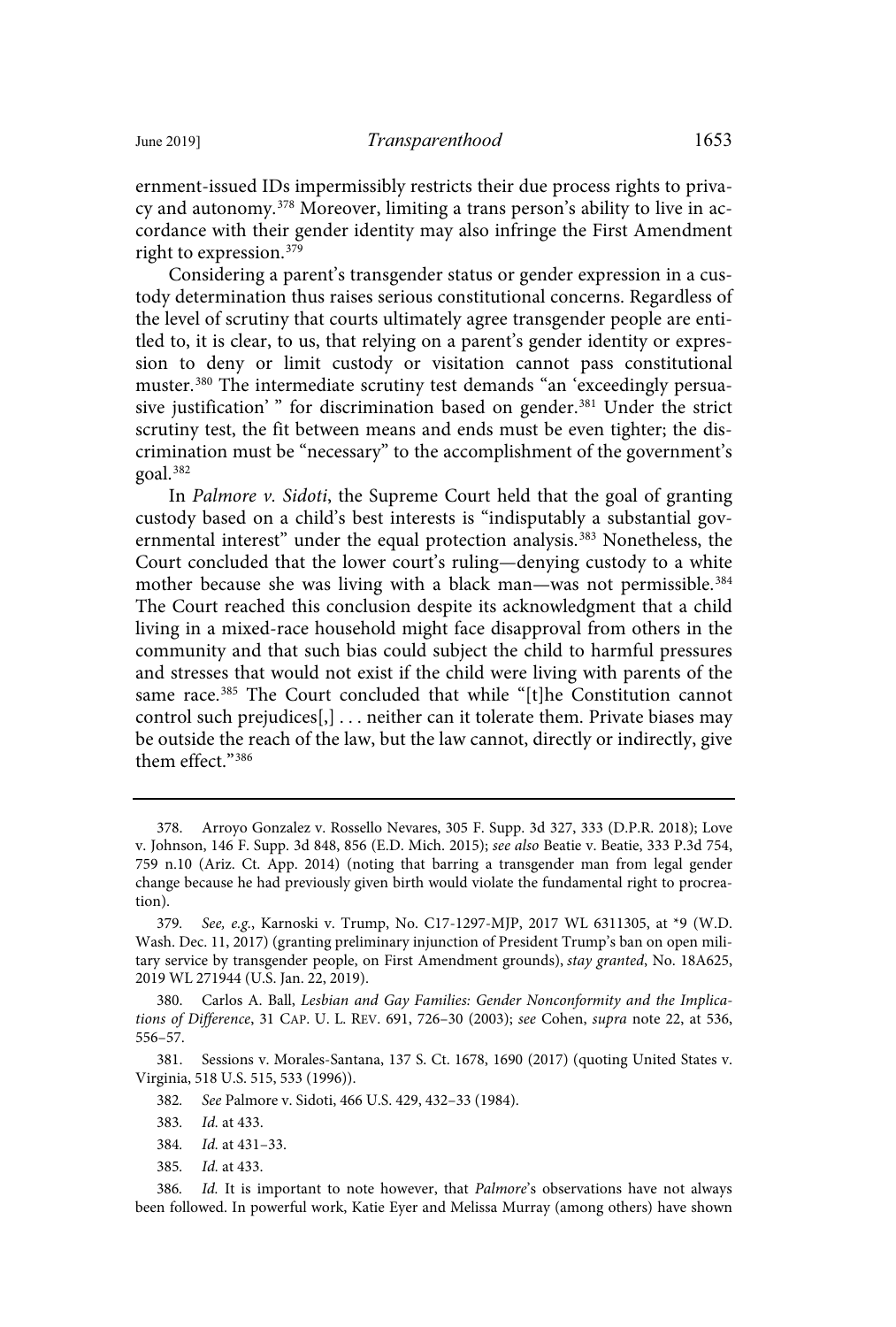Even under intermediate scrutiny, a court would have to show an "exceedingly persuasive justification" for relying on a parent's transgender status to deny custody or visitation. Generalizations and stereotypes about transgender people, or fears stemming from the biases of others, cannot plausibly justify making custody decisions on any basis other than a person's ability to be a good parent.<sup>387</sup>

In fact, because of the danger that bias can infect and undermine a decisionmaker's ability to effectively focus on the child's ultimate long-term interest, allowing courts to consider a parent's transgender status should fail even the rational basis test. Under any standard, considering a parent's transgender status in custody cases should be constitutionally impermissible.

# B. Policy Interests

As compelling as the constitutional arguments may be, in practice, courts often seem unpersuaded by such considerations in custody decisions outside the narrow area of racial discrimination.<sup>388</sup> In the more than thirty years since the Supreme Court's decision in Palmore, the Court has not expanded that holding to prohibit or limit consideration of characteristics other than race, even though the consideration of those characteristics carries a similar risk of being influenced by impermissible bias. In the absence of such an unmistakable prohibition, as other scholars have noted, courts generally give little weight to constitutional considerations in custody determinations.<sup>389</sup> While decisions may give a passing nod to the rights of parents, in practice, judges tend to conclude that their own perception of the child's best interest outweighs just about any other consideration, even a serious infringement of a parent's constitutional rights.<sup>390</sup>

that, at times, race has been considered in decisionmaking regarding the family. See, e.g., Katie Eyer, Constitutional Colorblindness and the Family, 162 U. PA. L. REV. 537 (2014); Melissa Murray, Loving's Legacy: Decriminalization and the Regulation of Sex and Sexuality, 86 FORDHAM L. REV. 2671 (2018).

<sup>387.</sup> Cf. Caban v. Mohammed, 441 U.S. 380, 394 (1979) (holding that generalizations about unwed fathers cannot justify discrimination).

<sup>388.</sup> See Polikoff, supra note 135, at 229 (concluding that, in general, "when a child's heterosexual parent has challenged the exercise of custody or visitation by a parent who has come out as gay or lesbian, the gay or lesbian parent's assertion of a constitutional right has amounted to nothing").

<sup>389.</sup> See id. at 228-29.

<sup>390.</sup> See, e.g., Tipsword v. Tipsword, No. 1 CA-CV 12-0066, 2013 WL 1320444, at \*2 (Ariz. Ct. App. Apr. 2, 2013) (holding that "a parent's conduct attendant to his or her gender transition [that] harms the parent-child relationship" is a legitimate consideration, and denying custody to the transgender parent, despite recognizing that the Constitution forbids consideration of "societal prejudice" relating to a parent's transgender status). But see, e.g., Maxwell v. Maxwell, 382 S.W.3d 892, 899 (Ky. Ct. App. 2012) (holding that the trial court violated a lesbian mother's "due process, equal protection, and fundamental right to parent her children" when it relied on her sexual orientation as a "determinative factor" in awarding sole custody to the father).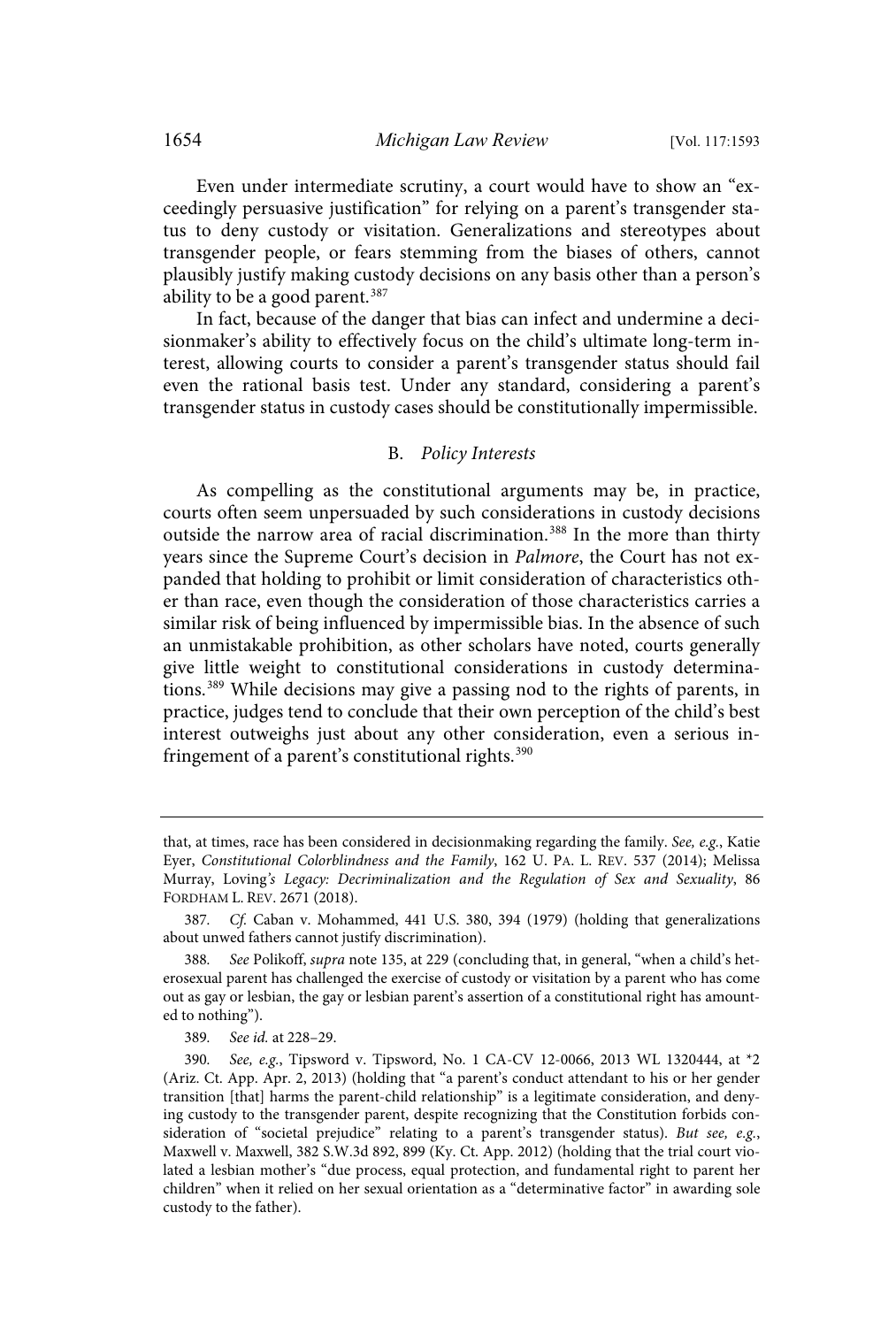Fortunately, the Constitution isn't the only limiting principle when it comes to custody decisionmaking. In fact, the factors that courts already consider as part of the best interest analysis—that is, children's own interests—also support such a limitation. We argue that courts and legislatures seeking to promote children's best interests should prioritize the maintenance of parent–child bonds, which is undoubtedly in the child's own interests regardless of a parent's gender identity or expression.

As discussed in Part I, the reality is that hundreds of thousands of transgender people across the United States and the world are living in families and raising children related by blood, adoption, or other forms of formal and informal kinship.<sup>391</sup> Any approach should be grounded in that reality and not in fears that are based on the inaccurate perception that a transgender parent is *sui generis* or even an impossibility.<sup>392</sup>

We propose centering two policy goals that we contend are undeniably supported by the social science evidence.<sup>393</sup> The first is that children are generally best off when they are supported in maintaining close relationships with the adults they know as their parents.<sup>394</sup> This interest is reflected in virtually all statutes listing factors to be considered in determining custody and parenting time arrangements.<sup>395</sup> Many states have even adopted so-called "friendly parent" provisions that call on courts to consider "[w]hich parent is more likely to allow the child frequent, meaningful and continuing contact with the other parent"<sup>396</sup> (although those have faced scrutiny in recent years by domestic violence advocates as going too far in restricting the ability of a battered spouse to protect a child from an abusive parent).<sup>397</sup>

The second is that transgender people (like all people) are generally best off when they don't have to hide or feel ashamed of who they are; that is, when they are supported in transitioning to be able to live consistent with their gender identity. Research shows that transition is the most effective—

<sup>391.</sup> See JAMES ET AL., supra note 41, at 68; STOTZER ET AL., supra note 22, at 2-5.

<sup>392.</sup> See Blew v. Verta, 617 A.2d 31, 36 (Pa. Super. Ct. 1992) (quoting Nancy D. Polikoff, This Child Does Have Two Mothers: Redefining Parenthood to Meet the Needs of Children in Lesbian-Mother and Other Nontraditional Families, 78 GEO. L.J. 459, 469 (1990)) (holding that courts should not "perpetuate the fiction of family homogeneity at the expense of the children whose reality does not fit this form").

Courts and legislatures properly consider social science research as part of the broad range of materials that can be relevant to determining what decision is likely to lead to the best developmental outcome for a child. See, e.g., Martha L. Fineman & Anne Opie, The Uses of Social Science Data in Legal Policymaking: Custody Determinations at Divorce, 1987 WIS. L. REV. 107 (1987) (critiquing what the authors view as overreliance on such data).

<sup>394.</sup> Catherine M. Lee & Karen A. Bax, Children's Reactions to Parental Separation and Divorce, 5 PAEDIATRICS & CHILD HEALTH 217 (2000).

<sup>395.</sup> See Michael S. Wald, Adults' Sexual Orientation and State Determinations Regarding Placement of Children, 40 FAM. L.Q. 381, 424 (2006).

<sup>396.</sup> ARIZ. REV. STAT. ANN. § 25-403(A)(6) (2017).

<sup>397.</sup> See Elrod & Dale, supra note 128, at 394-96.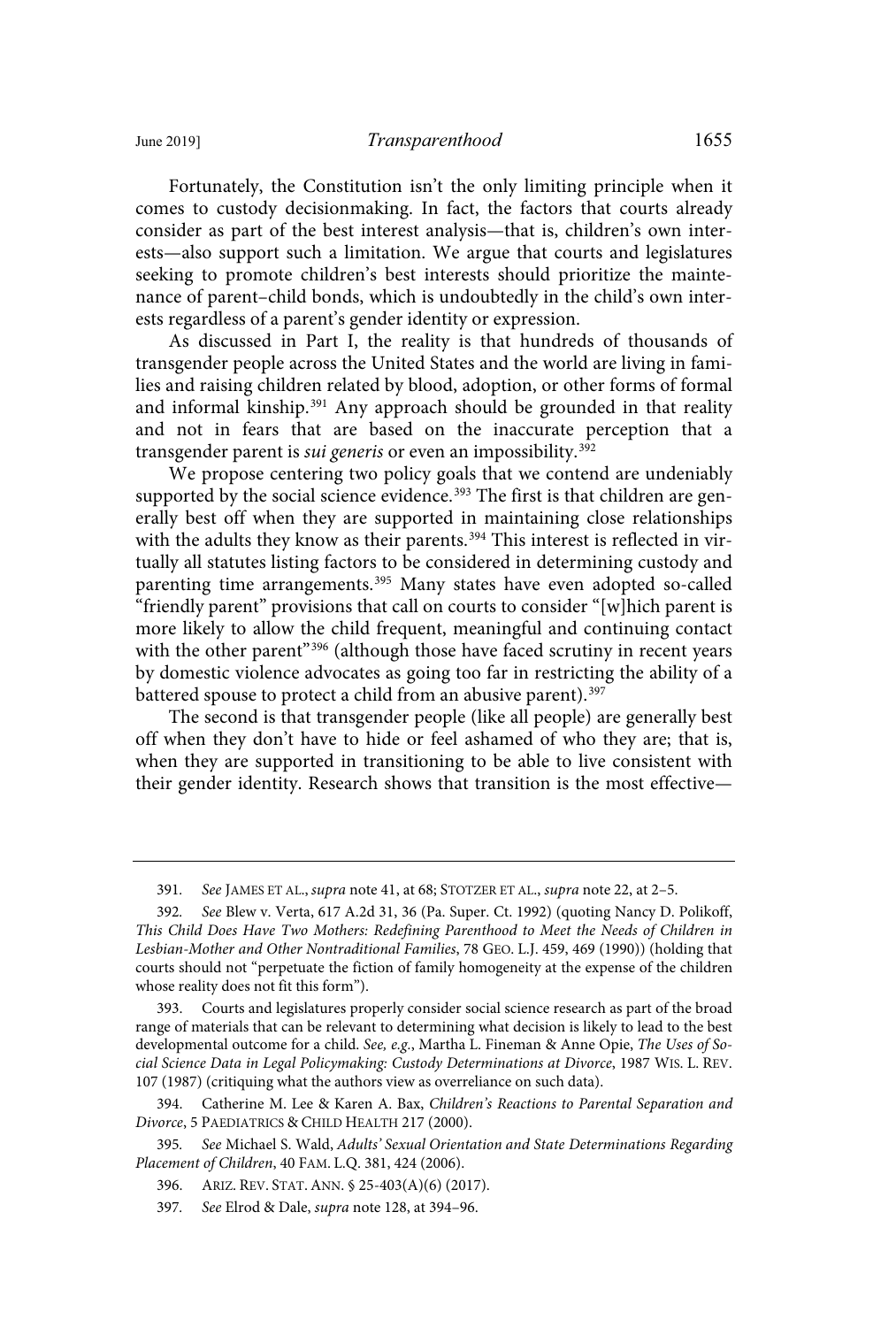indeed, the only effective—treatment for gender dysphoria.<sup>398</sup> Similarly, maintaining close family relationships can be a critical factor in the wellbeing of transgender people, as family rejection is tied to a host of negative consequences.<sup>399</sup>

For families with transgender parents, those two goals fit neatly together: when parents are given the freedom to live in accordance with who they are, they are happier and healthier. It hardly requires research to recognize that happier and healthier parents are better for kids. If we are to prioritize the well-established principle of maintaining children's relationships with parental figures, we should do whatever we can to give those adults the support they need to be the happiest and healthiest parents they can be. That will ultimately serve the best interest of that child and all the other children living in families that include a transgender person. Those children deserve to live free of stigma and fear, too.<sup>400</sup>

A rule that disallows consideration of a parent's gender identity or expression is the only approach that meets both of those goals, ensuring that children have permanent relationships with adults who are well equipped to love and support them. Conversely, an approach that grants courts unfettered discretion to consider factors based in bias thinly disguised as neutrality is likely to incentivize patently harmful results: emboldening nontransgender parents experiencing normal tension post-breakup to seize on a former partner's trans status as an opportunity to wrest sole control away from the other parent; encouraging trans parents to live in secrecy or postpone transition for fear of losing their children; and, ironically, increasing the stigma and fear associated with having a transgender parent, to the detriment of both the parent and the child, and to the benefit of no one.<sup>401</sup>

Constitutional arguments are not the only avenue, therefore, to achieve the goal we argue should be prioritized. The ordinary best interest analysis can itself, in theory, protect and support the ability of a child to maintain a relationship with a transgender parent. For consideration of illegitimate factors ultimately undermines the best interests of a child with a transgender parent.

<sup>398.</sup> See Bd. of Trs., Am. Med. Ass'n, Conforming Birth Certificate Policies to Current Medical Standards for Transgender Patients, 163 AM. MED. ASS'N PROC. 95, 96 (2014).

<sup>399.</sup> JAMES ET AL., supra note 41, at 65.

<sup>400.</sup> Cf. United States v. Windsor, 133 S. Ct. 2675, 2694 (2013) (invalidating a federal law barring recognition of same-sex marriages because that law "tells those couples, and all the world, that their otherwise valid marriages are unworthy of federal recognition. . . . The differentiation demeans the couple . . . [a]nd it humiliates tens of thousands of children now being raised by same-sex couples. The law in question makes it even more difficult for the children to understand the integrity and closeness of their own family and its concord with other families in their community and in their daily lives.").

<sup>401.</sup> See Wald, *supra* note 395, at 424-25.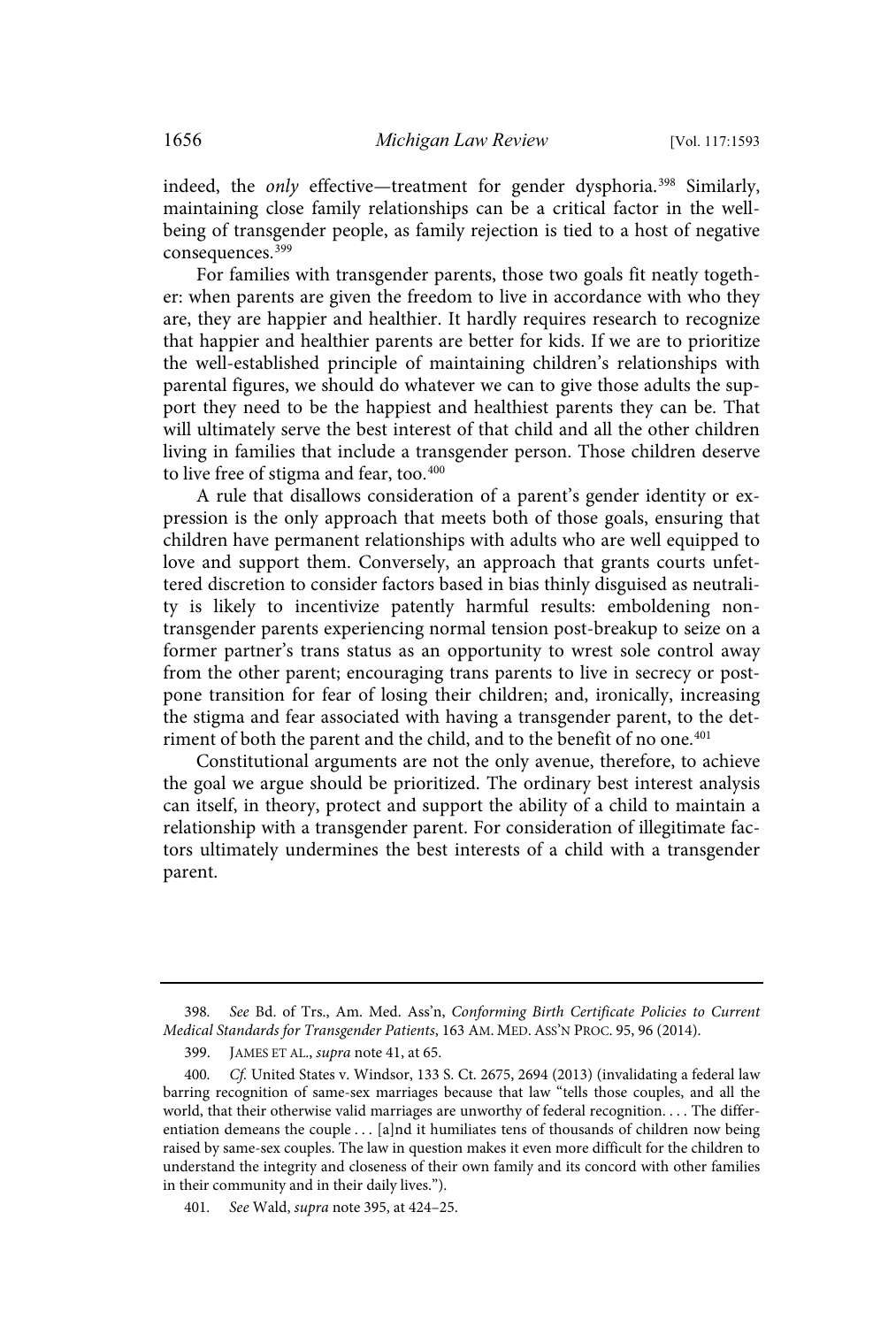### June 2019] *Transparenthood* 1657

### C. Limitations of the Nexus Test

In looking for possible rules that could be adopted to ensure that courts do not unfairly penalize transgender parents, the nexus test might seem an obvious candidate.<sup>402</sup> As discussed above, the nexus test was originally viewed as welcome progress from the older per se test that uniformly denied custody to LGBT parents.<sup>403</sup> And it has often served its purpose, providing a framework for courts to appropriately reject efforts to remove a child from the custody of a trans or gay parent.

For example, in Christian v. Randall, the Colorado Court of Appeals overturned a lower court decision that had taken away custody from a transgender parent who had transitioned to male.<sup>404</sup> The appeals court noted that the evidence below showed "that the children were happy, healthy, welladjusted children who were doing well in school and who were active in community activities."<sup>405</sup> There was zero evidence that the home environment "endangered the children's physical health or impaired their emotional development."<sup>406</sup>

Nonetheless, the trial judge had ruled that the children should be removed, basing its decision "solely on th[e] ground" that the parent was "going through a transsexual change."<sup>407</sup> The appellate court held that the lower court's decision violated the state statute that codified a version of the nexus test, which provided that, in determining best interests, "[t]he court shall not consider conduct of a proposed custodian that does not affect his relationship with the child."<sup>408</sup> Since the record indicated that the parent's transgender status "did not adversely affect respondent's relationship with the children nor impair their emotional development," the decision to change custody was overturned.<sup>409</sup> Indeed, Christian serves as an early and powerful reminder that it is possible for courts to look beyond the issue of transition and to focus primarily on questions of parenting instead.

In other cases, however, even when courts purport to apply the nexus test, they actually apply that test in a distorted fashion to justify the exact same outcome as a blanket ban: denying an LGBT parent custody of their

<sup>402.</sup> See, e.g., Chang, supra note 22, at 697 (arguing that "a parent's gender status should be merely one of many factors to be balanced—not the ultimate determinant"); Carter, supra note 22, at 235 (arguing that "the most important issue" for courts in cases involving transgender parents and child custody is "[e]valuation of the effect of a parent's gender identity upon a child," rather than the parent's gender identity alone).

<sup>403.</sup> See supra Section II.B.

<sup>404. 516</sup> P.2d 132, 132 (Colo. App. 1973). For a longer discussion of this case, see BALL, supra note 22, at 193–95.

<sup>405</sup> . Christian, 516 P.2d at 133.

 $406.$   $Id.$ 

<sup>407.</sup> *Id.* at 134.

<sup>408.</sup> Id. (emphasis added) (quoting Uniform Dissolution of Marriage Act, ch. 130, § 46-1-24(2), 1971 Colo. Sess. Laws 520, 530).

<sup>409.</sup> Id.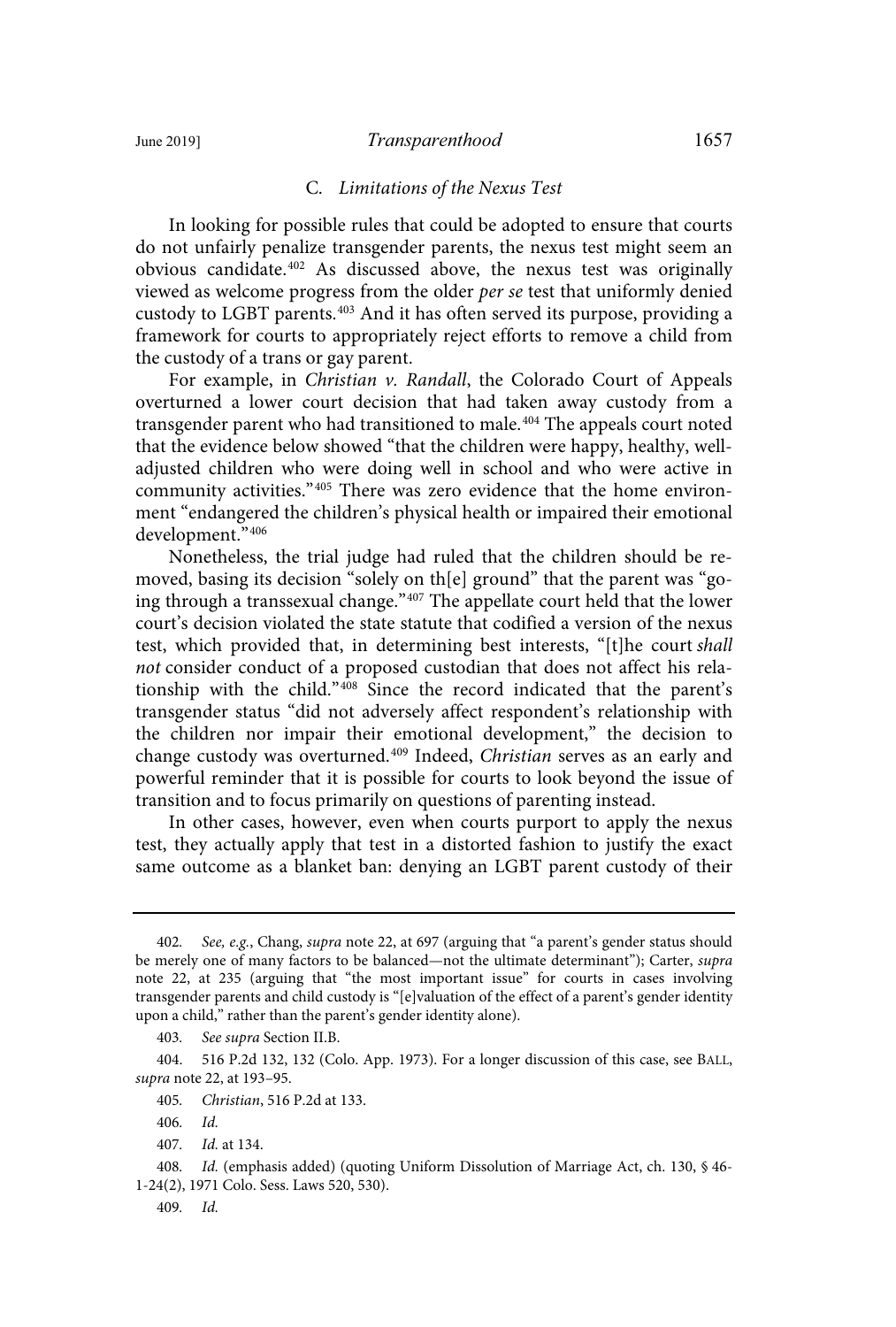child based only on fears and stereotypes tied directly to the parent's status. As noted in Section III.B, potential harms that have been found sufficient to justify ending or limiting a transgender parent's contact with a child under a purported nexus test include the fear of contagion of gender nonconformity;<sup>410</sup> the parent's exercise of the supposedly-volitional "choice" to transition or express their gender, including presumptions of selfishness<sup>411</sup> and distraction;<sup>412</sup> a presumption of instability;<sup>413</sup> the specter of an inherent connection to sexuality;<sup>414</sup> a child's (potential) anxiety around transition and loss;<sup>415</sup> and the risk of stigma from being associated with a trans person.<sup>416</sup> While those harms were previously recited in support of a per se rule, once that kind of blanket rule fell out of fashion, they were simply repackaged as an acceptable part of the analysis under the nexus test.

Indeed, in the case of Suzanne Daly, the Nevada Supreme Court purported to apply a version of the nexus test to uphold the termination of the transgender parent's rights based on the lower court's specific factual findings formed by its "careful[] consider[ation] [of] the record."<sup>417</sup> That supposedly objective review of the evidence "found abandonment and risk of serious mental and emotional harm" and compelled the conclusion that Suzanne was "a selfish person whose own needs, desires and wishes were paramount and were indulged without regard to their impact" on her child.<sup>418</sup> As discussed in Part III, closer inspection reveals that those conclusions, supposedly based in record evidence, were in fact a barely disguised stand-in for Suzanne's trans status.

Scholars like Michael Wald and Nancy Polikoff have criticized the nexus test as applied to cases involving lesbian, gay, or bisexual parents or parents who live with an unmarried partner.<sup>419</sup> While the test is certainly an improvement on a per se prohibition or presumption of unfitness, Wald and Polikoff point out that the nexus test is unnecessary to advance any reasonable goals and may even contribute to significant harm.<sup>420</sup> As Polikoff ex-

414. Cisek v. Cisek, No. 80 C.A. 113, 1982 WL 6161, at \*2 (Ohio Ct. App. July 20, 1982).

415. M.B. v. D.W., 236 S.W.3d 31, 35–36 (Ky. Ct. App. 2007).

 $416.$ 

417. Daly v. Daly, 715 P.2d 56, 59 (Nev. 1986).

418. Id.

419. Polikoff, supra note 135, at 237; Wald, supra note 395, at 427.

<sup>410.</sup> B. v. B., 585 N.Y.S.2d 65, 66 (App. Div. 1992) (denying overnight visitation to crossdressing father due to concerns about its effect on the "impressionable" five-year-old child).

<sup>411.</sup> Daly v. Daly, 715 P.2d 56, 59 (Nev. 1986).

<sup>412.</sup> Tipsword v. Tipsword, No. 1 CA-CV 12-0066, 2013 WL 1320444, at \*3 (Ariz. Ct. App. Apr. 2, 2013).

<sup>413.</sup> Magnuson v. Magnuson, 170 P.3d 65, 66–67 (Wash. Ct. App. 2007). For a longer discussion of this case, see BALL, supra note 22 at 195–97 ("[D]espite the appellate court's protestations to the contrary, it ended up essentially applying a per se standard by approving the lower court's view that the mere decision to transition . . . constituted evidence of parental instability.").

<sup>420.</sup> Polikoff, supra note 135, at 237; Wald, supra note 395, at 427.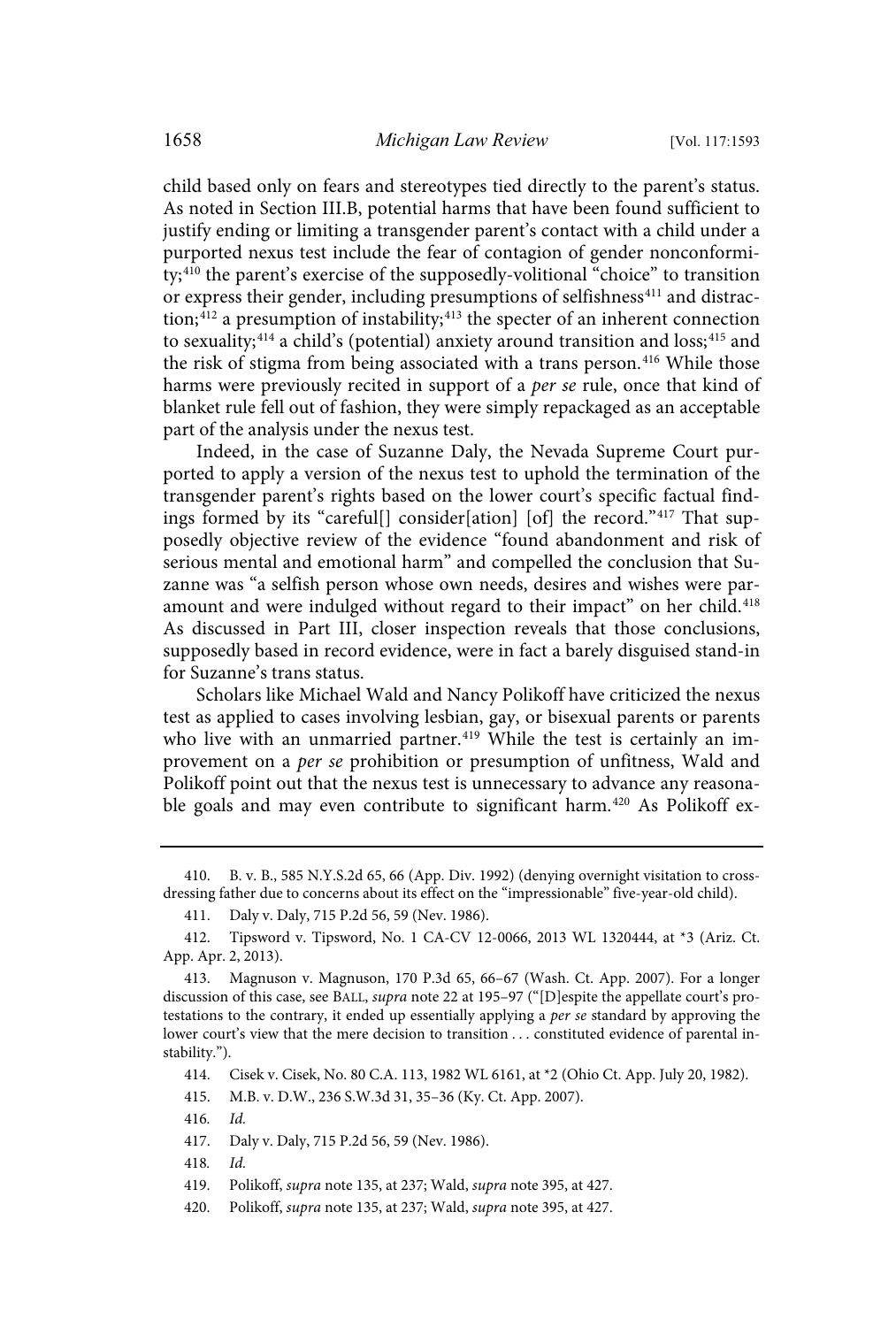plains, the fundamental premise of the nexus test is mistaken, because "a parent's sexual orientation, in and of itself, can never have an adverse impact on a child."<sup>421</sup> Any parent, including a gay or lesbian parent, might fall short:

A parent might not pay sufficient attention to a child's needs and feelings or might choose a new partner who treats a child poorly. These could have an adverse impact on the child. But neither has anything to do with whether the parent is gay or straight, married or not.<sup>422</sup>

Polikoff asserts that courts have ample authority to identify and prevent potential harm to children whenever they see it, within their existing general authority to protect the best interests of children, without the need to resort to referencing a parent's sexual orientation or the nonmarital character of the parents' relationship.<sup>423</sup>

Such plain logic makes clear that a special nexus test for unpopular parental characteristics is unnecessary surplusage. Worse still, Wald and Polikoff each point out ways that the nexus test is in fact harmful. Wald makes an exhaustive study of social science research and concludes that "it is almost always detrimental to children if decisionmakers consider an adult's sexual orientation when making placement decisions."<sup>424</sup> Yet, as Polikoff explains, the nexus test by its very framing "implies that a child might be uniquely harmed because a parent is gay or lesbian."<sup>425</sup> Such a rule singles out sexual orientation, or gender identity, "as though that factor requires special monitoring by a court,"<sup>426</sup> which it does not, and essentially invites courts to look closer for possible signs of harm.

As discussed, courts regularly misuse the nexus test to deny custody or visitation to LGBT parents by relying on supposedly neutral factors, such as the risk of stigma, that are in fact stand-ins for LGBT status *per se*.<sup>427</sup> Beyond the obvious unfairness of that type of discrimination to transgender parents and children of transgender parents, which is worthy of serious consideration by courts and legislatures,<sup>428</sup> Wald identifies a number of other negative policy outcomes that necessarily result from such a regime. For example, by setting out the possibility of a public spectacle that would drag the child into the conflict and force them to take sides, such a rule incentivizes the non-LGBT parent to bargain aggressively for restrictions on the other parent's

425. Polikoff, supra note 135, at 238–39.

<sup>421.</sup> Polikoff, supra note 135, at 237.

 $422.$  *Id.* 

<sup>423.</sup> See id.

<sup>424.</sup> Wald, supra note 395, at 383.

<sup>426.</sup> Id. at 238; see also Kim, supra note 133, at 58 (explaining how the nexus test "projects the message that the sexuality of sexually nonconforming parents requires special scrutiny").

<sup>427.</sup> See, e.g., S.E.G. v. R.A.G., 735 S.W.2d 164, 166 (Mo. Ct. App. 1987).

<sup>428.</sup> Wald, supra note 395, at 409–10.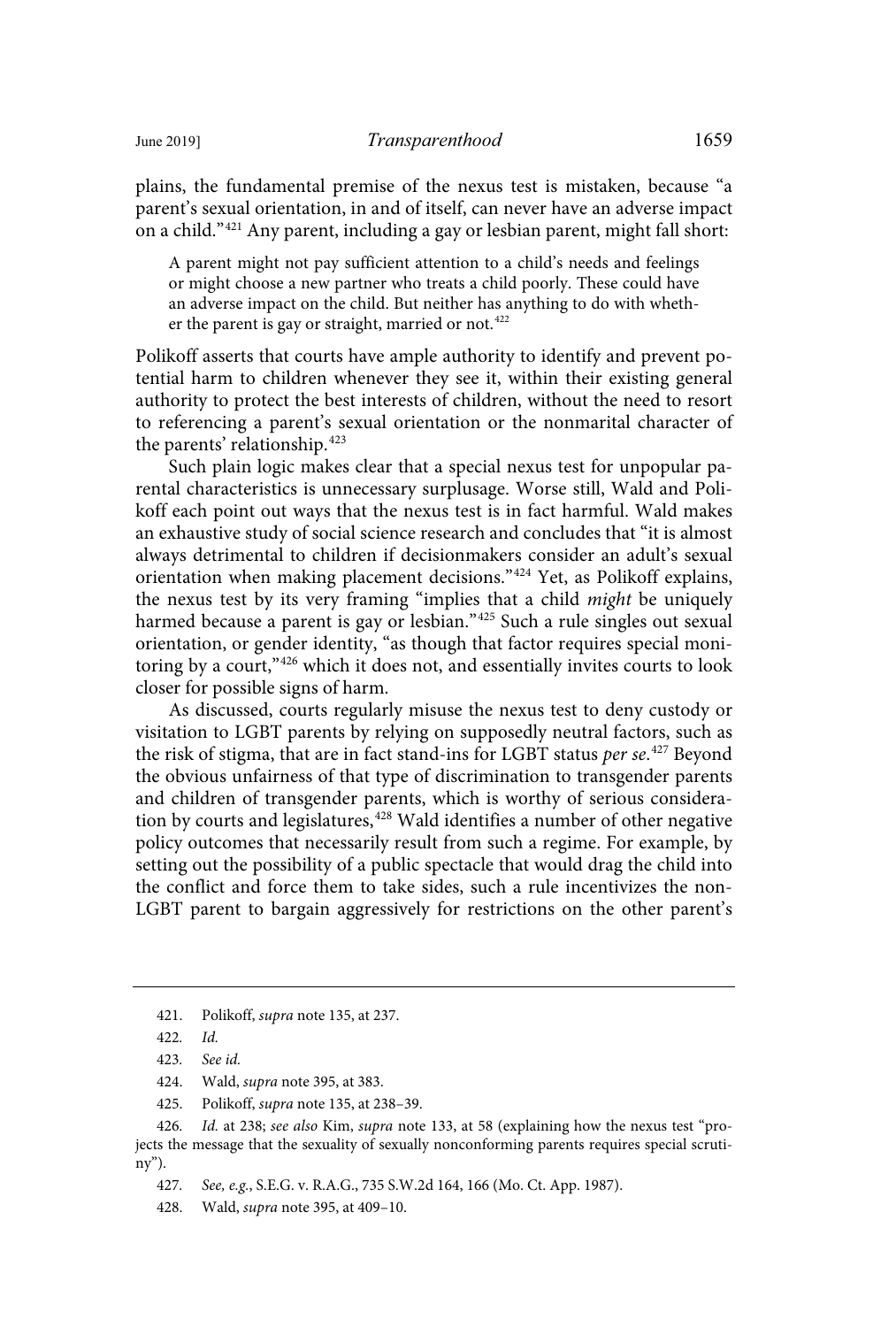quality or quantity of time with the child,<sup>429</sup> or instead to take the chance of pressuring a child to take a side in the conflict, knowing that they have a higher possibility of succeeding based on a court's potential bias against the other parent.<sup>430</sup> This risk is a particular concern in cases involving a breakup between an LGBT and a non-LGBT parent, where deep conflict may be especially prevalent due to highly negative feelings of abandonment, betrayal, and embarrassment that the non-LGBT parent might have in connection with the newly revealed sexual orientation or gender identity of their former partner.<sup>431</sup>

More fundamentally, Wald points out that the nexus test simply provides an insufficient bulwark against bias infiltrating decisionmaking in cases involving LGBT parents, which leads to bad decisions for children. When judges are focused on irrelevant characteristics, like the morality or presumed inherent harm from a parent's identity, it is likely that they will ignore or place incorrect weight on the other factors that are of genuine importance to the child's well-being.<sup>432</sup> Wald notes the overwhelming research concluding that the most critical predictive factor for the child's wellbeing is the nature of the child's relationship with each parent.<sup>433</sup> It is therefore essential for courts to maintain focus on that relationship in all decisions involving custody of a child.<sup>434</sup>

- 431. Wald, supra note 395, at 424–26.
- 432. *Id.* at 425.

<sup>429.</sup> Id. at 424 (citing Mnookin & Kornhauser, *supra* note 121). One illustration of this type of bargaining is seen in the 2015 film Carol and the 1952 novel it is based on, The Price of Salt. Carol, a mother going through a divorce, knows that she will lose custody of her young daughter if her husband informs the court of her sexual relationship with another woman. She therefore agrees to give him full custody and to receive severely restricted supervised visitation ("she can come and visit me a couple of afternoons a year"), knowing that is the best outcome she can hope for. Today this penalty strikes audiences as shocking; in 1952 it was a standard (indeed, mild) consequence for a character's unrepentant queerness. PATRICIA HIGHSMITH [CLAIRE MORGAN], THE PRICE OF SALT (Leslie Parr ed., Arno Press Inc. 1975) (1952).

<sup>430.</sup> Wald, supra note 395, at 424, 426, 427; see, e.g., Johnson v. Schlotman, 502 N.W.2d 831, 834–35 (N.D. 1993) (declining to overturn a lower court's denial of custody to the lesbian mother because, while recognizing that a parent has a duty not to intentionally alienate a child from the other parent, the court determined that the father's assertion to the children that homosexuality is deviant and not to be tolerated was not relevant, since homophobic views are widespread in society).

<sup>433.</sup> Id. at 428 (citing a panel of the leading national experts on child custody that concluded that "a parent's competence to provide a child all the food, clothing, shelter, and physical, educational, and emotional nurturance a child needs cannot possibly be measured by the parent's sexual practices or gender preferences" and that "how the parent deals with the child is all that matters" (quoting NAT'L INTERDISCIPLINARY COLLOQUIUM ON CHILD CUSTODY LAW, LEGAL AND MENTAL HEALTH PERSPECTIVES ON CHILD CUSTODY LAW: A DESKBOOK FOR JUDGES § 3:8 (Robert J. Levy ed., 1998))).

<sup>434.</sup> *Id.* at 425.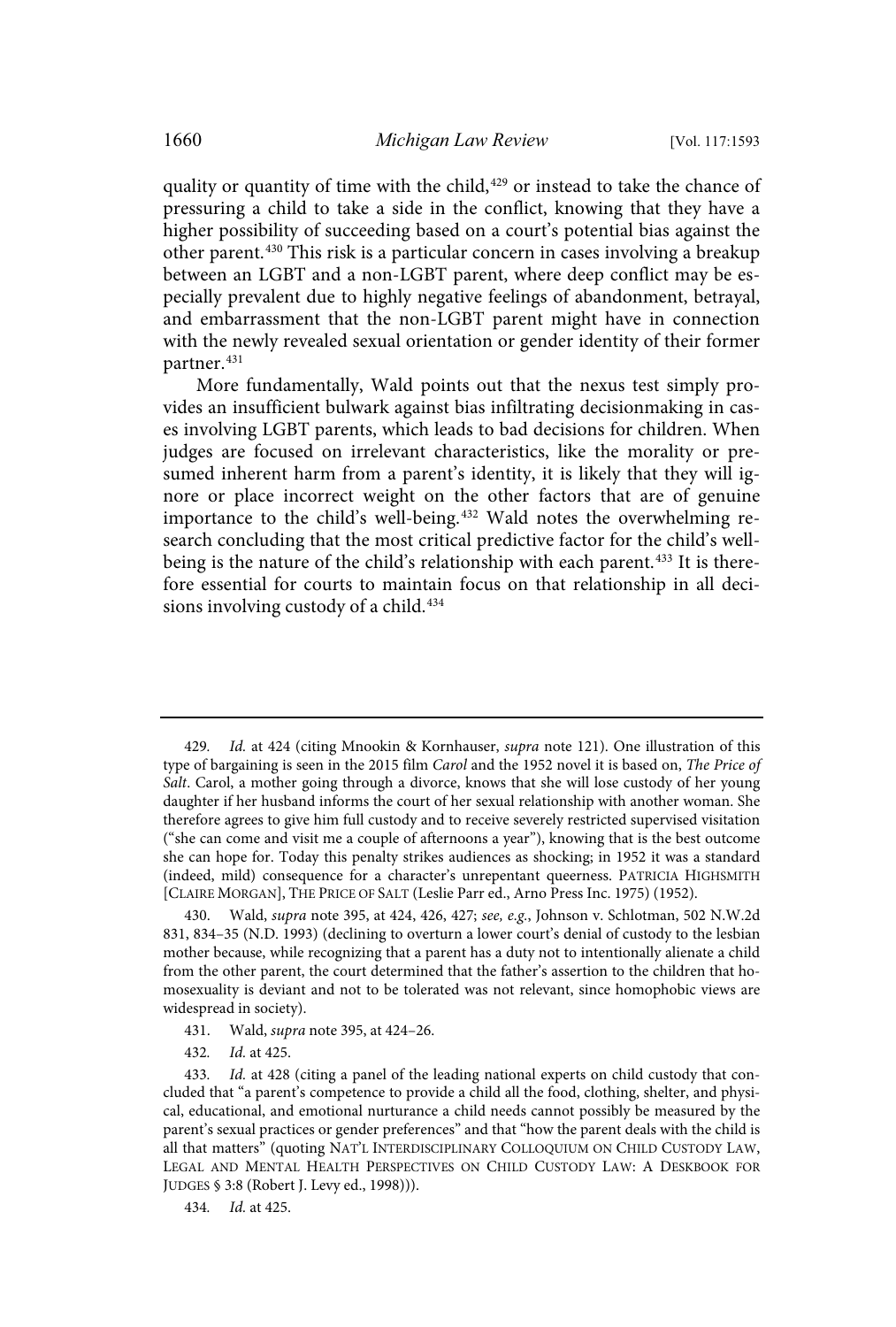# D. Beyond the Nexus Test: Bar Any Consideration of a Parent's Status or Related Factors

We have now identified several approaches that are either outright harmful (i.e., a per se ban or presumption of unfitness) or that, while wellintended, can have serious unintended harmful consequences (i.e., the nexus test). What other options might there be to more effectively guide or limit courts when considering custody determinations where one parent is transgender or gender nonconforming?

The most thoughtful recent court decisions considering cases involving LGB parents have emphasized the importance of "neutrality" with respect to a parent's sexual orientation in a way that pushes the nexus test closer to the outright bar of *Palmore*.<sup>435</sup> For example, a 2017 decision, *In re Marriage of* Black, overturned a lower court decision that had given the father primary custody in part because the mother was a lesbian.<sup>436</sup> In that case, the lower court ruled that the father "is clearly the more stable parent" because he would maintain their strict religious upbringing, which would be in conflict with the mother's homosexuality.<sup>437</sup> The Washington Supreme Court held that this "reasoning unfairly punishes a parent . . . on the basis of her sexual orientation,"438 which it noted is constitutionally suspect.<sup>439</sup> Rather, the court held that "courts must remain neutral toward a parent's sexual orientation in order to ensure that custody decisions are based on the 'needs of the child rather than the sexual preferences of the parent.' "440

The state's high court found that the lower court's consideration of factors connected to the mother's sexual orientation—including the possibility that the children would be uncomfortable with the mother's homosexuality and the risk that they could experience bullying as a result of the mother's relationship with a woman—was inappropriate and indicative of bias, citing

<sup>435.</sup> E.g., In re Marriage of Black, 392 P.3d 1041, 1050 (Wash. 2017) (holding that "courts must remain neutral toward a parent's sexual orientation in order to ensure that custody decisions are based on the 'needs of the child rather than the sexual preferences of the parent' " (quoting In re Marriage of Cabalquinto, 669 P.2d 886, 888 (Wash. 1983))); Weisberger v. Weisberger, 60 N.Y.S.3d 265, 273–74 (App. Div. 2017) ("[T]o the extent the mother's sexual orientation was raised at the hearing, we note that courts must remain neutral toward such matters." (citing Black, 392 P.3d at 1049–50)). Note, however, that courts have interpreted Palmore unevenly, at times taking race into account. See Murray, supra note 386, at 2691–93 (reaching this observation).

<sup>436. 392</sup> P.3d 1041.

<sup>437</sup> . Black, 392 P.3d at 1047.

<sup>438.</sup> *Id.* at 1050.

<sup>439.</sup> Id. at 1049 (citing Obergefell v. Hodges, 135 S. Ct. 2584 (2015), and SmithKline Beecham Corp. v. Abbott Labs., 740 F.3d 471 (9th Cir. 2014) (holding that sexual orientation classifications receive heightened scrutiny)).

<sup>440.</sup> Id. at 1050 (quoting In re Marriage of Cabalquinto, 669 P.2d 886 (Wash. 1983)). The court noted that Washington courts follow an analogous rule of "strict impartiality" in regard to parents' conflicting religious beliefs. Id.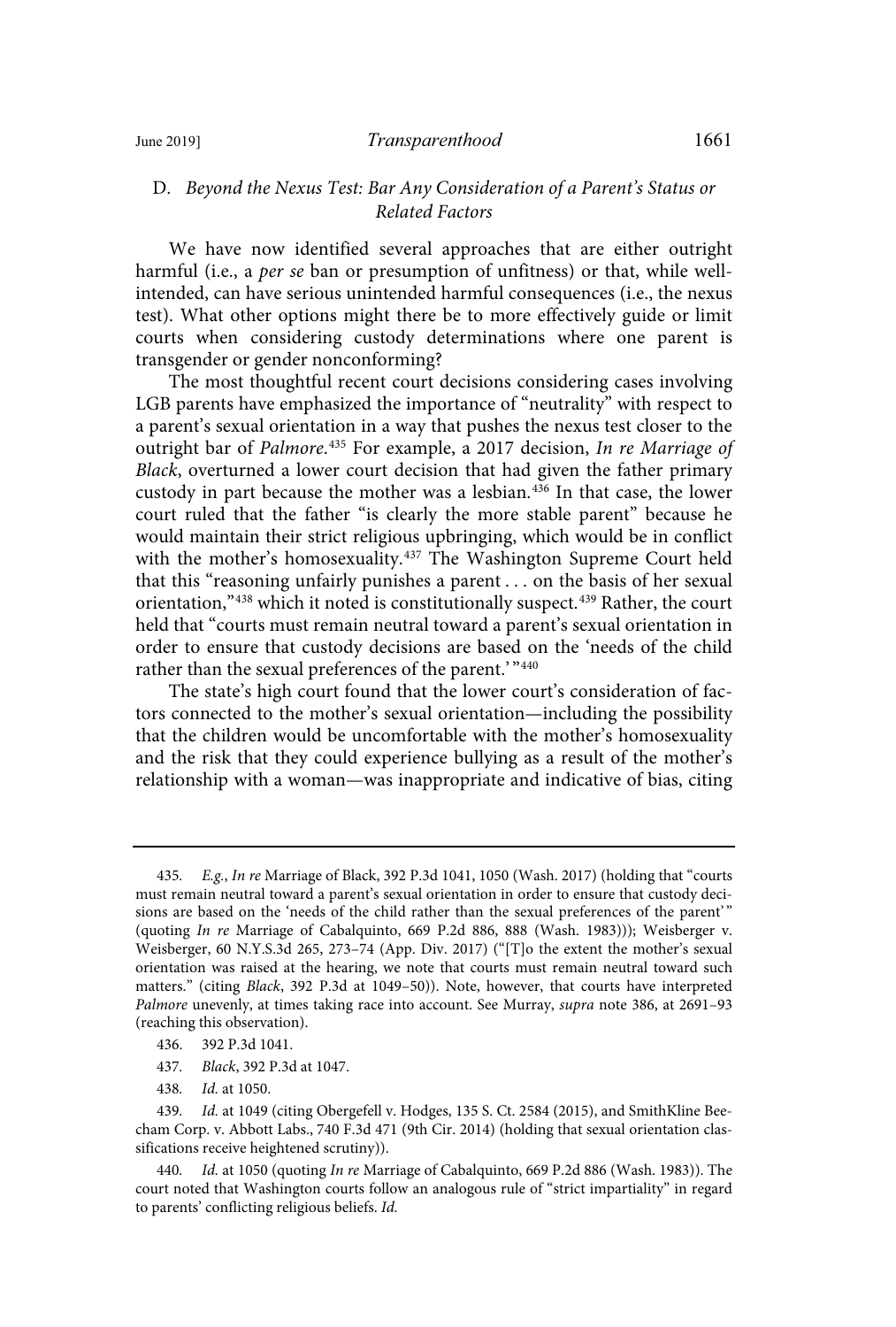Palmore.<sup>441</sup> The Washington Supreme Court acknowledged that under the nexus test, courts may consider a parent's sexual orientation where there is "an express showing of direct harm."<sup>442</sup> But it clarified that even under that test, any evidence that relies on an "assumption that a parent's sexual orientation is inherently harmful to his or her children" is not a valid factor for consideration because it is not in fact neutral.<sup>443</sup>

We believe that, even at its best, the nexus test is inherently flawed and confusing. Courts that seek to adhere to a standard of strict neutrality can still be misled under the nexus test by claims of harm that are in fact mere restatements of the parent's orientation. The most straightforward approach would be to simply prohibit courts from considering a parent's sexual orientation or transgender status. Carl Schneider, who has argued persuasively in defense of the broad discretion generally granted to courts under the best interest test, has noted that any danger of improper bias could most easily be addressed through "direct prohibitions" of consideration of particular factors, as in the prohibition of the consideration of race that the Supreme Court adopted in Palmore.<sup>444</sup> This is the basic approach proposed by Wald, who argues that in custody determinations, "a parent's sexual orientation should be irrelevant."<sup>445</sup> Polikoff adopts Wald's reasoning and goes slightly further, suggesting that courts should be barred entirely from considering the nonmarital nature of a parent's relationship.<sup>446</sup>

The American Law Institute (ALI) has already proposed something similar with respect to the sexual orientation of a parent. In its 2002 Principles of the Law of Family Dissolution, the ALI set forth a strict black-letter rule:

In issuing orders under this Chapter [concerning custody or visitation], the court should not consider any of the following factors: (a) the race or ethnicity of the child, a parent, or other member of the household; (b) the sex of a parent or the child;  $\dots$  [or] (d) the sexual orientation of a parent  $\dots$ .<sup>447</sup>

In the official comments, the ALI explains:

445. Wald, *supra* note 395, at 383. Wald's formulation would include the caveat that sexual orientation can be considered "where an older child indicates that the parent's sexual orientation is relevant to them," although that exception would also apply to any reasoning expressed by an older child, and it does not require a special "gay-only" exception. Id. at 383, 430. A better formulation of Wald's exception, then, would not even reference sexual orientation or gender identity, but simply would provide that an older child's wishes receive a certain level of deference.

446. Polikoff, supra note 135, at 237.

447. PRINCIPLES OF THE LAW OF FAMILY DISSOLUTION § 2.12(1) (AM. LAW INST. 2002).

<sup>441.</sup> *Id.* at 1051.

<sup>442.</sup> *Id.* at 1050.

<sup>443.</sup> *Id.* at 1050 n.9.

<sup>444.</sup> Schneider, supra note 117, at 2268, 2296; see also Jennifer Ann Drobac, Note, For the Sake of the Children: Court Consideration of Religion in Child Custody Cases, 50 STAN. L. REV. 1609, 1611–12 (1998) (applying Schneider's suggestion to propose barring courts from improperly considering a parent's religion).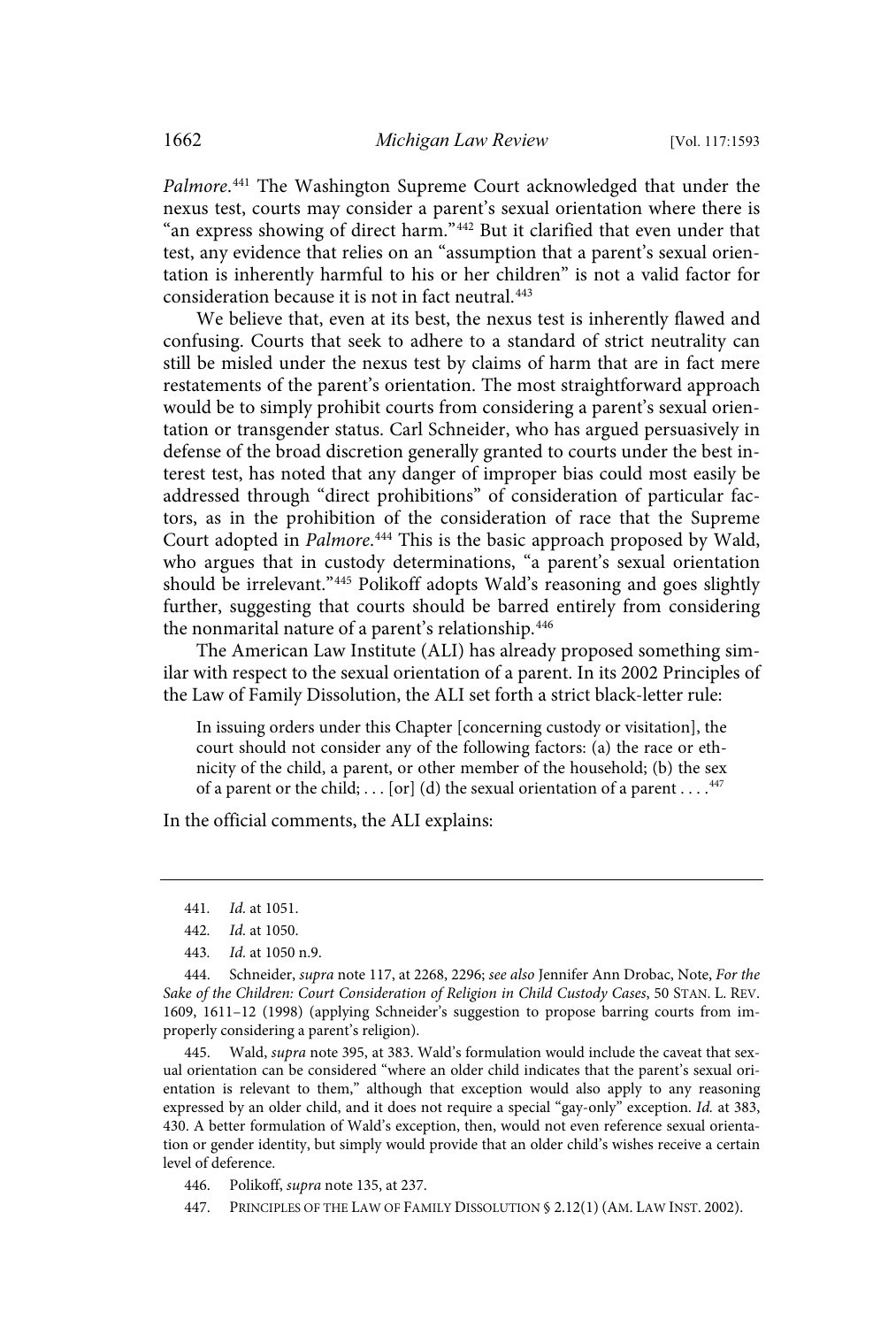All stereotypes should be avoided in decisionmaking under this Chapter, including those based on many factors not covered by this section such as disability, age, intelligence level, personality, and appearance. The section singles out race, ethnicity, sex, religion, sexual orientation, extramarital conduct, and financial circumstances because these factors historically have created the most troublesome distortions in judgments about what is best for a child, and thus require the greatest vigilance to avoid.<sup>448</sup>

As we have argued in this Article, a parent's gender identity or gender expression is well suited to be added to that list of forbidden factors in judicial decisionmaking about custody or visitation. As with other illegitimate considerations like race, ethnicity, sex, and sexual orientation, an outright prohibition is essential to get to the root of the problem because gender nonconformity has no relevance to a person's ability to be a good parent for a child. And yet because of continued widespread implicit bias, a high risk exists that courts will—intentionally or not—be swayed by such bias. The only sure way to guarantee that bias will not infect a decision is to prohibit consideration of a parental characteristic that in fact bears no relation to good parenting.<sup>449</sup>

It is true that in the nearly two decades since the ALI Principles were published, their impact has been surprisingly limited. No state has adopted any version of Section 2.12<sup>450</sup> (although, as noted earlier, Washington, D.C. does have a statute prohibiting courts from making decisions based solely on sexual orientation).<sup>451</sup> Some court decisions have acknowledged the ALI's recommendations, however,<sup>452</sup> and the recommendations may receive more attention as broader recognition of the humanity of LGBT people continues to grow.

Our proposal would go even further than the ALI's prohibition, though. Where the risk that bias will unintentionally and inappropriately seep into decisionmaking is so great, an even stricter guard is necessary: courts should also be expressly barred from considering specific illegitimate factors that are frequently used as stand-ins for transgender (or LGB) status. As discussed above, those include: the fear that a child will become gender nonconforming or gay;<sup>453</sup> the potential stigma of association with a trans person; the par-

- 450. See PRINCIPLES OF THE LAW OF FAMILY DISSOLUTION § 2.12 Reporter's Notes cmt. a.
- 451. D.C. CODE § 16–914(a)(1)(A) (2018).

452. E.g., Tipsword v. Tipsword, No. 1CA-CV-12-0066, 2013 WL 1320444, at \*2-3 (Ariz. Ct. App. Apr. 2, 2013) (citing the ALI Principles in acknowledging that "[t]he bare fact that a parent is transgender" is not a relevant consideration, but concluding that the transgender parent's "conduct" in relation to her transition was reason enough to deny her custody); Woods v. Ryan, 696 N.W.2d 508, 518 (N.D. 2005) (Maring, J., dissenting) (citing the ALI Principles in acknowledging that courts should not generally consider a parent's financial circumstances in custody decisions).

453. See, e.g., In re J.S. & C., 324 A.2d 90, 96 (N.J. Super. Ct. Ch. Div. 1974) (imposing strict limitations on visitation with gay father in part based on expert testimony that "the fa-

<sup>448.</sup> *Id.*  $\frac{1}{2}$  2.12(1) cmt. a.

<sup>449.</sup> See Schneider, *supra* note 117, at 2298.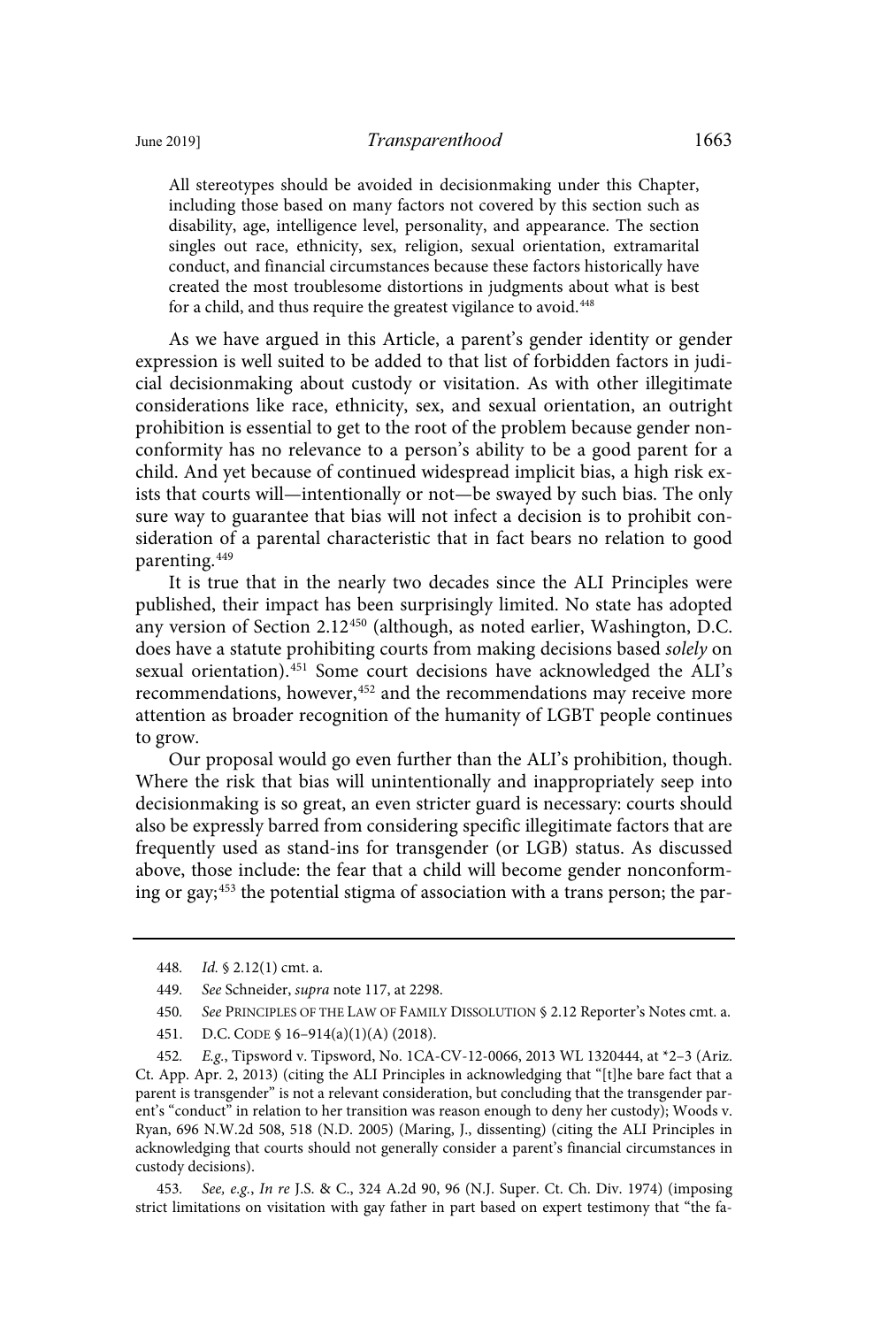ent's openness (lack of "discretion") about their gender nonconformity; the fact of transition and the changes it may bring; a transgender parent's presumed instability, selfishness, or distraction; and a child's anxiety around transition or preference to avoid a trans parent. Consideration of those factors should be expressly disallowed in cases involving a trans parent because they have little meaning separate from the illegitimate consideration of a parent's trans status and, in almost any case involving a trans parent, a court could imagine those factors lurking in the corners. Allowing them to be considered creates too great a risk that courts will rely on stereotypes and fears that do not in fact support the best interest of the child.

This is not an entirely novel concept, as many contexts recognize the dangers posed by implicit bias. Just this year, Washington State adopted a rule banning "implicit, institutional and unconscious" racial and ethnic bias in the process of jury selection.<sup>454</sup> In other contexts, evidence of crossdressing behavior has been challenged in an evidentiary context as prejudicial and excluded for its risk of bias.<sup>455</sup> Similarly, over the decades that the nexus test has been in place, a number of thoughtful family court and appellate decisions have recognized the danger posed by illegitimate factors such as stigma or anxiety masquerading as genuine harm, and they have held that such considerations are impermissible surrogates for a parent's status.<sup>456</sup> But no statute or appellate court ruling has squarely adopted such a clear prohibition. It should not require so much effort for each family court judge to wind through the swamp of wrong choices distorted to seem reasonable by the misleading framing of the nexus test. The risk of wrong decisions—for children, for parents, and for our values of fairness—is too great.

This approach would appropriately bar consideration of illegitimate factors, while permitting consideration of every other factor relevant to a child's well-being. That could include, as Wald suggests, deferring to the wishes of an older child, so long as that deference is applied equally regardless of the

ther's milieu could engender homosexual fantasies causing confusion and anxiety which would in turn affect the children's sexual development," as well as on the risk to the children of "either overt or covert homosexual seduction" upon reaching puberty).

<sup>454.</sup> See WASH. CT. R. GR 37, https://www.courts.wa.gov/court\_rules/?fa=court\_rules. display&group=ga&set=GR&ruleid=gagr37 [https://perma.cc/F39Z-6SK9]; see also Washington Supreme Court Is First in Nation to Adopt Rule to Reduce Implicit Racial Bias in Jury Selection, ACLU (Apr. 9, 2018), https://www.aclu.org/news/washington-supreme-court-firstnation-adopt-rule-reduce-implicit-racial-bias-jury-selection [https://perma.cc/G33X-8UHE] (explaining that Washington is the first state to ban implicit bias based on race or ethnicity in jury selection).

<sup>455</sup> . See Robinson v. State, 415 S.E.2d 21, 23 (Ga. Ct. App. 1992) (noting evidence of cross-dressing may be prejudicial and irrelevant, but permitting it because it had been raised before without objection).

<sup>456.</sup> See, e.g., In re Marriage of Black, 392 P.3d 1041, 1048 (Wash. 2017) (potential for bullying not a legitimate consideration); Weigand v. Houghton, 730 So.2d 581, 587 (Miss. 1999) (child's embarrassment not a legitimate consideration). See generally JOSLIN ET AL., supra note 26.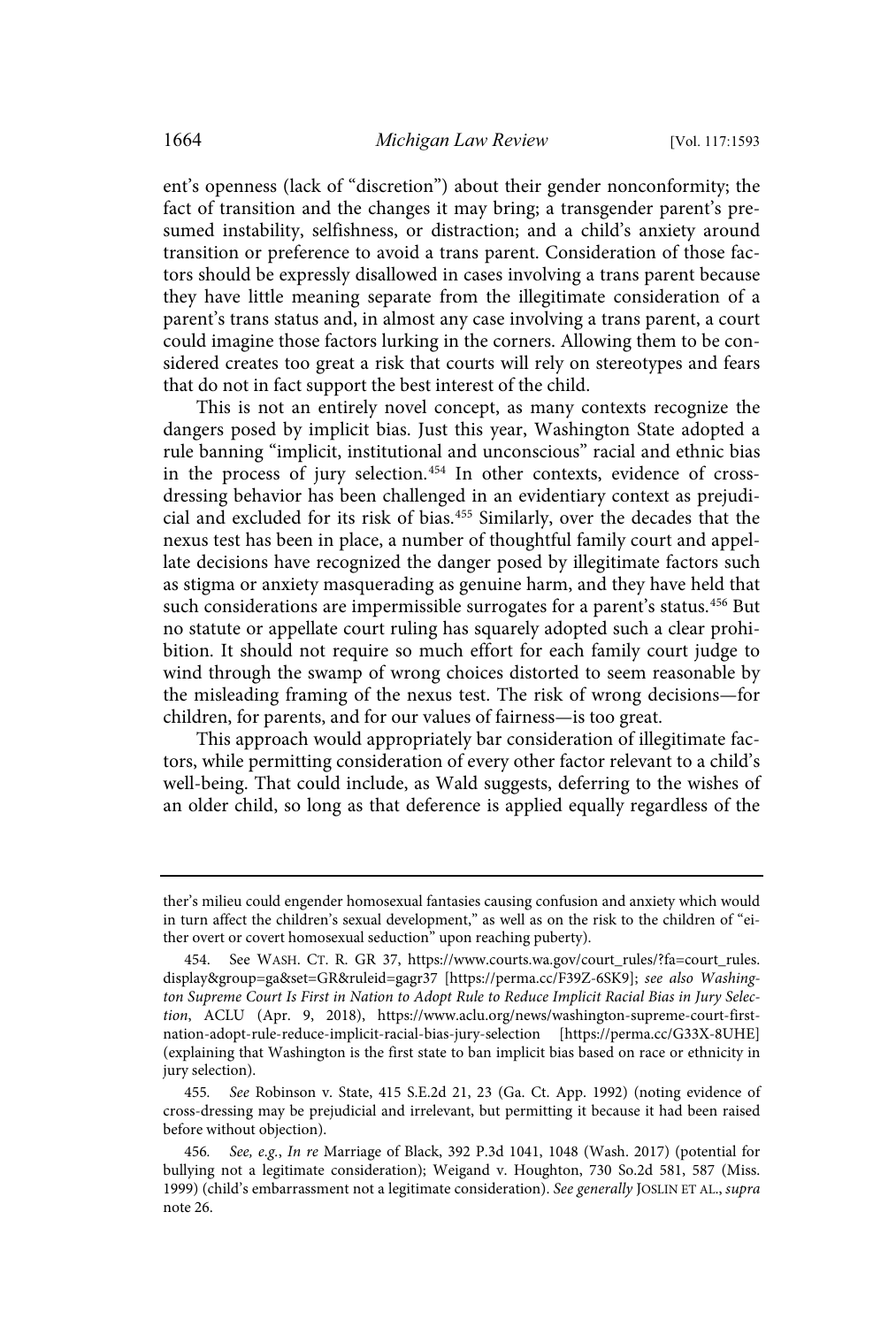reason for the child's preference.<sup>457</sup> A parent's gender nonconformity or transgender status, however, whether considered directly or indirectly, is never a legitimate factor. Thus, it should have no bearing on whether a person is permitted to be a parent to their children.

## **CONCLUSION**

Our survey of the existing case law is sobering. While marriage equality is now the law of the land and transgender people have gained ground in many areas in recent years, transgender parents are still subject to discrimination at the hands of family court judges applying the best interest of the child standard in custody decisions. Those courts too frequently consider illegitimate factors, such as anxieties around transition, to impose irreparable harm by severing family relationships that are critical for the well-being of both children and parents.

Fortunately, we are optimistic about the possibility for a new direction. Following the approaches taken in other areas where unlawful bias has threatened the validity of judicial decisionmaking, legislatures and courts of appeal should prohibit judges from taking into account a parent's gender nonconformity or related factors that too-frequently masquerade as cognizable harm. Transgender parents, and their children, deserve nothing less.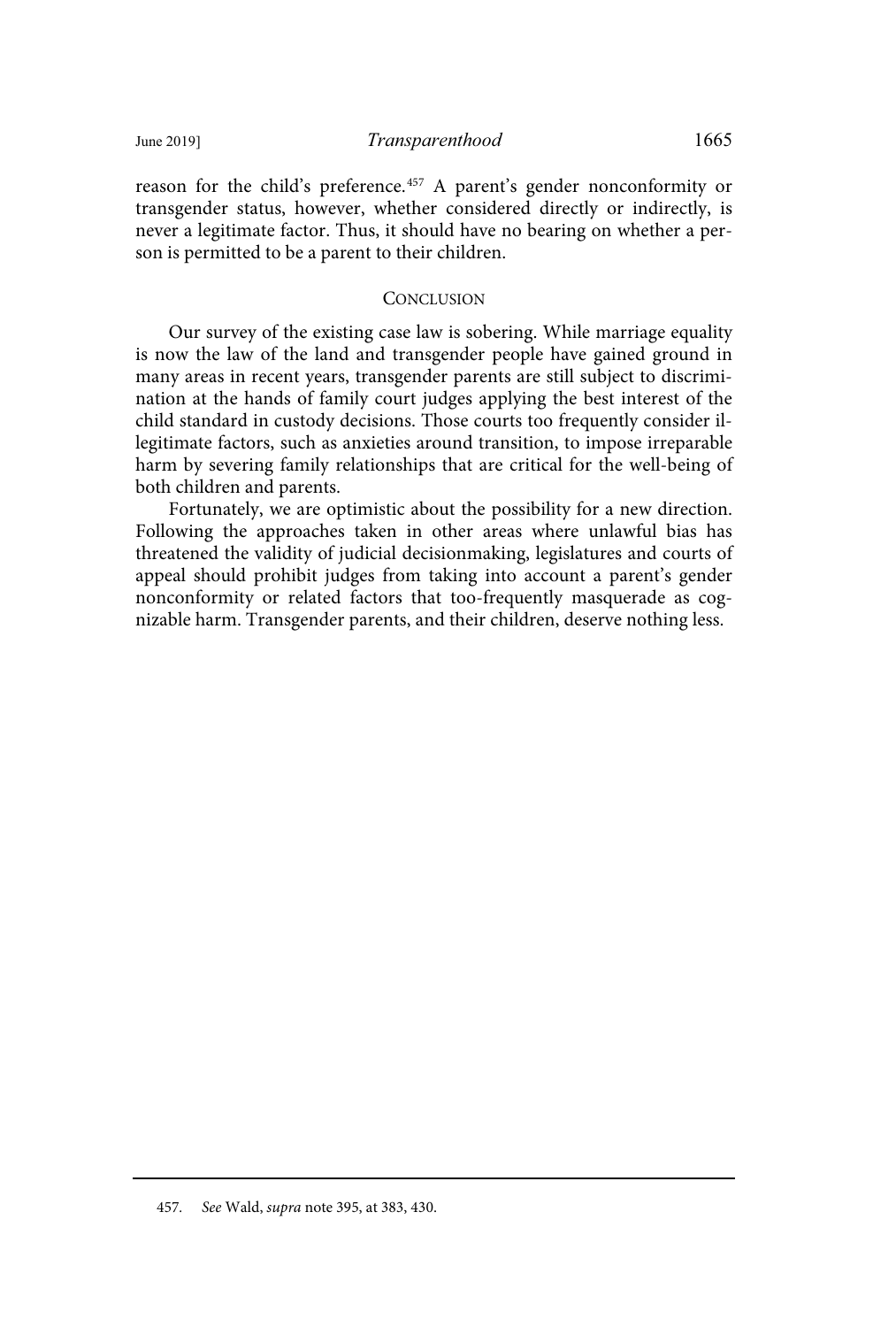## APPENDIX A

| <b>Case Citation</b>                                                                             | Identity/               | <b>Trial Outcome</b>                                                                    | <b>Appeal Outcome</b>       | <b>Bias Toward</b><br><b>Trans Parent</b> |   |   |
|--------------------------------------------------------------------------------------------------|-------------------------|-----------------------------------------------------------------------------------------|-----------------------------|-------------------------------------------|---|---|
|                                                                                                  | Expression <sup>+</sup> |                                                                                         |                             | т                                         | v | C |
| In re Reesing,<br>483 P.2d 872<br>(Wash. Ct. App. 1971)                                          | <b>MtF</b>              | Anti Trans<br>(Association)                                                             | Anti Trans<br>(Association) | x                                         | x |   |
| Christian v. Randall,<br>516 P.2d 132 (Colo. App. 1973)                                          | FtM                     | Anti Trans Parent                                                                       | Pro Trans Parent            |                                           |   |   |
| In re Darnell.<br>619 P.2d 1349<br>(Or. Ct. App. 1980)                                           | FtM                     | Anti Trans<br>(Association)                                                             | Anti Trans<br>(Association) | X                                         |   |   |
| Cisek v. Cisek.<br>No. 80 C.A. 113. 1982 WL 6161<br>(Ohio. Ct. App. July 20, 1982)               | MtF                     | Pro Trans Parent                                                                        | Anti Trans Parent           | X                                         |   |   |
| Karin T. v. Michael T.,<br>484 N.Y.S.2d 780<br>(Fam. Ct. 1985)                                   | FtM                     | Pro Trans Parent<br>(due to parentage<br>being recognized<br>for support pur-<br>poses) | N/A                         | X                                         |   |   |
| Daly v. Daly,<br>715 P.2d 56 (Nev. 1986)                                                         | MtF                     | Anti Trans Parent                                                                       | Anti Trans Parent           | X                                         | X | X |
| In re Welfare of V.H.,<br>412 N.W.2d 389<br>(Minn. Ct. App. 1987)                                | MtF*                    | Pro Trans Parent                                                                        | Pro Trans Parent            |                                           | X | X |
| In re Custody of T.J.,<br>No. C2-87-1786, 1988 WL 8302<br>(Minn. Ct. App. Feb. 9, 1988)          | <b>MtF</b>              | Pro Trans Parent                                                                        | Pro Trans Parent            | X                                         |   | X |
| Summers-Horton v. Horton,<br>No. 88AP-622, 1989 WL 29421<br>(Ohio Ct. App. Mar. 30, 1989)        | MtF*                    | Pro Trans Parent                                                                        | Pro Trans Parent            |                                           |   |   |
| Isbell v. Isbell,<br>No. 01-A-01-9002-GS0058,<br>1990 WL 107497<br>(Tenn. Ct. App. Aug. 1, 1990) | MtF*                    | Anti Trans<br>(Association)                                                             | Pro Trans<br>(Association)  | X                                         | Χ |   |
| * Denotes cross-dressing behavior<br>$T =$ Transition; $V =$ Volition; $C =$ Contagion           |                         |                                                                                         |                             |                                           |   |   |

<sup>†</sup> Note that we decided to record gender identities and expression (MtF, FtM), with some trepidation, given the potential limitations of the factual records within the opinions, as we have explained, and the wide variance of transgender identities and expressions that may not be adequately captured by these categories. In addition, we tried to distinguish between cases involving cross-dressing behavior from cases that involved a transition, but here, also, we note that these categories may only imperfectly map onto the wide variance of gender identities and expressions, and that the factual records we drew upon may not reflect the complexity of self-identification.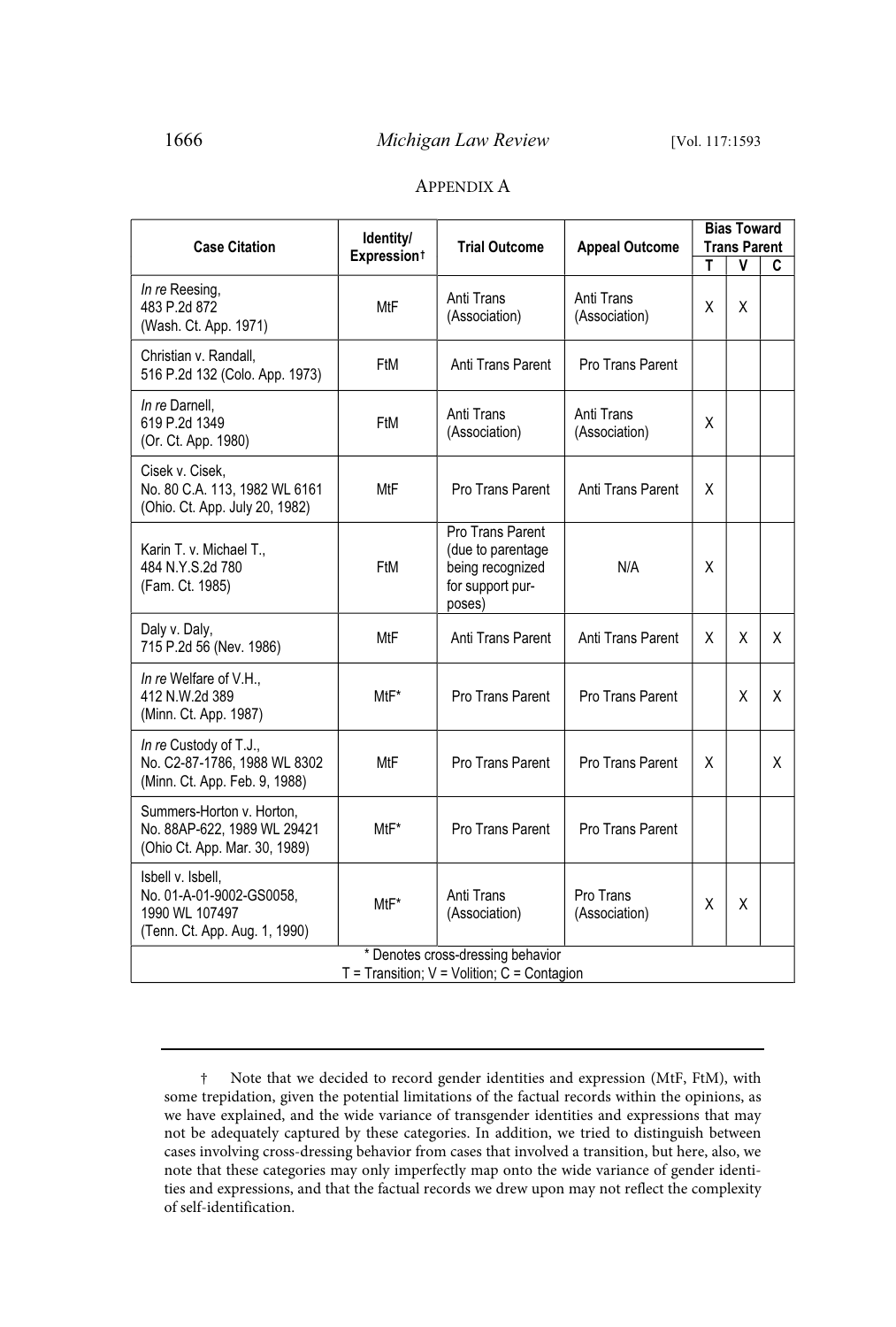## June 2019] *Transparenthood* 1667

| <b>Case Citation</b>                                                                          | Identity/<br>Expression | <b>Trial Outcome</b> | <b>Appeal Outcome</b> | <b>Bias Toward</b><br><b>Trans Parent</b> |   |    |  |
|-----------------------------------------------------------------------------------------------|-------------------------|----------------------|-----------------------|-------------------------------------------|---|----|--|
|                                                                                               |                         |                      |                       | т                                         | ٧ | C  |  |
| B. v. B.,<br>585 N.Y.S.2d 65<br>(App. Div. 1992)                                              | MtF*                    | Anti Trans Parent    | Anti Trans Parent     |                                           | X | X  |  |
| In re Marriage of D.F.D.,<br>862 P.2d 368 (Mont. 1993)                                        | MtF*                    | Anti Trans Parent    | Pro Trans Parent      |                                           | X | X  |  |
| P.L.W. v. T.R.W.,<br>890 S.W.2d 688<br>(Mo. Ct. App. 1994)                                    | MtF*                    | Pro Trans Parent     | Pro Trans Parent      |                                           | X |    |  |
| M v. M.,<br>No. FA 940064700,<br>1996 WL 434302<br>(Conn. Super. Ct. July 11, 1996)           | MtF                     | Pro Trans Parent     | N/A                   | X                                         |   | X. |  |
| Mayfield v. Mayfield,<br>No. 96AP030032,<br>1996 WL 489043<br>(Ohio Ct. App. Aug. 14, 1996)   | MtF*                    | Pro Trans Parent     | Pro Trans Parent      |                                           |   |    |  |
| J.L.S. v. D.K.S.,<br>943 S.W.2d 766<br>(Mo. Ct. App. 1997)                                    | MtF                     | Anti Trans Parent    | Anti Trans Parent     | X                                         | X | X. |  |
| Vecchione v. Vecchione,<br>No. 95D003769 (Cal. Sup. Ct.,<br>filed Apr. 23, 1996) <sup>‡</sup> | FtM                     | Pro Trans Parent     | N/A                   |                                           |   |    |  |
| In re $L.S.,$<br>717 N.E.2d 204<br>(Ind. Ct. App. 1999)                                       | MtF                     | Anti Trans Parent    | Anti Trans Parent     | X                                         | X |    |  |
| In re Marriage of Arndt,<br>No. 00-76, 2001 WL 487348<br>(lowa Ct. App. May 9, 2001)          | MtF*                    | Anti Trans Parent    | Anti Trans Parent     |                                           | X |    |  |
| Kantaras v. Kantaras,<br>884 So. 2d 155<br>(Fla. Dist. Ct. App. 2004)                         | FtM                     | Pro Trans Parent     | Anti Trans Parent     | X                                         |   |    |  |
| Pierre v. Pierre,<br>2004-21496 (La. App. 1 Cir.<br>12/30/04); 898 So. 2d 419                 | FtM                     | Anti Trans Parent    | Pro Trans Parent      | X                                         |   |    |  |
| * Denotes cross-dressing behavior<br>$T =$ Transition; $V =$ Volition; $C =$ Contagion        |                         |                      |                       |                                           |   |    |  |

<sup>‡</sup> The orders and opinions in this case, which was in California's Orange County Superior Court, are not published or publicly available. The trial outcome has been determined through Taylor Flynn, Essay, Transforming the Debate: Why We Need to Include Transgender Rights in the Struggles for Sex and Sexual Orientation Equality, 101 COLUM. L. REV. 392, 415–16  $(2001)$ .